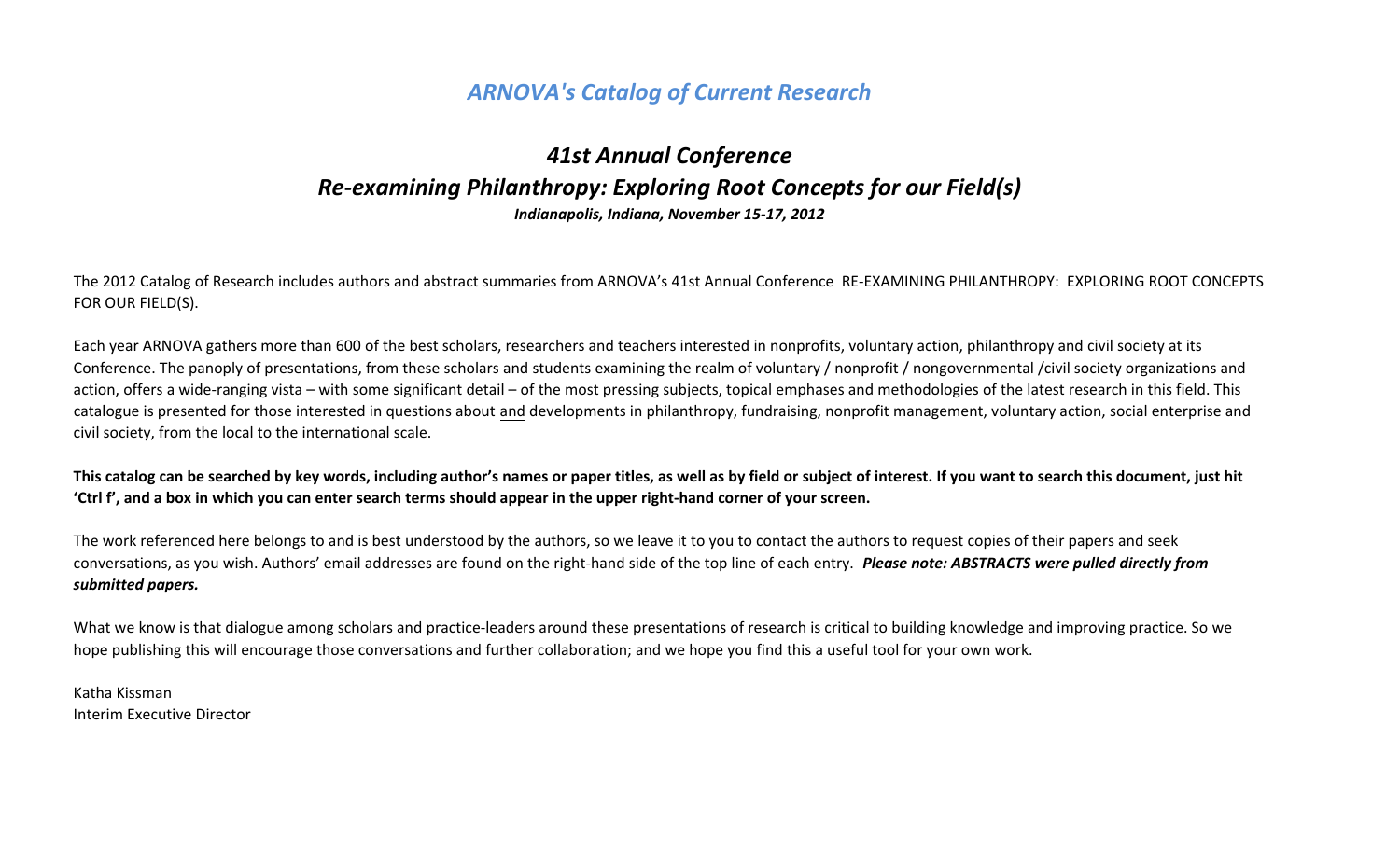#### *Who Really Governs and How: Exploring the Role of the Dominant Coalition in Nonprofit Governance.*

*David O. Renz, University of Missouri-Kansas City Fredrik Andersson, University of Missouri-Kansas City*

This paper reports on a study of the emergence and significance of dominant coalitions and those who are a part of them. Using a critical-incident case-study approach it examines dominant coalitions and their members, considers how members become the governing elite, examines common issues and how their activities relate to those of the board, and explores how the coalition exerts power. The paper delineates key themes from the research, presents a conceptual framework, and offers a set of actionable research questions as a foundation for future study on the dominant coalition and its role in NPO governance.

#### *Exhibiting Nongovernmental Organizations: Demystifying Funders' Insidious Power*

Whereas the influence of coercive power mechanisms mobilized by funders is more readily identifiable, influence stemming from insidious forms of power can be harder to grasp. The aim of this article is to understand how funders may exert insidious power on NGOs by gathering and arranging information pertaining to them. The exhibit is used as a metaphor to qualitatively analyse a collection of documents pertaining to CIDA's grant application process. The latter is found to diffuse knowledge on what NGOs ought to be and do, that can be transposed in realities and particularly NGOs' realities, thereby influencing their way of thinking and functioning.

#### *Solving the Real Problem Behind Boards and Fundraising*

#### *Pat Libby, University of San Diego Deirdre Maloney, Faculty*

#### *patlibby@sbcglobal.net Deirdre@makemomentum.com*

The fundraising role of nonprofit boards represents one of the trickiest challenges facing organizations. Though fundraising is often expected, board members continue to struggle with the very idea of it. One reason is that the majority of board members are simply not comfortable with fundraising. Of particular difficulty is the actual "ask" itself. Despite research devoted to improving board effectiveness, what is missing is the identification of best practices on organizations who have worked with their boards to improve their ability and comfort around effectively closing the sale. Our paper will explore how organizations have achieved this otherwise insurmountable challenge.

#### *Problem-Driven Research on Governance: Practical Knowledge as Concept-Far*

#### *Paul F. Salipante, Case Western Reserve University Mark Engle, AMC*

#### *pfs@case.edu mengle@connect2amc.com*

What types of knowledge should research produce to inform nonprofit leaders facing governance challenges? Empirical research synthesized to form a basis for evidence-based management is one such type. Based on analyses of eight research studies produced by pracademics with substantial personal experience in governance, this paper explores another type: conceptual knowledge emerging from problem-driven, inductive studies and utilizing concepts borrowed and adapted from well-established theories developed in other fields. The paper examines the fundamental governance problems identified by these studies as relevant to leaders, and the reasons for multiple concepts emerging as explanatory for each problem.

*Managed Morality: The Rise of Professional Codes of Conduct in the U.S. Nonprofit Sector*

*Patricia Bromley, University of Utah Charlene D. Orchard, University of Utah*

*p.bromley@utah.edu cdorchard@gmail.com*

#### *renzd@umkc.edu fredrik.andersson@umkc.edu*

*Anne-Marie Duval anne-marie.duval.1@ulaval.ca*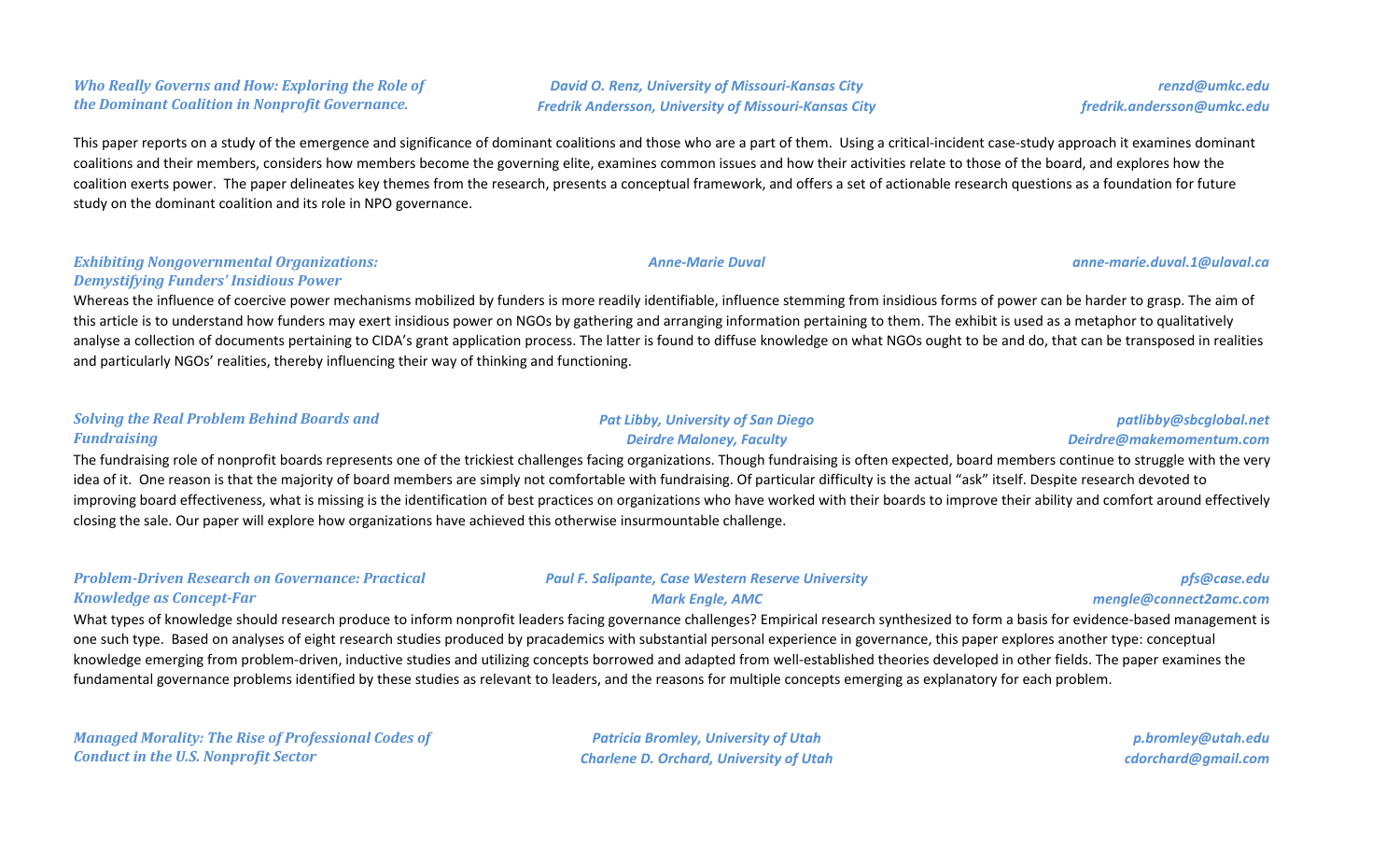The professionalization of nonprofit management represents a dramatic institutional shift with profound consequences for the role of nonprofits in society. On one hand, a move towards professional management may provide nonprofits with tools and practices that help them create public value more effectively. On the other hand, the standardizing pressures that accompany professionalization may decrease heterogeneity in the sector and push organizations to adopt principles and practices that are a poor fit to operational realities. We study the extent of professionalization in the sector at the field-level through a mixed methods analysis of the emergence of ethical codes in statewide nonprofit associations.

#### *The Role of Nonprofits and Philanthropy in a Local Bicycling Movement: A Case Study of Network Governance*

*Angela M. Eikenberry, University of Nebraska at Omaha Gerard Wellman, California State University-Stanislaus*

*aeikenberry@unomaha.edu gwellman@csustan.edu*

Cities increasingly promote bicycling as a means to improve public health and for environmental, social and economic sustainability. A growing body of research shows the benefits of cycling and what projects will encourage cycling, but very little has been done to examine how such projects come about. This research examines the role of nonprofit leaders, foundation and corporate philanthropists, citizens and local and state public administrators in one mid-sized, Midwestern city's efforts to promote cycling. It provides lessons for understanding the implications of network governance for democracy, social equity and justice, and policy impact and sustainability.

#### *Nonprofit Social Media Policies: An Intriguing Governance Opportunity*

The emergence of social media magnifies the work of nonprofit organizations, bringing new possibilities for fundraising, client outreach, and public relations. Social media engagement also invites risks such as client confidentiality, labor relations, employee safety and more. Because social media is an uncertain, mercurial environment, both the creation and the content of social media policies may provide a unique governance opportunity. This presentation attempts to articulate the risks faced by nonprofits in social media and then, to better understand how nonprofits manage risk, analyses social media policies and the process through which they are created.

#### *Anatomy of the Nonprofit Starvation Cycle Jesse Lecy, Andrew Young School of Policy Studies Elizabeth A.M. Searing, Georgia State University*

*jdlecy@gsu.edu esearing1@gsu.edu*

The nonprofit starvation cycle is a debilitating trend of under-investment in organizational infrastructure, which is encouraged by donor expectations of increasingly low overhead expense ratios. Using longitudinal data analysis, we explore the scope and potential implications of the starvation cycle across subsectors and firm attributes. We find a shift in expenditures from personnel to executive compensation and fundraising costs; this may suggest an increasing desire for professionalization by donors, but also warrants an assessment of the potential negative impacts of the accountability movement in the sector.

*Examining Nonprofit Executive Director-Board Relations in Two Countries as they Relate to Perceptions of Board Effectiveness: Executive Director Perspectives*

*Douglas M. Ihrke, University of Wisconsin-Milwaukee E. Grant MacDonald, Dalhousie University Barbara Duffy, Helen Bader Institute for Nonprofit Management Nathan Grasse, Georgia Southern University*

*dihrke@uwm.edu grant.macdonald@dal.ca bduffy@uwm.edu ngrasse@georgiasouthern.edu*

#### *Jennifer Amanda Jones, University of San Diego jenniferamandajones@gmail.com*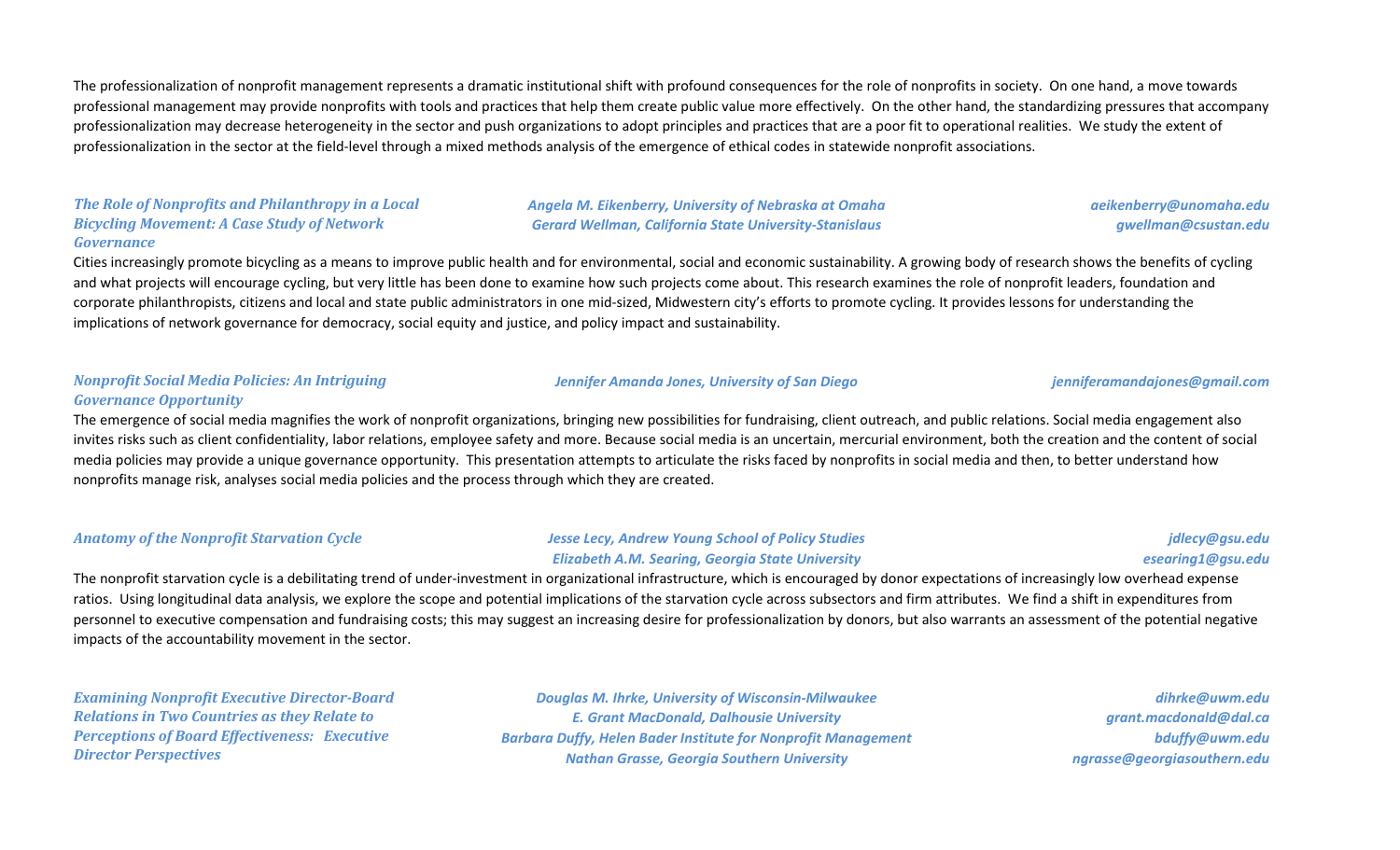This study examines the factors that influence Executive Directors' perceptions of the relations between boards of directors and executives in Wisconsin and Nova Scotia, and the extent to which these relations influence executive director perceptions of board effectiveness. The results of the study are based upon a random sample of executive directors representing nonprofit organizations in the State of Wisconsin and the Province of Nova Scotia. Our results indicate that board demographics, board structures, and small group dynamics all have an influence on the perceptions of executives within and across nonprofits in two countries.

### *Examining the Influence of Nonprofit Board Communication on Generative Governance*

### *Jessica Katz Jameson, North Carolina State University Barbara A. Metelsky, North Carolina State University*

### This study uses a communication perspective to conduct an empirical investigation of generative governance (Chait, Ryan, & Taylor, 2005). Board communication from two human service nonprofits is examined through the analysis of board meeting transcripts, board and staff interview transcripts, and organization documents. Our phase one findings are that the majority of meeting episodes coded fell into the categories of "information dissemination" and "decision-making/problem-solving." The next phases of analysis include identifying episodes as "generative" or "non-generative" and coding the transcripts and documents to develop a set of characteristics that appear to promote or impede generative communication and hence, generative governance.

#### *Professionalization and The Nonprofit Board Kathryn Yandell kmyandel@ncsu.edu*

The relationship between nonprofit management and the nonprofit board continues to be of interest to nonprofit scholars. This paper provides a theoretical framework for examining the professionalization of nonprofit management and its organizational consequences. Specifically, the paper will address how professionalization of nonprofit management affects the role of the nonprofit board. It is argued that the professionalization of nonprofit management limits monitoring and ratification role of the board and creates a board dependency on management. The paper will conclude with propositions to guide further study.

| A Systematic Review of Governance Effectiveness of | <b>Xiao-Lu Wang, University of Hong Kong</b>                      | wangxl@hku.hk   |
|----------------------------------------------------|-------------------------------------------------------------------|-----------------|
| <b>Boards of the Nonprofits</b>                    | Danny WF Lam, University of Hong Kong                             | dwflam@hku.hk   |
|                                                    | <b>Cecilia Lai Wan Chan, University of Hong Kong</b>              | cecichan@hku.hk |
|                                                    | <b>Sammy Fung, The University of Hong Kong School of Business</b> | flksammy@hku.hk |

In light of the trend of conceptualization development of board governance effectiveness of the nonprofits, this study purports to provide a systematic review of 88 peer-reviewed journal articles in the past 20 years on the theoretical development of conceptualization of board governance effectiveness of the nonprofits and associated research findings of antecedents and results. The databases used in the study are those included in the ISI Web of Knowledge. Search terms were nonprofit, board and governance and their derivatives. Implications of more research on shared leadership process within boards and its relation to effectiveness of boards' steward role are drawn.

*Fraud and Corruption in Nonprofit Entities: A Summary of Press Reports 2008-2011*

*Deborah S. Archambeault, University of Dayton Janet S. Greenlee, University of Dayton Sarah Jean Webber, University of Dayton*

*darchambeault1@udayton.edu janetsgreenlee@gmail.com sarahjwebber@gmail.com*

*jameson@ncsu.edu*

*Barbara.Metelsky@gmail.com*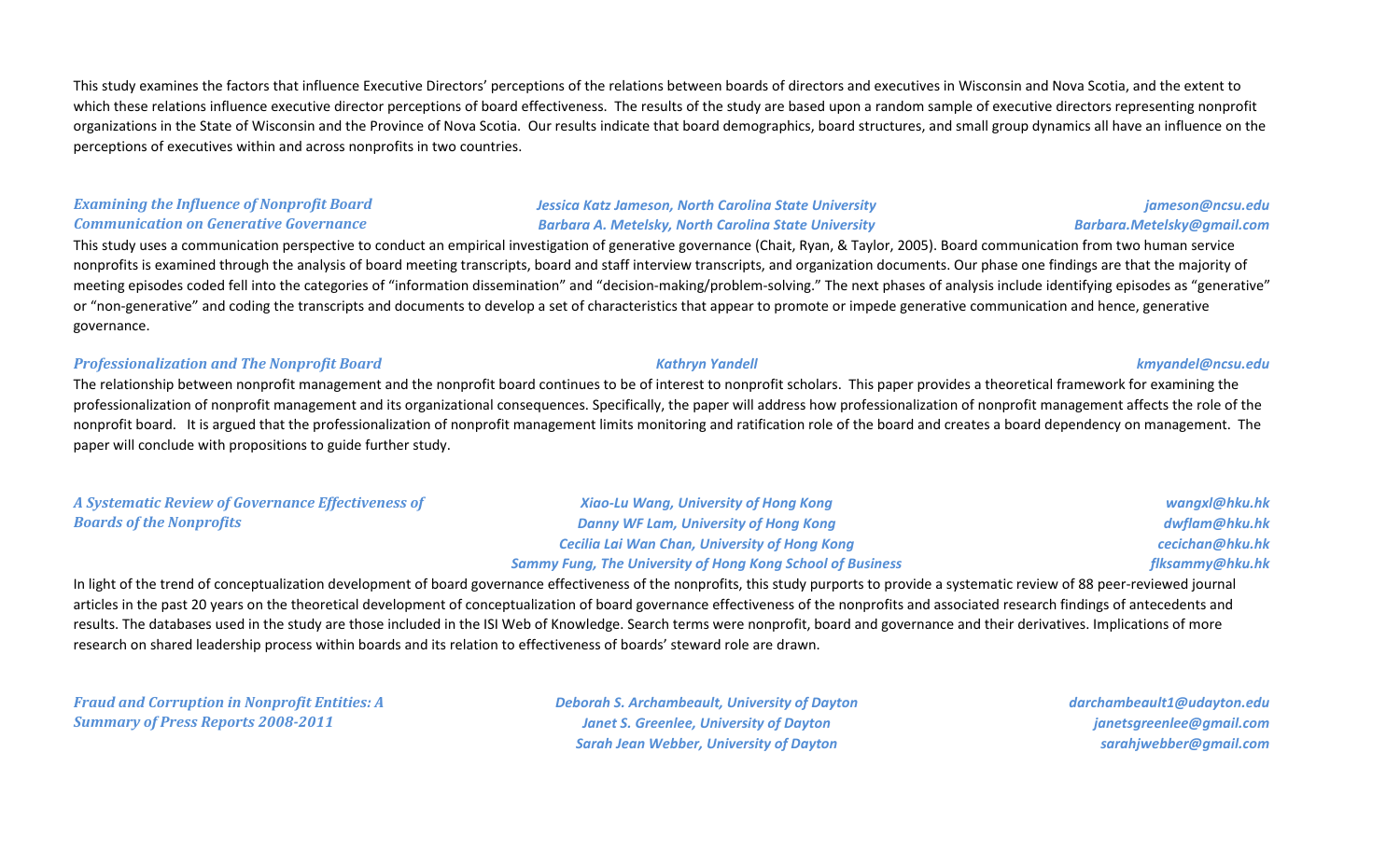This paper identifies and describes incidents of fraud and corruption occurring in nonprofit organizations, as reported in newspapers published between 2008 and 2011. Similar to Fremont-Smith and Kosaras' (2003) study covering the period 1995-2002, our analysis identifies the types of organizations, individuals, and monetary amounts involved in each case. We also provide information about the time frame and duration of the fraud event, and incorporate IRS Form 990 data to present financial and other information about the organizations. From this information we offer suggestions to enable nonprofit entities to limit their fraud risk exposure.

#### *The Board Member Conundrum: Board Member Motivations, Skills, and Responsibilities*

*Ola Segnestam Larsson, Ersta Sköndal University College Johann Hvenmark, Ersta Sköndal University College*

#### *ola.segnestam-larsson@esh.se johan.hvenmark@rf.se*

This paper examines motivations and skills of board members in relation to board tasks and responsibilities as seen through the eyes of board chairs. In the underlying study, a combination of qualitative interviews and quantitative questionnaires were employed to bring to the surface the assumptions of board chairs regarding boards and board members. Research findings from three membership-based nonprofit organizations in Sweden could be conceptualized as the 'board member conundrum.' I.e. there seem to be increasing problems in recruiting and motivating board members, while at the same time board chairs witness of tasks and responsibilities of a progressively professionalized nature.

#### *The Impact of Nonprofit Hospitals Board Composition and Structure on Donation Revenue*

*YiCheng Ho, National Chengchi University Jenn-Shyong Kuo, National Taipei University*

*yho@nccu.edu.tw jennkuo@gm.ntpu.edu.tw*

This study examine the board composition and structure affects donation revenue for Taiwan' nonprofit hospitals. One major mission for a non-profit's board is to monitor the organization's operations the other are fundraising, donations and operational duties. Past studies pointed out that Internal control mechanisms become the main supervision mechanism for non-profit organizations, and board is an important and effective internal supervision mechanism. This study is to examine the influence of board size, percentage of outsiders, CEO on board and the number of annual meetings of board on the probability of received donation and amount donation revenue received by not-for-profit hospitals.

#### *The Effective Use of Websites to Enhance Accountability in Nonprofit Organizations*

#### *Florence Kamau, University of North Texas Hee Soun Jang, University of North Texas*

#### *florence.kamau@gmail.com heesoun.jang@unt.edu*

This research empirically tests theoretical question of in what ways, if any does the use of web sites and in particular use of web technology enhance accountability in nonprofits organizations? The question will be answered by analyzing the content of 85 United Ways Texas Chapter websites. The effective use of websites is determined by the information that nonprofits providing to the public through their websites. This paper proposes that an organization that uses websites to communicate will be more efficient in responding to its clients, donors, funders and public thus, enhance accountability than organizations that don't enhance web based communication.

*Characteristics of Pay-for-Performance Behavior in Nonprofit Organizations*

*Rebecca Tekula, Pace University rtekula@pace.edu*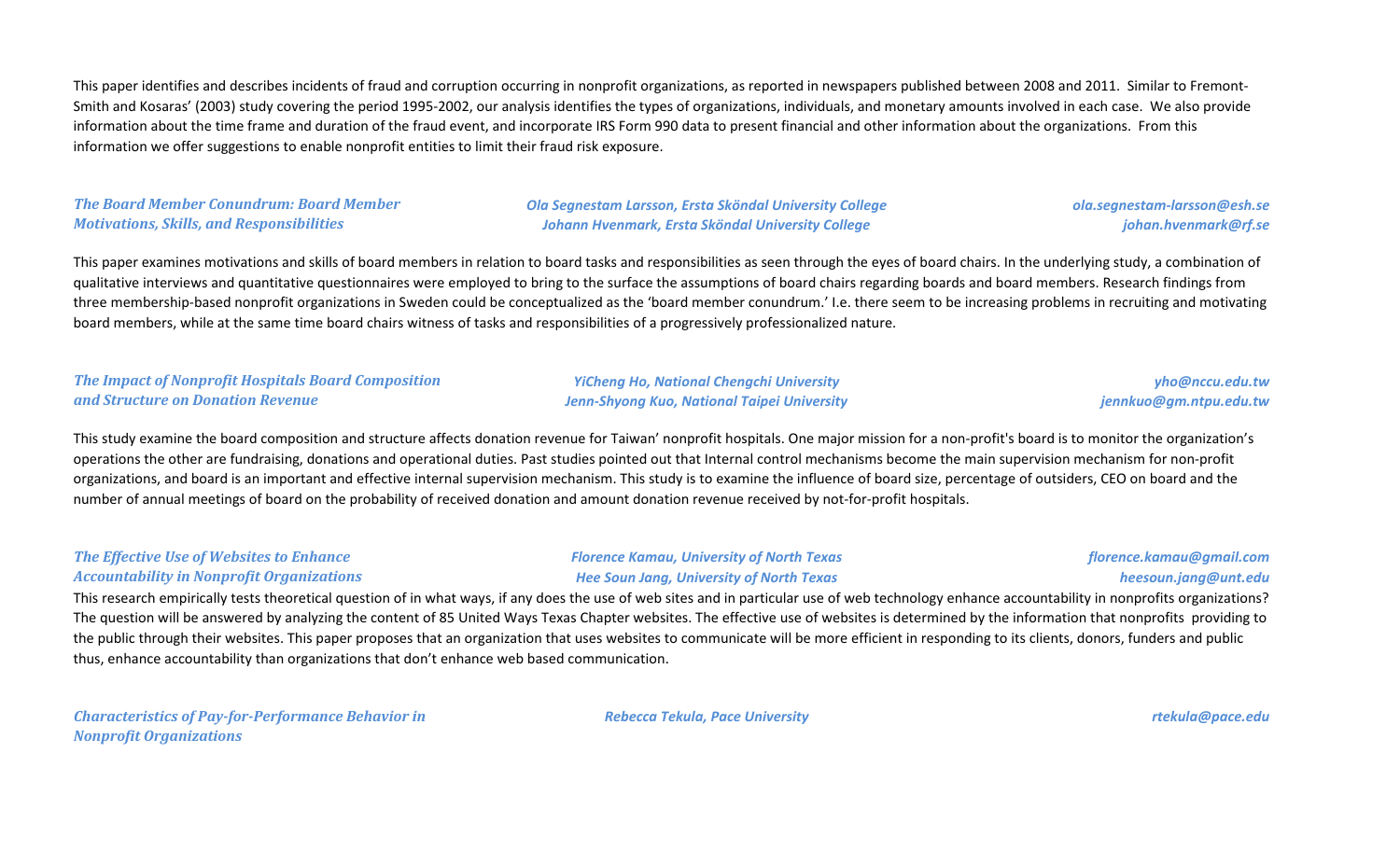In the corporate sector, executive compensation is found to be significantly related to firm size and performance. Nonprofits are often expected to follow similar pay-for-performance practices. This study analyzes executive compensation, specifically pay-for-performance behavior, in nonprofit organizations. While the results of my analysis do indicate a significant and positive relationship between size and executive compensation, I find a significant and negative relationship between executive compensation and program expenditure ratio, an often utilized measure of nonprofit performance. These findings are in accordance with the theory and concern raised by critics and regulators that nonprofit sector compensation practices must be carefully scrutinized.

### *A Network Approach to Understanding Nonprofit Boards and Policy Outcomes*

Over the last thirty years, the growth of the nonprofit sector, coupled with state agencies contracting out their service delivery, has given nonprofits a significant role in policy implementation. Nonprofit board members shape policy implementation in important ways. This study examines the link between the interactions of nonprofit board members with other network actors and the success of policy implementation as measured by organizational and program effectiveness. I follow Stone and Ostrower's (2007) call for research that links organizational governance and the public interest by studying multiple actors across multiple levels and linking governance to policy outcomes.

#### *Charter School Governance: Board Roles and Responsibilities*

This paper will expand the base of knowledge on charter school governance by analyzing more in-depth the roles and responsibilities of charter school boards. Charter schools boards often differ on what roles and responsibilities they perform but as to date there is not any research to explain why charter school boards often perform different functions. Thus, this paper will analyze previous literature and present a research design to explain what factors causes there to be differences in roles and responsibilities of some charter school boards compared to others.

#### *Factors that Influence Board Member Engagement and Performance*

The paper explores antecedents of engagement for nonprofit board members. The focus is on the individual behavior of board members. Performance is defined as active engagement in deliberative processes that include discussion, dissent and information sharing. Factors that explain engagement are complicated because board members function within groups, within organizations. A three factor model, which includes "capability to perform" (dispositional attributes), "willingness to perform" (motivation and cognitive processes) and "opportunity to perform," is used to organize the various elements that account for performance. The review summarizes these elements and provides guidance for future research.

*Board Members' Self-Perception in the Role of Organizational Governance and the Balanced Scorecard*

#### *Jeff Aulgur jaulgur@atu.edu*

## *William A. Brown, Texas A&M University wbrown@tamu.edu*

## *Christopher Cody, North Carolina State University cacody@ncsu.edu*

*Carrie M. Duncan, University of Missouri cmw7e9@mail.missouri.edu*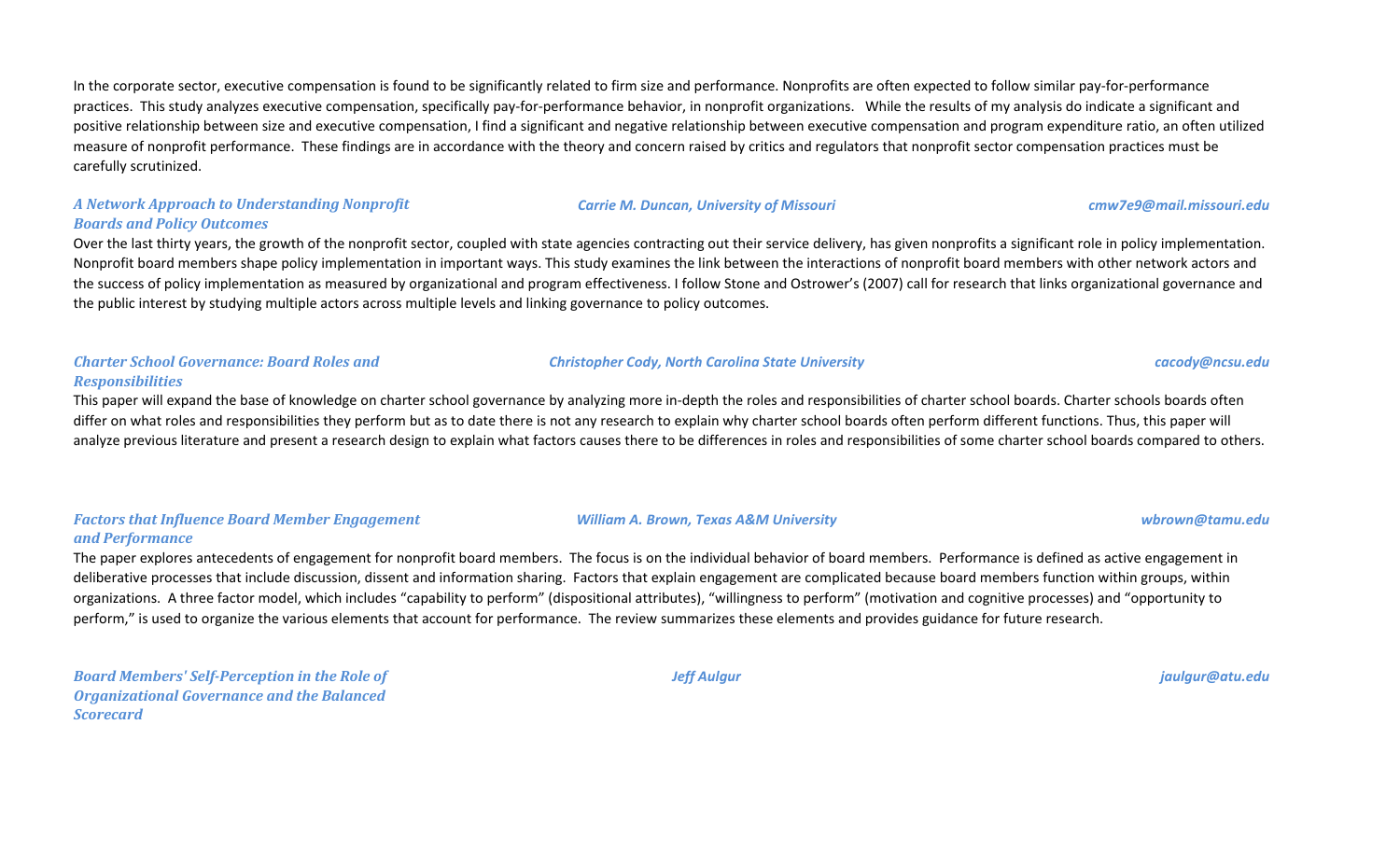Strategic themes in the Balanced Scorecard are derived and developed through four organizational domains: financial, internal processes, customer, and learning and growth. This case study proposes an analysis of the gap between the expectations of board performance by an organization's management and the board members' self-perception of their role in governance of the organization through two domains of the Balanced Scorecard: internal processes and learning and growth. Further, does the expected gap impact, if at all, organizational effectiveness? Recent research identifies the need for qualitative, case study research to determine how nonprofit boards and staff react to contextual factors.

*Understanding Changes in Board and Director Roles in a Nonprofit Organization: How a Cognitive-Interpretive Framework Complements Contingency and Life-Cycle Approaches*

*Maria Wathen, University of Michigan mwathen@umich.edu*

This paper presents a case study examining nonprofit board and director roles in the first five years of an organization's life, using three organizational change approaches: contingency, lifecycle, and cognitive-interpretive. Data include monthly board meeting minutes and director's reports for the first five years of a nonprofit human service agency's existence. The paper concludes that if contingency theory and/or life cycle theory could be re-conceptualized to reflect the unpredictability of decision-making and action due to subjective, interpretive work by those in the organization, we would have a much better understanding of board processes.

#### *Avoiding the Scrutiny of Single Audits: Evidence from Nonprofit Entities*

#### *Tammy R. Waymire, Northern Illinois University Thomas Z. Webb, Mississippi State University*

#### *twaymire@niu.edu TWebb@cobilan.msstate.edu*

The triggering of a Single Audit subjects nonprofit organizations to increased accountability and may therefore be avoided by nonprofit managers. We examine the likelihood of the avoidance of this accountability mechanism, and the factors that contribute to avoidance. In a sample of 23,218 nonprofit entities across all NTEE classifications, we build an empirical model that predicts whether nonprofit entities have likely avoided the Single Audit. We next examine and find a positive association between the program ratio, a commonly accepted measure of efficiency that has been demonstrated to be manipulated (Krishnan et. al 2006) and the likelihood of such avoidance.

### *The Impact of Online Board Performance Self-Assessment*

#### *Yvonne D. Harrison, University at Albany Vic Murray, University of Victoria*

#### *yharrison@albany.edu vmurray@uvic.ca*

This paper reports on the impact of an online tool used by 75 nonprofit organizations to assess the effectiveness of their boards of directors between July 2010 and February 2012. Impacts are reported on nine dimensions of board effectiveness. Factors such as the board's decision-making processes, organizational characteristics and use of information and communications technology are considered as possible influences on variations in the amount and kind of impact reported.

*Motivated to Serve: A Public Service Motivation Perspective on Nonprofit Board Membership*

*Kevin D. Ward, Georgia Southern University Katrina Leigh Miller-Stevens, Old Dominion University* *kward@georgiasouthern.edu klmiller@odu.edu*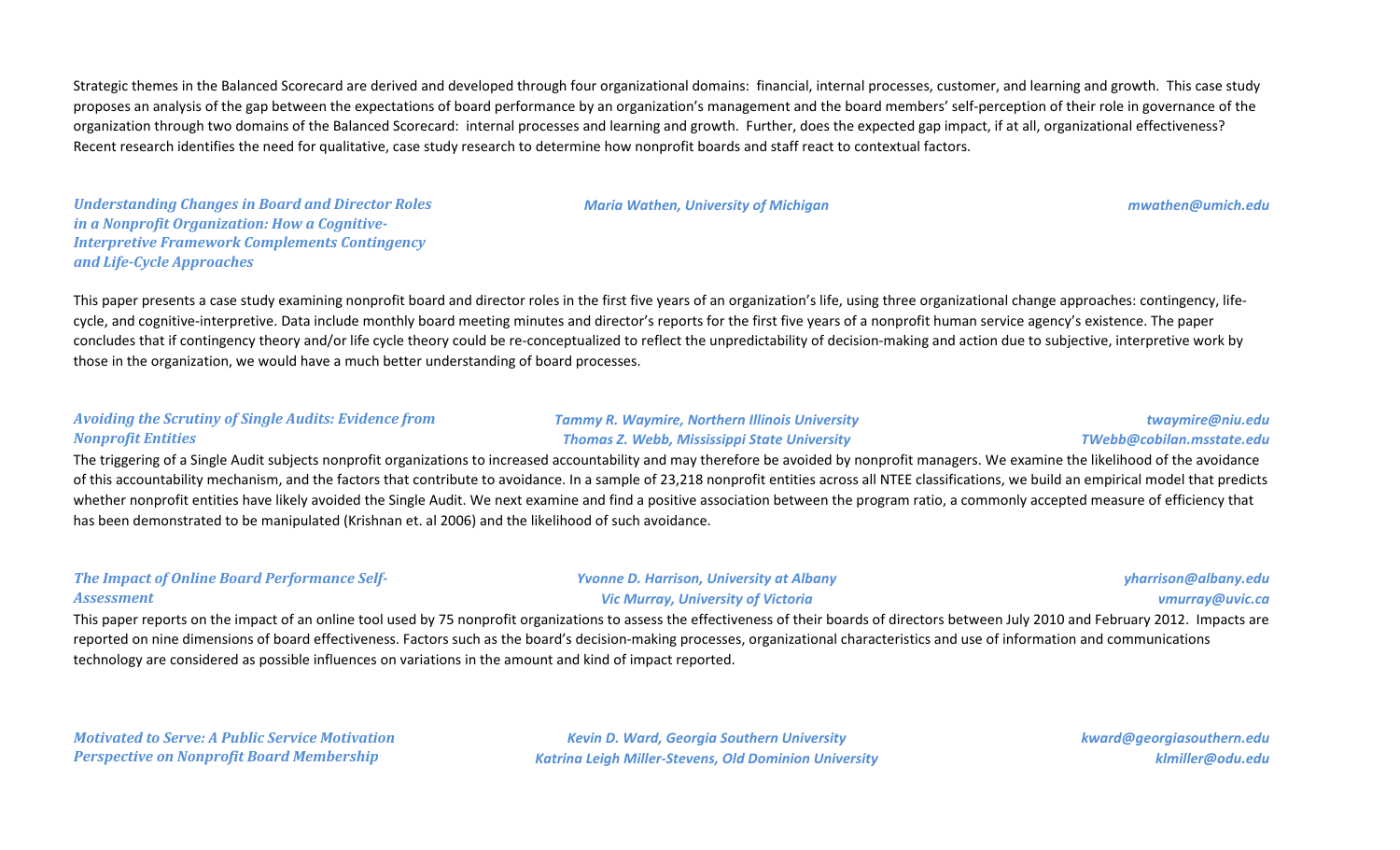While our understanding of individuals' motivations behind giving and volunteering has expanded, little is understood about one subset of volunteering – serving on nonprofit boards. This research applies a well-developed public management theory, public service motivation, to explain why individuals choose to serve on nonprofit boards. Additionally, the antecedents of public service motivation are examined among board members. Confirmatory factor analysis and structural equation modeling techniques are employed.

This research will help nonprofit managers to better attract and retain good board members. Additionally, it assesses the utility of applying a public management motivation theory to explain nonprofit sector participation.

#### *Why Do Nonprofits Adapt Self-Regulation Practices? A Test of Compliance, Adaptive, and Professional Self-Regulation Type*

#### *Angela L. Bies, Indiana University Purdue University Indianapolis biesa@iupui.edu*

*bpierce3@uwo.ca thunter6@uwo.ca*

This article examines the emergence and adoption of nonprofit self-regulation practices in nonprofit organizations and builds on extant conceptions of three predominant self-regulation types, compliance, adaptive, and professional models. The authors employ time-series cross-sectional analysis to test the three predominant and competing theories for nonprofit self-regulation practice, resource dependence, agency, and institutional theory. Results reveal that early adoption of self-regulation practice is well-explained in both resource dependence and agency terms, but longer-term adoption is more well-explained by professionalism, and the mimetic pressure and isomorphism as predicted by institutional theory. Implications are outlined for nonprofit sectoral and organizational level actors.

#### *ED Succession Planning in Human Service Organizations: What Do Boards Want and Will They Be Able to Find It?*

Anecdotal examples suggest a looming crisis in the human service sector due to a perceived lack of qualified leaders. Many human service management organizations have limited, if any executive director (ED) succession plans and many current EDs are approaching retirement age. The environmental realities in which these organizations operate may require a different set of leadership competencies than what has historically been expected of human service EDs. By surveying current EDs, senior managers and board chairs, this study investigates compares the characteristics and competencies of current EDs with those required of future leaders by boards and asks whether boards will be able to find them.

#### *Does Web Disclosure of Financials Change Their Impact on Donations to Nonprofits?*

#### *Marie Blouin, Penn State Harrisburg Roderick Lee, Penn State Harrisburg*

*Barbara Decker Pierce Trevor Hunter, King's University College*

*mcb24@psu.edu*

*rlee@psu.edu*

We re-examine the relation between web disclosure of financials and donations using a current sample of Pennsylvania nonprofits. We then extend this research using regression analysis to determine whether web disclosure can positively impact the established relation between financial variables and subsequent donations. Initial results suggest that online disclosure mitigates the usual negative relation between price (total expense/program expense) and donations, consistent with the signaling theory of disclosure established in the corporate accounting literature. Our study may be of interest to managers of nonprofits deciding whether to provide financial data online.

*Organizational Culture and its Influence on Corruption: Case of Kenya*

*Douglas Kimemia, Virginia Commonwealth University kimemiadk@vcu.edu*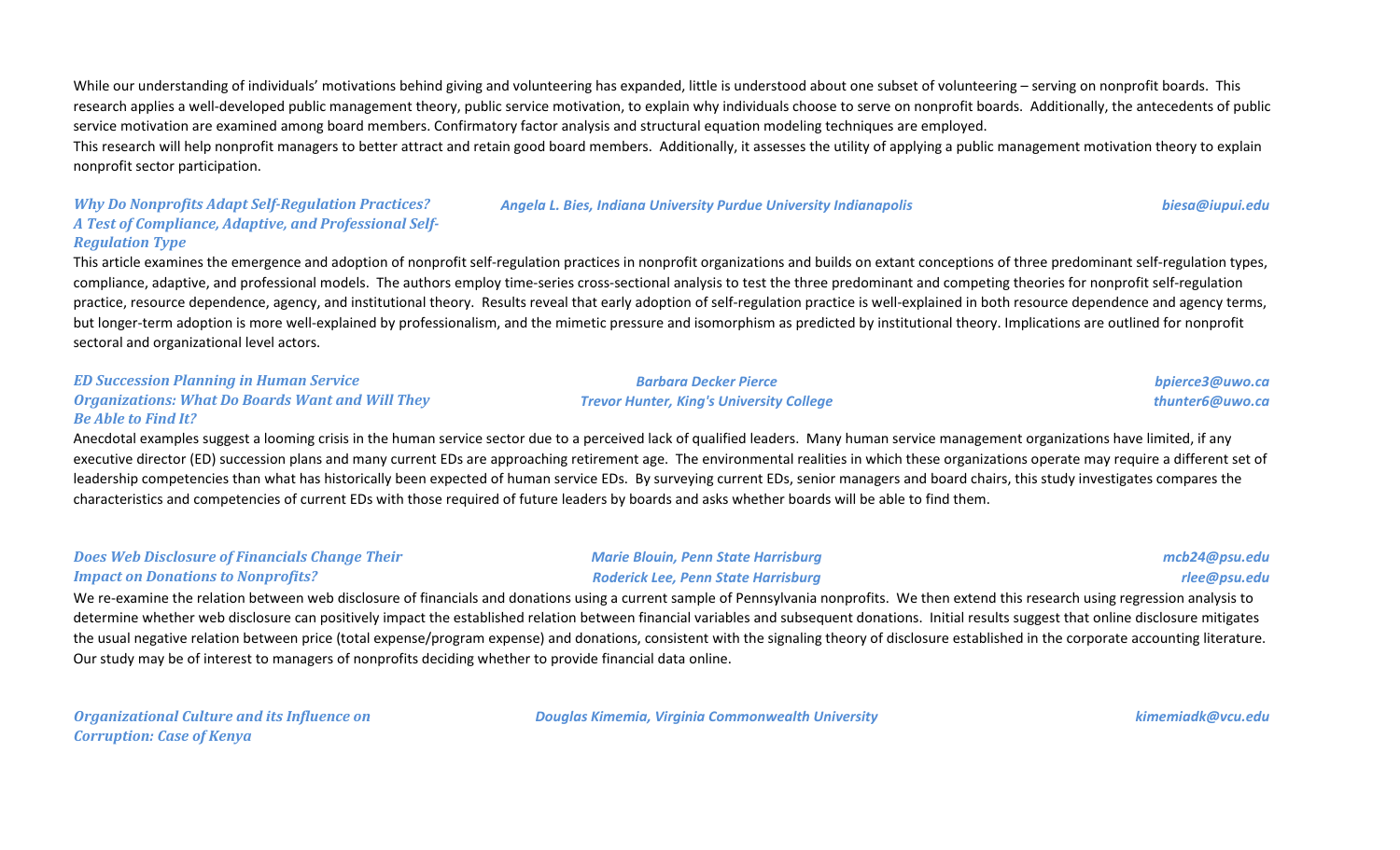The increasing number of corruption cases and their significant consequences on the NGO sector has awakened the scholars to pay more attention to the subject of corruption and accountability among the NGOs. This study intends to critically examine the relationship between dominant dimension of organizational culture and the tolerance of organizational corruption among the NGOs in Kenya. It will utilize case study research design, to be conducted in two phases among 30 organizations in the first stage and 10 organizations during the second phase. It will apply web-based surveys and interviews, which will be analyzed using within-case and cross-cases techniques.

#### *Accountability and Transparency in the German Nonprofit-Sector: A Paradox?*

#### *Annelie Beller, Heidelberg University Rabea Hass, Hertie School of Governance*

### *annelie.beller@csi.uni-heidelberg.de hass@hertie-school.org*

A study on accountability and transparency in the third sector comes to the conclusion that the attention which German non-profit-organisations currently enjoy reflects neither their social nor their economic significance: the requirements which they face in the areas of accountability and transparency are far lesser than those faced by private and state organisations, but also far lesser than in other countries. However, the current state of research does not permit to assert a transparency and accountability problem of the third sector in Germany. It remains to be seen whether this system will be able to accommodate future changes.

*Exploring the Link Between Diversity, Inclusive Practices, and Board Performance: An Analysis of the National BoardSource Nonprofit Governance Index*

*Ruth S. Bernstein, Pacific Lutheran University Nicole M. Tysvaer, BoardSource*

*ruthbernst@aol.com nicole.tysvaer@boardsource.org*

This study examines the relationship of recruiting and engaging diverse board members on governance performance among a large, national sample of nonprofit chief executives who participated in the BoardSource Nonprofit Governance Index 2010. Using a structural equation model, we hypothesize that board performance will be positively related to diversity (ethnic/racial visible minorities) and that this finding will be partially mediated by functional and social inclusion practices (Fredette & Bradshaw, 2010). Preliminary results reveal that diversity is positively related to board performance, but a functional and social inclusive practices construct was a stronger positive predictor of performance.

*Consent Accountability and Board Performance: An Examination of Member Participation Characteristics and Board Effectiveness*

*Peter P Hoontis, Rutgers University phoontis@rutgers.edu*

Volunteers who serve on nonprofit boards accept a call to serve similar to those who volunteer to serve food at a homeless shelter. Board members accept this call with very little experience (Brudney & Murray, 1998). Research tells us much about what board members should do (Craver, 2006 and Ostrower, 2007), but little on the antecedents for board success. This research looked at the relationship between individual participation characteristics and board effectiveness. Based on a survey of 113 board volunteers, the results indicate a possible relationship between the presence of certain member participation characteristics and the effectiveness of the board.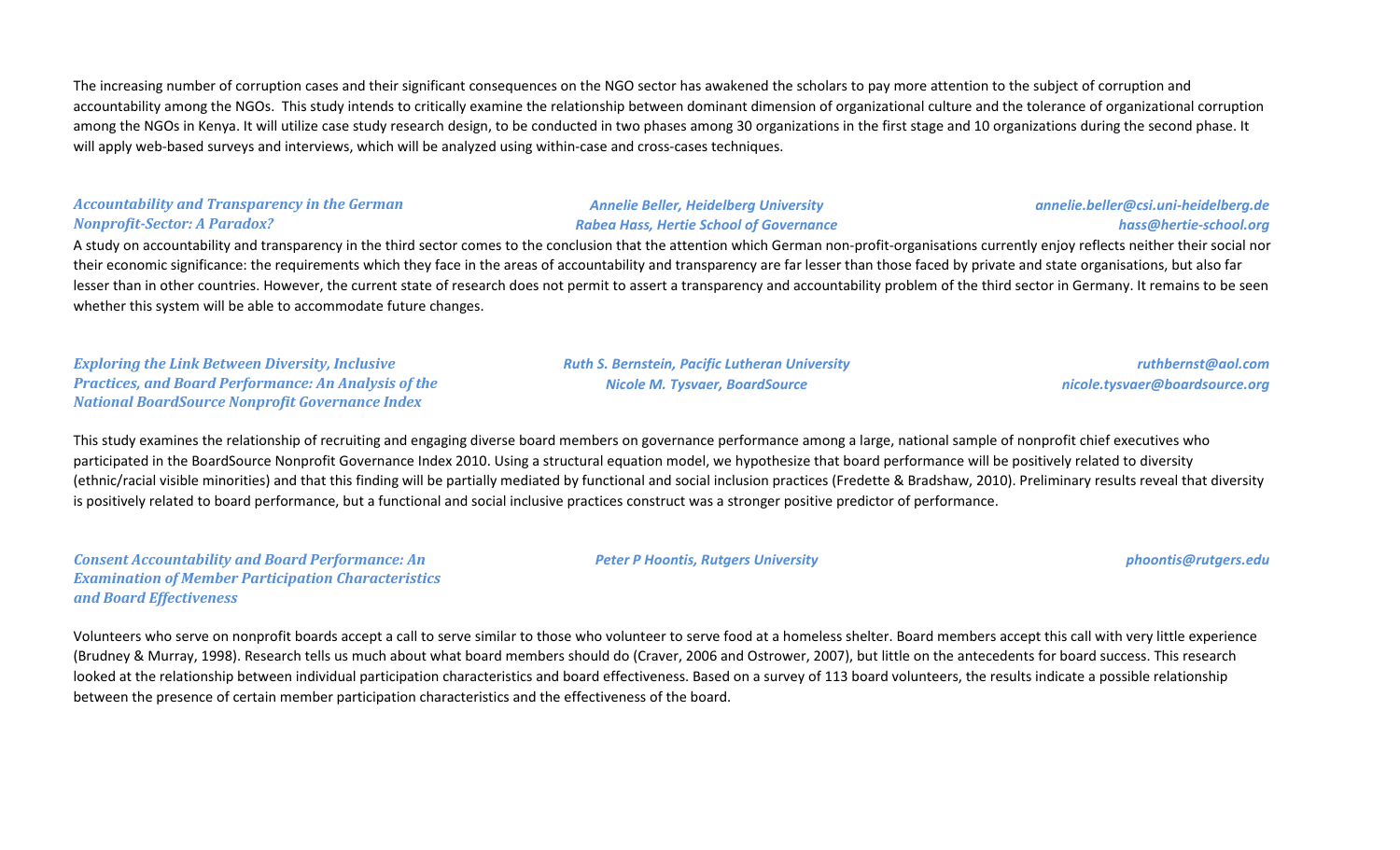#### *Nonprofit CEOs Perceptions of the Role of Board Members in Fundraising: An International Comparative Case Study*

The responsibilities of non profit organization board members have been well studied in the United States. Much less research has been conducted in East Asian countries and most markedly in South Korea. This collaborative study compares the perceptions of executive directors of nonprofit organizations in the United States to executive directors in South Korea relative to board members responsibilities in fundraising for the organization. This international comparative case study involved fifty nonprofit executives from each country. The results provide practitioners and scholars of nonprofit governance an inside look into the similarities and differences in nonprofit executive leadership from an east-west perspective.

#### *The Benefits of Virtue: Are There Benefits to Joining Voluntary Regulation Programs?*

*Mary Kay Gugerty, University of Washington Yuta Masuda, University of Washington Aseem Prakash, University of Washington*

*Peter P Hoontis, Rutgers University Bok Gyo J. Jeong, University of Pittsburgh*

The number of nonprofit accountability and standard-setting programs has increased dramatically. Such programs include codes of conduct, accreditation and certification programs, and programs of voluntary standards. In spite of this prevalence, little evidence exists to assess which nonprofits join these programs and why. We address that gap by examining the decision to join the regional BBB Wise-Giving Alliance in Alaska, Oregon, and Western Washington. 800 public charities out of approximately 40,000 in the region have joined or attempted to join the CRP. We model the decision to join using both a standard and a rare events logit model and compare results for robustness.

### *The Work of Partnership: Supporting Learning and Action in Shared Governance Structures*

This research examines the work that supports collective learning and action within partnerships devoted to social change goals. We analyze how actors in six social change networks engage in core leadership and management tasks to contend with common challenges of inter-organizational collaboration. The study extends prior research on the behavioral dimensions of network management by focusing on how actors combine leadership and management tasks in the context of different configurations of shared governance structures. Findings highlight the potential for integrating learning, relationship building, and capacity development into ongoing partnership operations and suggest directions for further research about supporting partnerships.

#### *Leadership and Decision Making in Health Collaboratives – Lessons Learned for Effective Collective Impact*

Interest in cross-organizational and cross-sector collaboration to solve complex social problems has experienced a steady growth and a recent surge in interest. This paper reviews the lessons of the literature generated by the experiences of health improvement organizations, and reports on a recent, 2011, process evaluation of a health improvement collaborative in "River County," Michigan. This study provides both confirmation of some of the key themes in the literature, as well as new insights into the complexities and challenges of leadership and decision making as key determinants of sustainability and likelihood of success in collective action.

*Laurie S. Goldman, Tufts University laurie.goldman@tufts.edu*

*masuda@uw.edu aseem@uw.edu*

*gugerty@u.washington.edu*

*phoontis@rutgers.edu jon.jeong@gmail.com*

*David Clifford, Eastern Michigan University*

*Colleen Croxall, Eastern Michigan University*

*dclifford@emich.edu ccroxall@emich.edu*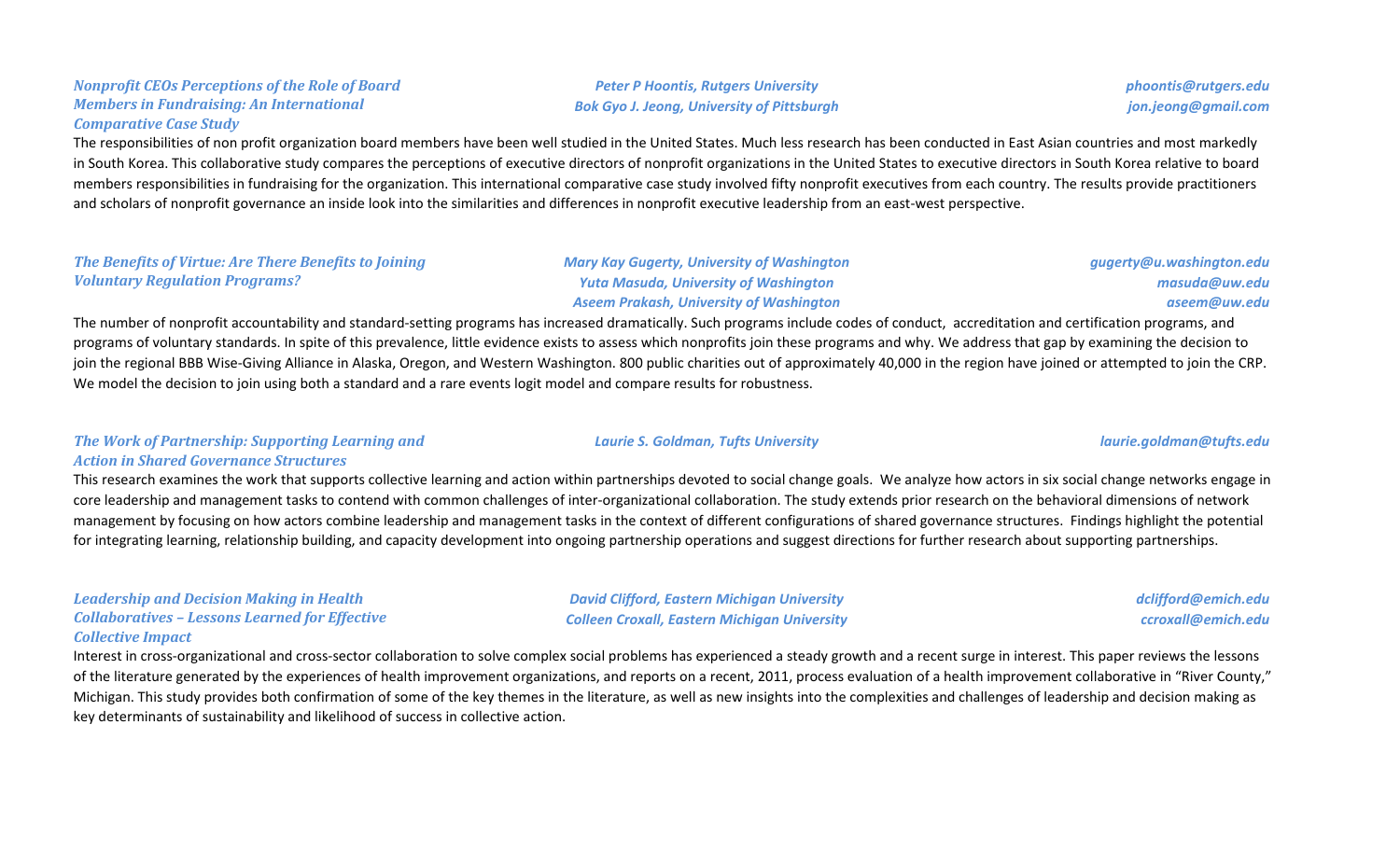#### *Megachurches: What Impact Are They Having on Local Economic Development and Who Benefits From These Collaborations?*

Is bigger better? The DFW area is home to 45 megachurches, the largest conglomeration of megachurches in the state of Texas. This paper asks what impacts are government collaborations with megachurches having on economic development projects?

Our research questions are answered using a mixed methods research design using data from the National Congregations Study (1998, 2006-2007), Census Bureau, and interviews and reviews of grant and contracting documents. The board composition of relevant economic development boards of directors is also examined to determine if under-served populations are represented.

#### *Organizational Culture and Partnership Process: A Grounded Theory Study of Community-Campus Partnerships*

This study explores the multiple meanings of community-campus partnerships expressed by stakeholders in the community and in academia. Five themes emerge as the integral components of the theory of partnership sustainability. The theory centers on what it takes to sustain partnerships between community and campus organizations, and highlights importance of relationships as being the core for any partnership activity. Key implications of this study include recommendations for building relationships that allow for reciprocal consideration of diverse organizational culture dynamics; the intersectionality of student volunteerism and community engagement; and the nature, value, and perceived importance of research conducted in the community.

| <b>Polycentric, Oligopolistic or Monopolistic</b>        | <b>Bin Chen, City University of New York</b>    | bin.chen@baruch.cuny.edu |
|----------------------------------------------------------|-------------------------------------------------|--------------------------|
| <b>Governance: A Network Analysis of A Community-</b>    | Beilei Yang, Shanghai Tongji University         | yblei@vip.163.com        |
| <b>Based Senior Service Delivery System in Shanghai,</b> | <b>Shanshan Zou, Shanghai Tongji University</b> | zoushanshan@yahoo.com.cn |
| China                                                    |                                                 |                          |

Does China's community governance become polycentric, oligopolistic or remain monopolistic? We address this question by studying a community-based senior service delivery system in a sub-district of the City of Shanghai, China. By comparing network structure across the five different types of ties, this study offers insights into how the senior service delivery system in this community functions. By comparing the position of specific organizations—in terms of their relative centrality—across the networks, this study provides information about the role of each of three sectors—the public, nonprofit and for-profit— in delivering home-based senior services.

*An Investigation of Value Generated or Lost Through Nonprofit-Public Collaboration*

*Karen H. Kispert, Eastern University khkispert@verizon.net*

*ashley.hyder@unt.edu ldicke@unt.edu*

*Sharon Foreman Kready, Lynchburg College kready.s@lynchburg.edu*

*Ashley E. Hyder, University of North Texas Lisa A. Dicke, University of North Texas*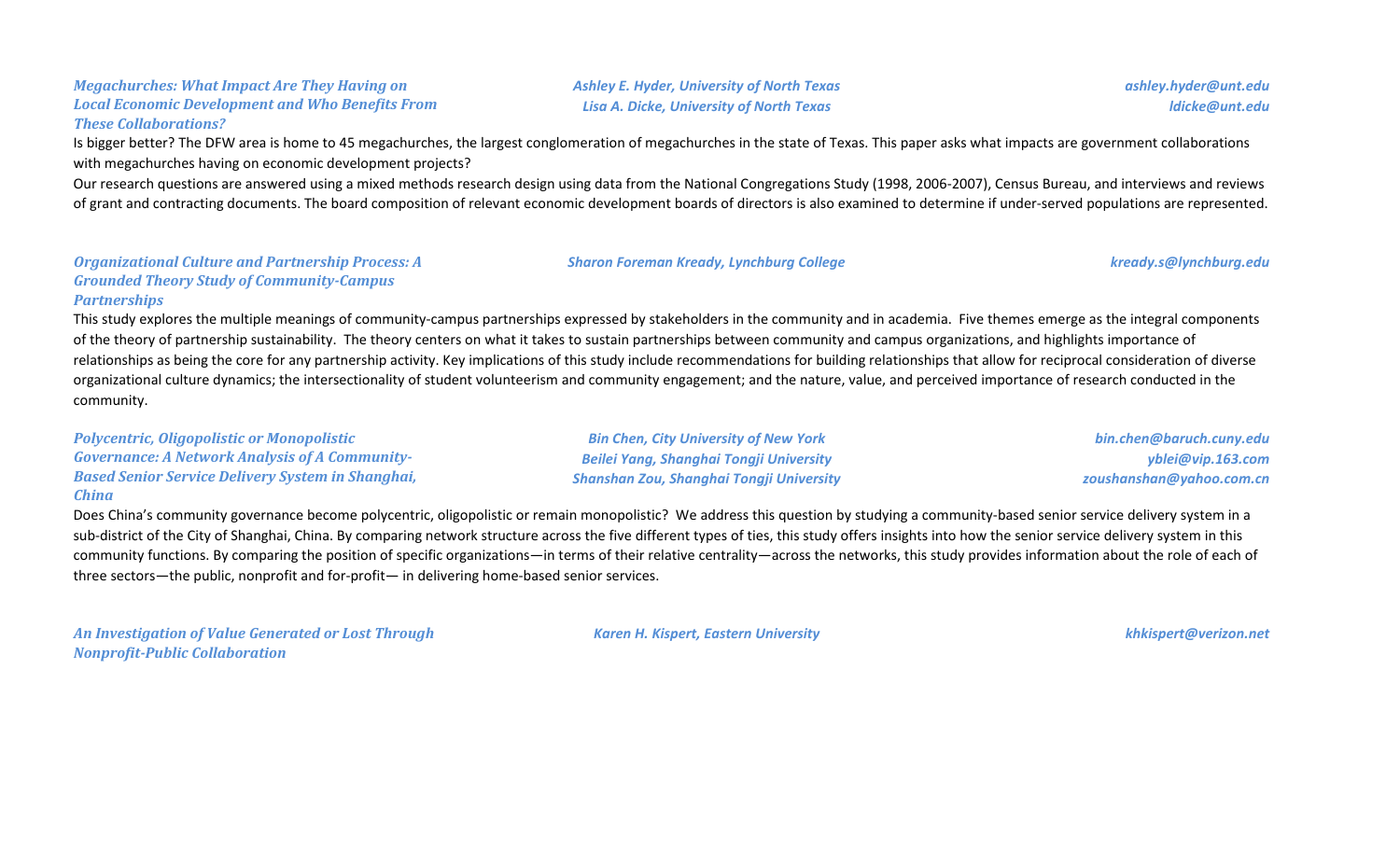Collaboration is considered successful when it achieves its purpose. But there may be other benefits to collaborating organizations, either the direct results of having entered into partnership (value created), or indirect results (value captured). While the literature generally paints a rosy picture of collaboration, it is also possible that collaboration may result in value lost. This paper reports on themes around collaboration value gleaned from grounded theory research. Data was gathered from a complex private-public collaboration consisting of urban and rural nonprofit providers of services to homeless populations and partnering federal, state, county, and city governments.

*Who's Moving My Cheese? Organizational Factors Affecting Nonprofits' Receipt of Government Funding*

This proposed research aims to identify the organizational factors associated with nonprofits' receipt of government contracts and grants. The theoretical hypotheses are drawn from interorganizational relationships and organizational institutionalism literature. Data are collected from human service nonprofits in Maryland using a questionnaire survey. After analyzing the data using OLS regression, this paper finds that revenue diversity, timing, boundary permeability, degree of professionalism, and co-optation are important determinants.

#### *How Do Nonprofits Collaborate: The Role of Nonprofits in Two Social Service Policy Networks in the US*

How does organizationally instituted policy network shape and constrain nonprofits' positions and roles? Focusing on social service policy networks, we examine how and why policy connections derive different positions and roles of nonprofits in a network context. Our empirical analysis of two US policy networks—mental health policy network and adult basic education policy network—suggests newly derived nonprofits' positions and roles in a network context and outlines a series of propositions that extend functions of nonprofits as network actors in social service policy area.

#### *Nonprofit Collaboration and the Resurrection of Market Failure: How a Resource Sharing Environment Suppresses Social Objectives*

*Eva M. Witesman, Brigham Young University Andrew Heiss, Brigham Young University*

*eva\_witesman@byu.edu andrewheiss@gmail.com*

Collaboration is among the core values of many in the nonprofit sector. Though initial research has examined the prevalence of collaboration and network governance in the nonprofit sector, little empirical work has examined the potential economic outcomes of a resource sharing environment. This paper uses Monte Carlo simulation methodology to demonstrate that while collaboration and resource sharing can maximize the benefit to individual nonprofit organizations, it may recreate the very market failure environment the nonprofit sector purports to combat, resulting in the failure to meet certain social objectives.

#### *Jiahuan Lu, University of Maryland jhlu@umd.edu*

*Jeongyoon Lee, University at Albany - SUNY R. Karl Rethemeyer, University at Albany - SUNY*

*jlee22@albany.edu kretheme@albany.edu*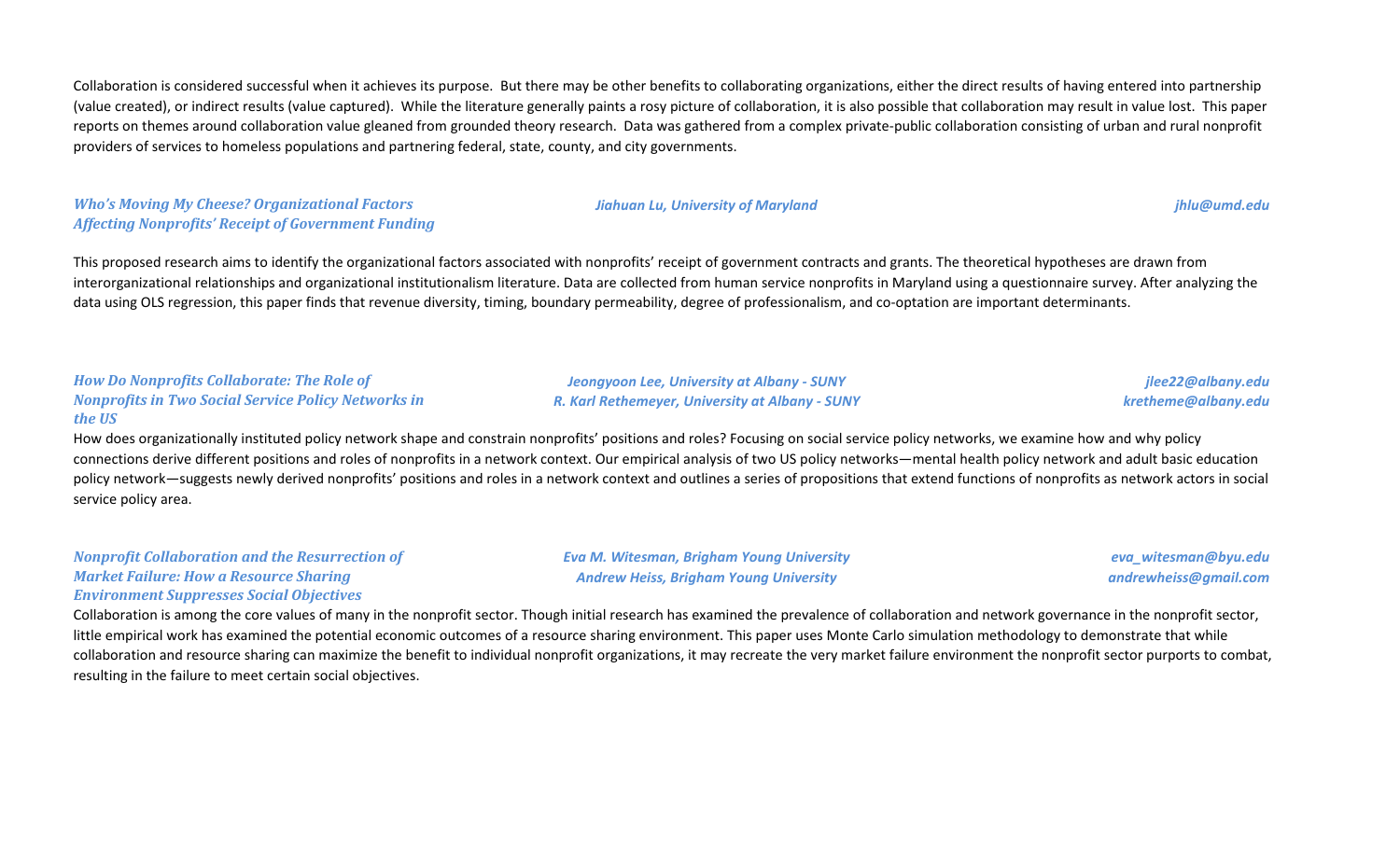#### *The Trellis of Community Gardens: Connecting Government, Nonprofit, and Citizen Networks to Spatial Context*

Community gardens are an antidote to urban blight, food insecurity, and environmental hazards. They create social capital, community food resources, education and rehabilitation opportunities, and a sense of sovereignty for non-land-owning residents. Community gardens are a collective method for and a goal in increasing human welfare. However, without the trellis of municipal entities and nonprofit organizations to support them, many gardens would wither. My paper identifies the networks supporting community gardens in Boston and Philadelphia, using GIS and case-study analysis. I connect these networks to the gardens' spatial context and examine the collaborative factors that contribute to the gardens' success.

#### *Interdependencies in Nonprofits: An Exploration of Strategies and Methods*

Interdependencies, networks, and collaborations are an inevitable part of nonprofit organization management. In order to explore interactions and collaborations of nonprofit organizations with other public and private entities, this paper applies the case comparison methodology and examines the boundary spanning collaborative activities of seven nonprofit community health clinics in four Texas counties. Preliminary evidence suggests that these nonprofit free clinics adopt an array of strategies and methods to address institutional and resource constraint pressures that is contextual and often dependent on the leadership and governance.

#### *The Effects of Strength-of-Tie and Third-Party-Tie on Knowledge Sharing in a Health and Human Services Network*

This paper examines how service collaboration relationships affect the sharing of knowledge in a centrally governed multi-sector health and human services network, which is steered by an external network administrative organization (NAO, Provan and Kennis, 2008). We posit that while the quality of dyadic relationship is positively associated with the likelihood of knowledge sharing, the impact of a dyad's embeddness in a clique (dense web of common third-party relationships) on knowledge sharing is contingent on the composition of the clique, i.e., the NAO's presence or absence. These hypotheses were tested on data from a health and human services network.

### *Contract Performance: Organizational Form and Quality*

Nonprofits dominate the government contracted human services field, but government increasingly relies on for-profits to provide services. Theoretical arguments from organization theory and economics predict nonprofits will perform better on quality dimensions than their for-profit counterparts due to the nondistribution constraint, but empirical evidence is mixed. I theorize that structural variables such as competition and dependence influence contract performance on quality measures. Using data from state funded programs, I find organizational form alone does not predict performance. Nonprofits perform well under a variety of conditions while for-profits perform well when constrained by dependence on government funders and competitive markets.

*Karabi C. Bezboruah, University of Texas at Arlington karabib@gmail.com*

*Kun Huang, University of New Mexico khuang@unm.edu*

#### *Julia L Carboni, SPEA- IUPUI jcarboni@iupui.edu*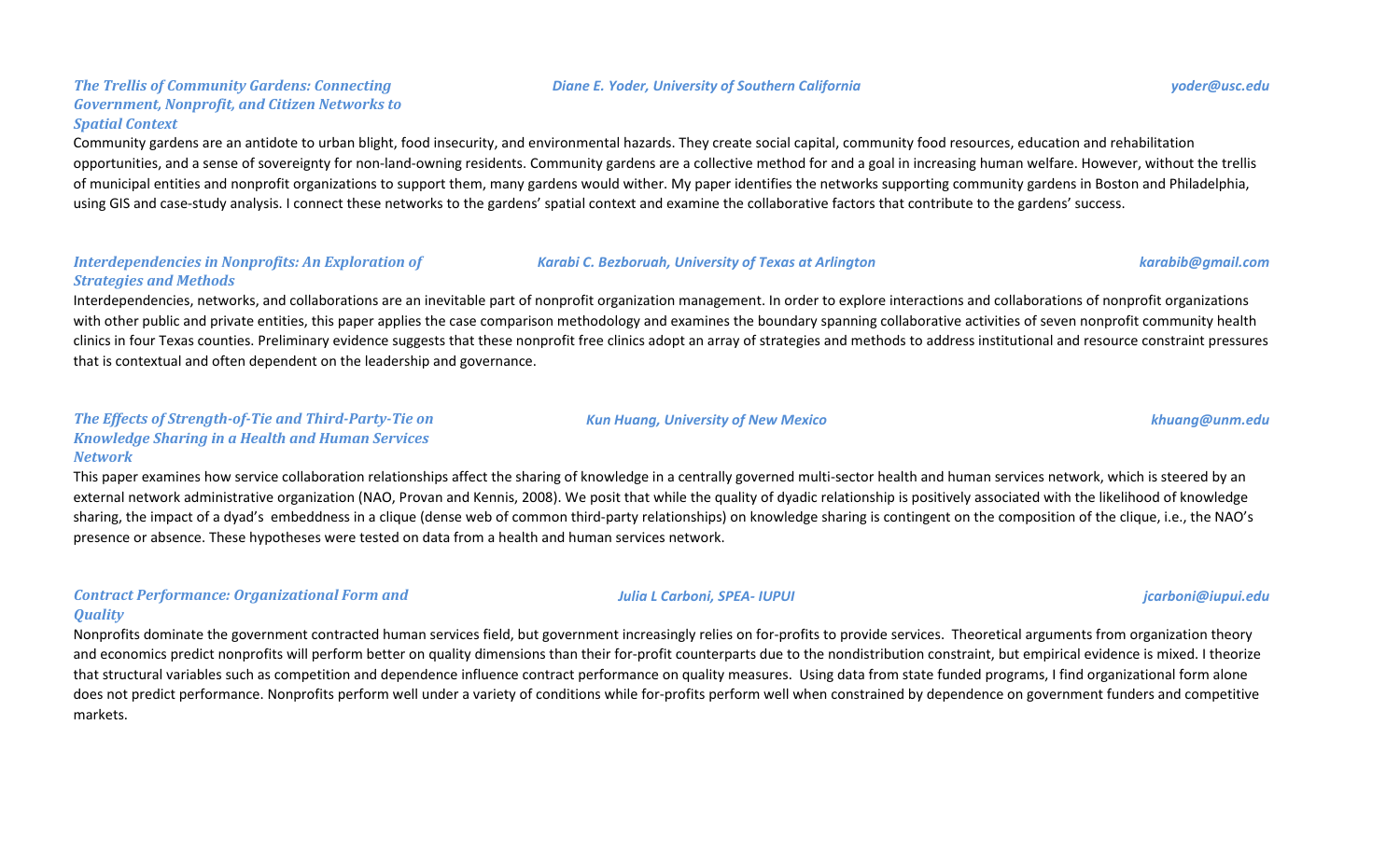### *Waking Up in Vegas: The Rise & Fall of Public-Private Partnerships for Arts and Culture in Las Vegas*

The public sector has increasingly entered into collaborations and partnerships to improve the efficiency, effectiveness, and equity of public goods and services. As competition for public and philanthropic resources increases, programs must be evaluated for the impact they make on public issues. Nonprofit arts and culture programs are no exception. Evaluations of these programs have largely been performed on a single dimension, such as economic efficiency or the equity of participation. This paper seeks to correct that shortcoming by performing a multidimensional assessment of how public-private-nonprofit partnerships for arts and culture influence outcomes on the case of Las Vegas, NV.

#### *Determinants of Coproduction Arrangements: Predicting Government Collaboration with Citizens, Citizen Groups, and Nonprofits*

Coproduction occurs when traditional service producers (local governments) collaborate with consumers (citizens and variations of citizen-representing groups) to produce public services. Various types of coproductive arrangements exist. For example, government-citizen, government-citizen group, government-nonprofit, or any variation of these listed could constitute coproduction. However, scholars have yet to identify the factors that generate one type of arrangement versus another. This study seeks answer the following questions: (1) How and why do certain coproductive arrangements develop? In other words, what causes certain entities to collaborate with one another? (2) Is one type of arrangement more "coproductive" than another?

*Building Nonprofit Networks by Convening Mary B. McDonald, University of San Diego*

*Liz Shear, University of San Diego Elizabeth A. Castillo, University of San Diego*

*Kelechi N. Uzochukwu, Georgia State University kuzochukwu@gsu.edu*

*marymc@sandiego.edu lizshear@sbcglobal.net eac@sandiego.edu*

This is a study of a university/community convening as a potential model for building social capital and networks between community-based organizations and a university. The research tests the model as a viable option for supporting relational infrastructure over time. The work also tests an iterative planning process that marries assessment with data collection and action research.

*Capacity Building Networks and Adaptive Capacity for Community-Based Small Nonprofit Organizations* *Naim Kapucu, University of Central Florida kapucu@ucf.edu*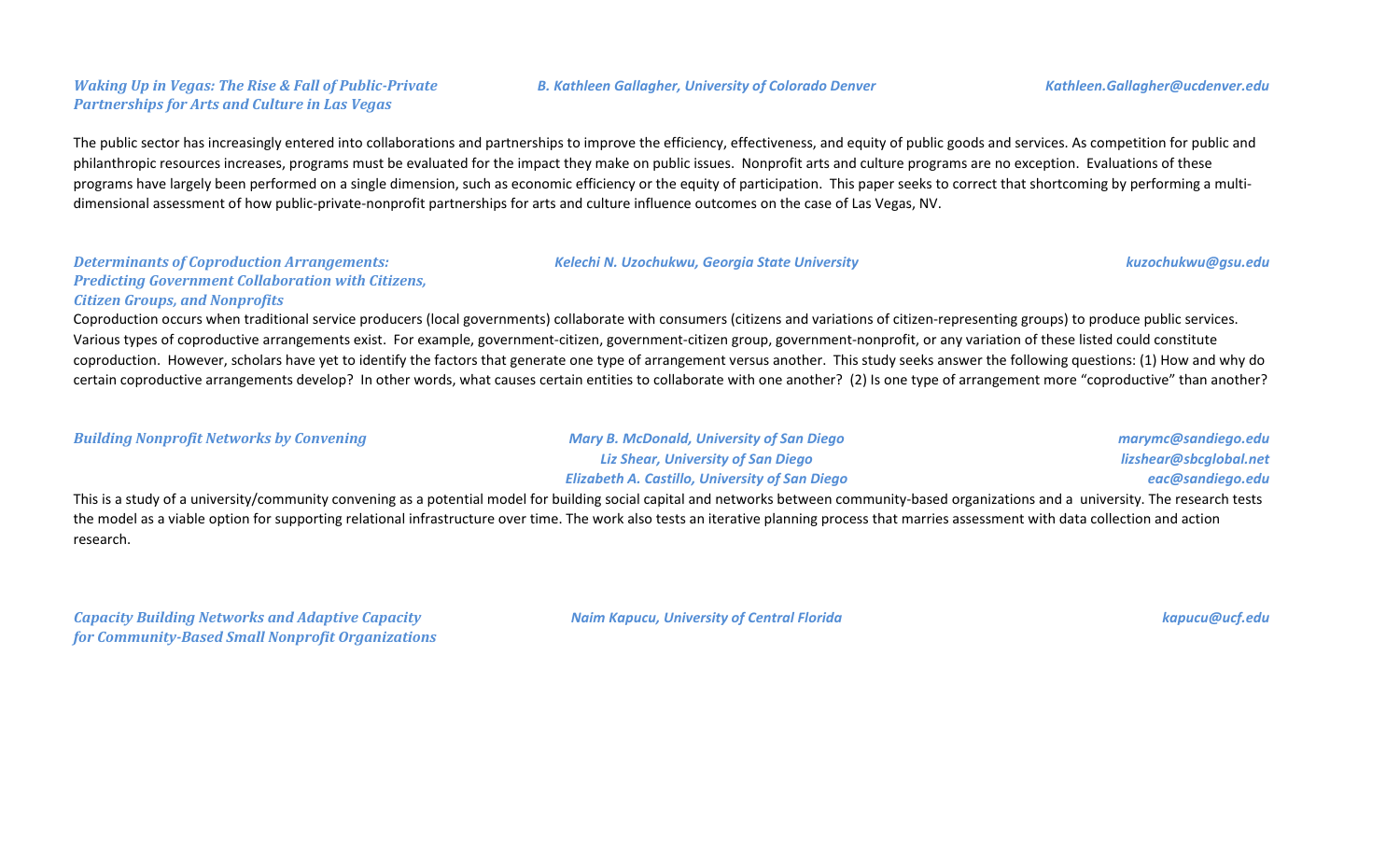This study focuses on inter-organizational networks and adaptive capacity among nonprofit organizations. Adaptive capacity is defined as a function of the degree to which institutions possess a culture that empowers communities to make decisions and actions that support community-led initiatives. The study examines network formation and sustainability among 40 nonprofit organizations and their networks with other cross-sector organizations identified as part of the asset mapping for the Strengthening Communities Fund project in a southern state. Organizational factors such as leadership and the level of an organizations' engagement with the community have a statistically significant relationship with the adaptive capacity.

### *Creating Impact with Policymakers: Cases of Building Cross Sector Partnerships to Build Stronger Programs and Grant Applications*

Partnerships and collaborations for projects and programs that benefit society have become more in demand by many outside forces of nonprofits. Several examples presented will provide evidence of successful collaborations and ones that we can take heed from. Through examining these collaborations, this article will explore the projects funded by various funding agencies, the work involved to form such collaborations and strengths work between organizations and policy makers can bring to grant applications. To build upon the need for collaborative work for stronger grant applications, this article will also outline strategies for nonprofit program managers and grant writers to approach policy makers and organizations about partnerships.

*Institutionalized Hybridity – Work Integration with Public-Nonprofit Joint Ventures*

*Katharina Spraul, University of Mannheim Bernd Helmig, University of Mannheim Franziska Hopf, University of Mannheim*

*spraul@bwl.uni-mannheim.de sekretariat@oebwl.bwl.uni-mannheim.de hopf@oebwl.bwl.uni-mannheim.de*

This paper is challenging questions on success factors in public-nonprofit collaborations. By means of a systematic literature review, it reveals how public and nonprofit management re-search investigate the collaboration of public and nonprofit organizations in the field of social services. It is focussing on joint ventures as the most institutionalized form of public-nonprofit collaborations by conducting a single case study in the field of work integration. Based on an analysis of the joint venture's structure, processes and effectiveness, seven success factors for this type of institutionalized hybridity are derived.

### *Nonprofit-Government Collaboration: Team Selection Control in a Multidisciplinary Team Setting*

This study will examine the relationships between team selection control and job satisfaction, organizational commitment, team satisfaction, and team commitment within the context of crosssector multidisciplinary teams (MDTs). This study will examine if perceptions of team justice can moderate the relationships between team selection control and job satisfaction and team satisfaction, and ultimately determine effects on organizational commitment and team commitment. This study will also examine the primary foci of team selection control within the crosssector partnership. These contributions will extend collaboration theory in the nonprofit literature by considering government -nonprofit partnerships' ability to meet public service needs.

#### *Ericka Harney, Eastern University ericka\_harney@hotmail.com*

#### *Melissa Cast mcast@alumni.iu.edu*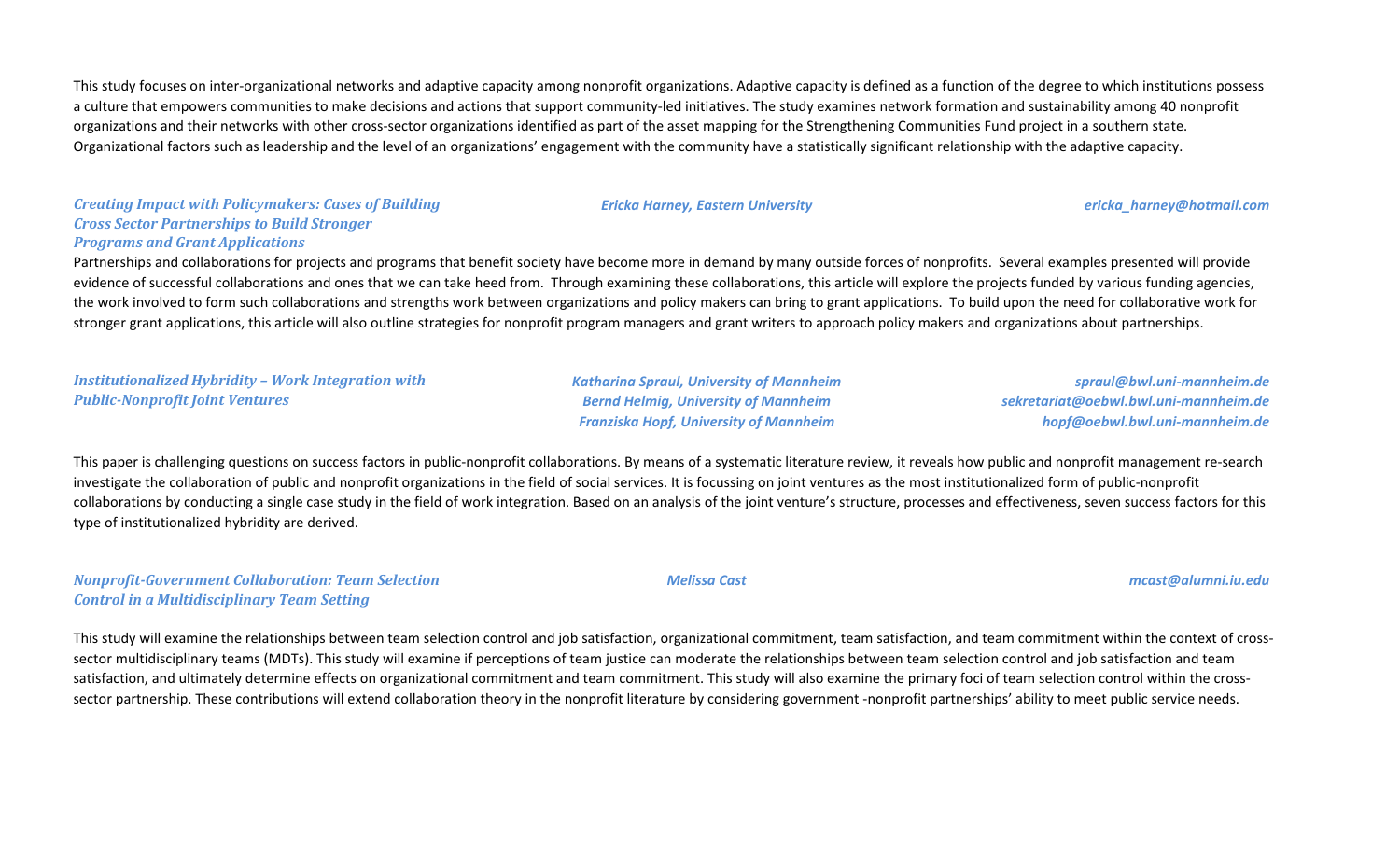### *Collaboration or Public Relations? Service Learning from the Nonprofit Perspective*

Service learning has been promoted by universities as an improved method of instruction by combining teaching with hands-on application of knowledge through collaborations with nonprofits (Sedlak, Doheny, Panthofer & Anaya 2003). Significant time and effort is devoted to service learning activities by faculty, students and the nonprofits. For collaborations to be successful they must be beneficial for all partners yet little attention has been paid to exactly what defines "success" for each participant group. This study will examine what variables actually define "success" for each group and whether those definitions are consistent, complementary or conflicting thereby impacting the collaborative process.

### *A Closer Look at Nonprofits in Multi-Sector Networks: Can Informal Accountability Overcome Goal Conflict?*

*Barbara Romzek, University of Kansas Kelly M. LeRoux, Great Cities Institute University of Illinois at Chicago Jocelyn Johnston, American University Jaclyn Schede Piatak, American University Robin Kempf, University of Kansas*

Networks have gained much attention in recent years and have become a widely adopted mode of public service delivery. Yet the challenges of providing services through networks are multiple and inter-related; they include goal conflict, incompatible organizational cultures, and competition for scarce resources. While formal systems are used in network governance, informal dynamics are important to overcoming such challenges, yet they have received relatively little scholarly attention. This paper seeks to remedy that gap and shed light on how nonprofit and public managers can overcome conflict by fostering relationships and creating shared goals.

### *Is the Best They Can Do Good Enough? Nonprofits in the Wake of Emergency*

Few would dispute that the response to natural disasters are often times chaotic. Planning, coordinating, and effective action require experienced leadership across public and nonprofit sectors. Although nonprofits arrive prepared and ready to offer services, parochial, divisive and bumbling public sector leadership can hinder response efforts. Using the American Red Cross' role during Hurricane Katrina as a case study, this research essay considers the limitations of nonprofit organizations in engaging in public – nonprofit partnerships in response to emergency situations. The theoretical framework draws from literature on complexity theory, organizational collaboration and emergency response.

#### *Analyzing Canadian Immigrant Integration from a Complex Systems Perspective*

The integration of newcomers to Canada and the creation of an inclusive Canadian society is a complex undertaking that involves many players working together in various formal or informal collaborative and/or partnership arrangements. This research uses a complex system lens to examine how the various elements of Canada's multi-layered integration process work together to serve both the new immigrant and Canadian Society as a whole. Many studies have separately examined individual aspects of the model; however, examining complex social systems requires studying not only its components, but also how they are related (Ostrom, 2009).This study presents a holistic perspective.

*Heather Lenz, Cleveland State University h.lenz@csuohio.edu*

#### *Agnes Meinhard, Ryerson University meinhard@ryerson.ca*

#### *Michelle Evans, Florida Atlantic University MEvans32@my.fau.edu*

*bromzek@ku.edu kleroux@uic.edu Johnston@american.edu Jaclyn.Piatak@student.american.edu robinjkempf@ku.edu*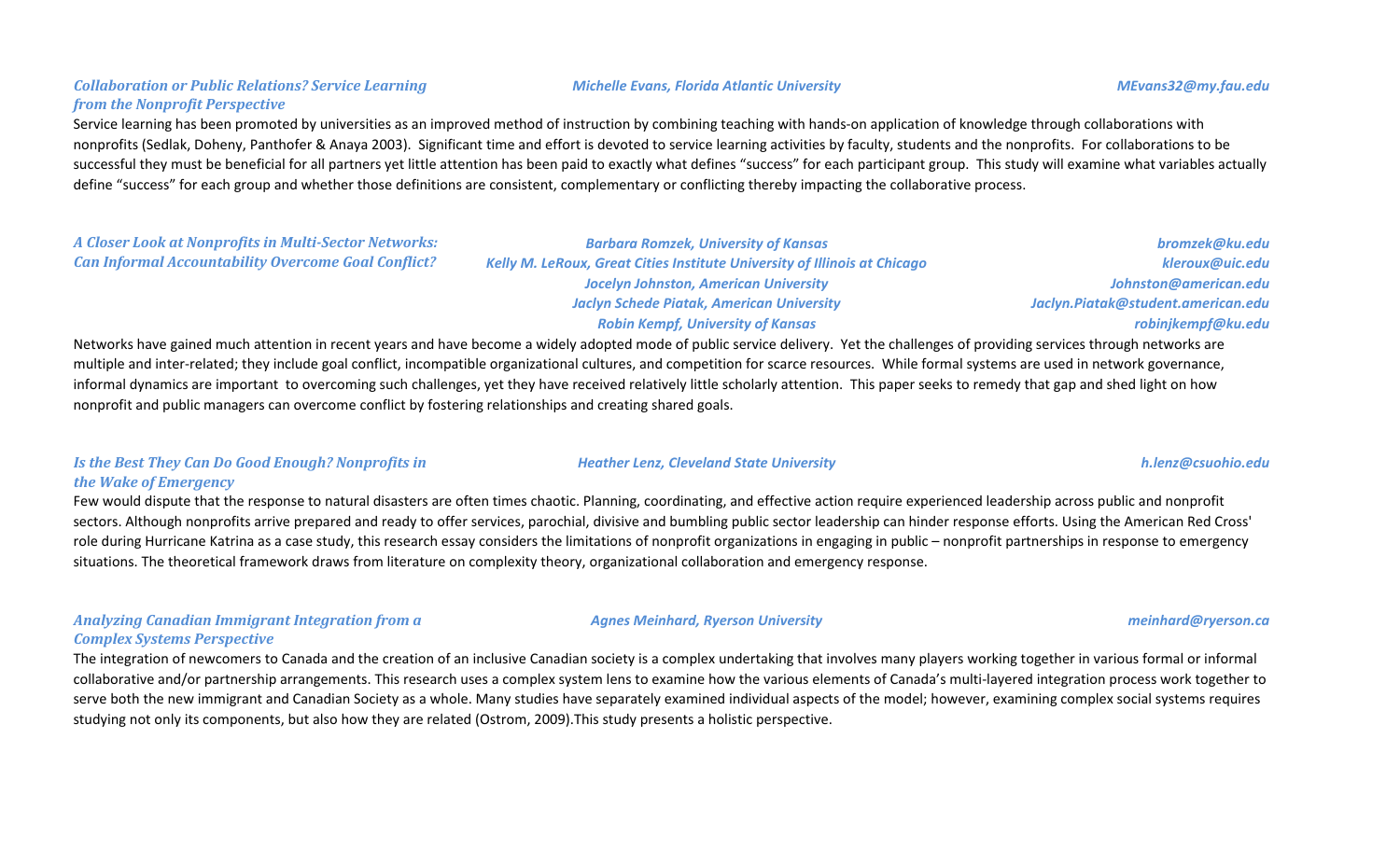#### *Taewoo Nam, University at Albany, SUNY namtaewoo@gmail.com*

#### *Revitalizing Distressed Neighborhoods and the Changing Role of City Government*

This study highlights the changing role of a city government from a problem solver to a coordinator, focusing on PhillyRising, which is Philadelphia's initiative to revitalize distressed neighborhoods. The authors conducted semi-structured interviews with city officials and managers who have the responsibility for operating the initiative. PhillyRising makes the city government smarter, faster, and better. For a smarter government, it right-sizes city resources through coordinating joint efforts made by internal departments and external organizations. For a faster government, improved front-line coordination makes service delivery more efficient. For a better government, the initiative increases responsiveness, accountability, and sustainability.

#### *Is There a Rural Tilt Among Credit Unions in the United States?*

### *Jack J. Quarter, University of Toronto Laurie I. Mook, Arizona State University*

*Keita Demming*

Building upon two earlier studies: first, a study by Mook, Hann, & Quarter (2011) suggesting that credit unions in English Canada and caisses populaires in Québec are found disproportionately in rural communities and small towns, and under-represented in major urban centres. This study focuses upon financial co-operatives, or credit unions, a form of non-profit, in two US states – Arizona and Wisconsin – and asks two questions: Does their rural/urban distribution differ significantly than the general urban/rural demographic pattern in each state? If so, what are the most likely explanations for this pattern?

#### *Partnership strategy for social enterprises toward inclusive society*

In this research, I show necessities for social enterprises to build partnership with for-profit companies and governments to realize social inclusion of marginalized people. In order to achieve it, I compared social enterprises realizing social inclusion by partnership and social enterprises not realizing it because of no partnership. In addition to case studies to 18 Japanese social enterprises, I conducted interviews with for-profit and government partners. In conclusion, I state that filling the vanguard role of working together and telling the records to for-profit companies and governments is essential for social enterprises to draw them into partnership toward inclusive society.

*Ranking the four Cs of interorganizational disaster management: communication, cooperation, coordination, and collaboration*

In complex humanitarian emergencies and disasters, organizations work together to provide aid to affected communities. Critics of these assistance efforts blame limited success on poor interorganizational dynamics within the international community and between those providers and the host country nationals they assist. Solutions call for improved communication, cooperation, coordination, and collaboration. However, these unique terms are often used interchangeably by practitioners and researchers, limiting our understanding of interorganizational partnering. Our initial qualitative research also suggests that the meaning of these terms differs by types of players. This manuscript surveys disaster responders in Haiti to understand how practitioners differentiate these activities.

*Isabella M. Nolte*

*keitademming@gmail.com jack.quarter@utoronto.ca lmook@asu.edu*

*Sachiko Nakagawa, Keio University bear751@sfc.keio.ac.jp*

# *Eric Martin, Bucknell University*

*ecm018@bucknell.edu isabella.nolte@googlemail.com*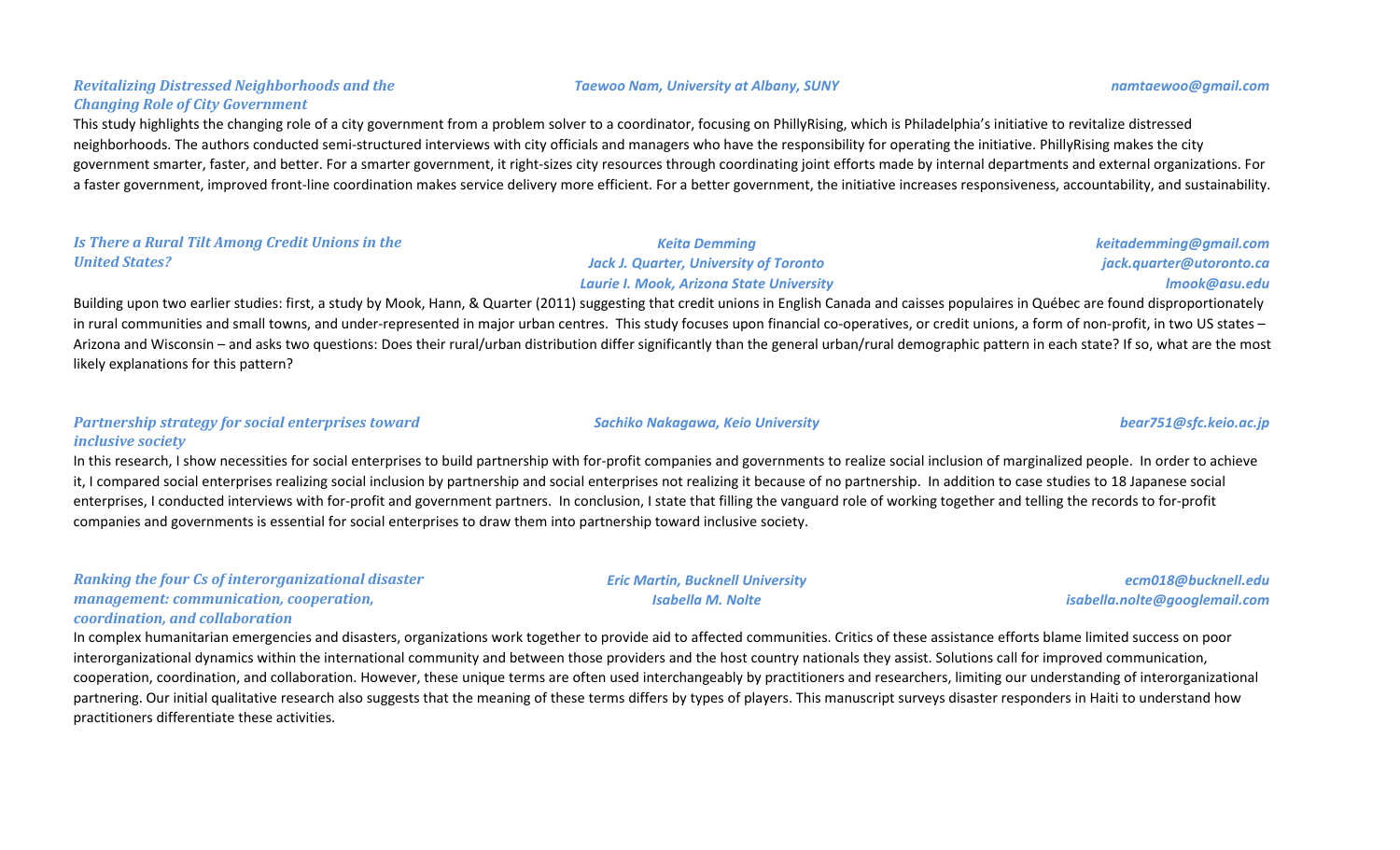#### *"Poverty Pimps" or Perfect Partners: Higher Education as a Mediator for Philanthropic Investment in Urban Neighborhoods*

### I present a four-year case analysis of an education access coalition in Detroit. This paper explores how higher education partnership was sought—in part—to strengthen philanthropic investment in a Detroit neighborhood. I explore tradeoffs of partners as the coalition acquired funds to support its efforts. The initial goal of the coalition was to explore the potential of revitalizing the community through educational opportunity, but with success in grant acquisition, efforts shifted to meet external demands of funders, and at times this overshadowed the relevance of local knowledge within the neighborhood.

#### *Developing Advocates for Change: A Practice Approach to Understanding Grassroots Associations as "Schools of Democracy"*

This paper draws on a comparative case study of two associations that do policy advocacy in the environmental field to ask how associations prepare members for civic engagement and serve as schools of democracy. While the literature suggests the importance of developing social trust, we find that directly engaging members in policy work is a key mechanism for schooling citizens. Direct engagement was supported by member-driven organizational structures and by "discursive" practices that provided members with concepts to frame environmental problems and to frame action. Our findings suggest that political associations can provide powerful contexts for citizens to learn democratic skills.

*Explaining Organizational Crisis in a Community Association: Are Our Current Theories Sufficient?*

Many authors conceptualize community associations (CAs) as subject to organizational tensions; pulled between opposing features such as formality and informality or bridging and bonding. How far are such organizational theories helpful for individual CAs seeking to improve their organizational effectiveness? This paper builds on a study of a crisis episode in an English CA to explore this question. Existing theories of CA organization are found to provide some explanation of what happened in the case example but the paper also identifies areas in which new insights are needed to enlarge usable theoretical knowledge about the organizational dimensions of CAs.

*NGO Managers' Perception of Citizen's Participation in South Korea* \*\*\*\*\*\*\*\*\*NO ABSTRACT\*\*\*\*\*\*\*\*\*\*\*\*\*\*\*\*\*\*\*\*\*

*Bok Gyo J. Jeong, University of Pittsburgh jon.jeong@gmail.com*

#### *Elizabeth Hudson, University of Michigan hudsonel@umich.edu*

*jdodge@albany.edu sonia.ospina@nyu.edu*

*Margaret E. Harris, Aston University m.e.harris@aston.ac.uk*

*Jennifer E. Dodge, Univerity at Albany Sonia Ospina, New York University*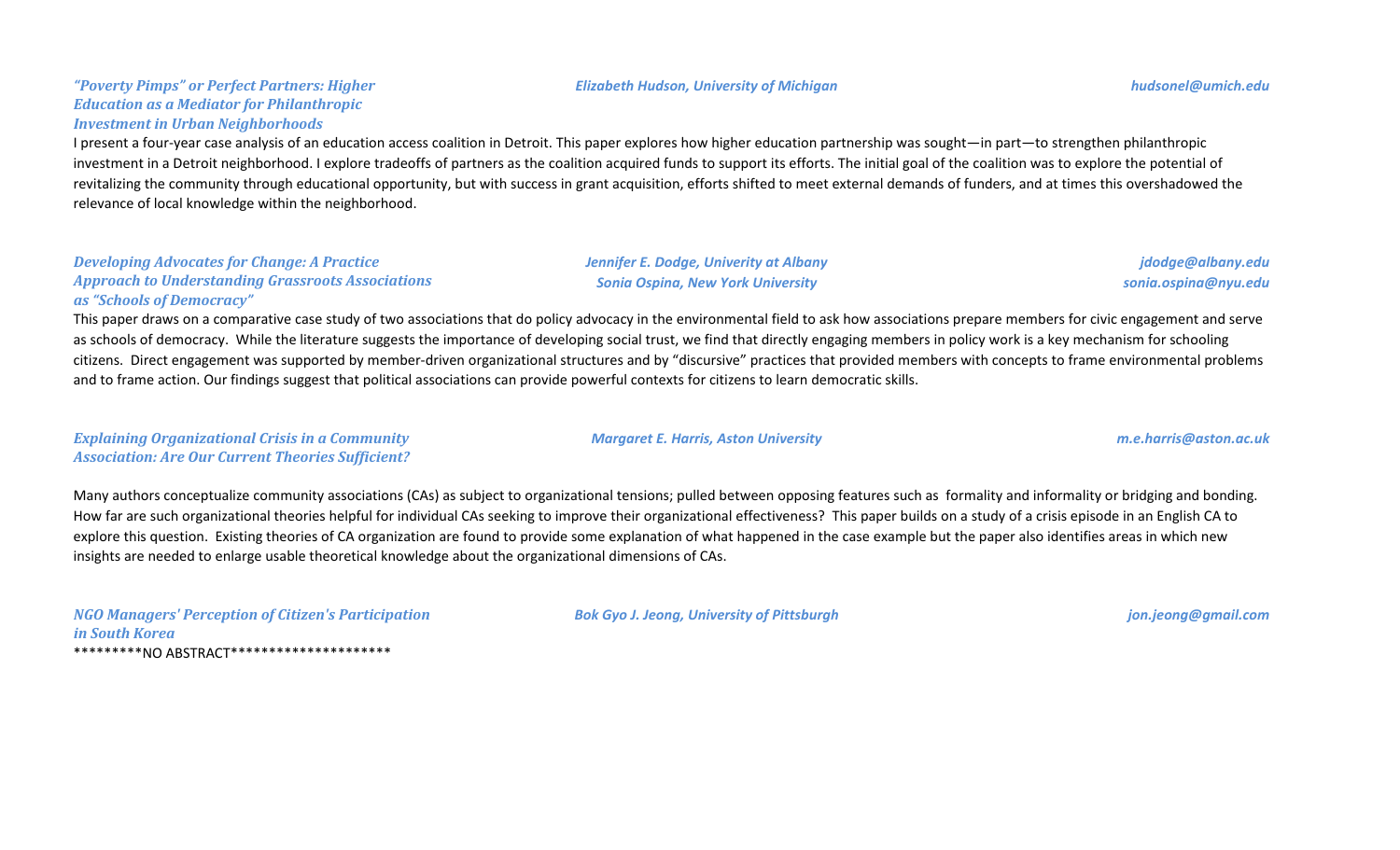### *The Membership Development of Kiwanis International, 1960-1990*

### Nonprofit membership organizations compose a significant part of the US nonprofit sector, and play important roles in the society. In light of the contemporary trend of declined membership, this research seeks to understand how the membership of American nonprofit membership organizations changed in history, how American nonprofit membership associations built membership in their organizational history, that is, how membership organizations attracted, retained, and engaged members. The paper will focus on Kiwanis International, which is the third biggest service club in the world.

#### *Engaging Stakeholders via Twitter: A Content Analysis of Nonprofit Organizations' Tweets*

Twitter allows users from across the globe to share information through real-time short messages. As the most often used social networking site, it has garnered significant attention from both individuals and organizations. More than 25,300 nonprofits are using Twitter to interact with their stakeholders. The current popularity of Twitter, however, has not been recognized by the relevant research. Little is known about how nonprofits are taking advantage of this social networking tool. This article employs a content analysis of nonprofits' tweets to examine how nonprofits use Twitter and whether the uses change with respect to their function and mission.

| <b>Role of Nonprofit Organizations in Addressing and</b>                                                                                                                                            | <b>Hee Soun Jang, University of North Texas</b>    | heesoun.jang@unt.edu     |  |
|-----------------------------------------------------------------------------------------------------------------------------------------------------------------------------------------------------|----------------------------------------------------|--------------------------|--|
| <b>Eliminating Urban Blight: Based on Theory of</b>                                                                                                                                                 | <b>Suhda Arlikatti, University of North Texas</b>  | Sudha.Arlikatti@unt.edu  |  |
| <b>Complementary, Supplementary and Adversarial</b>                                                                                                                                                 | <b>Simon Andrew, University of North Texas</b>     | sandrew@unt.edu          |  |
| <b>Roles of Nonprofits</b>                                                                                                                                                                          | <b>Praveen Maghelal, University of North Texas</b> | Praveen.Maghelal@unt.edu |  |
| In an effort to better meet its neighborhood revitalization goals, Dallas Habitat for Humanity seeks a research endeavor to understand the role of nonprofit organizations in elimination of blight |                                                    |                          |  |
| issues in urban America. This study identifies the best practices of public and nonprofit responses and analyzes common obstacles experienced by major US cities. This study conducts an            |                                                    |                          |  |

extensive research of public and nonprofit responses to build comparable data of cities with similarities to Dallas. And the applicability of successful approaches to the Dallas blight is evaluated and classified by Dennis Young's theory of supplementary, complementary and adversarial roles of nonprofits.

*Hosting Citizen Engagement to Create Public Jodi R. Sandfort, University of Minnesota*

*Kathy Quick, University of Minnesota*

*sandf002@umn.edu ksquick@umn.edu*

This paper focuses on community leaders and facilitators trained in an engagement practice known internationally as Art of Hosting. This model invites participants to share process knowledge and develop new approaches, much like open source computer programmers. Our analysis of semi-structured interviews of individuals six months after they experienced the training (n=70, full population sample over two cohorts)explores differing accounts of how they incorporated lessons into their practice and incorporated new world views into better understanding this work as creating public value.

#### *Heng Qu, Indiana University Purdue University Indianapolis hqu@iupui.edu*

*Na Sai, Georgia State University nsai1@gsu.edu*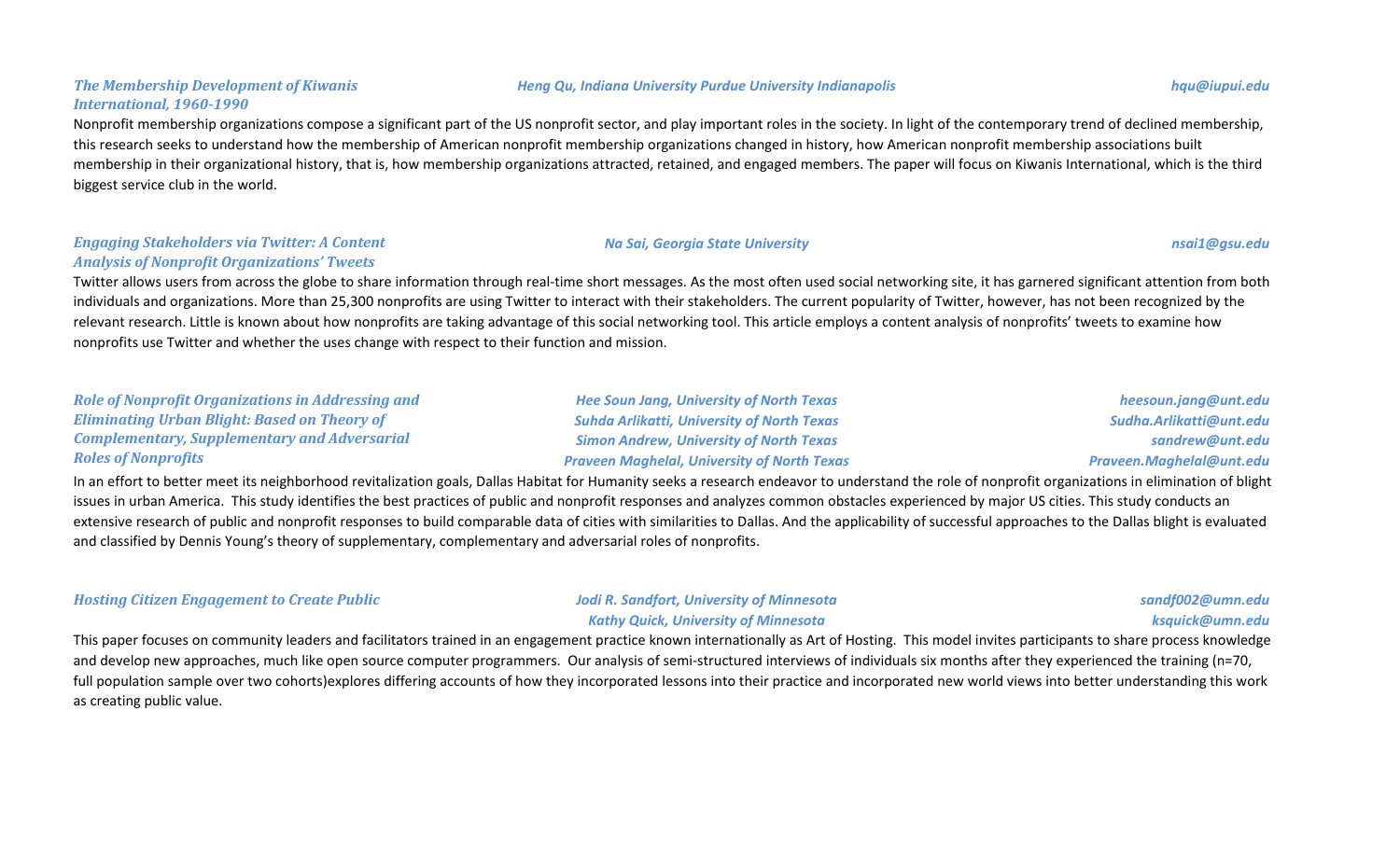*Understanding and Strengthening Public Attitudes Toward Nonprofit Organizations*

\*\*\*\*\*\*\*\*\*NO ABSTRACT\*\*\*\*\*\*\*\*\*\*\*\*\*\*\*\*\*\*\*\*\*

*Weiwei Lin, Rutgers University-Newark Gregg Van Ryzin, Rutgers University-Newark Peter P Hoontis, Rutgers University*

*weiwelin@andromeda.rutgers.edu vanryzin@rutgers.edu phoontis@rutgers.edu*

*Jon Van Til, Rutgers University vantil39@gmail.com*

*an Emerging Oppositional Movement*

*Civil Society Resistance in Hungary: A Case Study of* 

In a scant period of two decades, democracy emerged and then failed in Hungary. And with it civil society also languished. The hopes of 1989 that a "third way" would be discovered in Hungary, neither socialist nor capitalist, but democratic and participatory, have all but disappeared from the purview of Hungarian citizens. Democracy is being lost, replaced by a few oligarchs and fronted by a prime minister increasingly known throughout his land as "Viktator".

In this paper, the author, a Fulbright Specialist and ARNOVA career awardee, presents his participant observation of Hungary's emerging oppositional movement.

#### *The Test: Loyalty and Collective Identity in Political Movements*

This paper explores the role of oaths in the collective identities of political movement organizations. My contention is that oaths have served, and still serve as a strategic mechanism for the construction of a movement-centered collective identity that challenges prior claims on participants' loyalties. In the case of the United Irish movement of the 1790s, the sworn "test" was a powerful symbolic device that implicitly and explicitly conferred a radical definition of the state, citizenship, and Irish national identity. This test helped the Society navigate between the construction of a political avant garde and the raising of a mass movement.

#### *Towards an Interorganizational Model of International Development Assistance*

Based on interviews with 182 international development practitioners in the Balkans, I identified opportunities and obstacles to perceptions of development administration success. Obstacles were coded and three distinct sets of structures, strategies and processes emerged: 1) those within the international community, 2) those within the host country community and 3) those found in exchanges between the two. Separating opportunities and obstacles into these three categories facilitated finding solutions. It also suggested a three-part interorganizational model of international development assistance helpful for scholars and practitioners.

*Managing a Swedish "iron cage"? Relations between folk high schools and their principals*

*Johan von Essen, Ersta Sköndal University College Pelle Åberg, Ersta Sköndal University College*

*johan.vonessen@esh.se pelle.aberg@esh.se*

#### *Howard Lune, Hunter College, CUNY hlune@hunter.cuny.edu*

### *Eric Martin, Bucknell University ecm018@bucknell.edu*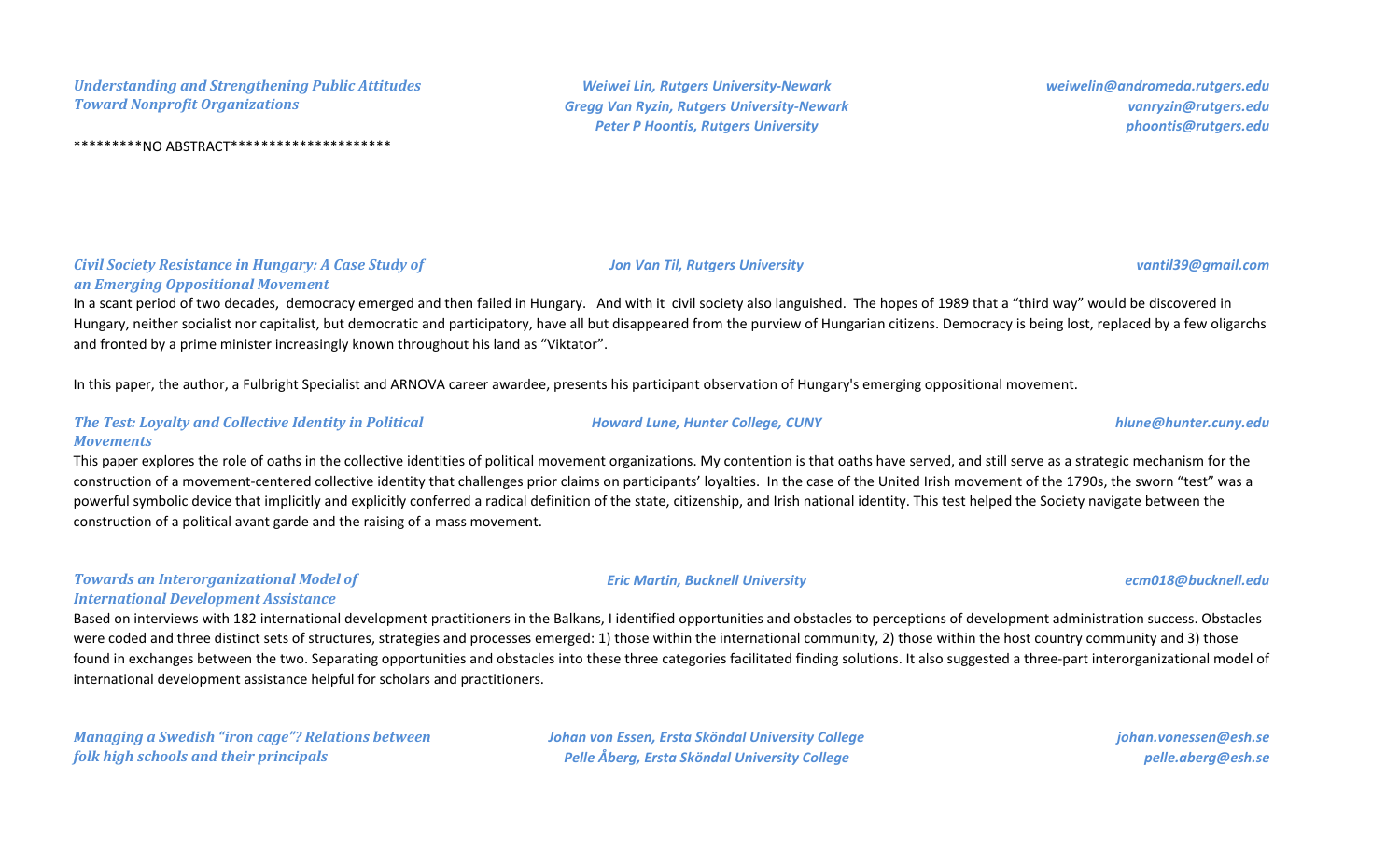There are 150 Swedish folk high schools in 2011. They are closely entwined with Swedish popular movements and historically seen as important parts of Swedish civil society. The question to be explored in this paper is: where do the folk high schools belong? Should they be understood as civil society actors with strong popular movement connections or have they turned into more independent educational actors, using the principals to be congruent with the "iron cage"?

Theoretically the paper will discuss how inherited traditions shapes CSO's and the structure of civil society by using the case of Swedish folk high schools.

#### *Ethnic Serving Community Based Organizations: Challenges and Opportunities*

America is considered to be a salad bowl where people belonging to different ethnicities live and thrive. This paper explores the challenges and the opportunities experienced by community based nonprofit organizations that serve ethnic populations. This mixed-method study is conducted in 2 phases. The first phase analyzes the case of a hub organization that serves multiple ethnicities. The second phase surveys the member organizations that serve specific ethnicities with the aim to acculturate new immigrants and preserve cultural heritages. The paper will further understanding of the services and mutual dependencies of the organizations.

#### *Navigating Violent Terrain: Situating NGOs Among State and Non-State Aid Providers in Contexts of Conflict*

Using survey data collected from more than 1000 low to moderate income individuals in Gaza and the West Bank, Palestine and more than 800 low to moderate income individuals in Mindanao, Philippines, this paper examines citizen reliance on a variety of community actors in contexts of war and violent conflict, including government, nonprofit organizations, armed groups, and other voluntary actors. This research project seeks to answer the broad question of what constellation of actors individuals approach for public services in contexts of conflict, with specific focus on the role of the nonprofit sector in comparison to other sectors.

| <b>Young Adults and the Megachurch: What are the</b> |  |
|------------------------------------------------------|--|
| <b>Implications for Volunteerism?</b>                |  |
|                                                      |  |

*Ashley E. Hyder, University of North Texas ashley.hyder@unt.edu*

*The Impact of a Social-Purpose Business on Low-Income Recent Immigrant Women in Canada*

*Andrea Nga Wai Chan Robyn Hoogendam, Learning Enrichment Foundation Sherida Ryan, University of Toronto Jack J. Quarter, University of Toronto*

*andrea.ngawai.chan@gmail.com rhoogendam@lefca.org sherida@openflows.net jack.quarter@utoronto.ca*

*Shawn Teresa Flanigan, San Diego State University shawn.flanigan@sdsu.edu*

*Karabi C. Bezboruah, University of Texas at Arlington karabib@gmail.com*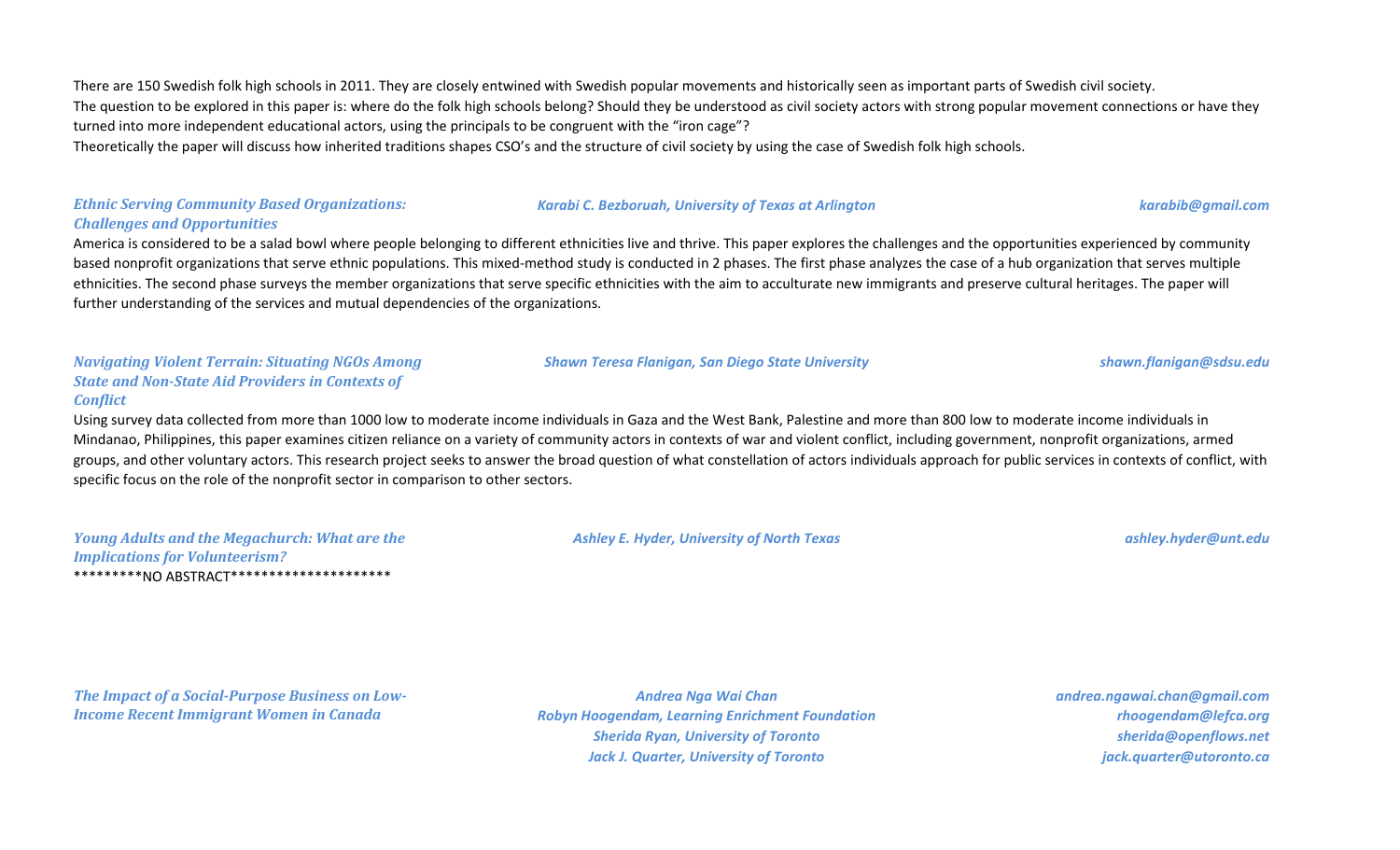The paper explores the changes in the quality of life for childcare workers through their employment at childcare centres operated by the Learning Enrichment Foundation (LEF) in Toronto, Canada. Most of the workers when hired were low-income women, predominantly recent immigrants to Canada and also disproportionately women of colour. A survey on 60 workers found that after being employed at LEF there was a statistically significant improvement in their financial well-being, self-confidence, access to services, human capital, and family and community relations. Follow-up interviews were conducted with six of the survey participants for a more in-depth understanding on their improved wellbeing.

#### *Understanding and Strengthening Public Confidence in Nonprofit Organizations*

#### *Weiwei Lin, Rutgers University-Newark Gregg Van Ryzin, Rutgers University-Newark*

## *weiwelin@andromeda.rutgers.edu vanryzin@rutgers.edu*

This article investigates what aspect of nonprofit performance is critical in shaping public's attitudes toward nonprofit organizations. Based on analysis of 629 survey responses, the authors explore the factors that shape public confidence in nonprofits. Using regression analysis, the authors find that people's judgment of whether nonprofits are doing a good job helping people is the most significant indicator of their confidence level. The other visible nonprofit performance dimensions, such as efficiency and accountability, do not emerge as statistically significant predictors of public confidence. The authors provide explanations to these findings and suggestions on future research directions.

### *Grassroots Philanthropic Organizations in China: The Case of Rural Compulsory Education*

#### *Huiquan Zhou, The Chinese University of Hong Kong hqzhou@swk.cuhk.edu.hk*

Based on data gathered on 267 grassroots philanthropic organizations (GPOs) working in the field of rural compulsory education promotion, the study explored status of development of GPOs in China. These organizations are mainly young, and were established in the wealthy regions of the country. Lacking formal nonprofit status and financial resources, but having access to a large pool of volunteers, the organizations tend to provide programs which involve a lot of field work. Barriers in the registration system, lack of resources and skills were identified as challenges facing the grassroots organizations in China.

| <b>Voluntary Organization Membership and Citizens'</b> |
|--------------------------------------------------------|
| <b>Political Participation</b>                         |
| **********NO ABSTRACT**********************            |

*Mirae Kim, Rutgers University-Newark mirae@andromeda.rutgers.edu*

*Patients as Volunteers: The Paradox of Participation in Patients' Self-Help*

*Cecilia Lai Wan Chan, University of Hong Kong Elsie Man Hung Chien, University of Hong Kong* *cecichan@hku.hk echien@hku.hk*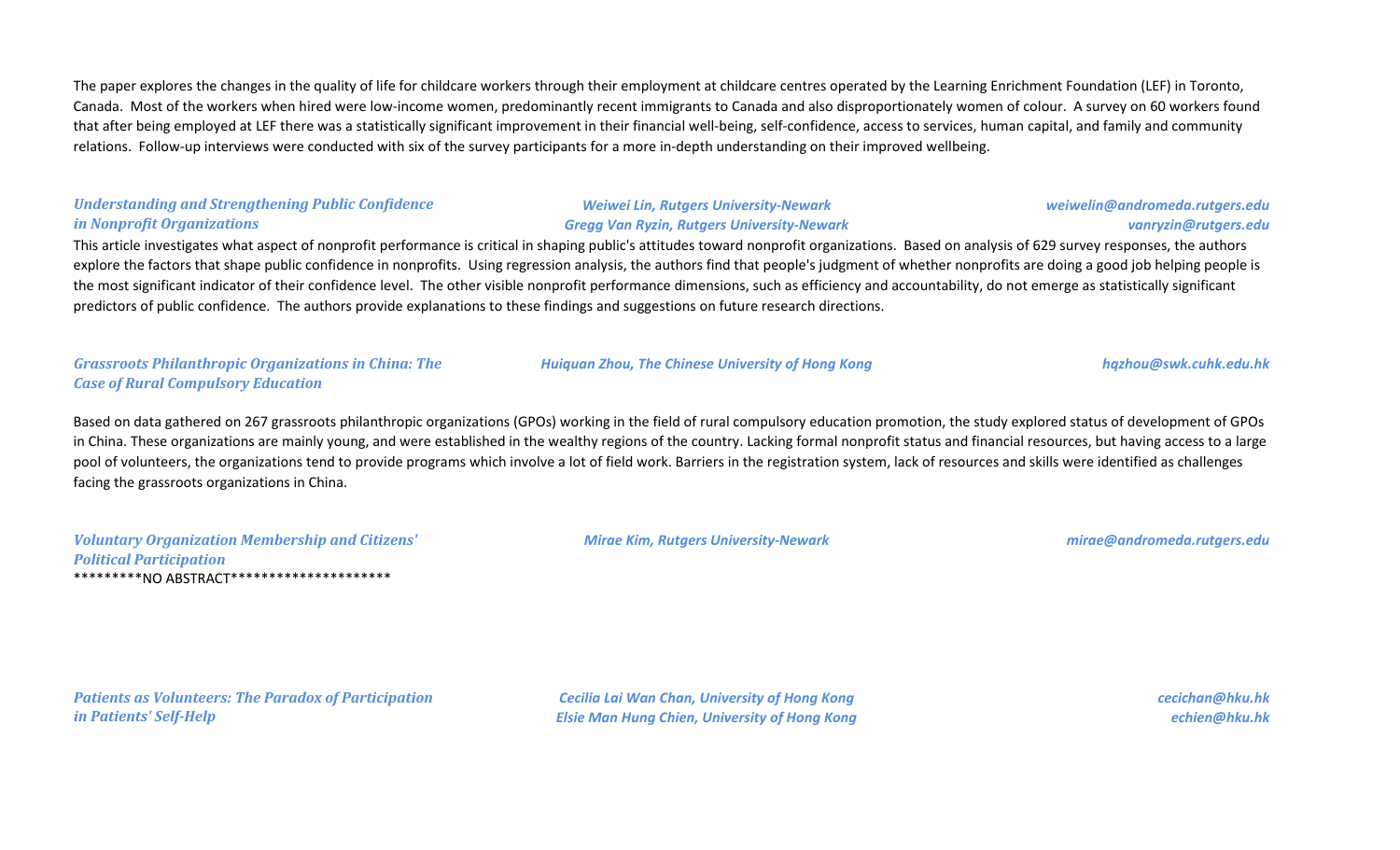In the patients self-help movement, it is common for persons living with a chronic illness or disability to be helping their fellowmen to go through the adjustment to diagnosis, treatment, rehabilitation and palliation. The patients who serve as volunteers in the self-help movement are confronted by paradox of participation, namely, paradox of: Professionalism vs Intuition, Cure vs Death, Advocacy vs Reciprocity, and Monitoring vs Transformation of values. The development of the Alliance of Patients' Mutual Help Organizations in the past twenty years will be used as a case study to critically discuss the paradox of participation.

*The Generation and Application of Spiritual Capital in Faith-based Organizations: An Exploratory Study of the Worldwide Bahá'í Community*

*Michele Wong, Hong Kong University David Palmer, Hong Kong University*

*mcswong@hku.hk palmer19@hku.hk*

In recent years there has been growing interest in social innovation, morality, and the translation of values into social action through faith-based organizations (FBOs). Yet there are obvious research gaps in the understanding of faith, spirituality, religion and social innovation. To address these gaps and in response to the attention on social innovation and faith, this presentation intends to investigate the relationship of value expression and social innovation in FBOs, and will employ case study research methodology to examine the Buddhist Tzu Chi Foundation, and the Bahá'í International Community to derive models of innovative and constructive applications of spiritual values.

#### *Up and Down the Structure of Catholic Relief Services Carl Milofsky, Bucknell University*

# *Suzanne Feeney, Portland State University*

*milofsky@bucknell.edu feeneys@pdx.edu*

This is a case study of local interventions by a large, international NGO, Catholic Relief Services. It is challenging to situate particular interventions in relationship to a large, complex organization like CRS. One task of the paper will be to describe the history, culture, and scope of CRS as a \$700 million organization operating in more than 100 countries. While this big organization provides a background canvas, our main goal is to describe a particular, local intervention in relationship to the highly structured CRS policy development and implementation system, PROPAC.

*Size and Composition of Membership Organizations Gert Huybrechts*

*Jurgen Willems, Vrije Universiteit Brussels Marc Jegers, Vrije Universiteit Brussels Jemima Bidee, Vrije Universiteit Brussel Tim Vantilborgh Roland Pepermans, Vrije Universiteit Brussel*

*gert.huybrechts@vub.ac.Be jurgen.willems@vub.ac.be Marc.Jegers@vub.ac.be jemima.bidee@vub.ac.be tim.vantilborgh@vub.ac.be roland.pepermans@vub.ac.be*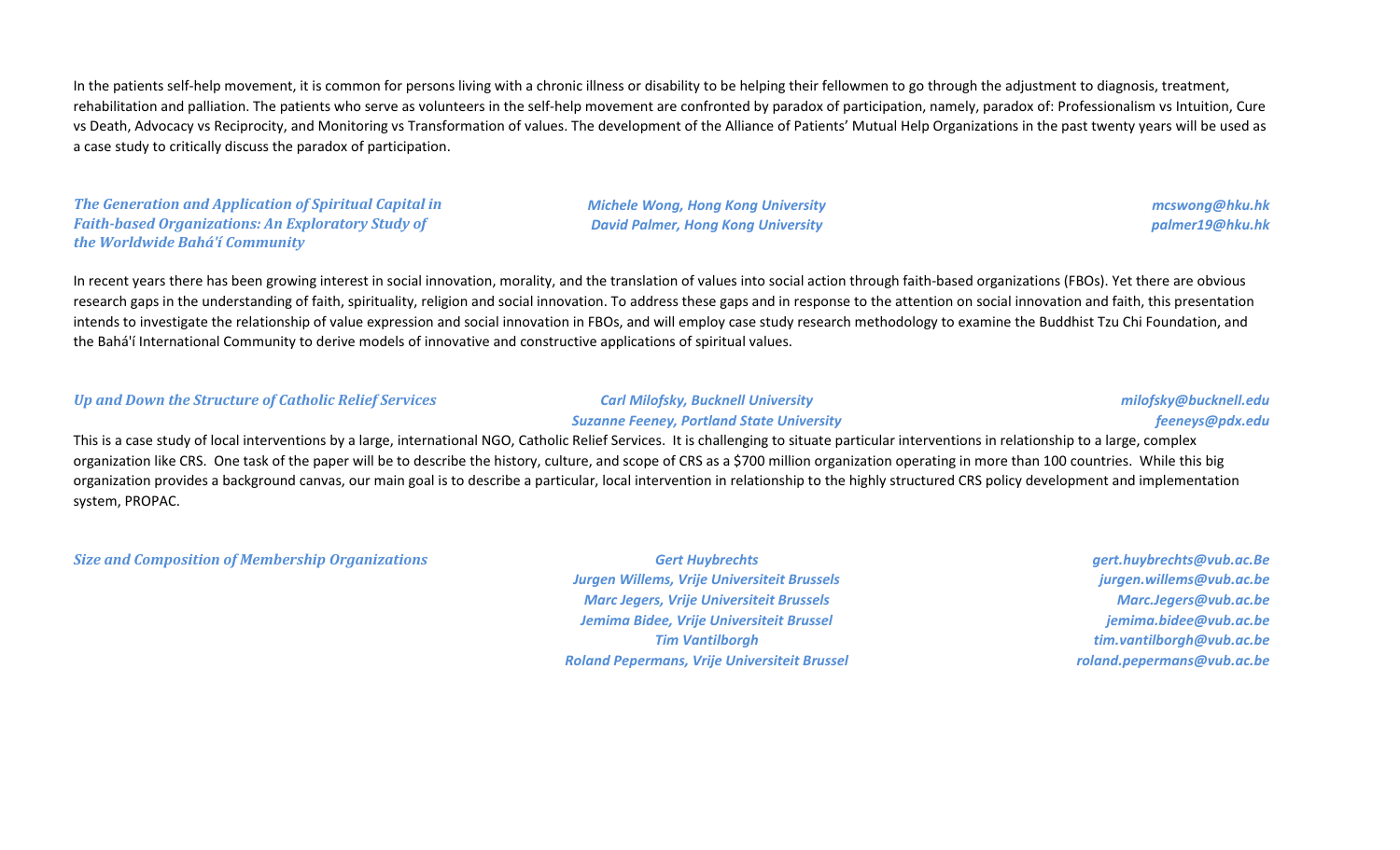We use a mathematical model and statistical simulation to explain the variations of size and missions in membership organizations when members have heterogeneous mission preferences. When a new member joins, this may have two effects, 1) an additional member increases the organization's production possibilities, 2) an additional member may influence the mission for better or worse. Existing members vote whether to allow an additional member based on a trade off between these two effects. We find that organizations' size depends on the mission preferences of the population (e.g. militant niche missions versus broad consensus missions).

### *A Qualitative Analysis of Development Patterns of NGOs in China: Administration-Dominated and Community Participation*

The research methods of secondary data analysis and MAXQDA were used in this article. There are 11 transcripts of focus groups seminar took as content analysis targets, which were held in Beijing and Chengdu during August 2011. Those participants are academics, leaders of local NGOs and grassroots organizations, INGOs. By doing this, the article was trying to verify the development patterns and platform of NGOs in China.

#### *The Geography of Civil Society and Philanthropy in Mexico*

Mexico is characterized by an under-developed nonprofit sector, as well as a low-trust culture. For the first time data is available at the state level on the following variables: attitudes regarding social capital and philanthropy; registries of nonprofits; flow of philanthropic resources. These data reveal great variation at the state level both in the development of civil society and in social capital and philanthropy. The issue this paper will address is, what factors can explain the development of civil society organizations (CSOs) at the state level in Mexico? Specifically, How important is philanthropy in promoting the development of CSOs?

### *Types of Voluntary Organization Membership and Individual Political Participation*

The study looks at whether having a membership in certain type of voluntary organizations leads to more political participation. It further analyzes to what extent each type of voluntary membership creates influences on membership. In its empirical estimation, the study introduces the use of propensity score matching technique, which recently became widely used in other social science disciplines. After looking at the World Value Survey data for 22 countries with social and cultural context controlled, it concludes that the types of organizations do not make much difference but being a member of voluntary organizations clear influences on individual political participation.

*Evaluating the Impact of Corporate In-Kind Giving on Recipient Charities: A Study of the Framing Hope Program*

*Beth Gazley, Indiana University Gordon Abner, Indiana University-Bloomington*

*bgazley@indiana.edu goabner@indiana.edu*

### *Michael D. Layton, Philanthropy and Civil Society Project - ITAM layton@itam.mx*

*Mirae Kim, Rutgers University-Newark mirae@andromeda.rutgers.edu*

*José Chiu-Cheng Chen, Tunghai University josechen@thu.edu.tw*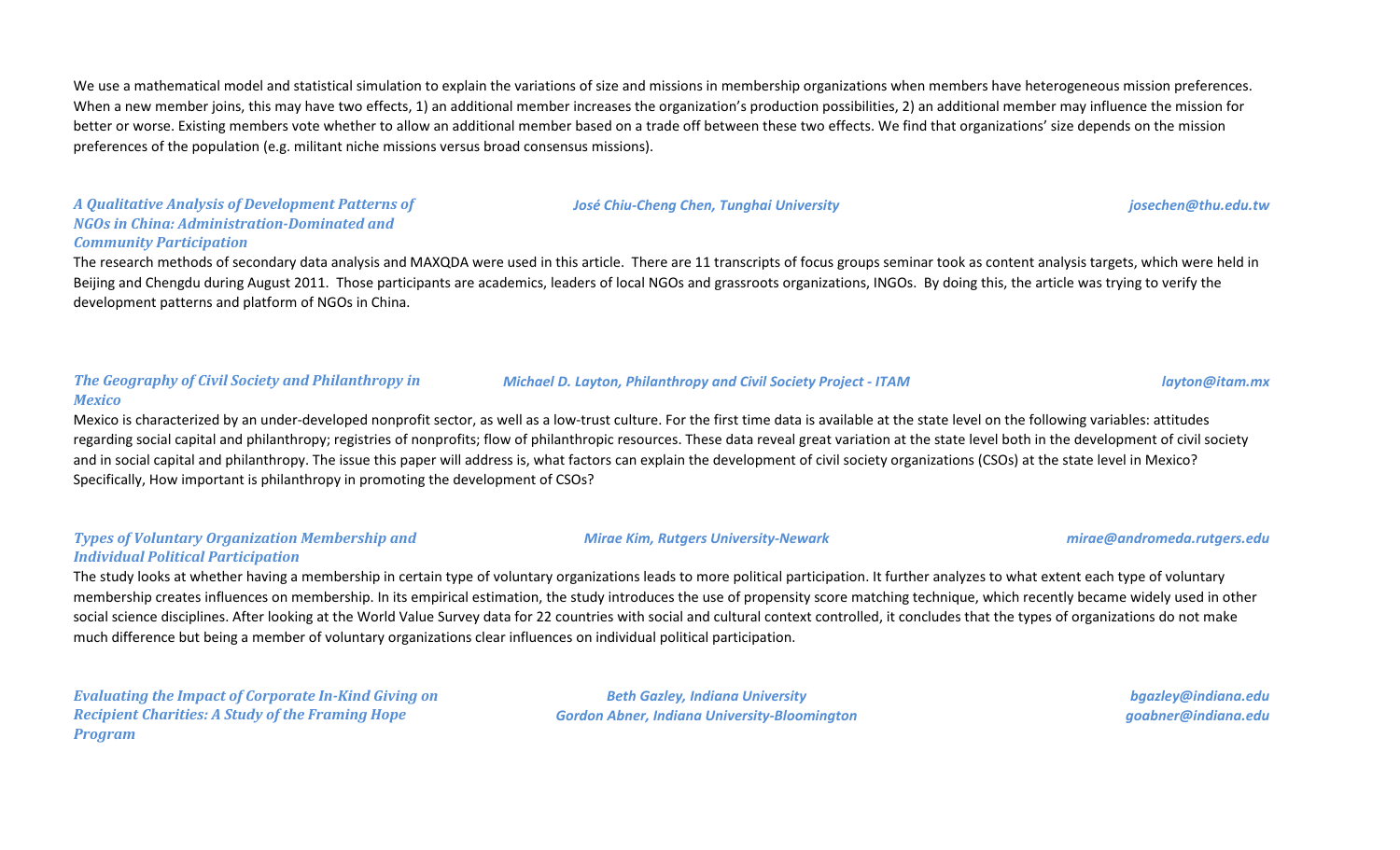Despite the importance of in-kind giving to the charitable sector, little research explains how in-kind gifts are used effectively once they leave the donor's hands. This study examines outcomes and impacts associated with a product donation program, including numbers served, satisfaction, ability to process product donations effectively, and the extent of performance measurement. We use a large dataset of charities that participate in Good360's Framing Hope program, a partnership with The Home Depot stores. We find little incentive for participants to measure performance, and suggest that satisfaction may also depend on how central the program is to organizational objectives.

### *Transforming Neighborhoods: Explaining the Effectiveness of Community Based Development Organizations (CBDOs)*

Community based development organizations have emerged as major players in the transformation of neighborhoods. Research has shown that CBDOs have been successful in their quest of revitalizing communities. However, little research has focused on identifying critical factors that influence their success. Relying on survey data from CBDOs in the U.S., this paper seeks to examine how internal management factors and external resources influence organizational effectiveness. The findings demonstrate that CBDOs that incorporate their constituents in the political process have a positive impact on effectiveness. However, CBDOs that adjust their organizational missions to environmental conditions are negatively associated with organizational effectiveness.

#### *One Trouble Follows Another - The Moderating Effects of Capacity Building Challenges on Program Evaluation*

*Rebecca S. Nannery, Indiana University-Bloomington Kellie McGiverin-Bohan, Indiana University-Bloomington*

*Nathaniel Sean Wright, University of Louisville natewright1906@gmail.com*

*rnannery@indiana.edu kmcgiver@indiana.edu*

Many nonprofits are concerned with demonstrating effectiveness, yet organizational challenges can inhibit the evaluation process. Drawing on resource dependence, goal conflict, and institutional perspectives, this paper examines the configuration of capacity building challenges impacting program evaluation in nearly 400 arts and culture organizations. These capacity building challenges include staff and board training, stakeholder unity, and research capabilities. Our analysis explores moderation effects among these challenges and their ultimate impact on the evaluation process. The impact of other organizational and environmental characteristics are also discussed.

*Leveraging Philanthropic Investment to Build a Comprehensive Workforce Development Program Judith L. Millesen, Ohio University Doug V Easterling, Wake Forest University School of Medicine Jennifer Riggenbach, Incourage Community Foundation millesen@ohio.edu dveaster@wfubmc.edu jriggenbach@incouragecf.org*

This paper details how one rural community foundation in Central Wisconsin coordinated effort among 16 local, state, and national funders, area businesses, a local technical college, and the regional Workforce Development Board to create Workforce Central, one of 31 workforce-training projects in the country funded through the National Fund for Workforce Development (and one of only two rural projects). In effect, we document how this particular community foundation advanced what has been described as "collective inpact" (Kania & Kramer, 2010).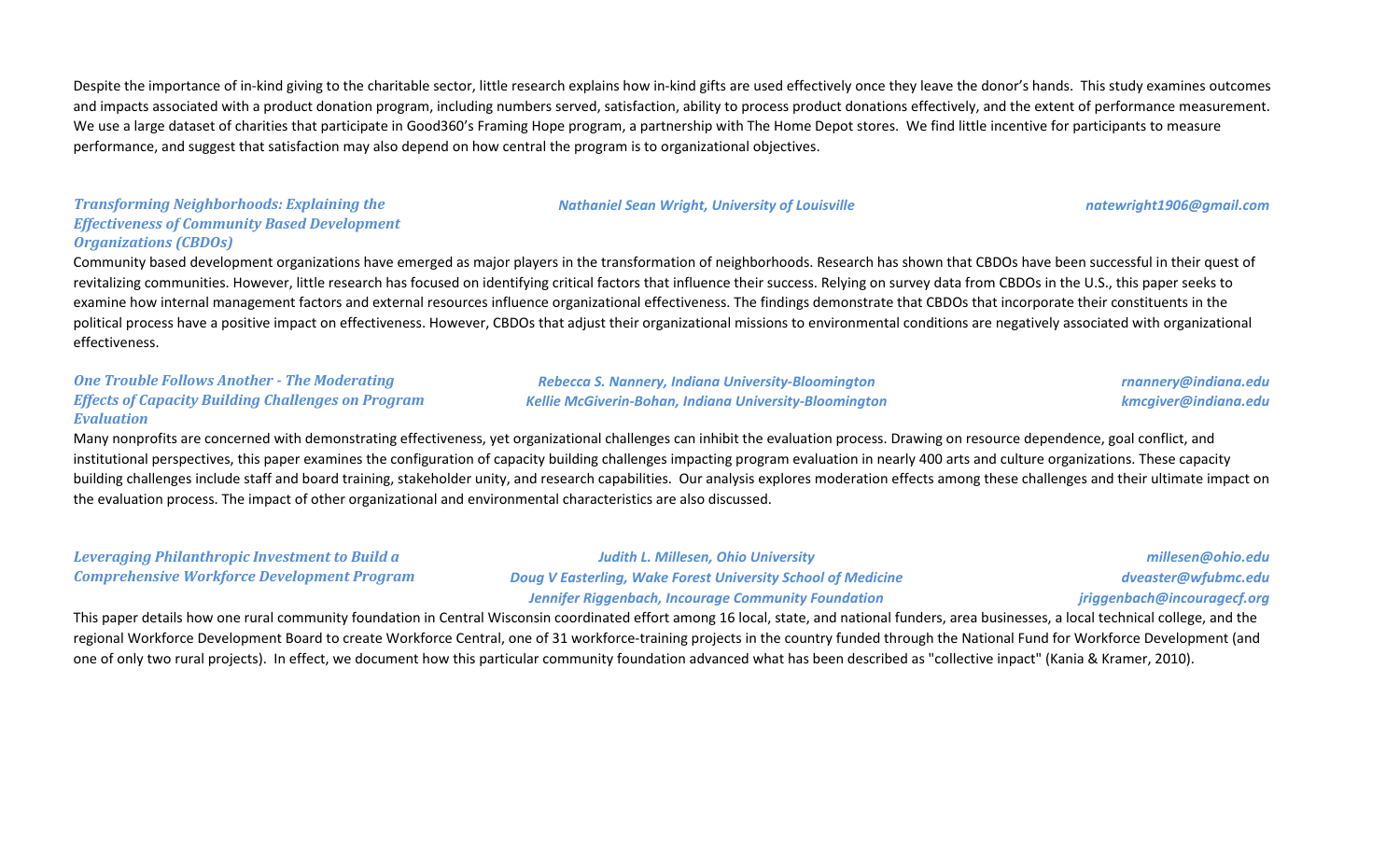#### *Olesya Nedvetskaya, University of Glasgow o.nedvetskaya.1@research.gla.ac.uk*

#### *Experiences of Female Volunteers from Disadvantaged Backgrounds Before, During and After London 2012 Olympic Games*

In recent years, the role of volunteers and their contribution to sport and leisure has received greater attention. However, a lack of academic resources in this area still exists. Aiming to fill the gap, this research focuses on social impacts of volunteering programmes, related to London 2012 Olympic Games, on disadvantaged women in Britain. Particularly, the research looks at experiences of volunteers and benefits/barriers to their involvement. The link between Games volunteering, education and employability is explored and realistic approach to evaluation is used to understand how and why volunteering programmes work, for whom and in what circumstances.

#### *Evaluating Inclusion: Empirical Analysis of a Program for Special Needs Children*

#### *Natalie J. Webb, Defense Resources Management Institute Ilene Allinger Candreva, Special Kids Crusade*

#### *njwebb@nps.edu ilenecmsw@aim.com*

Promoters of World Autism Awareness Day, April 2, 2012, announced that one in 80 American children have been diagnosed with autism. As the costs of treating Autism Spectrum Disorders rise, so do the importance of programs that can support and help children in an effective and efficient manner. In this research, we examine the Including Special Kids (ISK) Program, a collaborative effort between a nonprofit organization and well-established community youth programs. We empirically test and evaluate aspects of the program, controlling for the individual characteristics of each child. We provide information on cost-effectiveness of this program and suggestions for evaluation of similar programs.

#### *Development and Application of a Blood Donor Satisfaction Barometer*

### *Sigrun Leipnitz, University of Hamburg Silke Boenigk, University of Hamburg*

#### *sigrun.leipnitz@uni-hamburg.de silke.boenigk@uni-hamburg.de*

Despite the successful application of national customer satisfaction barometers in the for-profit context, a comparable instrument for blood donation organizations is still missing. Therefore, we address this research gap by developing a blood donor satisfaction barometer for blood donation organizations. The proposed barometer includes the variables service quality, satisfaction, loyalty and in addition to existing barometers identification. Based on a sample of 1,807 blood donors we apply this barometer using partial least squares analysis. Results show that the variables satisfaction and identification are highly relevant to retain blood donors.

#### *Valuing Social Returns in Learning Organizations: Comparing Challenges and Innovations in the US and Europe*

*Laura Littlepage, Indiana University Purdue University Indianapolis Michael P. Moody, Grand Valley State University*

*llittlep@IUPUI.edu moodym@gvsu.edu*

As practitioners in the U.S. and Europe alike adapt business concepts and techniques for use in a nonprofit or social enterprise context, we need to know more about the organizational challenges of implementing specific techniques – such as "social return on investment" (SROI) measurements – and about variations across cultural contexts. This paper will identify and describe several state-of-the-art approaches to valuing SROI, will review the organizational challenges and innovative approaches to implementing an SROI measurement process, and will examine and compare in detail four organizations – two in the U.S., two in Europe – that have attempted to use SROI valuation methods.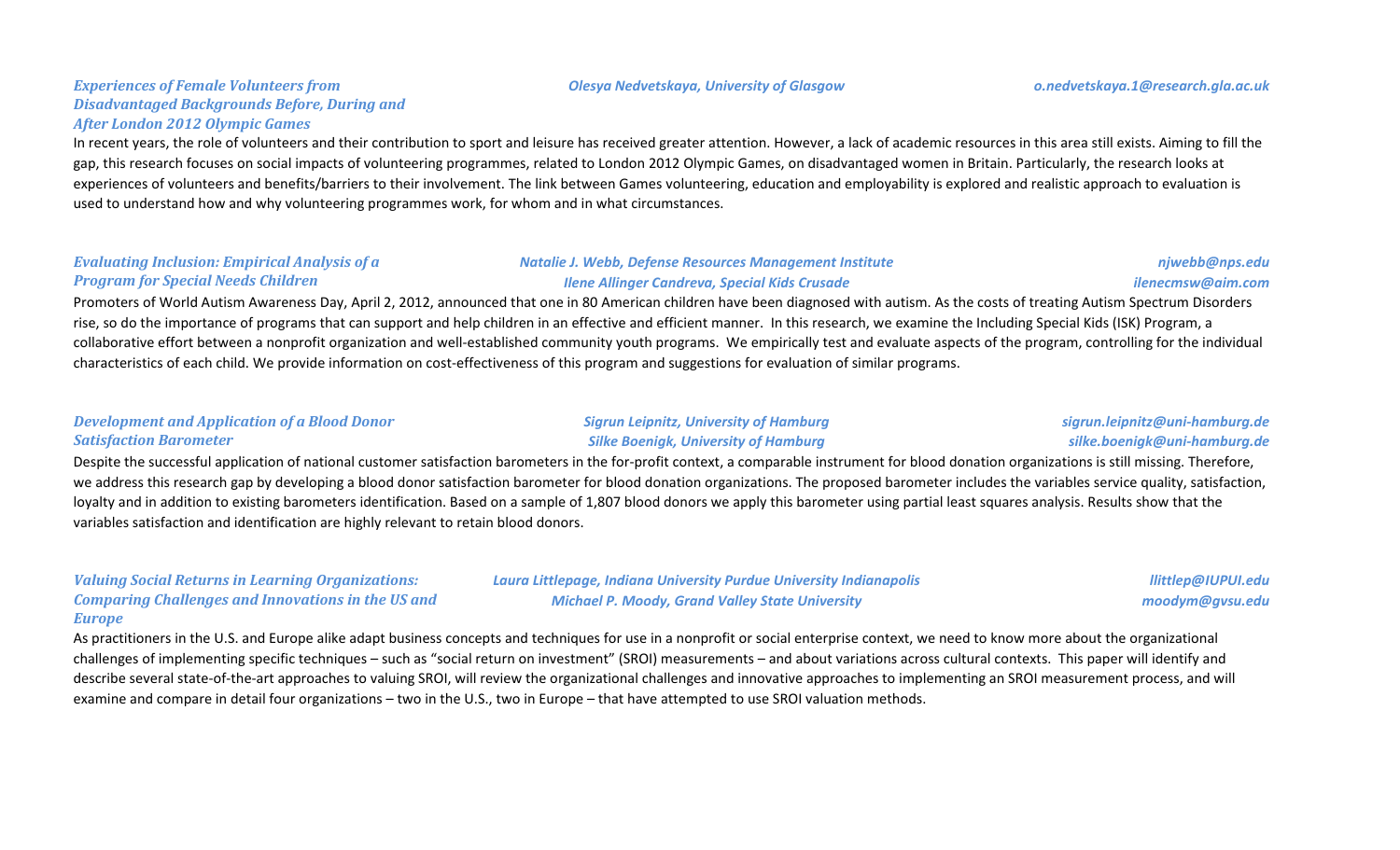#### *Alejandra Garcia Diaz Villamil, University of Oregon alegarciadv@gmail.com*

#### *Developing a New Funding Allocation Model to Incentivize Performance in Oregon's Court Appointed Special Advocate Programs*

Court Appointed Special Advocates are volunteers who advocate for children in foster care during legal and placement proceedings. Most states allocate some state funding to local CASA affiliates to help ensure the provision of this important service. In Oregon, the state funding is based upon an indicator of need: the percent of the statewide youth population aged 0-17 living within each local CASA affiliate's jurisdiction. This research identified best-practice allocation methods to incentivize performance, sought feedback on potential funding allocation models and indicators from Oregon CASA affiliates, and developed recommendations for allocating state funds to local CASA affiliates in Oregon.

#### *Competitors or Complements? Comparing Low-Income Housing Tax Credit Projects Produced by Nonprofit and For-Profit Developers*

Existing theory and research have failed to determine the consequences of government contracts favoring nonprofit organizations over for-profit entities or vice versa. Using the context of the Low-Income Housing Tax Credit (LIHTC) program, an initiative incentivizing private sector housing development, this study asks: To what extent does nonprofit or for-profit status matter to public service outcomes? Data from HUD and the Census allow for a comparison of 5,961 nonprofit-sponsored projects with 21,398 for-profit-sponsored projects, thus demonstrating the extent to which sector status explains the particular mix of units created, residents targeted, and communities served by LIHTC-funded housing projects.

*The Usefulness of a Capacity Building Intervention Claudia Petrescu, Eastern Michigan University*

*Jeannette Kindred David Clifford, Eastern Michigan University Peggy Wiencek, Eastern Michigan University* *cpetrescu@emich.edu jkindred@emich.edu dclifford@emich.edu pwiencek@emich.edu*

This paper discusses a capacity building program intervention in 11 organizations and provides evidence of the efficacy of the intervention. It also discusses the needs of smaller size nonprofit organizations in five areas of capacity building: Organizational Development, Program Development, Collaboration and Community Engagement, Leadership Development, Evaluation of Effectiveness and how these needs can be addressed through outside intervention.

*From Emergency to Long Term: Evaluating Organizational Effectiveness of Food Pantries* *Bethany Slater, University at Albany, State University of New York bslater2@albany.edu*

*Rachel Krefetz Fyall, Indiana University rfyall@indiana.edu*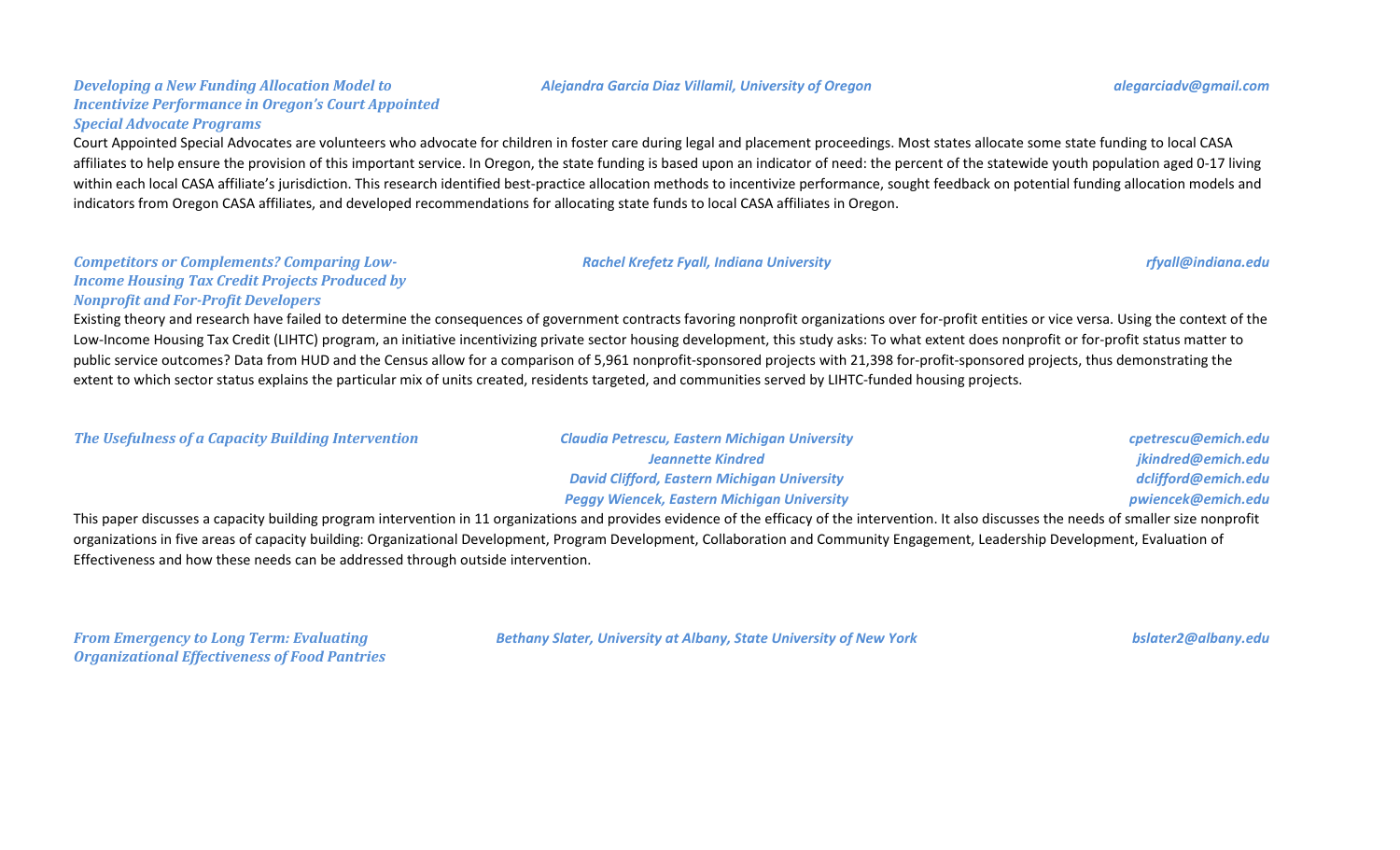As hunger emerges as an issue, most research focuses on the efficacy of government programs aiming to reduce food insecurity. Concurrently, there is also a charitable response of nonprofits that provide food to individuals. Existing research has grown on evaluating the effectiveness of food distribution; however it is mixed on how it should be measured. This study uses regression analysis to examine the relationship of contingency characteristics to effective food distribution, as measured by meals provided, among 200 food pantries in central and northern New York. Results will expand upon existing research gaps and assist practitioners to improve program outcomes.

#### *Assessing advocacy: An analytical framework for evaluating the policy influence of nonprofit organizations*

#### *Anne Buffardi, Oxfam International/University of Washington buffardi@uw.edu*

Nonprofit organizations have become increasingly vocal advocates at national and global levels; however, evidence of their effectiveness has been more speculative and descriptive than systematically assessed. This paper aims to bring greater clarity to the methodological challenge of assessing nonprofit advocacy efforts. Structured around four phases of the policy process agenda setting, policy formation, adoption and implementation – the paper proposes an analytical framework for evaluating the distinct advocacy activities involved in each. By distinguishing among these phases, the framework identifies different timelines, targets, outcomes and implications, facilitating evaluation of specific shifts in the policy arena than advocacy in aggregate.

#### *The Role of Awards in Shaping the Normative Environment of Microfinance*

#### *Sofia Altafi, Stockholm School of Economics sofia.altafi@hhs.se*

In this paper we explore the role of different awards in shaping the broader institutional environment, and particularly its normative elements, of the Indian microfinance organization.

| <b>Effective Philanthropy - A Framework for</b>                                                                                                                                              | <b>Elsie Man Hung Chien, The University of Hong Kong</b> | echien@hku.hk        |
|----------------------------------------------------------------------------------------------------------------------------------------------------------------------------------------------|----------------------------------------------------------|----------------------|
| <b>Performance Measurement of Philanthropic</b>                                                                                                                                              | <b>Chi Kwong Law, University of Hong Kong</b>            | hrnwlck@hkucc.hku.hk |
| <b>Foundations in Hong Kong</b>                                                                                                                                                              | <b>Cecilia Lai Wan Chan, University of Hong Kong</b>     | cecichan@hku.hk      |
| With increasing demand for transparency and accountability in our society, there are more voices for the philanthropic foundations to demonstrate their effectiveness and the kind of impact |                                                          |                      |

rency and accountability in our society, there are more voices for the philanthropic foundations to demonstrate their effectiveness and th they created. This has become a great challenge to the foundations as how to define and measure their effectiveness is still a big question without good answer. The need to address the problem is emerging in Hong Kong as many foundations have been set up in recent years. It is time to identify a feasible framework for measuring effectiveness of these philanthropic foundations, and this has become the aim of the study.

*Assessing Policy Advocacy: A Conceptual Framework Amy Conley Wright, San Francisco State University*

*Sheldon Gen, San Francisco State University*

*acw@sfsu.edu sgen@sfsu.edu*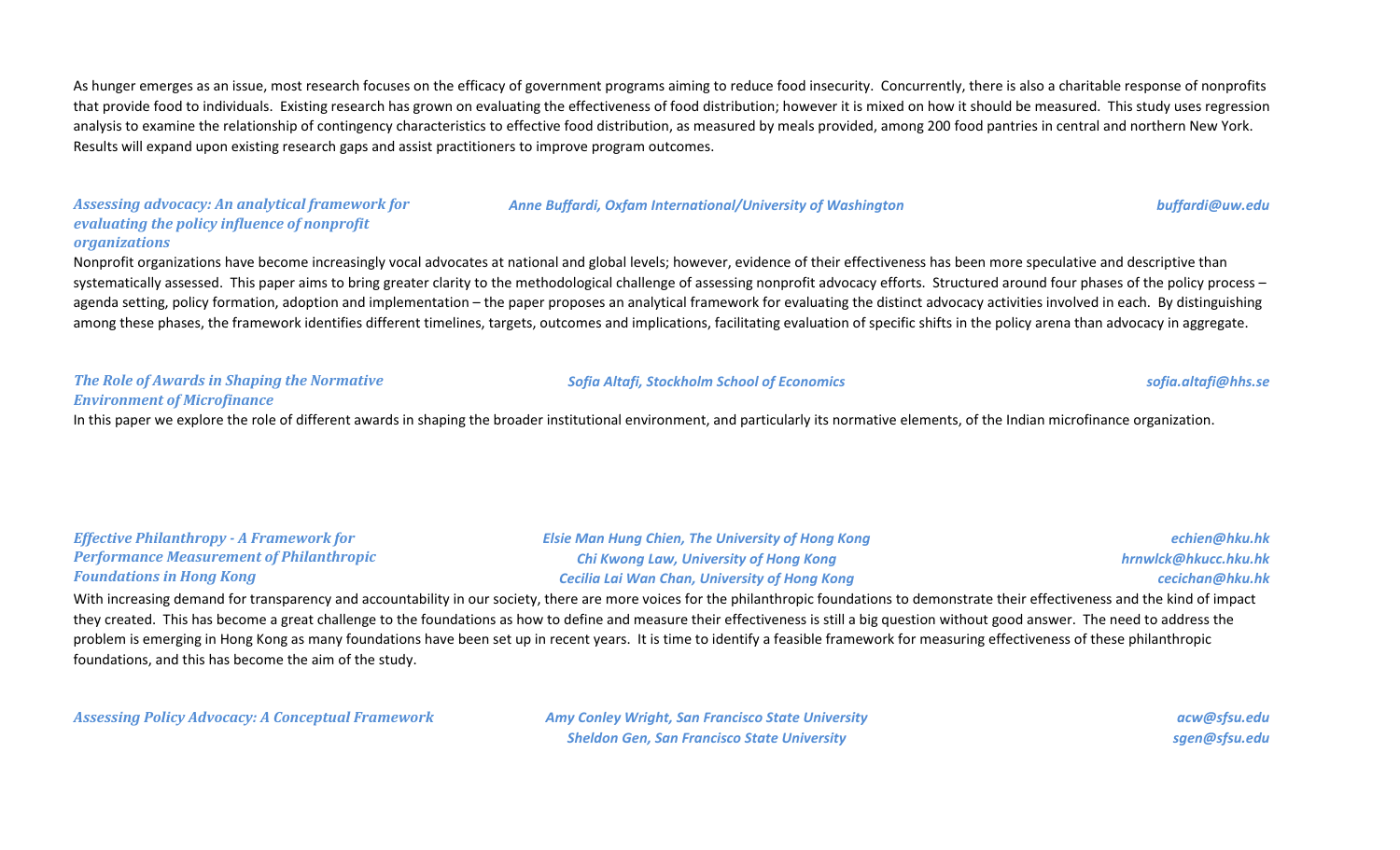The practice of policy advocacy has outpaced its theoretical development. Yet a theoretical grounding for advocacy can help address demands for measures of efficacy and clarify advocates' contributions to the policymaking process. This paper proposes a conceptual framework of policy advocacy inputs, activities, and outcomes. Logic models of practitioners' advocacy strategies were first synthesized into a composite model. Then academic theories from social sciences and especially policy studies were reviewed and applied to hypothesize links between advocacy inputs and activities, and between activities and outcomes. The result is a conceptual framework of policy advocacy to inform advocacy practice and research.

*The Use of Performance Measures in Nonprofit Organizations: Results from a Statewide Survey*

Over the last decade, performance measurement has been increasingly emphasized among nonprofit organizations. In the current economic climate, nonprofits are faced with shrinking budgets and rising demands for services, along with increasing pressure to demonstrate program effectiveness. The purpose of the present study is to explore evaluation practices in a sample of 405 nonprofits in one state. The goal is to explore the prevalence of performance assessments; determine who conducts them; and compare organizations with and without performance assessments on a number of key indicators. The study findings will help inform policy and practice in the field of nonprofit management.

#### *Using Integrated Data to Assess and Monitor a Community Initiative on Child Well-Being*

#### *Robert L. Fischer, Case Western Reserve University Claudia Coulton, Case Western Reserve University*

#### *fischer@case.edu claudia.coulton@case.edu*

As the emphasis on program effectiveness is sustained, methods are sought to inform programmatic planning and monitoring. One approach involves integrated data systems (IDS) to bring together data from various sources, reflecting service usage, health status, and well-being outcomes. Records are linked at the individual level and reveal patterns of experience that can inform practice and policy. This presentation explores a 10 year undertaking in Cuyahoga County, Ohio (Cleveland) investing in an early childhood IDS.

| <b>Nonprofit Revenue Portfolios: Finding the Efficient</b> | <b>Nathan Grasse, Georgia Southern University</b>                       | ngrasse@georgiasouthern.edu        |
|------------------------------------------------------------|-------------------------------------------------------------------------|------------------------------------|
| Frontier                                                   | <b>Douglas M. Ihrke, University of Wisconsin-Milwaukee</b>              | dihrke@uwm.edu                     |
|                                                            | <b>Andrew C. Holman, Helen Bader Institute for Nonprofit Management</b> | andy@ritzholman.com                |
|                                                            | <b>Kayla Whaley, Georgia Southern University</b>                        | kayla_m_whaley@georgiasouthern.edu |

This study examines the mixture of revenues nonprofit organizations rely on to support operations in order to examine the issue of revenue structure in more detail. This paper attempts to build on a framework established by Kingma's (1993), utilizing data from the National Center for Charitable Statistics to identify efficient frontiers for the nonprofit sector and multiple subsectors. This research will be valuable to practitioners who need to make difficult choices regarding where to direct their efforts in the pursuit of revenues and to the literature on nonprofit finance by empirically testing Kingma's portfolio based model.

#### *Ronald Quincy, Rutgers University rquincy@ssw.rutgers.edu*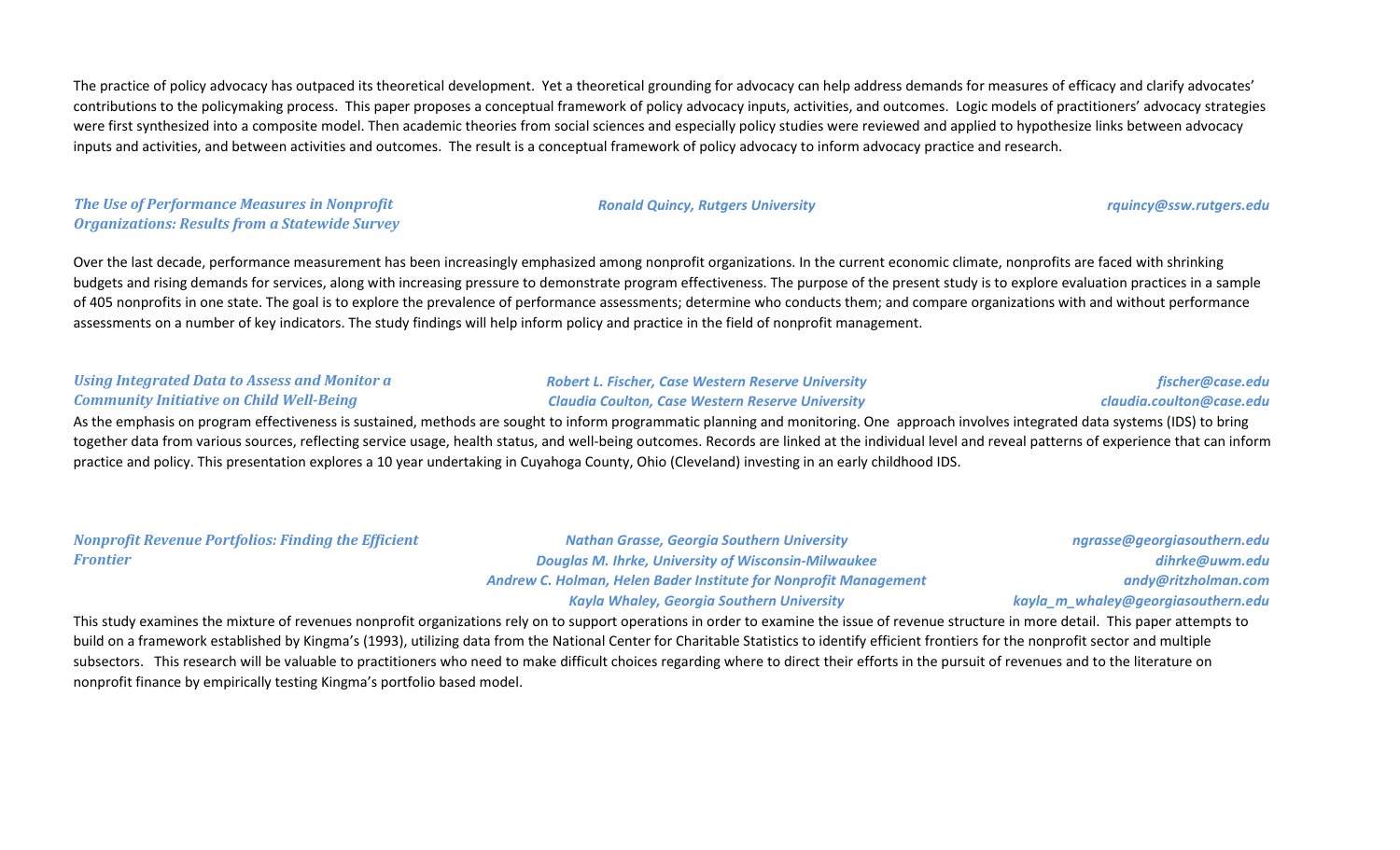### *Too Many or Too Few? Longitudinal Analysis of the Supply and Demand of Nonprofit Organizations*

*Robert Christensen, University of Georgia Rebecca Nesbit, University of North Carolina at Charlotte Justin Bullock, University of Georgia*

*rc@uga.edu BeckyNesbit@uncc.edu jbull14@gmail.com*

Are there too many or too few nonprofit organizations? To what extent is there empirical evidence of ineffective particularism or inefficient duplication. We propose an approach that draws on a large-scale study comparing 150 cities in dozens of states that employs both supply- and demand-based measures. We will use the 2001 and 2011 business master files of 501(c)(3) organizations from the National Center for Charitable Statistics as the basis for our 'supply' level data. We will use the 2000 and 2010 census data to approximate 'demand' both within cities and across cities.

#### *Collaborating for Home Health Care: A Longitudinal Analysis of Nonprofit Service and Education to Meet Emerging Workforce Priorities*

*Catherine Ciha, Cleveland State University Jeffrey Brudney, Cleveland State University*

*cciha@vnaohio.org jbrudney@gmail.com*

This study examines whether collaboration between a nonprofit healthcare agency and an academic organization can create an effective, replicable training program to meet emerging workforce needs. The study of The Visiting Nurse Association's EmPower U custom training for home health aides describes how the program was developed and the training need that it meets. It discusses the challenges and benefits of bringing academic and healthcare provider together. The pilot is the subject of an evaluation survey that will measure training impact on participant knowledge, confidence and employment outcomes. The paper discusses the preliminary findings and their implications for healthcare-academic collaboration.

*Performance Measurement Framework in Nonprofits: Scholar and Practitioner Perspective* *Chongmyoung Lee, North Carolina State University clee18@ncsu.edu*

Performance measurement has gained an increased importance in the nonprofit sector. This paper is organized into four sections. In first section, I analyze prior research and examine the common perspectives that scholars have used. In second section, I conduct a survey examining how practitioners perceive the concepts of performance measurement and use them in their practices. In third section, using agency theory, I offer a series of propositions concerning the factors that influence the practitioner's perception and use of the performance measures. Finally, I analyze the propositions using the survey results and provide implications for scholars and practitioners.

*Why Organizational Structure Matters: The Internal Lives and the International Prominence of Human Rights NGOs*

*Wendy Wong wendyh.wong@utoronto.ca*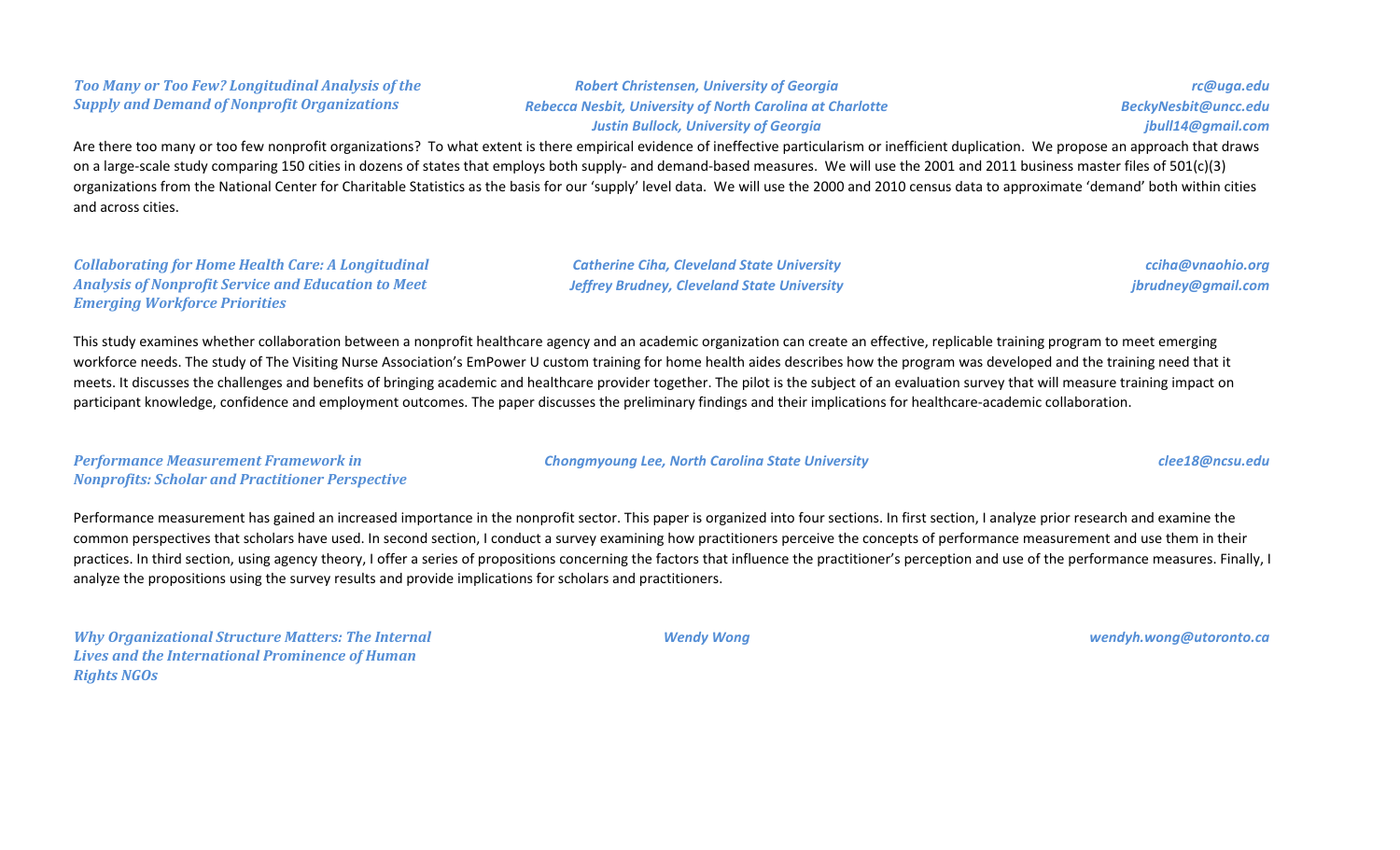Why and how do some human rights NGOs, such as Amnesty International and Human Rights Watch (HRW), come to play such critical roles in defining what human rights "means"? Those that become "gatekeeping" NGOs have the capacity to vet the rights that become important political issues, leaving many other, equally deserving rights by the wayside. Despite the knowledge of why some NGOs matter more, we know far less about how these NGOs come to be gatekeepers. This article addresses the lacuna by concentrating on how differences in organizational structure between NGOs make some much more prominent than others.

#### *Atta A Ceesay, Indiana University Northwest aceesay@iun.edu*

#### *Nonprofit Capacity Building and the Role of Microfinance Institutions (MFIs) in Developing Countries: The Case of VISACAs in the Gambia*

This study focuses on the use of microfinance initiatives as alternative strategies to sustain development and growth in poor communities. By using a sample of 24 randomly selected microfinance institutions, I investigated whether microfinance institutions have the right capacities in place to carry out their mission of delivering needed microfinance services to the poor. The findings revealed that microfinance institutions present a number of limitations that affect their ability to effectively prevent fraud, track data, and deliver reliable services. Based on these findings, I provide recommendations to help make microfinance institutions and their initiatives more reliable and effective.

#### *Experimentation of an Evaluation Tool in Quebec Johanne Turbide, University of Montreal*

*Childcare Center Closures: A Comparison of Nonprofit, Forprofit, and Public Agencies*

# *Marie-Renee Lambert, HEC-Montréal*

#### *johanne.turbide@hec.ca Marie-renee.lambert@hec.ca*

In recent years, nonprofit sector is required to further demonstrate that it can be trusted. Nonprofit organizations are held accountable and are expected to be able to explain their performance and achievements. This paper presents an applied research project in which we developed an integrated evaluation tool in the sector of immigration in Quebec. We present the second and third phase of the project: the experimentation and the diagnostic. The article briefly introduced the components of the tool and its objectives and presents in details the results of the empirical work.

#### *Marcus Lam, Columbia University School of Social Work ml3260@columbia.edu*

Childcare is a vital resource for parents and children with the availability of quality childcare services an important concern. The childcare industry consists of private and public providers that differ along many dimensions including quality, clientele served, and organizational stability. Nonprofit providers are theorized to provide higher quality service given their competitive tax advantages, higher levels of consumer trust, and management by altruistic entrepreneurs. Using a cross section dataset of 15,724 childcare licenses in California nested within zip codes and counties for 2007, this study investigates if this is related to lower levels of childcare center closures.

*Unrelated Business Income in Nonprofits: Does this Earned Income Sustain Programs?*

*Rebecca Tekula, Pace University rtekula@pace.edu*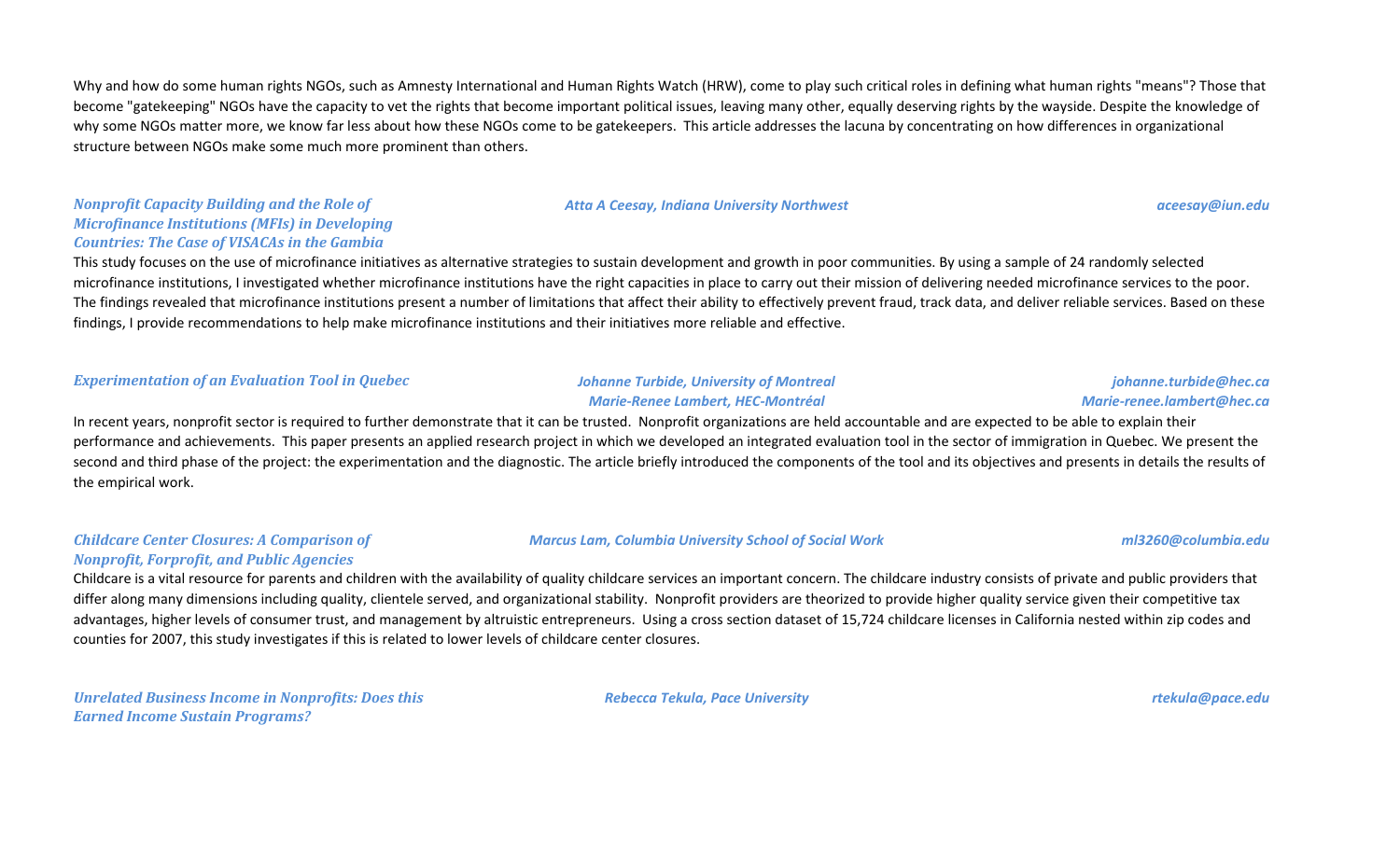It is a widely held belief that nonprofit programs are more sustainable when earning income through enterprise. This study examines the relationship between unrelated business income and program-related expenditure of human service nonprofit organizations based in Manhattan The results of my analysis do not indicate a positive relationship between unrelated business income and programmatic expenditure. These findings are in accordance with cross-subsidy theories of diversification in which internal budgeting allocates funds to divisions with few investment opportunities (unrelated enterprises of nonprofits) while failing to channel funds to those with ample investment opportunities (effective programs attracting public and private funding).

*Implementing Performance Measurement in Small Nonprofits: Case Study Using a Capacity Building Framework*

*Claire Connolly Knox, University of Central Florida XiaoHu Wang, University of Hong Kong Jasmine Jones, University of Central Florida Juan Ortiz, University of Central Florida Maria Michel, University of Central Florida*

*Li-Chuan Liu, National Taitung University liutammy@msn.com*

*Claire.Knox@ucf.edu xwang1989@gmail.com bposey@ucf.edu*

As increased accountability and transparency are required by funding agencies and foundations, nonprofit organizations are implementing performance measurement systems. However, the implementation of these systems has not been smooth. There is evidence that lack of organizational capacity is the reason for lack of success in implementation, particularly in mid-size and small nonprofits. This article applies a capacity building framework in a case study of implementing performance measurement system in nonprofits in Florida. It finds that developing political, financial, managerial, and technical capacity is critical to ensure the success in implementing performance measurement system and reporting outcomes to funding agencies.

#### *The Study of the Cognition of Organizational Goal and Performance Measurement for South of China Youth Corps in Taiwan*

The research method of this study is Social Judgment Theory. According to review literatures, the cues of performance measurement are focus on these four dimensions: "internal perspective", "financial perspective", "customer perspective" and "learning and growth". The questionnaire was made by the stakeholders who are the members and volunteers of China Youth Corps Task Committees in Kaohsiung City, Kaohsiung County and Pingtung County in Taiwan.

| <b>Leveraging the Power of Foundations: Program- and</b> | <b>Una Osili, Indiana University</b>                                           | uosili@iupui.edu   |
|----------------------------------------------------------|--------------------------------------------------------------------------------|--------------------|
| <b>Mission-Related Investments</b>                       | <b>Heng Qu, Indiana University Purdue University Indianapolis</b>              | hqu@iupui.edu      |
|                                                          | <b>Melanie A. McKitrick, Indiana University Purdue University Indianapolis</b> | millemea@iupui.edu |

Program-related investments (PRI) and mission-related investments (MRI) are powerful but underutilized tools that allow foundations to attain financial as well as social returns on their investments. By examining the Foundation Center database and conducting 8 to 16 case study interviews, this study aims to increase the understanding and practice of PRIs and MRIs in the philanthropic sector. It will provide detailed and timely examples of why and how foundations integrate PRIs/MRIs into their overall strategies, and how they accurately predict the impact of PRIs/MRIs on philanthropy and society. It will also identify the factors that lead to the success and failures of PRIs/MRIs practice.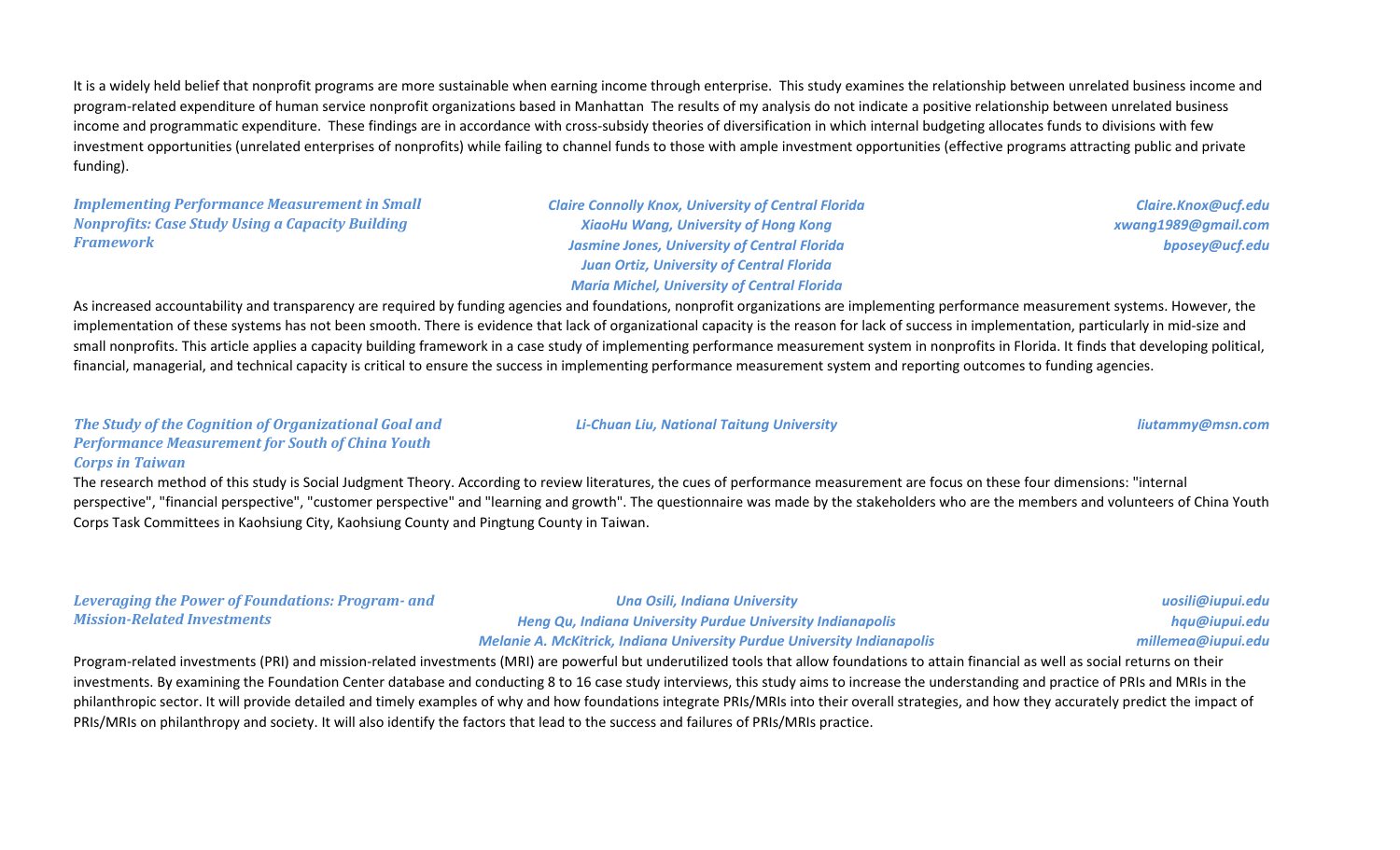### *Cultivating Public Service Motivation Through National Service: A Longitudinal Study*

Public service motivation theory argues that people in the public sector hold a unique set of values that differentiate them from their private sector counterparts. However, little is understood about how public service motivation may be affected over time and as the result of organizational or programmatic experiences. This research uses longitudinal data to track the effect of participation in the national service program AmeriCorps on participants and compares these results to a similar comparison group. It is posited that public service motivation may be cultivated through participation in service-oriented activity in the nonprofit sector.

#### *The Impacts of Stakeholder Involvement and Output Ambiguity on NPO Reputational Effectiveness*

*Jurgen Willems, Vrije Universiteit Brussels Marc Jegers, Vrije Universiteit Brussels*

*jurgen.willems@vub.ac.be Marc.Jegers@vub.ac.be*

In this paper the impacts of stakeholder involvement and output ambiguity on nonprofit reputational effectiveness are investigated through three intermediary variables: trust, satisfaction with the organizations's communication policy, and satisfaction with the extent to which stakeholder interests are represented. Eleven hypotheses are tested in a structural equation model, based on a sample of 284 stakeholders from three different organizations. Stakeholder involvement positively affects reputational effectiveness through all three intermediary variables. The negative impact of output ambiguity on reputational effectiveness is significant, but clearly less strong than the positive impact of stakeholder involvement. We conclude with some theoretical considerations.

*The Applicability of 2-1-1 Technology in Enhancing Social Service Deliveries in Developed and Developing Countries: U.S.A., Canada and India*

*Suhda Arlikatti, University of North Texas Lisa A. Dicke, University of North Texas Sherry I. Bame, Texas A&M University*

*Sudha.Arlikatti@unt.edu ldicke@unt.edu sbame@arch.tamu.edu*

In 2000, the Federal Communications Commission (FCC) created 2-1-1 for connecting people seeking help for non-urgent unmet needs to available community services in the U.S. This research considers the applicability, benefits and drawbacks of using 2-1-1 (or similar) technology in developed and developing nations. The U.S., Canada and India are case studies to illustrate the potential impacts of the technology to better meet unmet needs. Requirements for 2-1-1 technology and courses of action to address these are offered.

*Success & Failure of NPOs – Theoretical Foundations, Empirical Evidence and Future Research*

*Bernd Helmig, University of Mannheim Stefan Ingerfurth Alexander Pinz*

*sekretariat@oebwl.bwl.uni-mannheim.de ingerfurth@oebwl.bwl.uni-mannheim.de pinz@oebwl.bwl.uni-mannheim.de*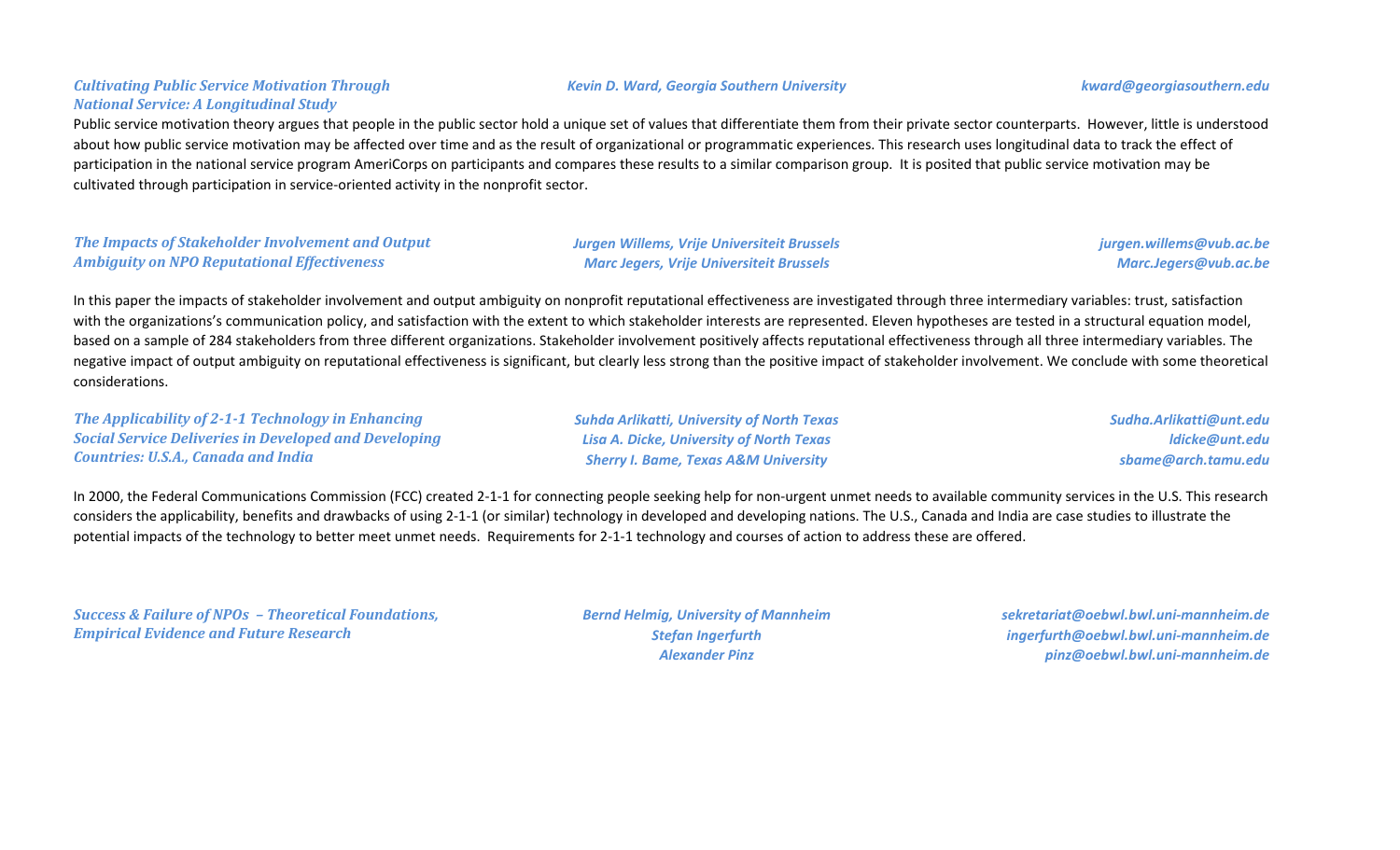Success and failure of nonprofit organizations (NPOs) have been prominent themes in the nonprofit community for more than 30 years. However, since there is no systematic evidence on factors causing success and failure of NPOs, the research field is still fragmented. Drawing from success factor research as a theoretical background, this literature review systematizes the academic knowledge on determinants of NPO success and failure. Shedding light on theoretical approaches used, empirical evidence on such determinants detected and the sectors analyzed most frequently in this regard, it develops an instructive research agenda concerning studies on success and failure of NPOs.

*The Nonprofit Capacity Instrument: A Validation Michelle Shumate, University of Illinois at Urbana-Champaign Katherine R. Cooper, University of Illinois at Urbana-Champaign Andrew Pilny, University of Illinois at Urbana-Champaign Macarena Pena-y-Lillo, University of Illinois at Urbana-Champaign*

> *Adam Eckerd, Virginia Tech Stephanie Moulton, Ohio State University*

*shumate@illinois.edu cooper14@illinois.edu pilny2@illinois.edu penayli2@illinois.edu*

*aeckerd@gmail.com moulton.23@osu.edu*

Nonprofit capacity describes all of the processes, practices, and people that an organization has at its disposal that enable it to produce, perform, or deploy resources to achieve its mission at an optimal level. The accurate and reliable measurement of capacity, across organizations, is of keen interest to both researchers and practitioners. This research presents empirical support for a reliable and valid self-administered measurement of nonprofit capacity.

#### *If Not-For-Profit, Then for What? Assessing the Effect of Generalized External Evaluation on a Nonprofit Organizational Environment*

Evaluation in the nonprofit sector shares common features with both public organizations and private firms. Nonprofits are expected to account for organizational performance as well as differentiate themselves in the market for resources. With uncertainty in these expectations, external evaluators have derived measures intended to indicate minimum thresholds of performance, but there may be environmental pressures to maximize performance according to these measures rather than simply passing a minimum threshold. Using a framework based in neo-institutional and resource dependence theories, we assess the extent to which organizations that are rated by an external evaluator tend to maximize efficiency performance standards.

| <b>Adding Assets to Needs: Creating a Nonprofit Data</b> | <b>Margaret Roudebush</b>                                 | mmr8@case.edu      |
|----------------------------------------------------------|-----------------------------------------------------------|--------------------|
| <b>Landscape</b>                                         | <b>Robert L. Fischer, Case Western Reserve University</b> | fischer@case.edu   |
|                                                          | <b>Jeffrey Brudney, Cleveland State University</b>        | jbrudney@gmail.com |

Social and economic data illustrating the needs of communities are readily available. However, data on community assets are often hard to come by. This paper explores how the assets provided by nonprofit organizations can be identified, and linked with community indicator data to create a nonprofit data landscape. Through geo-mapping, interactive links, reports, tables and charts, a powerful community tool will be created illustrating both local assets and needs. Researchers, community and nonprofit leaders and concerned citizens will be able to use this tool to assess the community's needs and its capacity to meet those needs.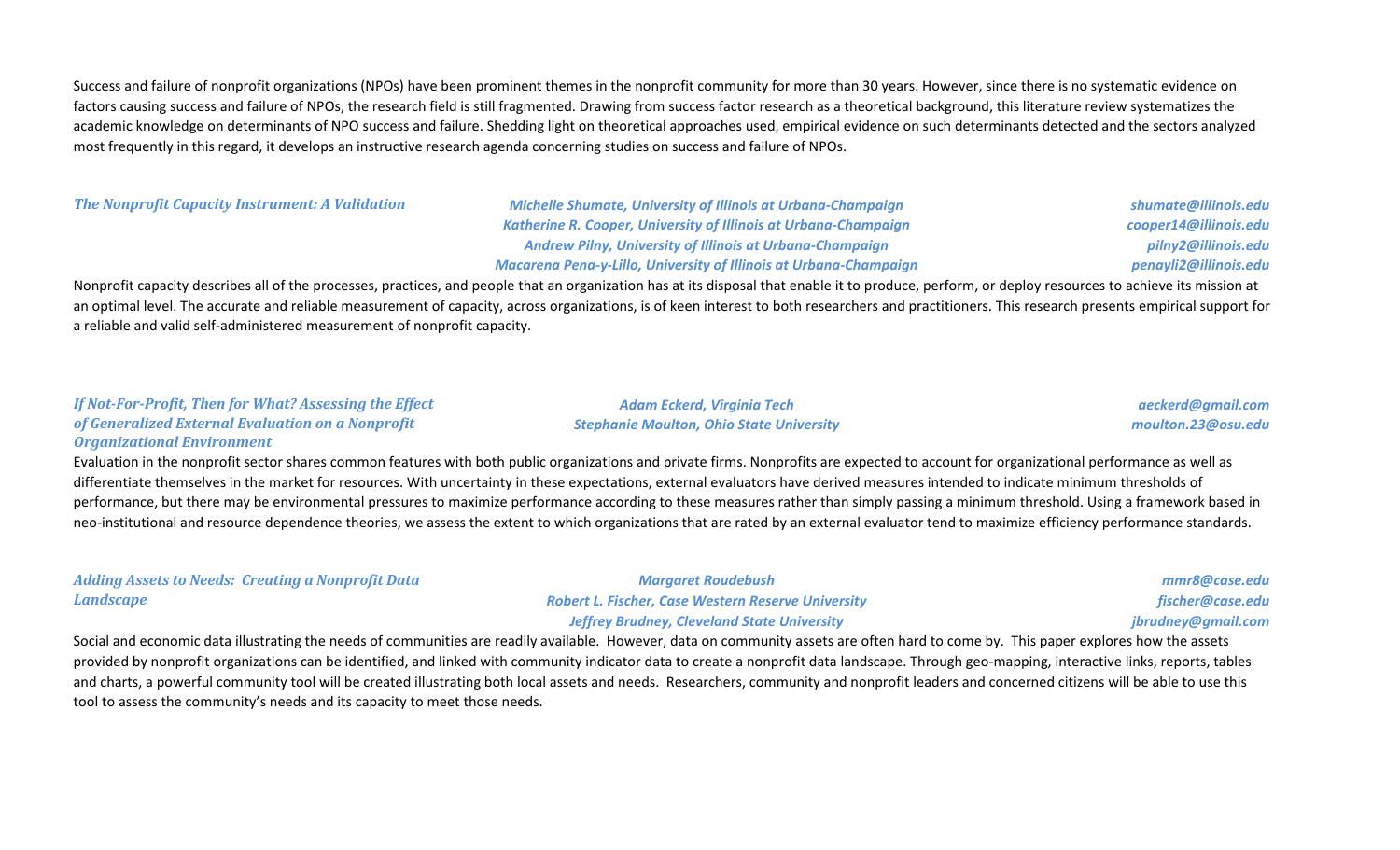Is market concentration an effective lens for evaluating the influence of third sector advocates? Nonprofit organizations often find themselves in situations where they need to be effective stakeholders within municipal processes. To estimate the capacity for influence, we divide actors into intersectoral coalitions, modeling relational power exchanges between actors. We then use an established metric of market competition, the Herfindahl-Hirschman Index, to illustrate our hypothesized procedural biases. The degree to which the groups were able to achieve their intended goals is assessed, and we then explore the linkages between forum and procedural outcomes.

### *Research on Corporate Giving of All Listed Companies in Contemporary China*

*Thin Markets for Power: Evaluating the Competitive* 

*Strength of Nonprofit Actors in Municipal* 

*Governance Arrangements*

This paper uses the data of all listed companies from 2003 to 2010 in China. The result shows that the effect mechanism of corporate giving behavior in China is composed by the cost-benefit mechanism, imitating mechanism, social expectation and regulation mechanism, and political forcing mechanism.

### *The Cost of Asking: Peer-to-Peer Fundraising in Online Environments*

Social media has led to the democratization of philanthropy, with individuals taking a significant role in fundraising on behalf of organizations they are passionate about. The rise of "peer-topeer" fundraising in online environments raises the question, "What's the cost of asking a friend to donate to your charity?" We assert that individuals who donate to a charity at the request of a friend, do so with the assumption that the friend will reciprocate at some point in the future, making it costly to solicit. We propose an online experiment to examine the perceived cost of solicitation in online environments.

*Relations of Donors' Preference on NPOs' Financial Information and Giving Behavior: Empirical Analysis Using Japanese Data*

*Yu Ishida, Akashi National College of Technology Hideaki Baba, Aichi Gakusen University*

*ishidayu@mac.com baba-hi72@na.commufa.jp*

#### *Clarence Wardell, Tweenate cwardell@tweenate.com*

### *Liang Yucheng, Zhongshan University zsulyc@gmail.com*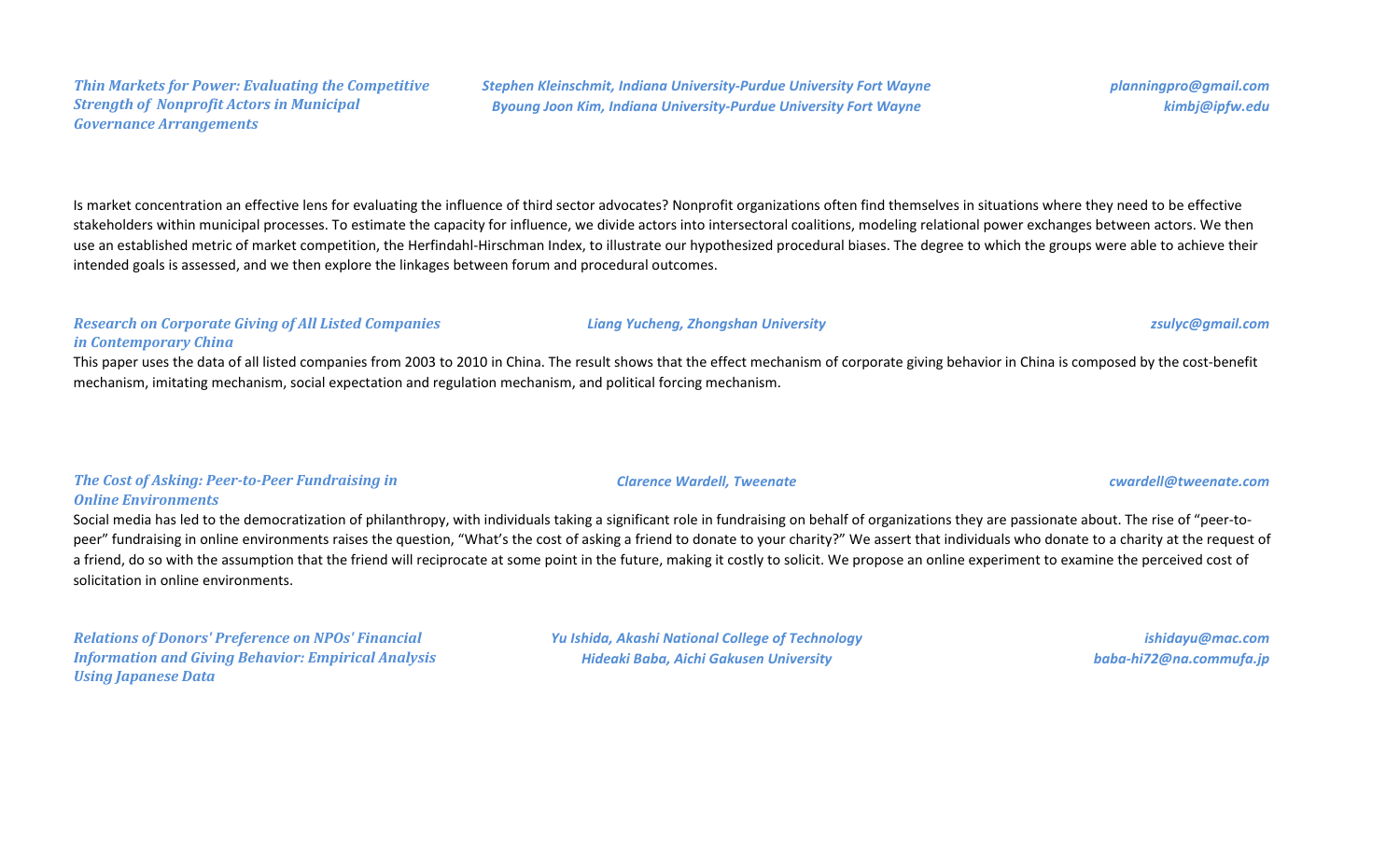While emerging nonprofit organizations are beginning to tackle fundraising activities in Japan, donors and latent donors tend to request more information regarding the organizations and their activities to give. Prior research has analyzed the financial factors affecting giving behaviors of the donors and stakeholders. These are, however, focusing the advanced nonprofit sector, while Japanese has started to develop under unstable conditions in social understanding and policy implementations. This paper empirically examines what way of disclosure would raise people's confidence in NPOs by examining what information makes the donors anticipate to give with using Japanese data.

*Motives, Trust, and Philanthropic Behaviors Seong-gin Moon, Inha University*

# *Seung-Bum Yang, Konkuk University Young-Jung Kim, Ministry of Employment and Labor*

This paper identifies three types of motives—strategic, institutional, and public service— and their respective impacts on philanthropic behaviors among Korean immigrants in California. It also investigates both the moderating effects of individual's perceived level of trust in nonprofits on the motives-philanthropy relationships. Based on a large-scale survey data, it employs multinomial regression models to estimate such relationships. The analytical findings show that civic duty is the strongest predictors of giving, while normative motives are the strongest indicators of volunteering. In addition, those with normative motives are highly likely to be both givers and volunteers. However, trust in nonprofits does not show the moderating effects.

#### *Philanthropy and the Business Cycle Renee A. Irvin, University of Oregon rirvin@uoregon.edu*

Is philanthropy a leading economic indicator, portending a future downturn in the economy? Or does individual giving follow the economic cycle, suggesting that nonprofits should watch national economic indicators to prepare for future decreases in donations? We explore these questions with time series analysis of U.S. giving and key national economic variables. We find that giving neither leads nor lags U.S. GDP, but is strongly correlated with the business cycle. The inability of government and foundations to serve as revenue-smoothing grant-makers suggests that nonprofits must design their own counter-cyclical measures to prepare for recessions.

#### *Understanding the Impact of Principle of Care and Empathic Concern on Charitable Giving*

### *Xiaonan Kou, Indiana University Purdue University Indianapolis Sung-Ju Kim, Monmouth University*

Many studies have explored a variety of factors that motivate charitable giving. However, little research has looked at the impact of empathic concern and principle of care on giving. This study seeks to investigate how these two constructs influence both the probability and amount of giving. Their effects are further examined for giving by individuals of different socio-demographic characteristics. The study analyzes data from the 2008-2009 wave of American National Election Studies, a nationally representative sample of over 2,200 American adults. Findings from the study will offer new insights into the importance of these two constructs in explaining philanthropic giving.

*Understanding the Giving of Charitable Gifts in Memory of a Loved One*

*Claire Routley Jane E. Hudson, University of the West of England Adrian Sargeant, Indiana University*

*claireroutley@btinternet.com Jane.Hudson@uwe.ac.uk asargean@iupui.edu*

*moons@inha.ac.kr sbyang@konkuk.ac.kr yjkim@moel.go.kr*

*koux@IUPUI.edu skim@monmouth.edu*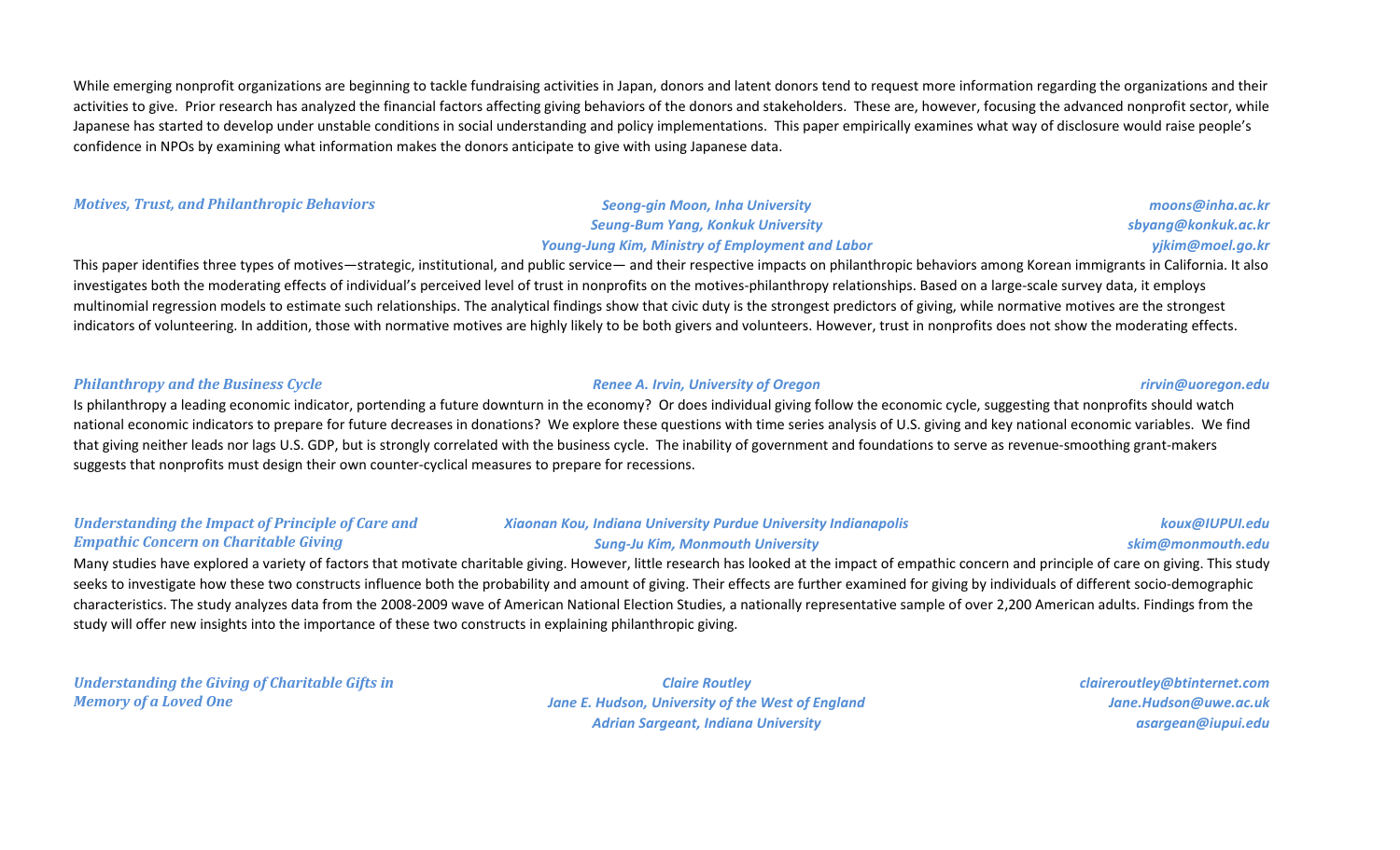It seems that making donations in memory of a loved one is an increasingly accepted form of charitable giving. The number of gifts given in memoriam is likely to increase as death rates rise across the developed world. Despite this potential growth, the understanding of both researchers and practitioners in this area is limited, with a dearth of academic papers investigating giving in this way. The bereavement literature, however, suggests a number of areas which warrant further investigation. This paper shares the results of depth interviews with bereaved people who are raising money in memory of a loved one.

### *Increasing Income Concentration and Giving by the Bottom 97 Percent of US Households*

### *Michal Kramarek Patrick M. Rooney, Indiana University Ye Zhang, Indiana University Purdue University Indianapolis*

*mkramare@iupui.edu rooney@iupui.edu zhang65@iupui.edu*

Using four waves of the Center on Philanthropy Panel Study, a module of the Panel Study of Income Dynamics, this study identifies the role of increasing household income concentration and wealth concentration in changes to the value of donations and to propensity to give to the nonprofit subsectors by the bottom 97 percent of US households. The analysis is based on cross tabulation, correlation and regression. The results are discussed and their implications considered for fundraisers and policy makers.

#### *An Emerging Description of Donors to Mental Health Organizations*

## *Christine W. Cugliari, High Point University Cora Glass, High Point University*

*ccugliar@highpoint.edu glassc09@highpoint.edu*

Mental health is a broad subject including, but not limited to, depression, eating disorders, suicide, and bi-polar disorder. As a consequence of this complexity, defining those who support the work of mental health organizations is not only difficult but also lacking in the literature. Using data generated in surveys conducted of a random sampling of North Carolina residents, this study begins to create a description of donors who give to mental health and compares those donors to descriptions found in current literature on giving.

#### *The Determinations of Government Subsidy to Nonprofit Organizations*

#### *Jenn-Shyong Kuo, National Taipei University YiCheng Ho, National Chengchi University*

*jennkuo@gm.ntpu.edu.tw yho@nccu.edu.tw*

This paper examines evidence from the Taipei City Department of Cultural Affairs to determine the government subsidy to nonprofit organizations. Government grants for non-profit organizations are one of the major financial resources for a nonprofit organization. Elected officials seek to maximize their votes, they have motive to subsidy .as variety as possible to win over the voters back up. This paper utilizes an unbalance panel data consisting of 729 art-performing organizations from 2002 to 2009 to investigate the determinant of government subsidy.

*Increasing Income Concentration and Giving by the Top 3 Percent of US Households*

*Michal Kramarek Ye Zhang, Indiana University Purdue University Indianapolis Patrick M. Rooney, Indiana University*

*mkramare@iupui.edu zhang65@iupui.edu rooney@iupui.edu*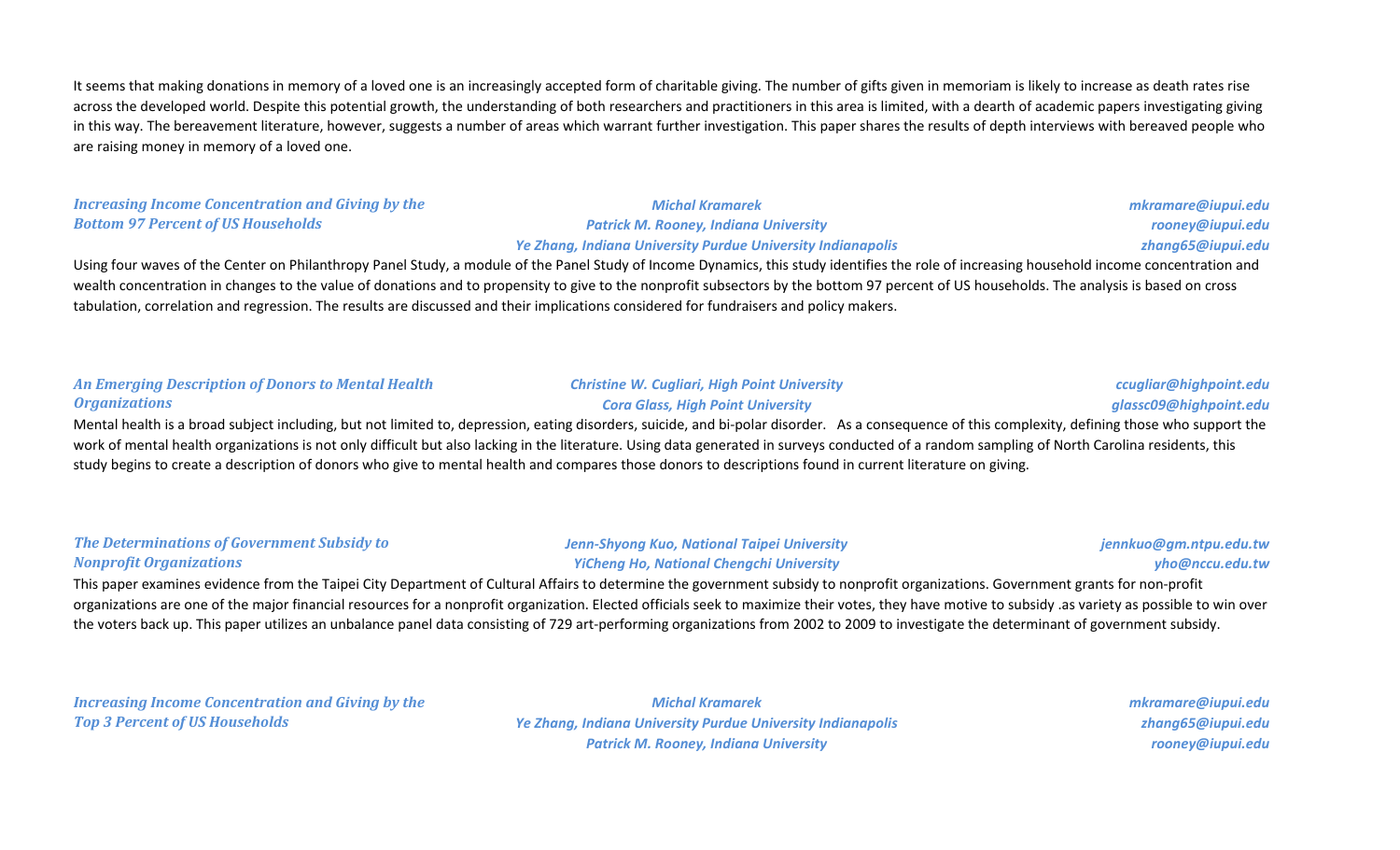This paper uses three waves of Bank of America Study on High Net-Worth Philanthropy to assess the role of increasing household income concentration and wealth concentration in changes to the value of donations and to propensity to give to the nonprofit subsectors by the top 3 percent of US households. The analysis is based on cross tabulation, correlation and regression. The results are discussed and their implications considered for fundraisers and policy makers.

## *The Relationship Between Giving and Volunteering: Evidence from COPPS and the PSID*

*Eleanor Brown, Pomona College Mark Ottoni-Wilhelm, Indiana University Purdue University Indianapolis Ye Zhang, Indiana University Purdue University Indianapolis*

*ebrown@pomona.edu mowilhel@iupui.edu zhang65@iupui.edu*

Economists have explored how the mix and levels of individuals' giving and volunteering respond to their implicit costliness, as determined by taxes and wages. Research has been hampered by the difficulty of (1) finding quality data with information on the opportunity costs of both giving and volunteering, and (2) recovering information about underlying preferences from regression results. We address the data problem by estimating marginal tax rates for the PSID, and use the family labor supply model of Ransom (1987) and Andreoni, Gale and Scholz (1996) to produce new estimates of the complementarity or substitutability of giving and volunteering.

#### *International Comparison of Data on Blood Donations from the German Socio-economic Panel Study*

*Marius Mews, University of Hamburg Silke Boenigk, University of Hamburg*

*marius.mews@uni-hamburg.de silke.boenigk@uni-hamburg.de*

For the first time in 2010, the German Socio-economic Panel (SOEP) questioned respondents about their blood donation behavior. The representative sample of over 20,000 people living in Germany is discussed in an international context in this article using similar studies from other countries. First results indicate that blood donor rates are not higher in Germany, where payment of blood donors is allowed, compared to countries with a voluntary blood donation system. Further the socio-demographics of the three respondent groups: regular blood donors, lapsed blood donors and non-donors are discussed in an international context.

## *Exploring Celebrity philanthropy: A critical analysis of Australian case studies*

*Elizabeth Branigan, Swinburne University of Technology Michael Moran, Swinburne Univeristy of Technology*

## *ebranigan@swin.edu.au mjmoran@swin.edu.au*

This paper examines celebrity philanthropy in the Australian context. The use of celebrities in nonprofit fundraising and advocacy campaigns seemingly offers a constructive means to increase awareness and grow resources. Nonetheless, if poorly executed, it risks devaluing complex social problems, while more broadly challenging the sector's role as a site of social change. The objective of this paper is to present a conceptual framework for examining the utility, influence and implications of engaging celebrities for philanthropic purposes. It will add an Australian perspective to the growing body of research into the sometimes problematic, yet often uncontested, strategy of celebrity philanthropy.

*The Effect of Publicity on Charity: A Field Experiment of Image Motivation*

*Dyana Mason, University of Southern California dyanamas@usc.edu*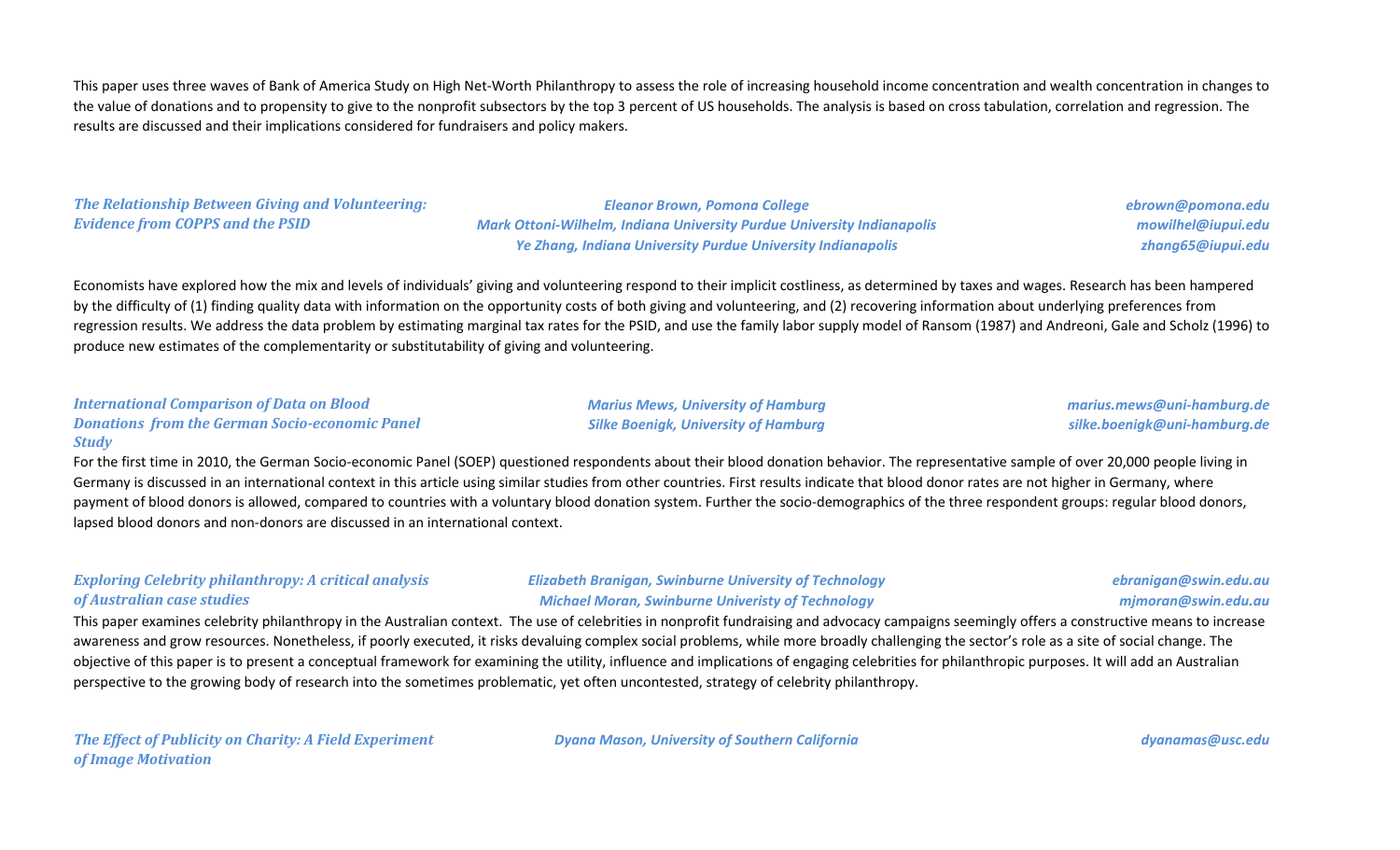Many nonprofit organizations rely upon financial contributions and volunteers for support. Most models of charitable giving and volunteerism assume that individuals give to either receive an extrinsic reward (such as a material reward or token gift) or receive utility through their altruistic behaviour. One specific incentive that has been identified in the literature is image motivation, which has not been tested thoroughly, especially among small donors and cross-culturally. Utilizing a randomized controlled experiment, I test the effect of image motivation, specifically a promise of publicity, on giving using a unique sample of low income and ethnically diverse households.

### *Giving by Faculty and Staff Across the Indiana University System*

*Genevieve Shaker, Indiana University Purdue University Indianapolis Victor Borden, Indiana University Bloomington Brittany L Miller, Indiana University Foundation*

*gshaker@iupui.edu vborden@indiana.edu millbrit@iupui.edu*

This study explores the association between propensity toward giving and personal and positional characteristics of faculty and staff donors within Indiana University, a large, public, multicampus higher education system, across three years. The authors expand upon literature on workplace giving, higher education fundraising, and faculty and staff philanthropy by combining data from the university's operational human resources system and the Indiana University Foundation's donor information database. Using a combination of Chi-Square Automatic Interaction Detection (CHAID) and applied regression models, the analysis and findings are valuable for methodological, scholarly, and practical purposes.

#### *Understanding Donor Motive and Behavior in the Online Philanthropy*

#### *Helen K. Liu, The University of Hong Kong Sheng Li, University of Birmingham*

*helenliu4@gmail.com acepor@gmail.com*

New technology empowers small donors by allowing them to make direct contributions of their desire. This paper investigates donor motivation and lending behavior through analyzing an online microfinance community, Kiva. Through a randomization crawling, we obtained 33,927 self-descriptions of lending motives. We applied Liu et al. model and Local Grammar to classify donor motivation, and then conducted regression analyses on the amount of loan, number of loans, and types of loans as our dependent variables. We found that religious motivation stands out as a strong predictor of lending behavior in contrast to the borrowers' stories that appear rational and calculated.

#### *CRM Partnerships with Luxury Firms: An Opportunity to Acquire "Individual Pledge Donors"?*

#### *Silke Boenigk, University of Hamburg Viktoria Schuchardt*

*silke.boenigk@uni-hamburg.de viktoria.schuchardt@uni-hamburg.de*

In the last years, nonprofit organizations increasingly realize partnerships with luxury companies through cause-related marketing (CRM). While the short-term effect of raising funds through CRM is obvious, very little research exists about the possibility and relevant instruments to transform luxury customers into new donors. Based on a large experimental CRM study with Plan International and the luxury Hotel Adlon Kempinski Berlin, the authors found that a specific segment of hotel customers are generally willing to start a new donor relationship. Instruments and managerial recommendations to finally acquire these customers as donors or even members of the organization will be presented and discussed.

*Voluntary Contributions to Salvation Army Red Kettle in Christmas Season*

*Chulhee Kang, Yonsei University Jungkyu Choi, Kyungbuk University Sohyun Park, Yonsei University*

*chulheekang@yonsei.ac.kr jkchoi@knu.ac.kr sagua1216@gmail.com*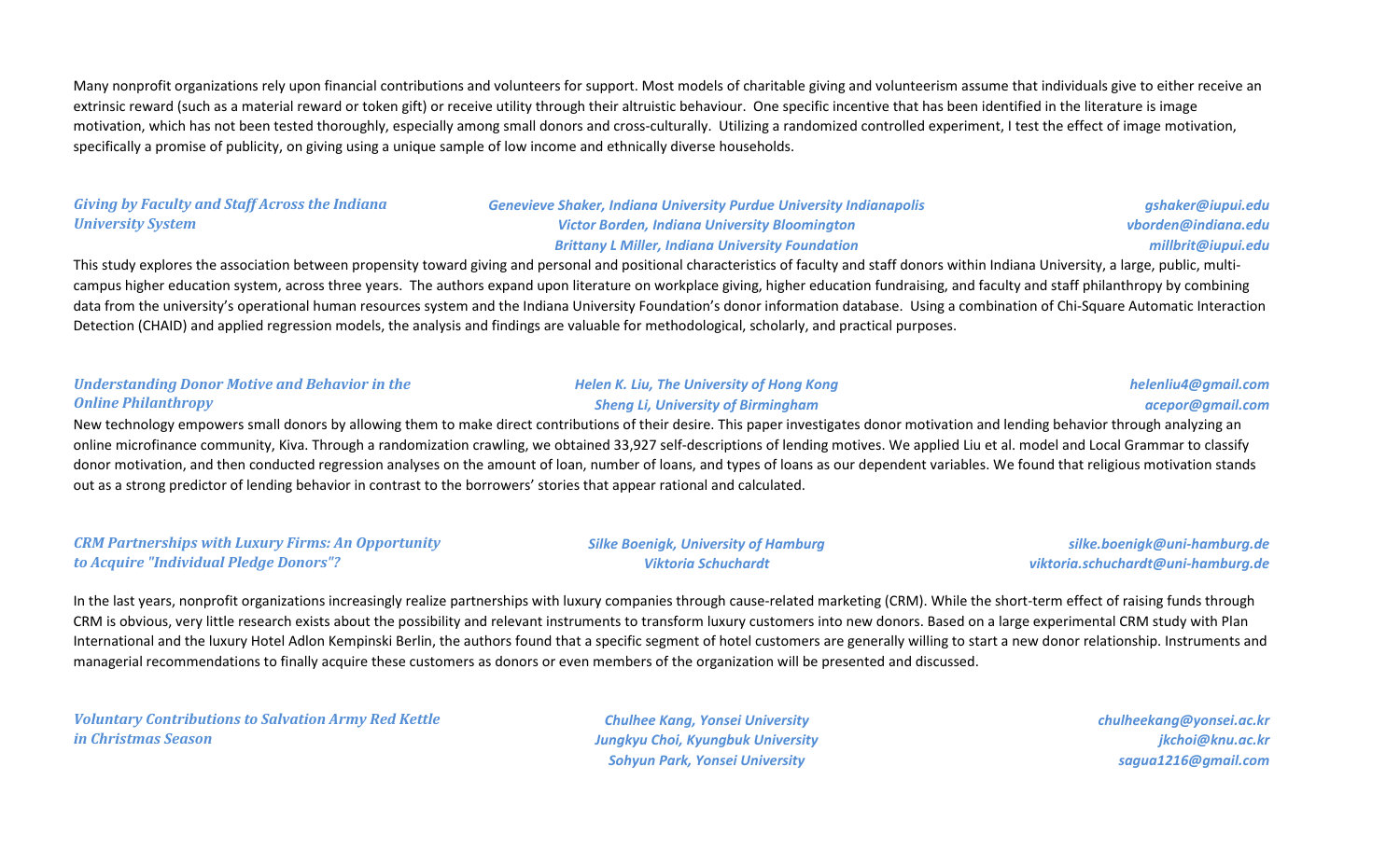This study attempts to explore behavior of voluntary contributions, based on a natural field experiment conducted at subway stations in Seoul, South Korea for 6 days in December 2011. For the experiment, the Salvation Army's red kettle fundraising was conducted with 3 different (empty, full, invisible) kettles that were rotated hourly. Different kettles were used to provide the subjects with information about how much the money was raised. Collection amounts from the different boxes are analyzed by employing the method of ANOVA. This study provides exploratory evidence of giving behavior to build a foundation for future research and fundraising strategies.

*Joint Crowd-Out: The Impact of Federal Government Welfare Expenditures on State Government Expenditures and Philanthropic Giving to Human Service Organizations, 2003-2004*

In general, crowd-out studies examine the interaction between government grants and private giving with wide variety types of nonprofits. However, a few studies attempted to indicate the interaction with human service organizations even though human service organizations are the most sensitive to the changes of government spending. The estimated crowd-out effects with simple crowd-out model have been criticized with endogeneity and biased coefficients. This paper investigates the total effect of federal government welfare spending on state government expenditures and philanthropic giving to human service organizations (as known joint crowd-out) using the Center on Philanthropy Panel Study 2005 wave and the U.S. census databases.

#### *Mission and Mammon: Revenue Diversification in the Church*

Churches face financial challenges that are similar to other nonprofits. While scholarship suggests that nonprofits may use revenue diversification as a response to fiscal challenges, the research does not include churches. This study examines a nationwide sample of churches from 2006-2010 to determine the degree to which churches may diversify their revenue streams to achieve fiscal sustainability.

*Nonprofit Utilization of Social Media: A Study of Function and Results*

*Kelly A. Krawczyk, Wayne State University Michelle Woodell, Wayne State University Allison Broihier, University of Southern Florida*

*Nicholas Harvey, Georgia State University nicholas.harvey@gatech.edu*

*kellykrawczyk@hotmail.com am6535@wayne.edu abroihie@mail.usf.edu*

Nonprofits attempt to harness the power of social media to maximize their resource allocation efforts. But what forms of social media do nonprofits utilize? What organizational objectives does social media help fulfill? Do nonprofits utilize social media strategically? What benefits do they reap from using social media? This research study attempts to answer these questions by building upon the work of Gallagher & Sowa (2011), who map and profile how arts and culture nonprofits engage in social media. This research contributes to an understanding of whether social media is utilized strategically to help nonprofits accomplish their missions (see Dumont 2011).

#### *Sung-Ju Kim, Monmouth University skim@monmouth.edu*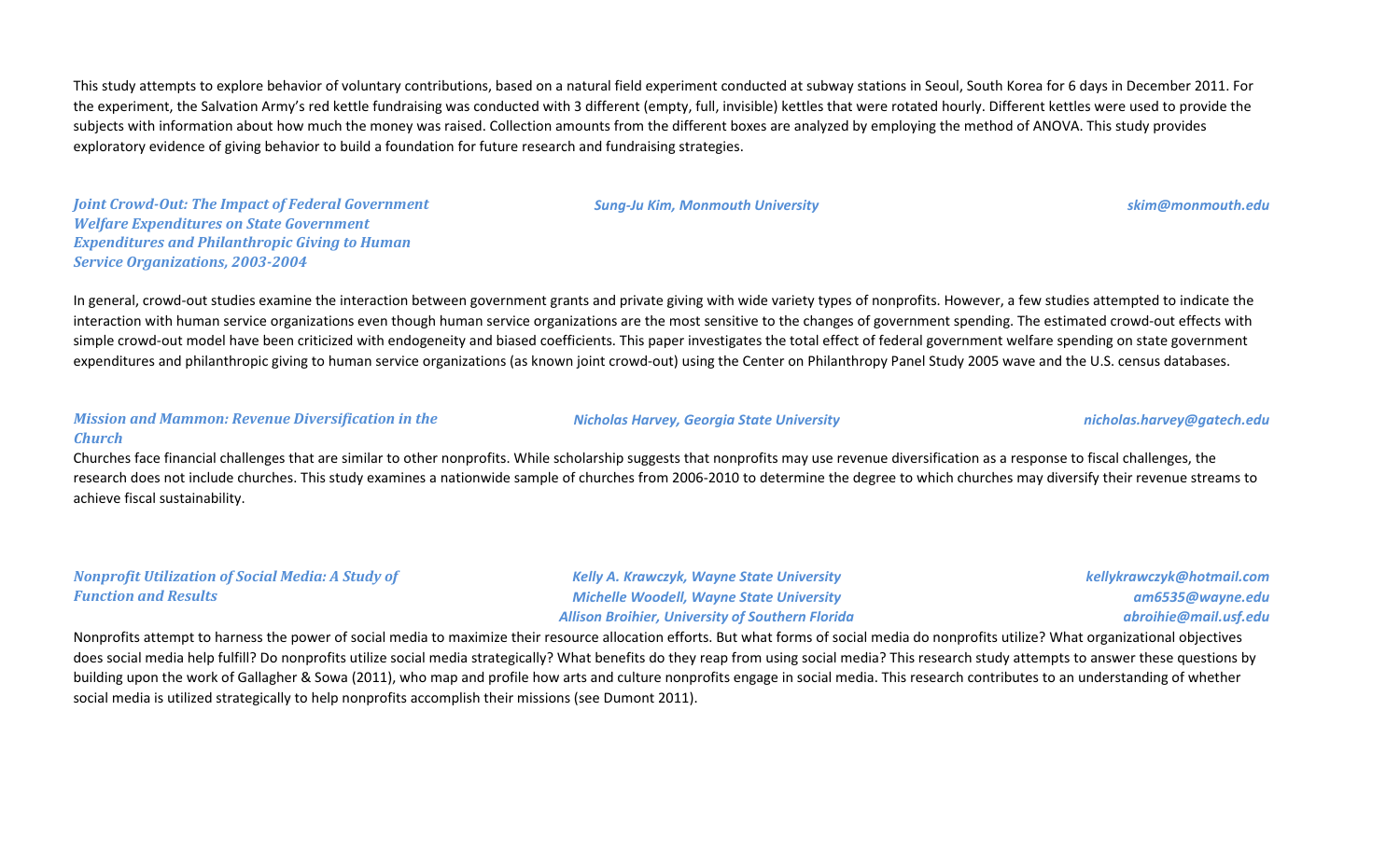#### *Richard Steinberg, Indiana University Purdue University Indianapolis rsteinbe@IUPUI.edu*

#### *Methods for Strategic Management of Fundraising Campaigns*

The economic theory of fundraising treats fundraising as an investment activity pursued to advance an organization's charitable mission. In this paper, I report on how simulation techniques can be used to assess prospecting and renewal investments. The simulation program relies on segmenting cohorts by year of first acquisition. Annual updates can be used to refine both the projected lifetime values and to assess the merits of alternative renewal strategies. I also report how databases should be revised to account for implicit costs and cohort-specific returns and analyze the implications of optimal fundraising on metrics commonly applied to assess campaign efficiency.

#### *Revenue Diversification of Swiss International Nongovernmental Organizations*

The importance of studying revenue diversification of nonprofit organizations in these times of fiscal, economic and societal changes is apparent in nonprofit research. Some quantitative research has explored the revenue-mix, some of its relations and some ramifications within the context of US Nonprofits. This study explores similar issues within the context of 119 Swiss International Nongovernmental Organizations, for which data was acquired per electronic questionnaire. For measures of revenue diversification, six different measures are calculated using three models with different revenue categories and the two different measuring instruments of proportion and diversification index.

#### *Does Foundation Giving Stimulate or Suppress Private Giving? Evidence from Canadian Charities*

Foundation giving, together with individual giving, can achieve extraordinary results as seen by the near eradication of polio. The Gates Foundation together with Rotary International raised \$425 million to help achieve this goal. I empirically analyze the relationship between foundation and private giving using a unique dataset on social services charities in Canada from 1997 to 2007. I question whether an alternative giving dynamic can arise whereby foundations act as complements rather than substitutes. Empirical findings of a two-stage least squares estimation indicate that, on average, an additional dollar of foundation grants leads to a \$2 increase in private donations to charitable organizations.

## *Gender, Family, and Philanthropy: A Mixed-Methods Study*

This paper uses longitudinal survey data to examine how gender, marital status and the presence of children predispose individuals to give money and time to different types of organizations, and interview data to explore how married couples make decisions about allocating resources. Marriage causes both men and women to increase giving and volunteering, but for different reasons: women gain resources, while men gain in motivation and networks. School aged children increase giving for women more than for men. Analysis of interview data will investigate how these processes work and why marriage and children affect men and women differently.

*Iryna Kryvoruchko, University of Regina kryvori@mcmaster.ca*

*Jessica Aschari-Lincoln, University of St. Gall jessica.aschari-lincoln@aschari.com*

*Christopher J. Einolf, DePaul University ceinolf@depaul.edu*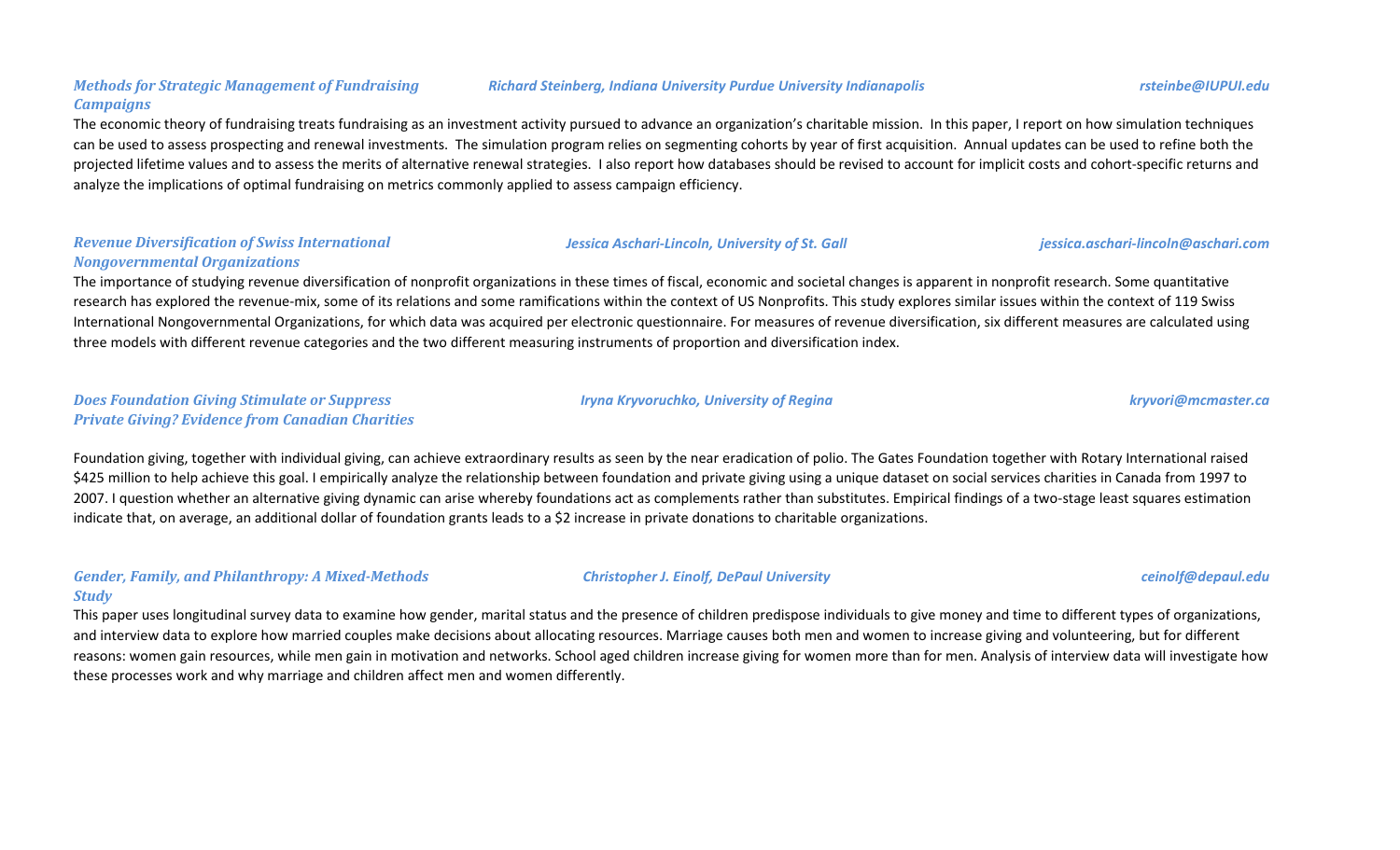## *Giving Taiwan by God or Buddha? Religious Differences in the Correlates of Charitable Giving*

Religion plays a role of determining on pro-social behaviors. Besides, people who have faith in certain religion are more likely to help others. However, religious differences in the institutional helping behaviors of giving are significant. Why do some religious people tend to donate more money than others? This paper seeks to explain this phenomenon. This article tests these hypotheses by using data from the 1994, 1999, 2004 and 2009 Taiwan Social Change Survey. Results show partial support for these hypotheses, as Buddhists score higher on measures of income, levels of education, mutual trust in Taiwan after controlling all other variables.

*Behavioral Economic Study of Donor Preference Heterogeneity and Provision of Charitable Aid: Comparative Analysis Between US and Japan*

We attempt to investigate private provision of charitable aid with the use of behavioral economics perspectives. The questions to be answered in this study will include; whether individual preferences can explain the gap between awareness of and actual act and participation in charitable contributions, what type of program and policy prescription can actually be effective as an incentive for donation. In addition, one more notable challenge of this study is to examine the differences and similarities of altruistic behavior between Americans and Japanese to explore the nature and pattern of altruistic behavior with consideration of sociocultural and religious backgrounds.

## *Giving in Times of Disaster: Giving, Intent to Give, and Giving Technology*

This paper examines three primary questions regarding American individual giving patterns in times of disaster. First, we examine the prevalence of disaster-related giving, using various donor characteristics and previous giving patterns to identify the profile of the typical American disaster donor. Second, we examine the intent to give by asking about intended, as well as actual, donations. Finally, we examine giving technologies including internet and cellphone donation functions. Data for this study are two waves of a national internet-based random sample survey (total n= approximately 1000) collected using Qualtrics panel services following the 2011 earthquake in Japan.

*In-Kind Giving Reconsidered: How Material Donations Provided Long Term Philanthropic Support for the Children's Homes of the National Benevolent Association, 1925-1975*

*Elise C. Hagesfeld ecc3@case.edu*

#### *Chienting Hung bigzray@hotmail.com*

*Naoko Okuyama, Osaka University n-okuyama@osipp.osaka-u.ac.jp*

*Eva M. Witesman, Brigham Young University eva\_witesman@byu.edu*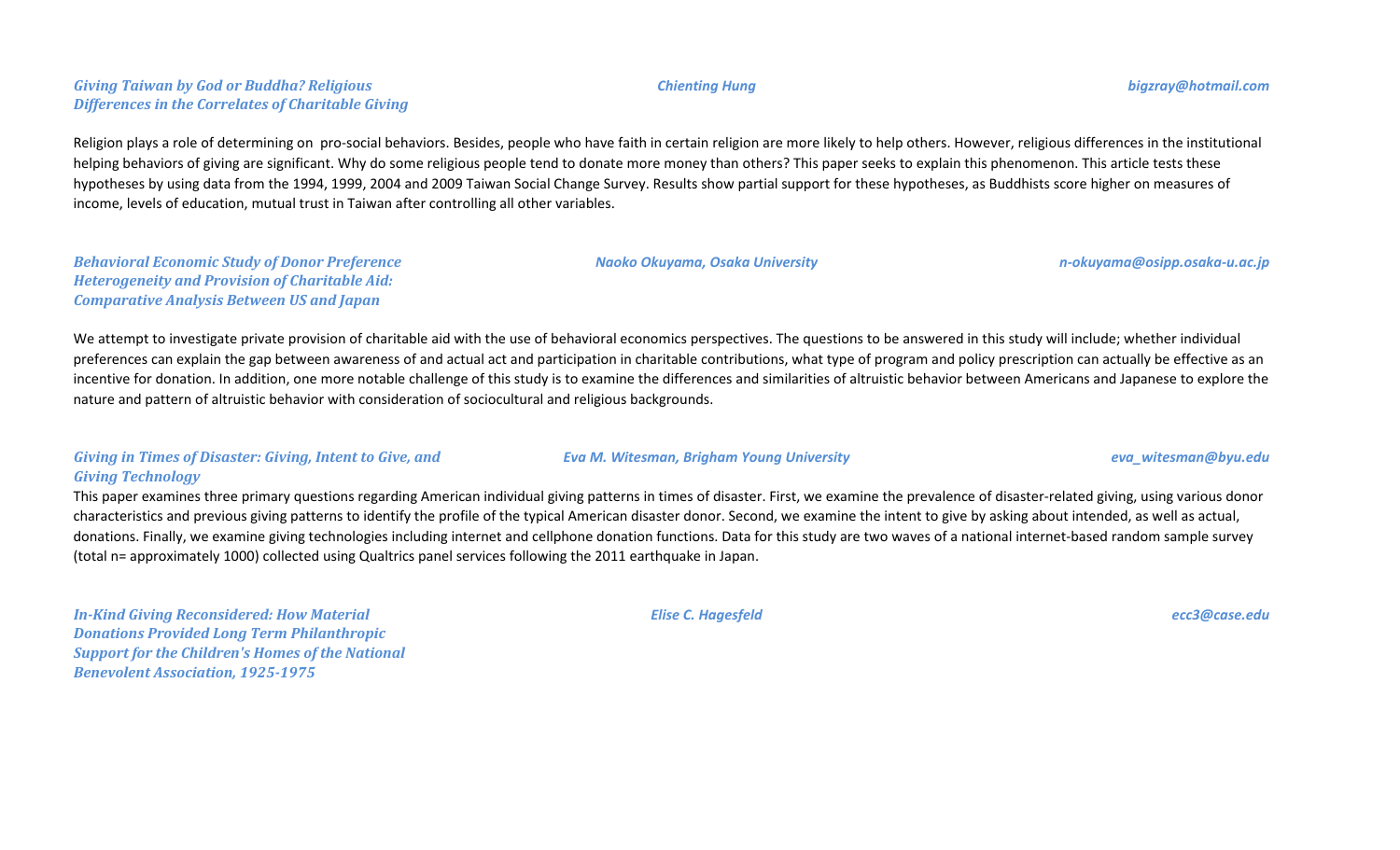In-kind giving has been overlooked by scholars as an important philanthropic support for nonprofits. This paper will examine a group of three Children's Homes affiliated with the National Benevolent Association of the Disciples of Christ and how they regularly solicited in-kind donations as a way of subsidizing annual expenses and connecting donors directly to their mission of helping dependent children, thereby ensuring long term organizational survival. This paper seeks to open a discussion about how more research on material donations may add a new dimension to the analysis of philanthropic giving.

*A New Model and New Findings for the Continuing Wealth Transfer in the U.S. and Selected States.*

*John J. Havens, Boston College Paul G. Schervish, Boston College*

*havens@bc.edu paul.schervish@bc.edu*

This paper presents results from the newly revised, and expanded wealth transfer micro-simulation model. The model produces estimates for wealth transfer and lifetime giving 2007-2061 to charity, heirs, taxes, and settlement costs under growth scenarios of 1%, 2%, 3%, and 4%. We recalibrated the model to base year of 2007, the most recent year data from the Federal Reserve, the CDC, and the IRS were all available. We modified our original model to incorporate transfers made through direct gifts, trusts, and family foundations during lifetime. We present estimates for the nation, the state of North Dakota, Rhode Island, and Florida.

#### *Michigan Philanthropy and Human Services in Detroit: A Look at the Past Decade's Funding*

# *Diane Vinokur-Kaplan, School of Social Work dkv@umich.edu*

This paper looks at the particular patterns of foundation grants over the last decade to Detroit, Michigan, a socially and economically troubled city composed mostly of African Americans, and compares it to the patterns found in the surrounding SMSA, which represents diverse ethnic groups. It particularly notes the patterns of foundations' funding of human services and related basic human needs, and compares them to the amount of foundation grants in other topical areas (e.g., culture and the arts, education). Data is drawn and analyzed from the Foundation Directory database, 2003-2009.

#### *Million-Dollar-Plus Gifts and the Economy, 2000- 2011 Xiaonan Kou, Indiana University Purdue University Indianapolis Una Osili, Indiana University koux@iupui.edu uosili@iupui.edu*

Prior research reveals that changes in charitable giving are usually linked to changes in the overall economy, but few studies have examined how large gifts are influenced by the economy. This study seeks to explore the trends in million-dollar-plus giving by four different types of donors (i.e. individuals, bequests, corporations, and foundations) between 2000 and 2011. This study further examines the impact of the economy on giving by these sources by looking at five important economic indicators. Finally, the study reveals differences in sensitivity to economic effects among the various philanthropic subsectors.

*Children's Generosity and Neighborhoods: Measuring the Effects of Residential Environment on Charitable Giving*

*Cagla Okten, Bilkent University Una Osili, Indiana University Amir Hayat, Indiana University Purdue University Indianapolis* *cokten@bilkent.edu.tr uosili@iupui.edu adhayat@indiana.edu*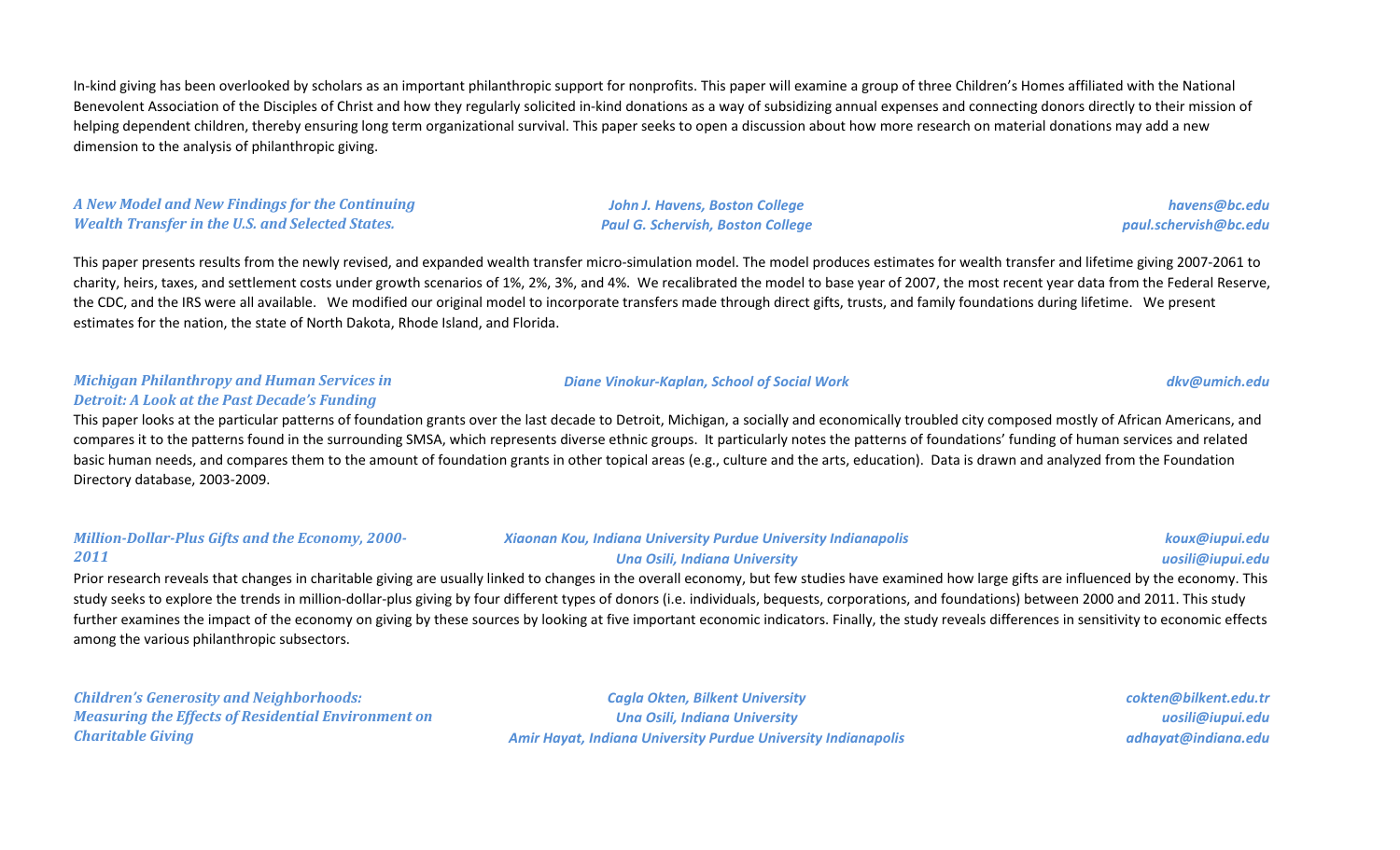How does a child's neighborhood affect his or her generosity? Using two waves from the Child Development Supplement (CDS) (2002 and 2007) to the Panel Study of Income Dynamics (PSID), we determine the impact of neighborhoods on children's philanthropic behavior by utilizing fixed effects OLS estimation. To our knowledge, our work represents the first attempt to estimate the causal impact of neighborhoods on children's manifestation of generosity.

*Government Funding and the Willingness to Donate to Arts Organizations: Results of a Survey Experiment*

*Mirae Kim, Rutgers University-Newark Gregg Van Ryzin, Rutgers University-Newark* *mirae@andromeda.rutgers.edu vanryzin@rutgers.edu*

Many nonprofit organizations rely on private donations and government grants, but how they may interact or even influence each other is still not clear. An online survey experiment was conducted to examine how government grants may discourage potential private donations. The results show that a nonprofit with government funding, compared to an identical organization without government funding, received 25% less in average donations and was about half as likely to receive all the money in a forced-choice scenario. Interestingly, this donation suppression effect seems insensitive to the amount of government funding and to NEA branding.

| Revenue Diversification in Housing Nonprofits: Does | <b>Jennifer Shea, San Francisco State University</b> | jshea@sfsu.edu  |
|-----------------------------------------------------|------------------------------------------------------|-----------------|
| the State-Level Funding Environment Matter?         | Janey Q. Wang, San Francisco State University        | jqwang@sfsu.edu |

This paper presents findings from a longitudinal study of revenue diversification in nonprofit housing organizations that includes measures of state-level funding environments. It sheds light on (a) whether revenue diversification is related to state-level funding environments and (b) the degree to which there is evidence to support either the "crowd-out" or "crowd-in" thesis with regard to public funding. It focuses on the affordable housing sector in an attempt to provide a more nuanced understanding of revenue diversification for organizations that work in complex and varied funding environments, where an array of public and private funding instruments are available across states.

#### *Which Posting Strategies of Nonprofit Organizations Work Best on Facebook?*

#### *Silke Boenigk, University of Hamburg Mareike Moehlmann, University of Hamburg*

#### *silke.boenigk@uni-hamburg.de mareike.moehlmann@uni-hamburg.de*

Many nonprofit organizations have decided to use Facebook for networking with important stakeholders due to an increasing need for an appropriate use of social network sites. However, it is still questionable how posting strategies are most effective to engage users for interaction with the nonprofit organizations. Using regression analysis, we evaluate two posting strategies, namely "comment strategy" and "I like strategy", based on a sample of N = 3,194 postings. We found that the "I like strategy" has a greater impact on the number of fans and is consequently more successful for nonprofit organizations.

*Regional Differences in Philanthropy Rene Bekkers, VU University Amsterdam r.bekkers@fsw.vu.nl*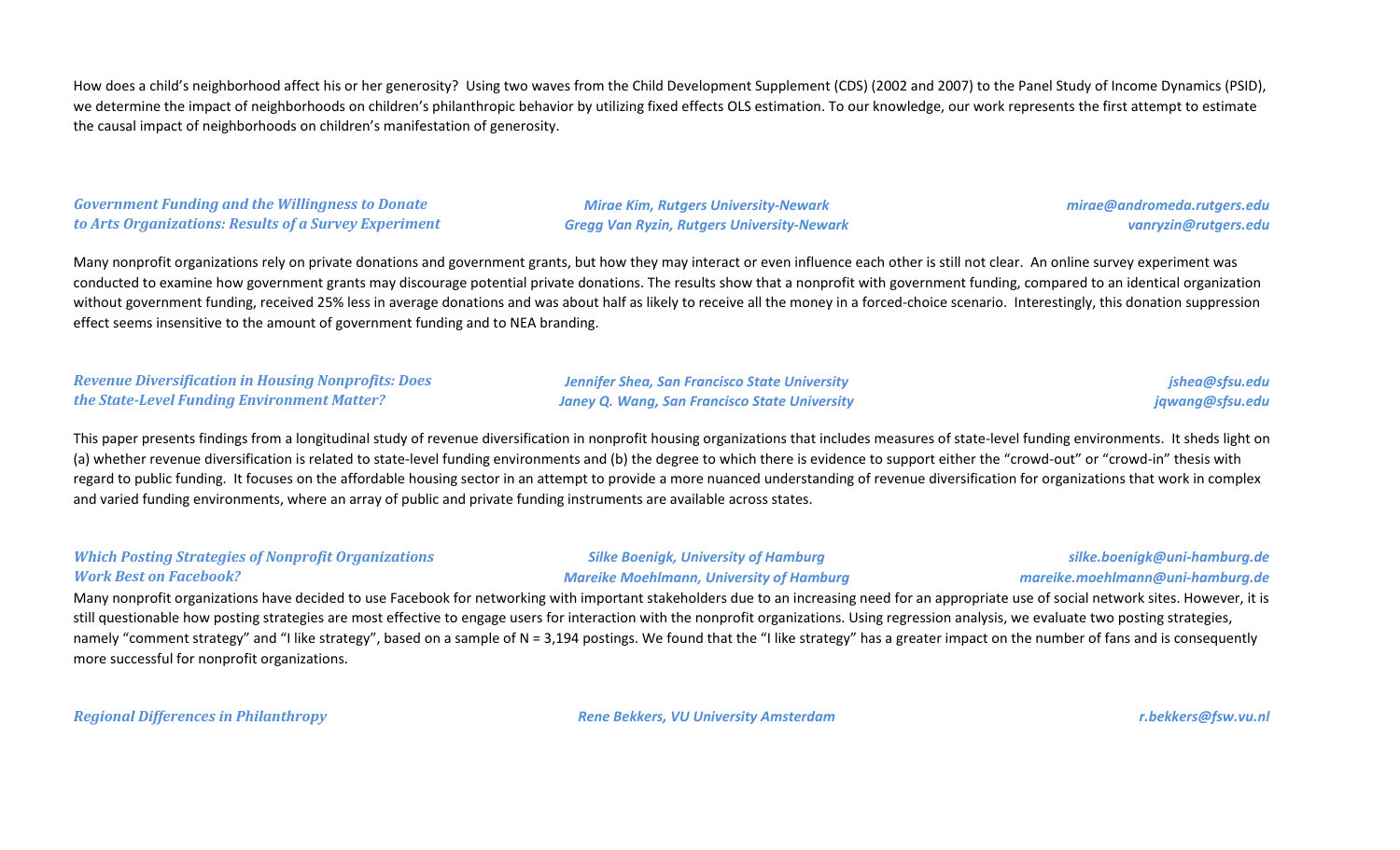This paper explores regional differences in philanthropy, differences between geographical units (e.g., states, municipalities, neighborhoods). I review hypotheses explaining these differences, paying explicit attention to the mechanisms that are supposed to produce regional differences. I review the data currently available, paying explicit attention to the quality of fieldwork procedures and the validity of the questionnaires. I apply hierarchical regression models showing that the bulk of cross-national differences in philanthropy is due to population composition, and not to context effects (characteristics of countries). The paper concludes with an assessment of the current state of knowledge on regional differences in philanthropy.

### *Fundraising or Hackle Raising: Are Military and Veterans Nonprofits Really That Bad?*

#### *Natalie J. Webb, Defense Resources Management Institute Rikki Abzug, Ramapo College*

Fundraising 101 suggests that people donate to charities when they feel connected to the organization's mission. In a country with as much patriotism as the U.S., we observe donations pouring into organizations that claim a patriotic mission. Yet, nonprofits dedicated to the service of the military and veterans have gotten a particularly bad rap in the last few years. In this study we test the allegations against NTEE W30 (Military and Veteran's) organizations using Guidestar/IRS data. We compare Washington, DC and New York organizations against a matched generic nonprofit sample to determine if these organizations were, indeed, fundraising nightmares.

#### *Understanding Gen X and Gen Y Donors: Findings from a National Study of the Next Generation of High Capacity Philanthropists*

The next generation of philanthropic leaders – those known as "Gen X" or "Gen Y/Millennials" – will be the major decision-makers in the "golden age of philanthropy." Yet we know little about how these rising philanthropists think about, learn about, and practice philanthropy. This paper will present the findings from a national study that poses questions – through a survey and indepth interviews – directly to these emerging high capacity donors about their philanthropic priorities, decision-making strategies, experiences, learning, and engagement. Findings will inform future scholarship about a powerful yet understudied population, and also assist key practitioner communities who work with this population.

#### *Follow the Money: Philanthropy in China - Who's Giving, to Whom, and Why?*

Surveys conducted in China suggest that the Chinese are not generous with their resources - their money, time, or help. However, there is much evidence to the contrary. Giving is increasing and the growth of civil society is accelerating. This paper explores the giving that occurs in the China and the influences on that giving - which we call - individual philanthropic giving with Chinese characteristics. By following the money, this paper provides a comprehensive perspective and interpretation of the giving that currently occurs in the PRC and how it differs from giving in other countries around the world.

*Million-Dollar Giving and Community Characteristics Una Osili, Indiana University*

*Jacqueline E. Ackerman, Indiana University Purdue University Indianapolis Melanie A. McKitrick, Indiana University Purdue University Indianapolis*

*uosili@iupui.edu jacacker@indiana.edu millemea@iupui.edu*

*Michael P. Moody, Grand Valley State University moodym@gvsu.edu*

*Benjamin Tipton, University of British Columbia bentipton@gmail.com*

#### *njwebb@nps.edu rabzug@ramapo.edu*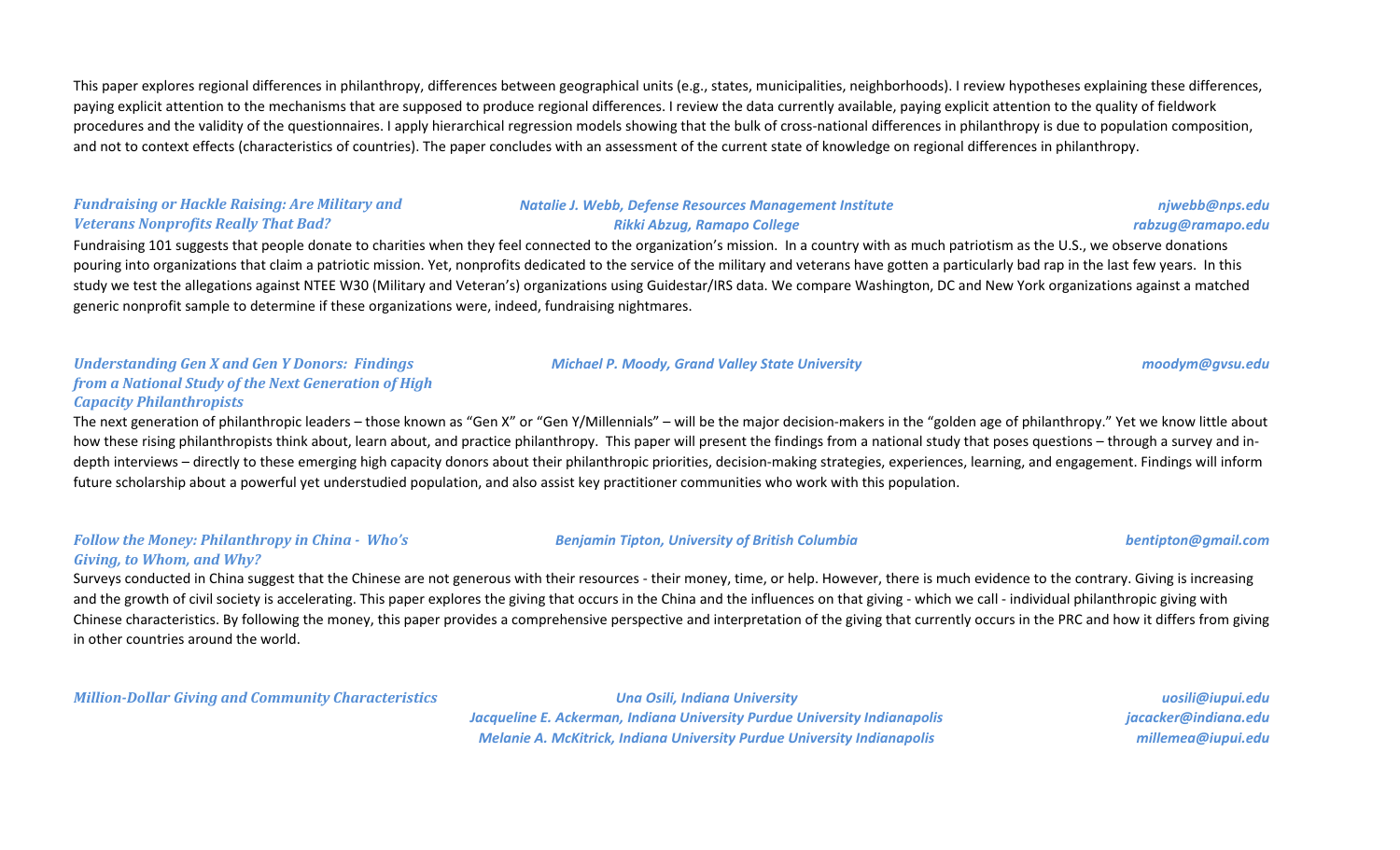What influences the philanthropic environment within a community? In this study we seek to determine what community characteristics affect the demand for and supply of major gifts to nonprofit organizations within a community. Using data from the Million Dollar List (MDL) and other publicly available data we determine what community-level attributes have the greatest effect on the receipt of \$1 million dollar gifts by nonprofits. We also examine whether \$1 million philanthropy is crowded out by federal funding within a community.

### *Social Norms and Charitable Giving: Experimental Evidence*

*Evelien Boonstoppel, VU University Amsterdam Rene Bekkers, VU University Amsterdam*

*e.boonstoppel@fsw.vu.nl r.bekkers@fsw.vu.nl*

Charitable giving is commonly viewed as a social act supported by social norms. However, we still know little about these norms. Drawing on a vignette experiment integrated in the 2012 Wave of the Giving in the Netherlands Panel Survey, we examine how norms on giving vary (a) with dimensions in acts of helping, (b) between social groups and (c) within individuals. Also we measure how norms are related to giving behavior. To our knowledge, this is the first study to use vignettes to measure norms about giving, providing new insights on the basis of a representative, large scale panel study.

*A Study of the Relationship Between Giving Behavior and Charitable Bequest Intention*

*Chulhee Kang, Yonsei University Seongho An, Yonsei University Changhoon Pyun, Yonsei University*

*Stacy Marie Gay, Samford University/Auburn University stacygay@hotmail.com*

*chulheekang@yonsei.ac.kr chenghao.an@gmail.com pyun801116@naver.com*

This study aims to examine the relationship between giving behavior and charitable bequest intention by using the data called '2011 Korean National Social Survey'. If giving is a significant cause in charitable bequest, strengthening giving behavior can be an important strategy. A few studies have been conducted on the relationship between giving behavior and charitable bequest. Now it is necessary to more carefully examine the causal relationship from giving to charitable bequest by employing appropriate analysis method such as Propensity Score Matching. This study provides promoted understanding on the effect of giving on charitable bequest and implication to nurture bequest giving.

*A Tale of Two Institutions: The Relationship Between Alumni Giving and Student Involvement in* 

*Birmingham, Alabama*

Higher education institutions have depended on the financial support of their alumni for centuries. With so many nonprofits, organizations and charities in existence to support today, it has become imperative for public administrators in nonprofit fundraising to understand who their constituents are and learn what triggers giving. This study will help answer the question: Is there a relationship between the level of identity established as a student at the University of Alabama at Birmingham (UAB) and at Samford University and the propensity to give as alumni?

*Intersectionality in the Emerging Field of Social Entrepreneurship*

*Malin Gawell, Entrepreneurship and Small Business Research Institute malin.gawell@esbri.se*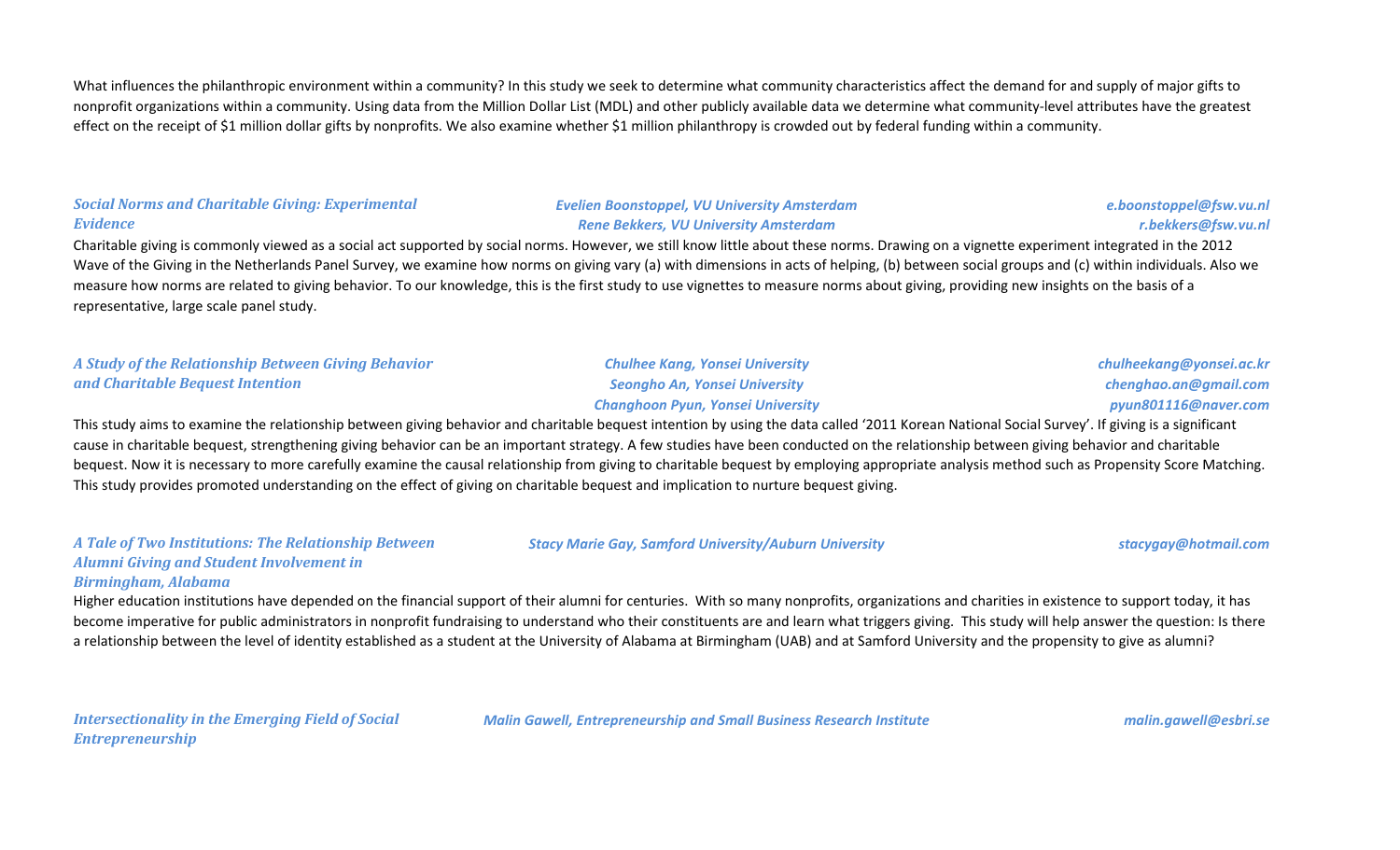Social entrepreneurship is often ascribed to respond to social needs in society, to solve social problems for beneficiaries and/or the common good or to change society for 'the better'. Together with different attempts to give account of efficiency as well as impact, these arguments contribute to a certain extent to the understanding of the role of social entrepreneurship but do not extensively problematize how different aspects and their intersectionalicy influence the challenges that social entrepreneurship face. The aim of this paper is to contribute to the understanding of intersectionality in the emerging field of social entrepreneurship.

#### *Entrepreneurship for Fun and Profit: Method that Can Be Learned?*

*Jessica Mattingly, University of Missouri-Kansas City jmn78@mail.umkc.edu*

When entrepreneuring is studied at the micro-level it is most often through the lens of innate traits which allow the entrepreneur to act on an opportunity. This view significantly limits the pool of would-be entrepreneurs. An alternative model is provided by effectuation which frames entrepreneuring as a set of actions precipitated by cognitive aptitudes: self-efficacy, creativity, and docility. This paper will explore the relative presence of those cognitions among those engaged in social entrepreneuring, volunteers and service recipients as well as the potential for increasing the capacity for a multitude of actors to engage in problem solving through entrepreneurship.

*How Do Social Innovations Diffuse to Members of a Social System? The Case of First Mile Kid's Smile Initiative*

This paper examines the characteristics of a social innovation, the innovators and the disseminators; thereby it is set to model the pathways traversed as a particular social initiative develops. Both the temporal and the spatial dimensions are examined in addressing how an innovation in a social sector gets adopted. The researcher collects census data related to the townships and 5year archival records related to the event. The data will be analyzed using regression models for determine the effects of demographics, lead agents, network spillover, and other location specific variables on the speed and diversity of diffusion patterns.

## *Between Markets and Charity: Understanding the Hybridization of Social Good Provision*

This paper investigates the emergence of new legal corporate legal forms, such as thLC3 or the public benefit corporation, in an effort to understand whether they provide an alternative to the traditional nonprofit form or aim at different sets of socially-conscious business activities.Empirically, the paper is based on interviews with the founders of public benefit corporations that were established under Maryland's 2011 law--one of the first in the nation.

## *Jennifer H. Chen, Nanhua University chen.huiru@gmail.com*

*Stefan Toepler, George Mason University stoepler@gmu.edu*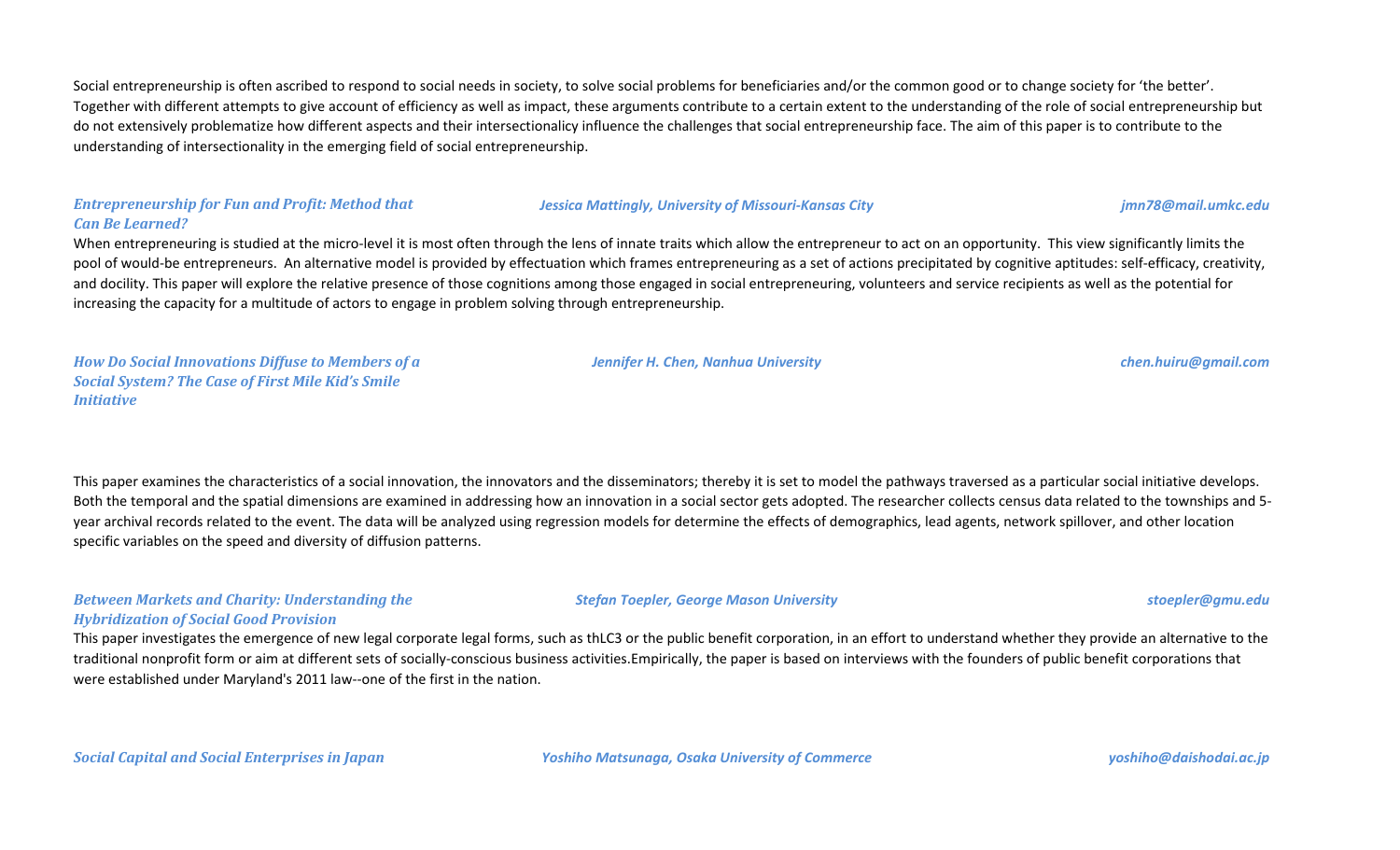Due to the budget deficit of the Japanese government, many people start focusing on social enterprises-a new and an alternative supplier of public services. A significant number of the case studies imply that the most social entrepreneurs create horizontal associations and may possess much richer social capital than average entrepreneurs. Using the nation-wide questionnaire survey, we empirically examined the relationship between social capital and management efficiency in the social enterprises. The results from estimation of a stochastic frontier model for social enterprises revealed that social capital can improve the management efficiency of the social enterprises.

#### *Moral Ambivalence in Social Enterprise: How Nonprofit Organizations Reconcile Social and Market Values*

Moral ambivalence is the tension resulting from the necessary coexistence of competing orders of worth within a single organization. The condition is faced by organizations in situations which the emergence of a single dominant order of worth is impossible or undesirable. While many nonprofit organizations face moral ambivalence, the condition is more pronounced among social enterprises, which face competing and and often irreconcilable institutional expectations. This paper draws on a longitudinal ethnography of a social enterprise to explain how organizations develop practices and structures to manage moral ambivalence at the intra-organizational and field-level.

#### *The Growth of Nonprofit News Roger A. Lohmann, West Virginia University rogera.lohmann@gmail.com*

Third sector studies have largely overlooked the emergence and growth of nonprofit institutions whose mission is the gathering and reporting of news. Nonprofit investigative news organizations, in particular, have important implications for public policy. This paper will link news reporting to changes in the conception of the public sphere, note major changes in the business model of news reporting and provide detailed information on the current state of nonprofit news institutions.

### *Credit Unions for People with Severe Mental Health Conditions: A Collective Asset Development Approach*

People with psychiatric disabilities often live economically marginal lives due to their dependence on Social Security disability incomes and social and marketplace stigma and exclusion. Individual asset building approaches, such as individual development accounts, assist some individuals to improve their economic status but rarely contribute to collective improvement. Collective approaches to asset building have the potential to both contribute to collective and individual asset accumulation, however. This paper discusses a collective asset building approach through a credit union for people with psychiatric disabilities that the author is helping to create with a mental health consumer-run organization in New York State.

*Feast or Famine: An Exploration of Social Enterprise Among Nonprofit Human Service Organizations*

*Lisa G. Van Brackle, Hunter College - City University of New York lg.vanbrackle@gmail.com*

*Paul-Brian McInerney, University of Illinois at Chicago pbm@uic.edu*

*James M. Mandiberg, Columbia University jmm2151@columbia.edu*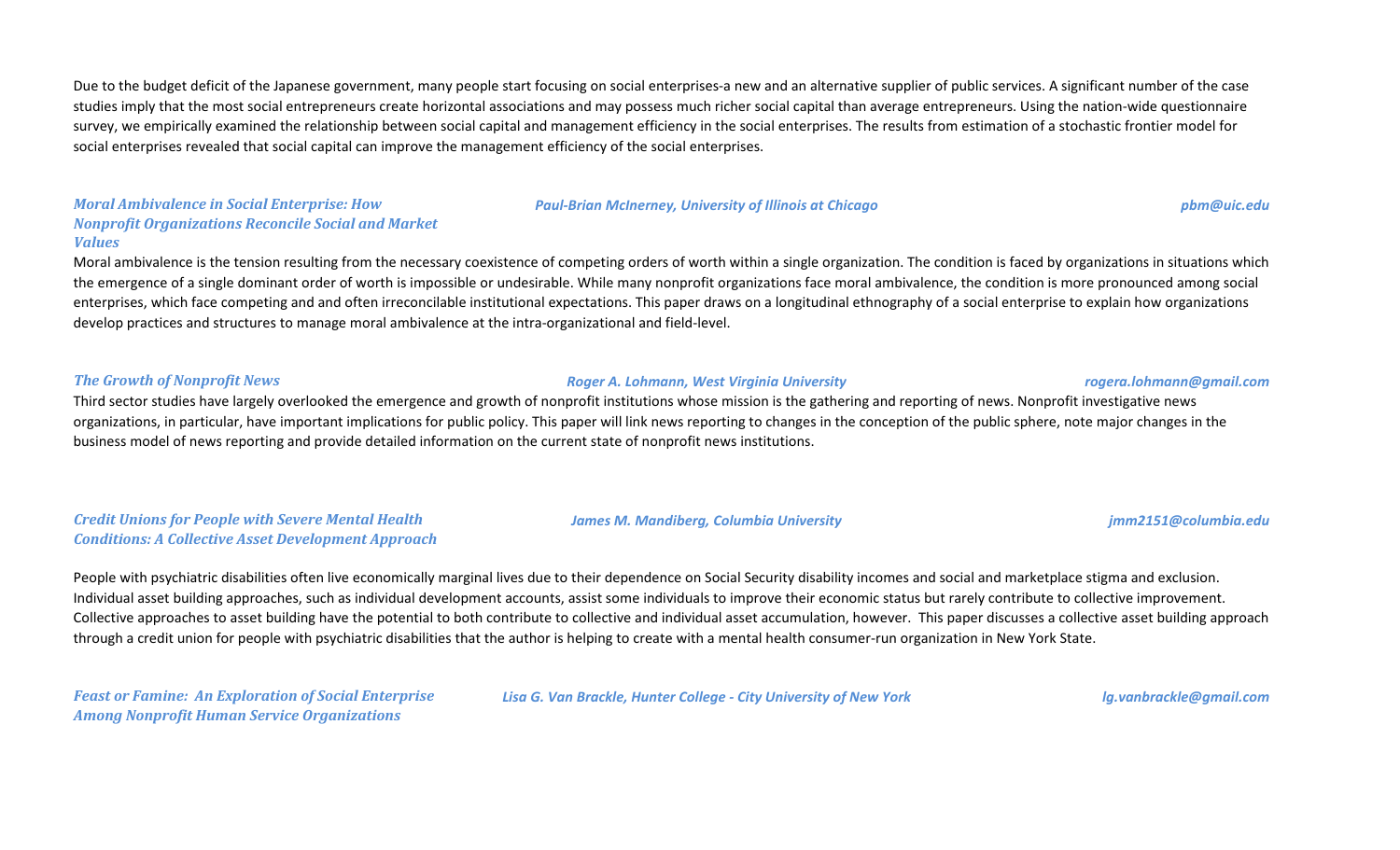Human service organizations are a fitting setting to explore the implications of social enterprise on nonprofits. Faced with challenges to secure financing for their charitable activities, nonprofits engage in social enterprise to cross subsidize social programs (James, 1986). The strategy may yield a metaphorical "feast" for these organizations; however it is also likely that unanticipated costs of market-based transactions may spawn an organizational "famine". This study analyzes the 990s of 168 human service organizations that operate social enterprise, suggesting a relationship between social enterprise strategy and the financial efficacy of nonprofit human services organizations.

#### *Venture Philanthropy Revisited: From the Perspectives of Institutional Theory and Entrepreneurial Orientation*

#### *Tamaki Onishi Wolfgang Bielefeld, Indiana University Purdue University Indianapolis*

By applying major theories from strategic management and organizational theory, i.e., entrepreneurial orientation and institutional theory, this study investigates how external factors and internal postures interact and affect behaviors and performance of venture philanthropy organizations. We analyze data collected from over 90 venture philanthropy and impact investing organizations and test hypotheses developed from our observation of nine cases and prior theoretical and empirical studies. In so doing, we intend to answer the question which was raised over ten years ago yet remains unanswered, i.e., whether or not venture philanthropy approaches helped those funders enhance effectiveness and performance of funding.

#### *Creative Philanthropy: Development of Social Enterprise in Hong Kong*

This paper is based on a research study of the social enterprises in Hong Kong in order to understand the phenomena of social enterprise as an emerging entity in the Hong Kong context, especially the work-integrated models. More specifically, the key questions addressed include: (1) what are the features and characteristics of social enterprises attending to work-integration in Hong Kong? (2) To what extent the work integration social enterprise has contributed to the employment-related poverty? (3) What are the critical success factors of work integration social enterprises? and (4) What are the barriers, constraints and challenges facing by the enterprises which have limited their development?

*Bringing Social Innovation to Scale within Urban Communities: Replicating the "Entrepreneurial Spark" within Urban Communities*

This study explores the impact of social enterprises that serve disadvantaged urban populations. It seeks to understand – through interviews with social entrepreneurs, entrepreneurs, as well as beneficiaries of social enterprises – how and to what extent the spark of entrepreneurial activities is produced. This study explores the contextual factors of social enterprises, including culture, collaboration, and social network/relationships. This research explores the relationship between these factors and the co-creation of social value through the provision of solutions to social problems. We hope to reveal factors that either serve as challenges or opportunities to increase entrepreneurial activity within low-income, urban communities.

*Kam Tong Chan, Hong Kong Polytechnic University ssktchan@polyu.edu.hk*

*Jimeka Holloway, Case Western Reserve University jimekaholloway@gmail.com*

*tonishi@iupui.edu wbielefe@IUPUI.edu*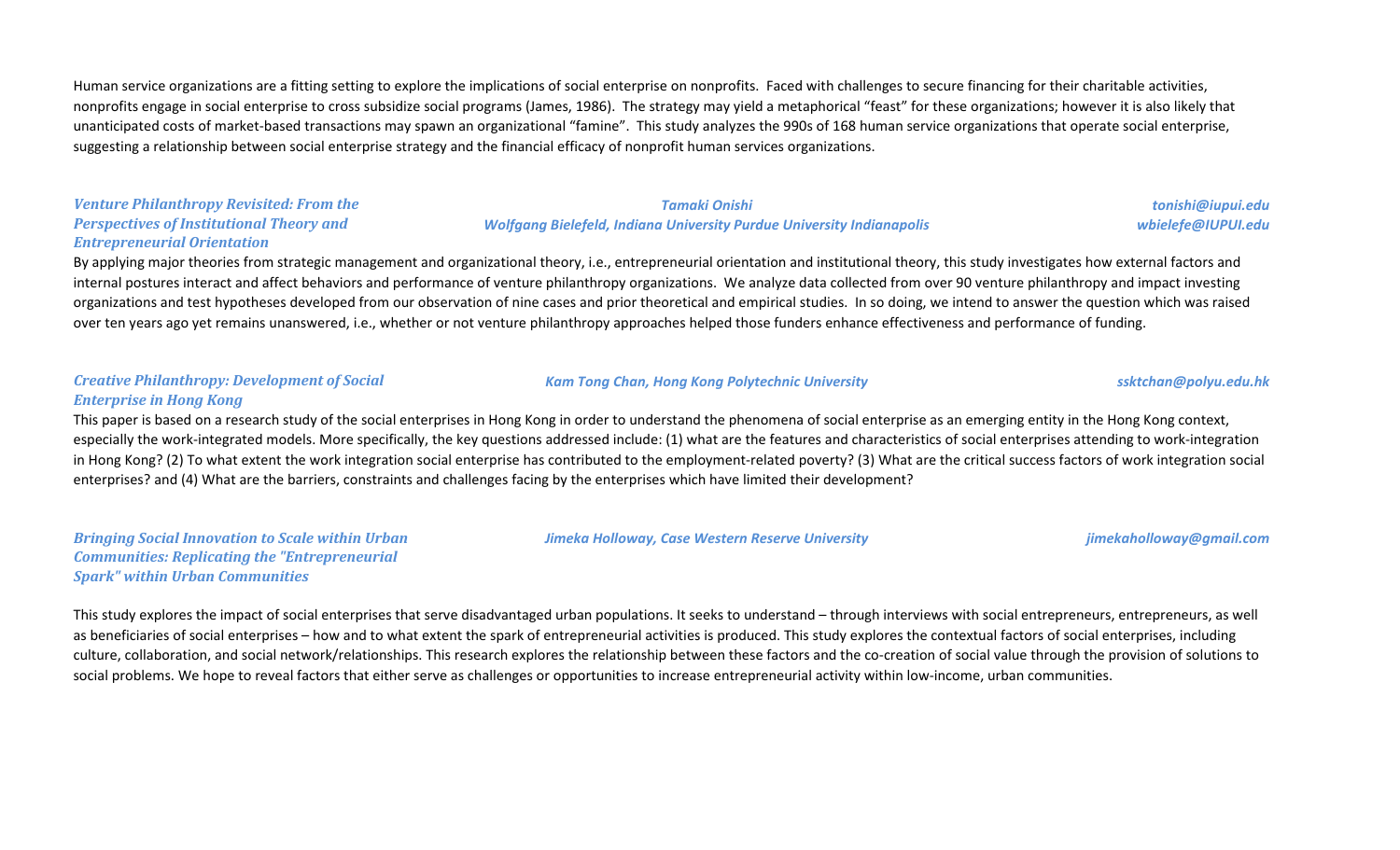#### *Malin Gawell, Entrepreneurship and Small Business Research Institute malin.gawell@esbri.se*

Sweden, and other countries, has during the twentieth century developed a large public sector providing welfare services to citizens. Civil society organizations have primarily had a complementary role. (Svedberg 2005, Trägårdh 2007) During the last decade we have seen a rapid shift towards more welfare services being provided by private for- and nonprofit actors. This means that roles are reconsidered, renegotiated and reconstructed. (Trägårdh 2007) The shift opens up, even calls for social entrepreneurial initiatives to "solve" public demands. But does social entrepreneurship currently act as innovative challengers or adjustable followers? And how are new roles negotiated in practice?

#### *Operationalizing Effectuation through Entrepreneurial Resourcefulness for Social Ventures*

*Aparna Katre, Global Challenge Award Paul F. Salipante, Case Western Reserve University Barbara Bird, American University Antoinette Somers, Wayne State University*

The field of social entrepreneurship is relatively lacking in studies which provide measurement models, testable hypotheses, and rigorous methods. A mixed methods study examining the behaviors of social entrepreneurs proposes a tentative construct called resourcefulness to measure those effectual behaviors which positively impact venture performance. We suggest that resourcefulness is a formative measure consisting of three dimensions: 1) creating possibilities worth exploring by being alert to the environment, 2) experimenting and improvising using the means available and 3) problem-solving to realize the potential of the possibilities. The construct advances our understanding of the process of social entrepreneurship.

#### *Environmental Factors Explaining the Emergence of Social Entrepreneurship*

Previous research on Social Entrepreneurship (SE) has focused on seizing distinctive features characterizing social entrepreneurs, and on the nature of the social change they aim at producing. This paper aims at studying the potential environmental factors explaining SE's emergence by examining the impact of poverty, high education, ethnic diversity, political participation and entrepreneurship on SE in the 50 states. Using listed social enterprises to measure SE, the current analysis uses OLS analysis. Findings suggest that ethnic diversity and political participation are relevant indicators explaining SE's emergence. Last, the interest of the study is related to the public policy field.

*PORTAL: Early Steps in a Nonprofit's Strategy to Address Post-Secondary Education Access and Persistence for Minority Impoverished Adults*

*David P. Moxley, The University of Oklahoma Valerie R. Thompson, Urban League of Greater Oklahoma City Brent E Sykes, The University of Oklahoma*

*david.moxley@ou.edu vrthompson@urbanleagueok.org brentsykes@gmail.com*

*aparnakatre@gmail.com pfs@case.edu bbird@american.edu toni\_somers@wayne.edu*

### *Hanane Cherkaoui, Florida State University hc10g@my.fsu.edu*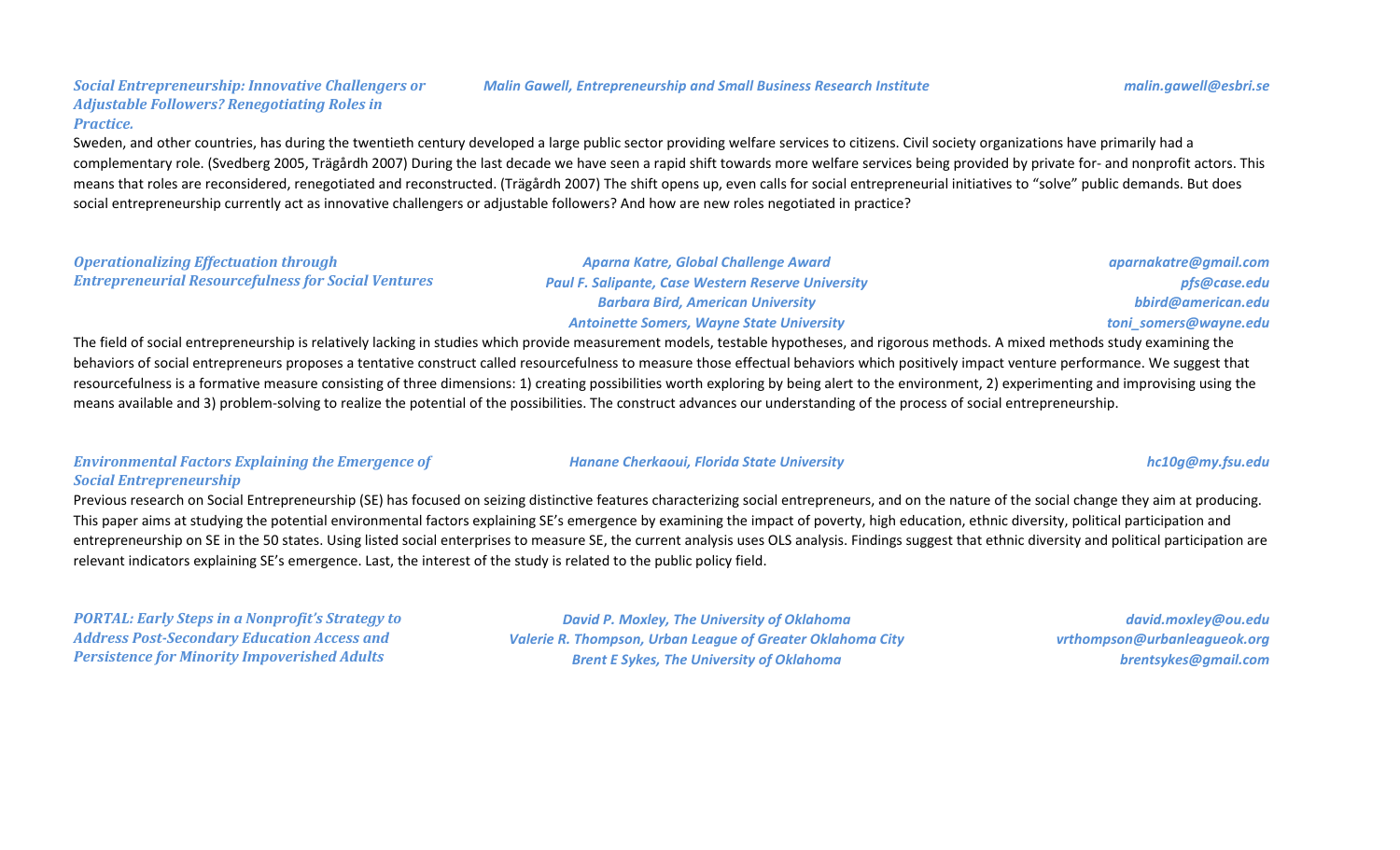The Urban League of Greater Oklahoma City (ULOKC) is committed to developing innovative programs that get at the root cause of the social and economic inequalities of the 10,000 clients it serves annually. In this paper, the authors examine the conceptual development, need analysis and pilot implementation of the PORTAL strategy—a prototype educational intervention for minority impoverished adults designed to create structured pathways to post-secondary education. Participants of this session will appreciate the role of action research in development of novel and sustainable innovations in the nonprofit sector to address access to post-secondary education and beyond.

## *Nonprofit Enterprise Formation and Cultural Participation in American Counties*

Entrepreneurial activity in the nonprofit arts is consistent with both new growth theory and social enterprise theory, which suggest that enterprise development is a critical manifestation of community development. Estimating total demand is typically part of the enterprise development process in investor-owned and nonprofit firms. Using data from NCCS, Scarborough Research, and Claritas, this paper estimates the relationship between formation of new nonprofit arts enterprises and underlying community characteristics including participation in arts activity, spending on arts and cultural products and services, and arts philanthropy in 267 counties that are homes to 68% U.S. population.

## *Social Enterprise in Alberta's Social Service Agencies Catherine M.L. Pearl, University of Calgary cmlpearl@shaw.ca*

Using a cross sectional research design, an on line survey was developed and distributed to 562 Alberta based social service agencies. The research study explores the extent, type, and impact of social enterprise engagement in this population of registered charities.

*From Gaining to Giving Wealth: The Shaping of a New Generation of Domestic Private Philanthropy in India*

Paralleling India's dramatic economic growth is the rise of a new generation of Indian high-net-worth business leaders engaging in philanthropy, and a growing organization of the philanthropic sector in India. What do they understand to be the challenges facing India, and how does this translate into their approach to philanthropy? This presentation examines a range of factors and motivations – from political, religious, to business – that shape the nature of private philanthropy in India, and situates India within global philanthropic movements. What results is a cautious approach to philanthropy in India – which is sometimes disconnected from the challenges facing Indian society.

*Dynamics of Social Enterprises with Resilience Theory*

*Choony Kim, Georgia State University kimchoony@gmail.com*

*Emily Jansons, International Development Research Centre ejansons@idrc.ca*

## *Roland J. Kushner kushner@muhlenberg.edu*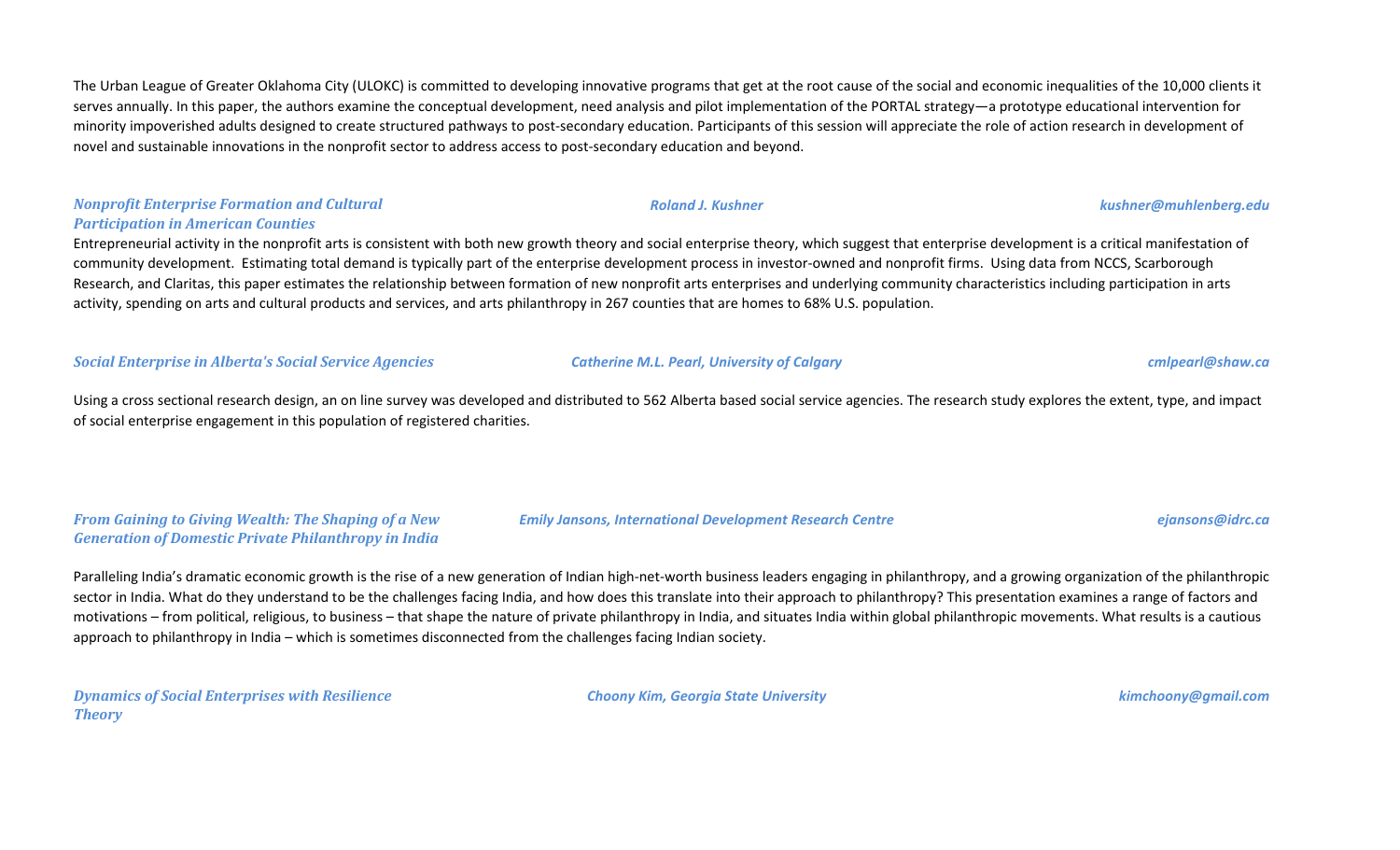A social enterprise is an organization that achieves its social mission through income generation activities in the marketplace. It has three forms; non-profit, for profit, and hybrid. Balancing social value and financial success is a basic aspiration of social enterprises. However, the stability of this balance has not been well-studied. Social enterprises face risks of mission drift or organizational transformation. In this paper, we apply concepts from Resilience Theory to analyze the dynamics of social enterprises. We discuss the relevance of founder's syndrome and introduce the notion of "successor syndrome" in considering whether they remain true to purpose.

| <b>An Exploratory Case Study on Change Experiences</b> | Sanami Cho                                                                                                                                                                            | sangmicho@ew     |
|--------------------------------------------------------|---------------------------------------------------------------------------------------------------------------------------------------------------------------------------------------|------------------|
| and Management of Nonprofit Social Enterprises         | <b>Sun Hee Chung, Ewha Womans University</b>                                                                                                                                          | sunh61@han       |
|                                                        | <b>Jae Hee Lee, Ewha Womans University</b>                                                                                                                                            | welfare9725@hotn |
|                                                        | <b>Jung Eun Ha, Ewha Womans University</b>                                                                                                                                            | veryocks@na      |
|                                                        | This is a case study on change experiences and management of nonprofit social enterprises. The objective of this study is to seek more effective management by understanding change   |                  |
|                                                        | experiences and management process of non-profit social enterprises. As a result, five categories were confirmed including "new challenge starting through new opportunity", "overcor |                  |

new opportunity", "overcoming the hurdle for new challenge", "facing changes in front of a new path", "tension and difficulties in balancing between two goals", "for better growth". Based on results, suggestions for more effective management of nonprofit social enterprises and for the future studies were made.

*Creationism and Entrepreneurship: An Opportunity to be Saved? Jessica Mattingly, University of Missouri-Kansas City jmn78@mail.umkc.edu*

As the study of social entrepreneurship moves toward the end of its nascent stage, the need to define its boundaries grows stronger. One such consideration is the nature of opportunity as it relates to the act of entrepreneuring. Compared to the potentially finite world of discovered opportunity, conceptualizing opportunity as a creation process allows for arguably limitless prospects in problem solving. This paper seeks to examine the theoretical foundations of opportunity creation and the potential impact that this orientation may have on community action and the accessibility of innovation.

| <b>Nonprofit Entrepreneurs and Their Startup</b>       |
|--------------------------------------------------------|
| <b>Organizations: A Comparative Subsector Analysis</b> |

*David M. Van Slyke, Syracuse University Jesse Lecy, Andrew Young School of Policy Studies* *vanslyke@maxwell.syr.edu jdlecy@gsu.edu*

*sangmicho@ewha.ac.kr sunh61@hanmail.net welfare9725@hotmail.com*

*veryocks@naver.com*

The nonprofit economy is one of the fastest growing sectors, outpacing the private and public sectors. However, nonprofit entrepreneurship has not been a subject of empirical inquiry. Drawing on new data collected from a survey of 10,000 nonprofit start-ups across six nonprofit subsectors, our analysis examines these organizations, their founders, boards, funders, and the management processes and systems developed and implemented to meet their goals of mission, growth and stability. The policy and management implications for stimulating, encouraging, and funding new organizations in nonprofit markets and leveraging the outcomes of startups as vehicles of social innovation will be addressed.

*The L3C: Providing Nonprofits a Mechanism for Earned Income*

*Ericka Harney, Eastern University ericka\_harney@hotmail.com*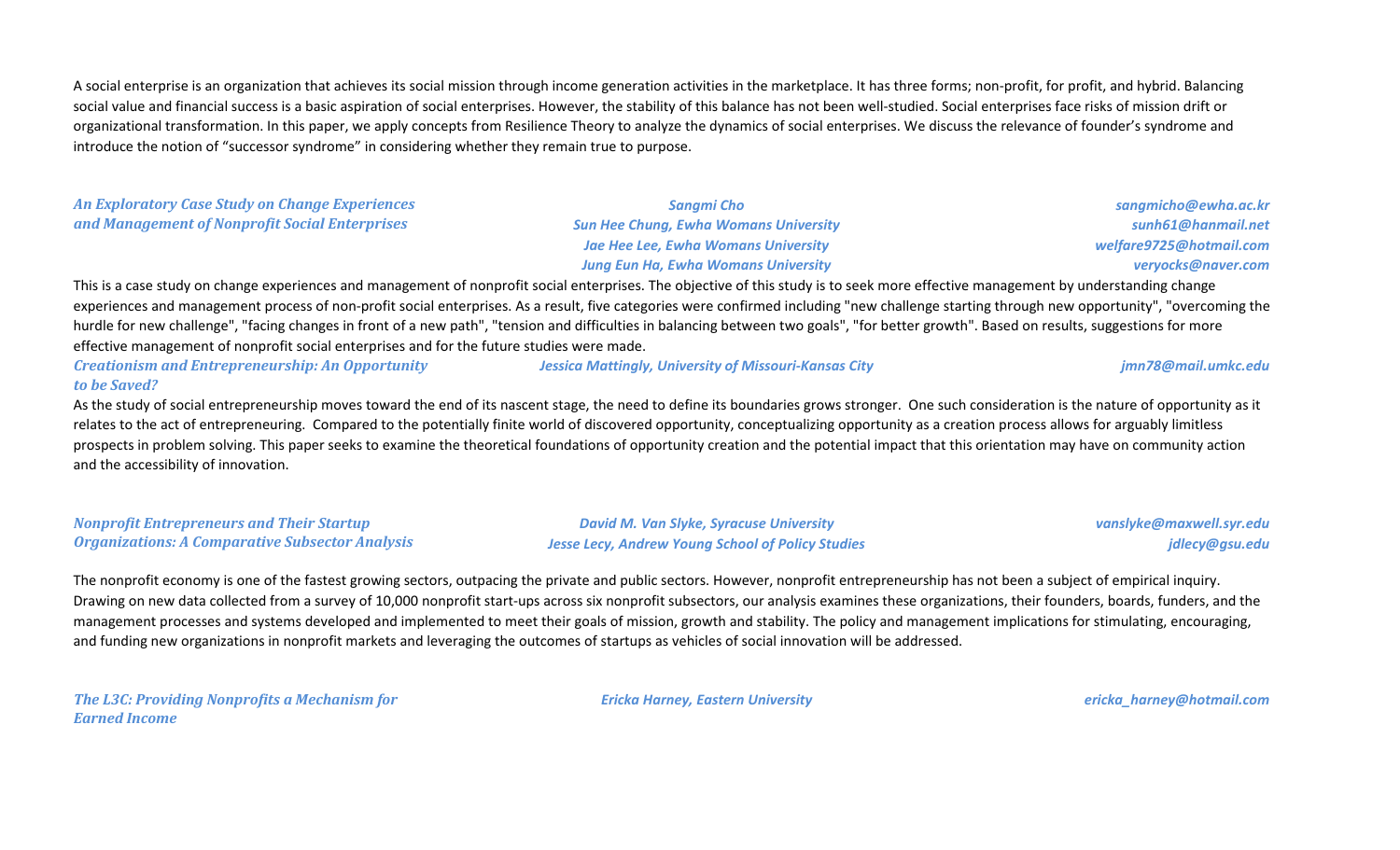The Low-Profit Limited Liability Company (L3C) is the newest form of business that combines social benefit with entrepreneurial spirit. The L3C legislation has passed in over 15 states at this point and is being used in a variety of ways to provide earned income to nonprofits. This paper will describe the L3C, its purpose and how it can be utilized by nonprofits for earned income strategies.

#### *Developing Approaches to Microfinance in China: The Influence of Ownership Structure*

### *Wolfgang Bielefeld, Indiana University Purdue University Indianapolis Lijun He, Indiana University Purdue University Indianapolis*

#### *wbielefe@IUPUI.edu lijhe@iupui.edu*

Microfinance is one of the major forms of social enterprise found today. While it has spread widely and been adopted in numerous contexts, major questions remain about its operations and the benefits it provides (Bateman 2011). This paper will examine issues that have been raised about the operations of a prominent microfinance organization in China. These concern the relationship between the economic and social benefits provided. We will explore the influence of ownership structure, which in China may be an important factor in microfinance success.

### *May I Have Your Attention, Please? Rethinking Nonprofit Strategies for the Age of Attention Philanthropy*

#### *Chao Guo, Indiana University-Purdue University Indianapolis Gregory D. Saxton, University at Buffalo, SUNY*

*guochao2@gmail.com gdsaxton@buffalo.edu*

In this paper, we introduce the concept of attention philanthropy, tentatively defined as voluntary action for public good that is primarily concerned with overcoming the problem of attention deficit. We lay out the boundaries of attention philanthropy, explore some of these positive and negative consequences, and discuss the way attention philanthropy is changing nonprofit organizational practices. We also outline strategies nonprofits can employ to navigate through this new environment of attention philanthropy.

*Oil and Water Rarely Mix: Exploring the Relative Stability of Nonprofit Revenue Mixes Over Time*

*Simon Teasdale, University of Birmingham Janelle Kerlin, Andrew Young School of Policy Studies Dennis Young, Andrew Young School of Policy Studies Jung-In Soh, Andrew Young School of Policy Studies, Georgia State University* *s.teasdale@bham.ac.uk jkerlin@gsu.edu dennisryoung@gsu.edu jinsoh@gmail.com*

This paper explores whether nonprofits are increasingly adopting mixed revenue strategies, and the sustainability of these strategies over time. We constructed a panel using NCCS data from 1998 and 2007, and divided nonprofits into three groups: Commercial, Donative and Mixed Revenue. We found no evidence that nonprofits are increasingly adopting mixed revenue strategies. Our results suggest that for most nonprofits, relying predominately on either commercial or donative revenue is a more stable equilibrium than attempting to achieve a balanced revenue mix. Exceptions may be those nonprofits, such as arts organizations, where there is a natural alliance between donors and customers.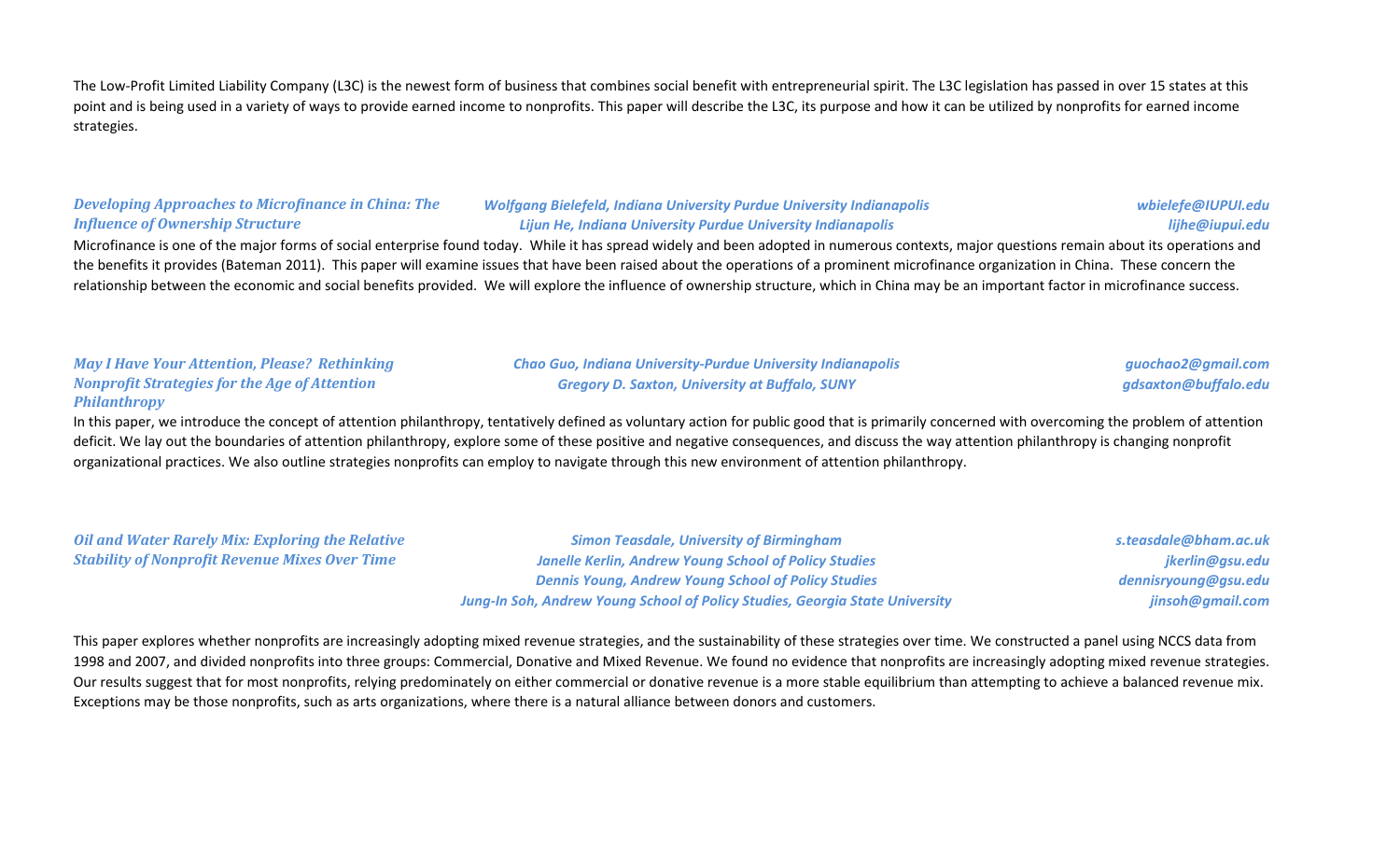## Universities, for the most part non-profits, are rapidly becoming global players, actually they are regulated by the World Trade Organization (WTO) due to the growing trade in higher education services. This paper will be concerned with universities as anchors, leaders or embedders of various types of networks innovation on a global scale. What are the challenges of universities becoming protagonists in global networks of innovation?

*Social Benefit Firms: New Perspectives on the Tensions Between Non-profit and For Profit Organizations Considering the Importance of Fiduciary Duty.*

*Universities: Globalized Non-Profits and Networks of* 

*Innovation*

This paper will examine whether new hybrid organizational structures such as the L3C and B corporations may be permissible given the legal duties and other regulatory constraints given the defined fiduciary relationships in private firms. The paper will be a case study of a failed community bank and provide suggestions for policy reforms.

## *Human Resources Practices in the Nonprofit Sector: Promoting from Within*

Employee retention plays an important role in quality of service delivery and organizational effectiveness and sustainability. Successful retention of the current generation of nonprofit employees appears to depend increasingly on extrinsic rewards such as promotion opportunities, professional development, and competitive compensation. While some evidence indicates nonprofit employees have fewer promotion opportunities than their counterparts in the private sector, little existing research explains the organizational factors contributing to this lack of internal career opportunity. The current paper uses logistic regression to critically examine key structural factors underlying the internal hiring practices of 455 nonprofit organizations across the United States.

### *A Study on Success Factor of Conflict Management in National Development Project: Focused on Changes in the NGO's Roles*

In this case, Four river restoration project, NGO has a different role from the period in the spreading of conflict. At first time, NGO opposed Four river restoration project due to the environment problem. After the spreading of conflict, NGO and local government comprises an advocacy coalition. And this advocacy coalition manages the actors in the spreading of conflict. As to this reason, the governor of state had the interactive mode leadership. This union led the central government to the forum. In conclusion, the central government changes the direction of the policy.

#### *Ramon Borges- Mendez, Clark University rborgesmendez@clarku.edu*

*Patsy Kraeger, Arizona State University patsy.kraeger@asu.edu*

*tpeyton@sandiego.edu*

*hghoffman@sandiego.edu*

*Holly Hoffman, University of San Diego L. Taylor Peyton Roberts, University of San Diego*

*Songhee Yoo winter0530@gmail.com*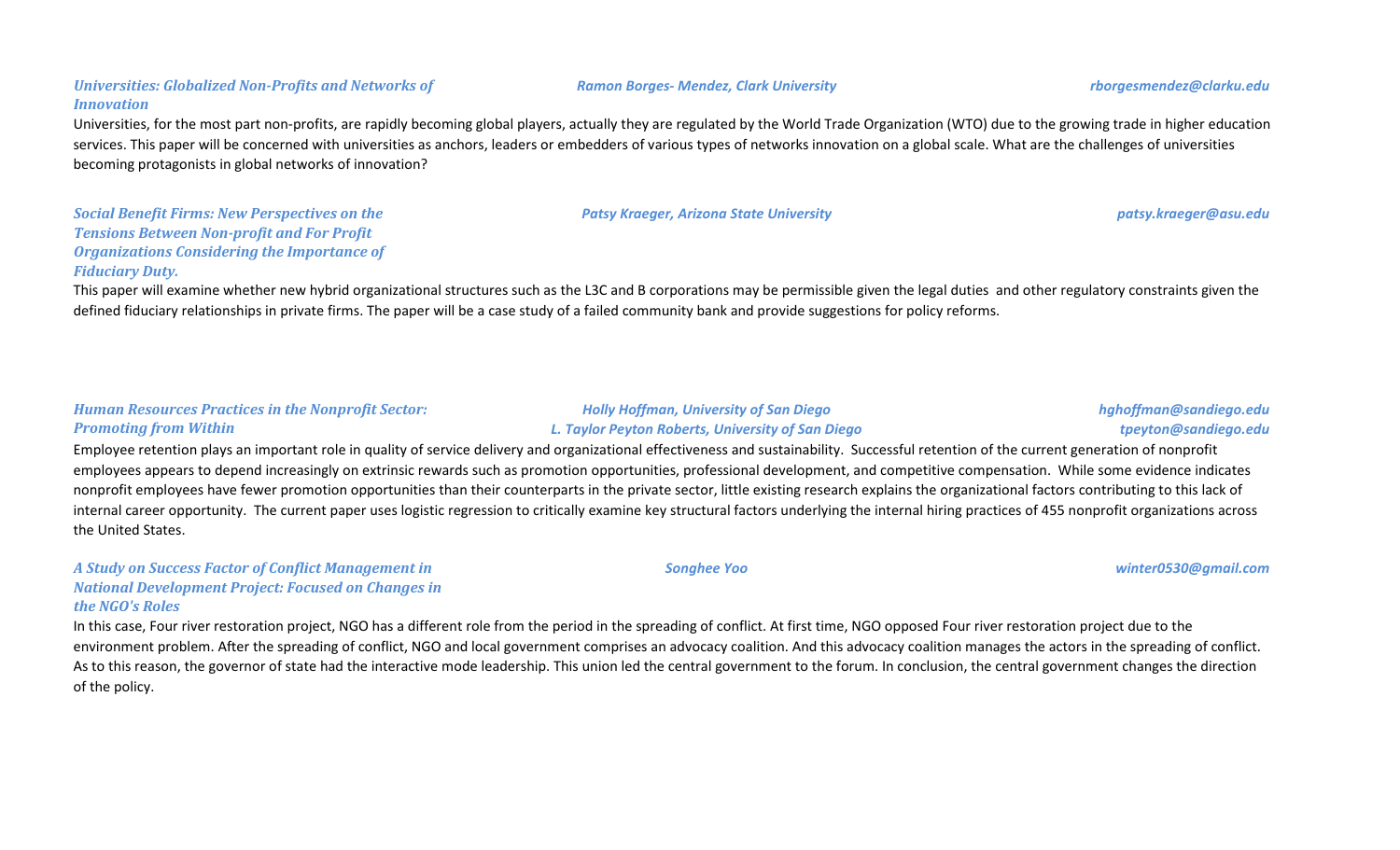| <b>Professional Development Needs of ARNOVA</b><br><b>Members</b>                                                              | <b>Heather L. Carpenter, Grand Valley State University</b><br><b>Debra Baker Beck, University of Wyoming</b><br>As an association ARNOVA connects scholars, teachers, and practice leaders interested in research on nonprofit organizations, voluntary action, philanthropy and civil society. The majority of<br>these connections are through formal professional development opportunities such as ARNOVA's annual conference, however it is unclear if there are informal or other types of professional | carpenth@gvsu.edu<br>debbeck@uwyo.edu |
|--------------------------------------------------------------------------------------------------------------------------------|---------------------------------------------------------------------------------------------------------------------------------------------------------------------------------------------------------------------------------------------------------------------------------------------------------------------------------------------------------------------------------------------------------------------------------------------------------------------------------------------------------------|---------------------------------------|
| development needs of ARNOVA members.                                                                                           | The purpose of this survey is to gather information about the professional development needs of ARNOVA members in order to document best practices and possible directions in future                                                                                                                                                                                                                                                                                                                          |                                       |
| programming.<br><b>Principals and Agents: An Investigation of Executive</b><br><b>Compensation in Human Service Nonprofits</b> | <b>Milena Nikolova, University of Maryland, College Park</b>                                                                                                                                                                                                                                                                                                                                                                                                                                                  | mnikolova01@gmail.com                 |
| nonprofits.                                                                                                                    | This study extends the traditional principal-agent model and applies it to the nonprofit sector. The revised agency theory is tested empirically using a panel dataset for human service                                                                                                                                                                                                                                                                                                                      |                                       |

*Roland J. Kushner William A. Brown, Texas A&M University*

Since the late 1970s, Michael Porter's model of competitive forces has been a crucial element in the study of the strategic management cycle in organizations of all kinds. In this paper, we examine nonprofit strategic management practices, and critically examine how nonprofits analyze their competitive environments – and how they should. After reviewing theoretical and applied literature on nonprofit strategy, we look the many dimensions of competition and the ceteris paribus conditions managers often rely on. We develop a more rigorous nonprofit-

focused application of Porter's model for environmental analysis, placed in the overall strategic management cycle, illustrated by stylized case examples.

### *The Effects of Late Career Revelation on the Emotional Health of Gay and Lesbian Leaders and Their Organizations*

*Competitive Forces and Competitive Positioning in* 

*Nonprofit Strategic Management*

*Eric John Lutzo, Case Western Reserve University Sheri Perelli, Case Western Reserve University Diana Bilimoria, Case Western Reserve University* *eric@forwardthought.net sheriperelli@comcast.net dxb12@case.edu*

*kushner@muhlenberg.edu*

*wbrown@tamu.edu*

Research on experiences of gays and lesbians in senior leadership positions within the nonprofit sector is almost non-existent. We conducted an empirical study specifically focused on gay and lesbian senior leaders who came out in their organizations at late career stages. Our data demonstrates that their own emotional health – and quite possibly that of the organizations they serve – may be enhanced when they come out, it emphasizes the recursive nature of coming out and showed positive organizational outcomes of personal intentional change when gay and lesbian executives leverage their status to promote policy and culture reforms.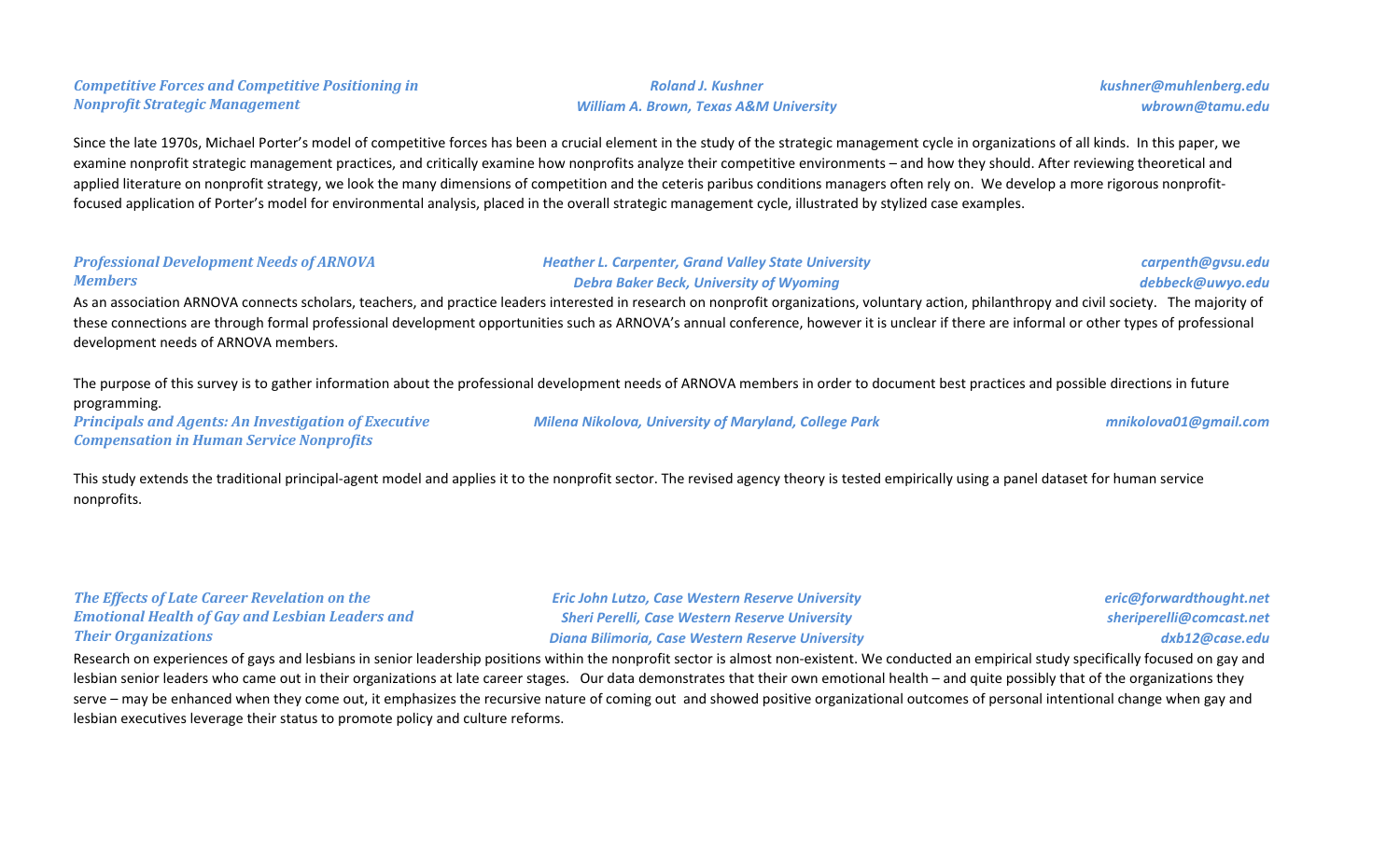#### *Ownership and Organization Design: A Sectoral Comparison of Workplace Organization in Nursing Homes*

Ownership differences among organizations result in different agency problems and organizational objectives. Organization design accommodates organizational objectives and ameliorates agency problems. We generate hypotheses concerning differences in delegation of decision-making to employees, reliance on different incentives, monitoring and selection of new employees among for-profit (FP), nonprofit (NP) and local government (LG) organizations. We examine empirically organization design in a sample of 105 nursing homes in Minnesota, using data obtained from an original survey. The findings generally support our hypotheses.

### *The Life Cycle of Immigrant Community Organizations in a Decade of Economic Retrenchment.*

The proposed paper examines the growth and sustainability of immigrant nonprofits in the largest US metropolitan areas in the 2000s. Using Form 990 and census data, the paper explores if the growth pattern of these immigrant organizations has changed from the more prosperous 1990s, if the previous numeric growth is replaced by capacity growth, or if the economic downturns in the decade limit their capacity growth. It also assess the factors affecting the sustainability of these organizations, including organization age, size, functional type, and formalization - all shown to be relevant in the literature on nonprofit closure.

#### *Nonprofit Leadership in Times of Crisis: Exploring the Connection Between Decision-Making and Adaptive Capacity*

*Laura Deitrick, University of San Diego L. Taylor Peyton Roberts, University of San Diego Scott Campbell, University of San Diego*

Leaders of international NGOs, especially those that provide disaster relief, are required to make sound decisions and exercise leadership under turbulent conditions. Using a systems theory approach, the relationship between a leader's decision-making process and his/her organization's adaptive capacity is explored. Through a convergent parallel research design, data were gathered and analyzed from ten case studies of international NGOs that provided international relief after the 2010 Haiti earthquake. The results build upon and extend prevailing models for decision-making and nonprofit leadership in times of crisis.

*The Effects of Public and Private Funding on Service Delivery, Organizational Strategies, and the Social and Civic Mission of NPOs*

*Hillel Schmid, The Hebrew University of Jerusalem hillels@mscc.huji.ac.il*

*Avner Ben-Ner, University of Minnesota Ting Ren, Peking University*

*benne001@umn.edu ting.ren@gmail.com*

*lauradeitrick@yahoo.com tpeyton@sandiego.edu scampbell@sandiego.edu*

*C. K. Richard Hung, University of Massachusetts-Boston richard.hung@umb.edu*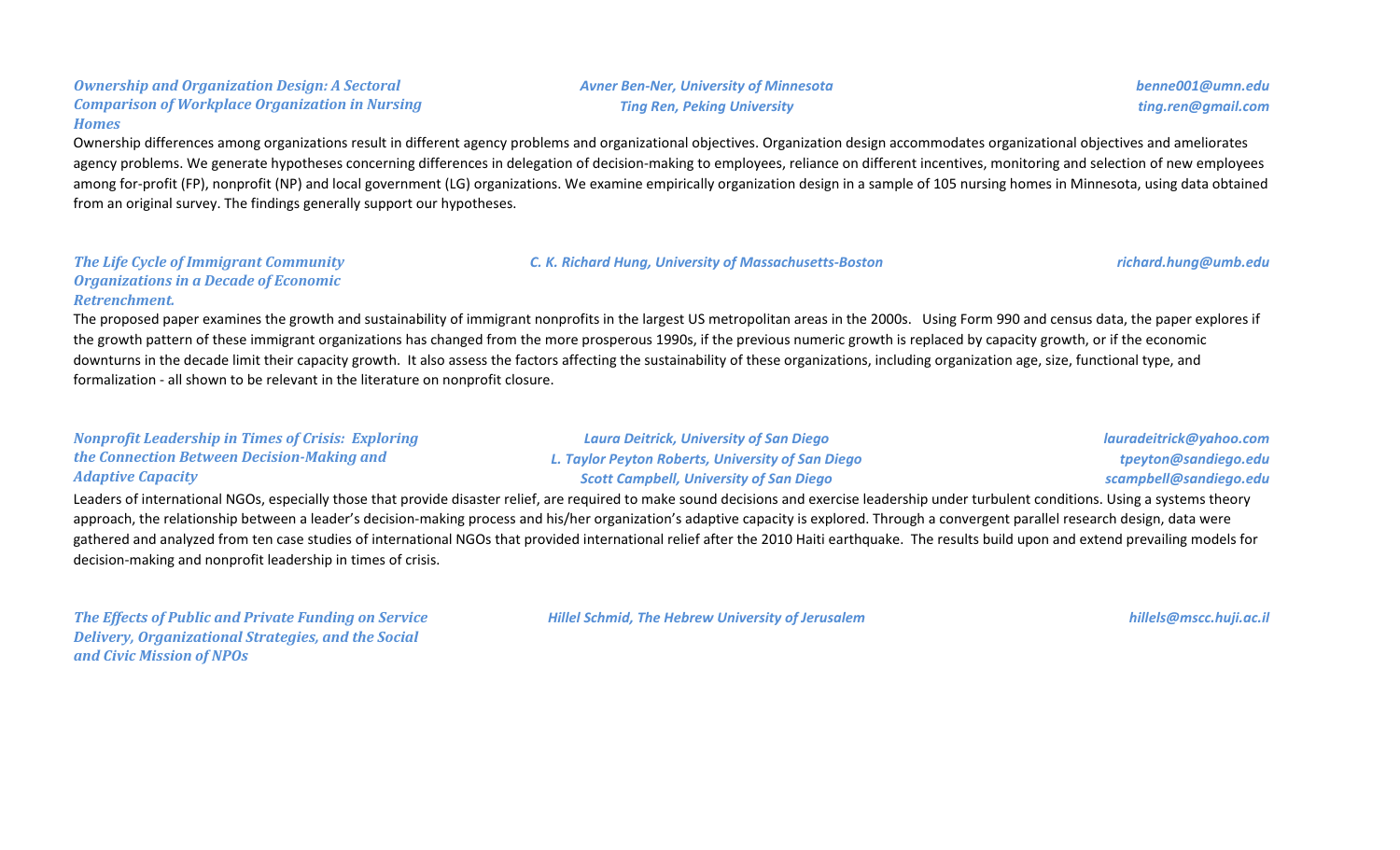This paper presents the findings of a study that examined the effects of public and private funding on service delivery, organizational strategies, and the social and civic mission of NPOs. In contrast to existing research, which has focused mainly on the impact of public funding, the present study examined the impact of private philanthropic funding and self-generated revenue on the above-mentioned variables. The findings are described, analyzed, and evaluated in light of relevant theories which discuss these processes and the relationships between them in nonprofit human service organizations.

### *The Moral Obligations of Situational Power: The Salvation Army's Choice to Put its Philanthropic Windfall to Work*

### *Theresa A. Ricke-Kiely, University of Notre Dame Patricia Phillips, The Salvation Army*

*trickeki@nd.edu Patricia\_Phillips@usc.salvationarmy.org*

The Salvation Army led an innovative effort to address disparities for minority (MBE) and women-owned (WBE) businesses in construction of a \$37 million Kroc Center. Given the modest local norm of 3% construction contract awards to W/MBEs, the Army self-imposed a minimum of 18%. Though not mandated to demonstrate any such benefit, they chose a radical, positive impact based on their commitment to social justice. Through rigorous partnerships, W/MBE construction contracts were awarded to an inconceivable 30% of the overall construction value. The Salvation Army used servant leadership (Greenleaf, 1970) principles to move this aggressive goal into reality.

| <b>Strategic Planning and Management for Small</b> | <b>Qian Hu, University of Central Florida</b>        | Qian.Hu@ucf.edu         |
|----------------------------------------------------|------------------------------------------------------|-------------------------|
| <b>Nonprofit Organizations: Perception,</b>        | <b>Naim Kapucu, University of Central Florida</b>    | kapucu@ucf.edu          |
| <b>Implementation, and Impact</b>                  | <b>Lauren O'Byrne, University of Central Florida</b> | obyrne_lauren@yahoo.com |
|                                                    |                                                      |                         |

Strategic planning and management has been seen as a management tool for capacity building, helping organizations develop strategic thinking and adapt to environmental changes. Yet, strategic planning can be time-consuming and costs extra human capital and monetary resources that many small nonprofit organizations have limited access to. Hence, it is worthwhile to examine the application of strategic planning and management to small nonprofit organizations. This research investigates executive and board directors' perceptions about strategic planning and management, the key elements of the strategic plans, the unique challenges in strategic planning and management, and the impacts of implementing strategic plans.

### *Nonprofit Organizational Response to Economic Uncertainty: A Panel Survey of Mid-South Executives*

*Dorothy Norris-Tirrell, University of Central Florida Susan Tomlinson Schmidt, University of Memphis*

*dntirrell@gmail.com stschmdt@memphis.edu*

Recent economic conditions have had a direct impact on nonprofit organizations as contributions decreased while demand for services increased. The proposed paper updates earlier research on nonprofit adaption with the findings of a four year panel survey of 31 nonprofit agency leaders in the Memphis Metropolitan Statistical Area. The research examines the utilization of cutback strategies and other organization changes from Spring 2009 – Spring 2012. The findings are useful to nonprofit leaders in managing their organization's response to uncertainty and offer important perspective about the implementation of cutback strategies on short term and long term resiliency in nonprofit organizations.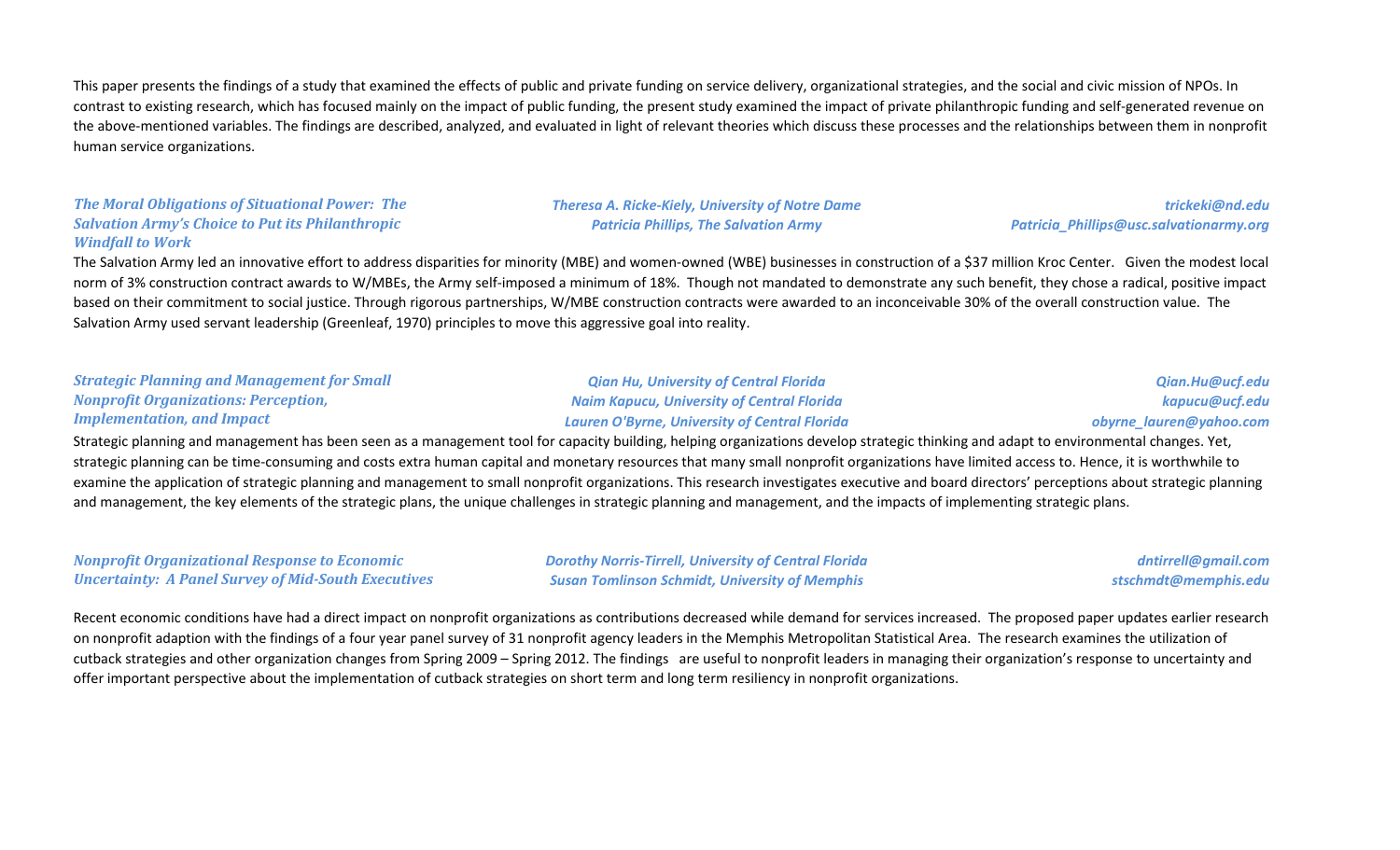## *Mediating Structures: Are Professional Associations Promoting Bridging and Bonding in the Community?*

*Marina Saitgalina, University of North Texas Lisa A. Dicke, University of North Texas*

Voluntary organizations are mediating structures (Berger and Neuhaus, 1977), and the concept is also applicable to nonprofit professional membership associations. These groups already mediate between large institutions of public life (including the larger occupational category that the association seeks to strengthen), and individual members. They have great potential for engaging members in volunteer activities in their associations and communities. We use ASAE data to answer our research question: How can nonprofit professional associations promote bridging and bonding capital in their communities? Our findings show that through members' existing ties they can extend their reach in public service.

#### *The Use of Information Technology and Its Impact on Perceived and Actual Performance in Nonprofit Organizations*

*Hee Soun Jang, University of North Texas Amina Sillah, University of North Texas Kyujin Jung, University of North Texas*

*heesoun.jang@unt.edu sillah06@aol.com jkyujin@gmail.com*

To what extent does a nonprofit use Information Technology (IT) resources? And what is the impact of IT resources on perceived and actual performance of nonprofits? Based on the Information Value Model, this study examines impact of IT resources on perceived performance and actual measure of organizational performance of nonprofits. The perceived improvement in performance is important to be addressed because a change in performance maybe erroneously attributed to the IT resources they have. By differentiating perceived and actual performances, this study helps nonprofit managers determine whether their organizations need IT renovations and, propose better ways to utilize their current IT resources.

*A Template for Strengthening Professional Nonprofit Associations and Communities Using Human Resource Management (HRM) Approach*

*Marina Saitgalina, University of North Texas Lisa A. Dicke, University of North Texas*

*marinasaitgalina@my.unt.edu ldicke@unt.edu*

Professional associations can do more to ensure that their members feel valued, and a part of the community. Tending to members' needs is important in light of pressures and demands on time. But are professional associations using HRM practices that contribute to member sustainability in their organizations and communities? We offer a template useful for helping nonprofits address important HRM issues using elements from Cuskelly et al., 2006. Our data are derived from two ASAE surveys on volunteering and joining. The template can be used by association and other nonprofit managers to help ensure sustainability in their human resources.

*Taking the Lead - the Impact Managers have on Employee Engagement and Well-Being during Management Transitions*

*Dale E Hartz, Case Western Reserve University dhartz@connectionpoint.biz*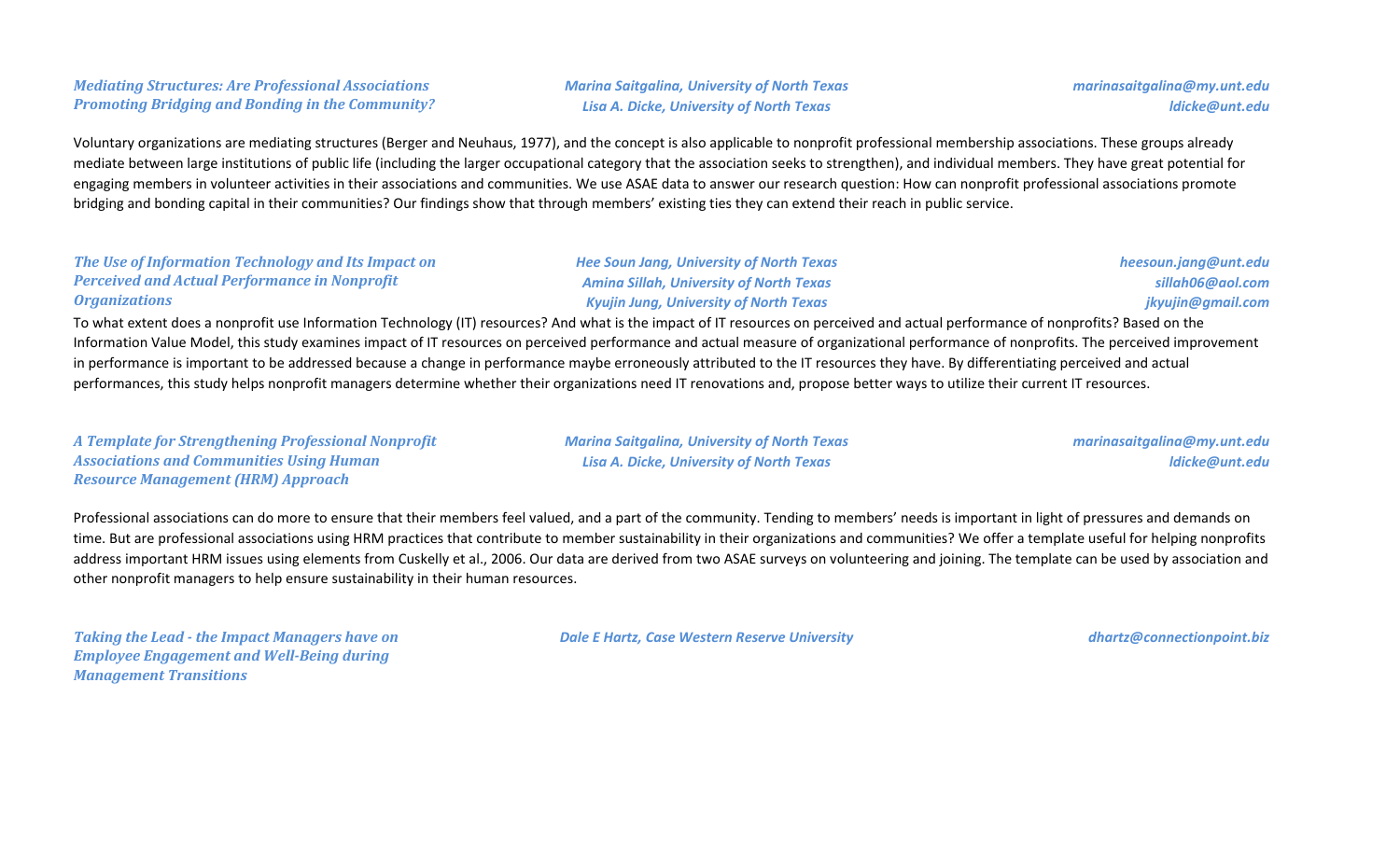In spite of enormous changes occurring routinely within organizations and the resulting movement of managers, there exists only a minimal amount of research on management transitions and even less research on the effects the transitions have on those being managed. Due to its role in organizational performance, employee engagement and well-being has recently been receiving significant attention. However, there remains a dearth of research on how employee engagement and well-being are impacted, specifically, during management transitions. This study investigates that gap, seeking to identify effective practices for implementing management transitions.

## *Tail Wagging the Dog: The Material Semiotics of Politics, Trade Unionism, and Membership*

Many movements are political, and this is as much so for the labour movement. This paper discusses the interplay of the labour movement and their memberships with politics. It utilises trade unions as examples of politically embedded organisations that are challenged by the implications of their political past and the insecurities that come with the challenges in organisational futures. This conflict is contextualised by utilising material semiotics to exemplify the dynamics of the heterogeneous networks in which the labour movement organises to develop the working life for the benefit of individual members.

> *Jennifer K. Alexander, Univeristy of Texas at San Antonio Elaine Woloshyn, Cleveland State University*

> > *Susannah Ali, American University Lewis Faulk, American University*

## *The Impact of the Recession on Nonprofit Organizations in Ohio: Financial Trends and Implications*

The following paper examines the impact of the recession on nonprofit organizations in Ohio (n=237) through survey data that benchmarks results against the 2011 Nonprofit Finance Fund national study. Results are presented by organizational categories (social services, arts and culture, etc) and reveal that nonprofits in Ohio are in worse financial shape than organizations surveyed in the national study. The authors compare the financial health of lifeline organizations (those critical to the survival of people they serve) with non lifeline organizations. The authors discuss the implications and argue for teaching financial sustainability to mid- and smaller size nonprofits.

#### *Maintaining Human Services Through Economic Turmoil: Interdependence Versus Government Dependence*

As government funding changes due to economic shocks, organizations need to respond to sustain themselves. We use a 10 year panel of government-funded human service organizations to examine how nonprofits use long-term risk-reduction vs. short-term adaptive revenue diversification strategies to maintain their services during economic downturns. We test whether prior resource diversification helps organizations through government funding lapses better than short-term adaptive strategies. We then assess whether organizations using an adaptive strategy sustained more stable and diversified financial portfolios as they moved forward or if they reverted to reliance on fewer sources of revenue between economic shocks.

*Does Nonprofit Community Engagement Capacity Affect Financial Sustainability Over Time?*

*Durgesh Kumar, University of South Carolina Dennis Poole, University of South Carolina Sarahjane Rehnborg, University of Texas*

*durgkum@gmail.com dennis.poole@sc.edu rehnborg@mail.utexas.edu*

*niffer0203@gmail.com emwoloshyn@aol.com*

*sbrunsali@gmail.com faulk@american.edu*

*Mikko Laamanen mikko.laamanen@hanken.fi*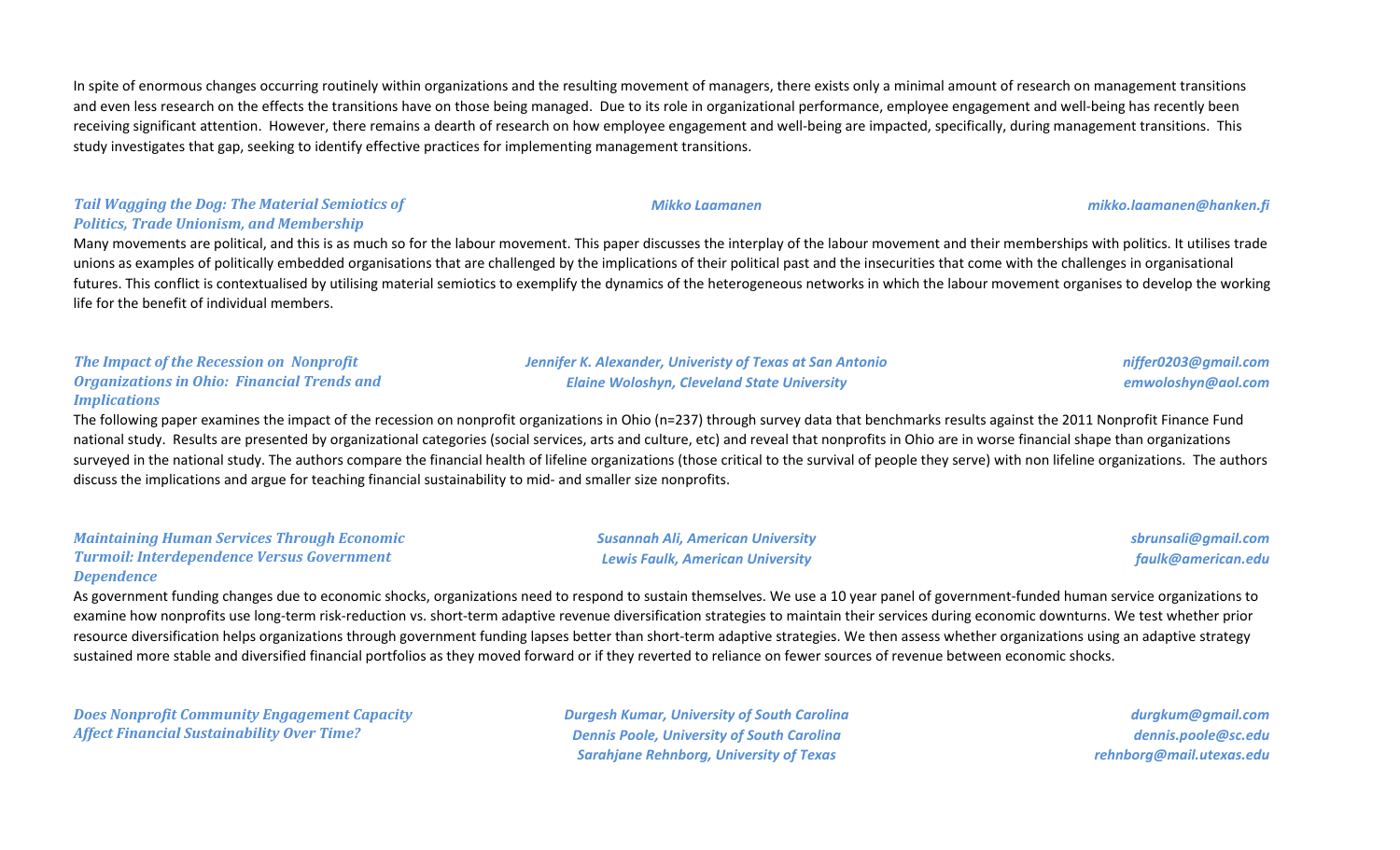In this paper we will examine the relationship between nonprofit community engagement capacity and financial sustainability. We hypothesize that community engagement capacity will have a significant positive effect on financial sustainability, even when controlling for organizational age and scale. Data will be drawn from the Community Engagement Index validation study recently reported by the Lead Authors (2012), as well as from a six-year longitudinal analysis of IRS 990 data (2005-2010) for 200 of the nonprofits in the study sample. The findings will be relevant to managers, funders, and researchers interested in strategies to strengthen nonprofit financial sustainability.

#### *Strategic Transition through Failure Management Junesoo Lee*

# *Yvonne D. Harrison, University at Albany David F. Andersen, University at Albany, State University of New York*

*ing1224@hotmail.com yharrison@albany.edu dfandersen@albany.edu*

This paper presents the results of a study that aims to explore a new perspective in the management of nonprofit organizations—Failure Management (FM). More specifically, it is an attempt to conceptualize the use of FM as a practice that has permeated many organizational decision-making processes – informally or unknowingly in some cases. By employing both inductive and deductive approaches, a grounded framework of FM was developed. The paper will present a series of propositions developed from the FM framework and findings that show systematic patterns of how FM has been applied in the context of strategic transitions of nonprofit organizations. The paper concludes with future research.

#### *The Paradox of Charismatic Leaders and Third Sector Capacity Building: Evidence from Three Countries*

### *Ralph S. Brower, Florida State University Francisco Magno, De La Salle University, Manila Amer Afaq, Florida State University*

*rbrower@fsu.edu magnofra@gmail.com aa09s@fsu.edu*

We conduct a comparative case study of leadership, governance, and capacity building in third sector organizations in the U.S., Pakistan, and the Philippines. We find that, unlike the U.S., where nonprofits usually transition from charismatic founder-leaders to power-sharing among a board, CEO, and within the organization's ranks, Pakistani and Philippine nonprofits often perpetuate charismatic leader conventions. Charismatic leadership deters empowering rank-and-file managers and employees, and thus hinders capacity building and organizational growth. We frame these patterns against the three countries' unique civil society environments and conclude with recommendations to enhance capacity building by enabling "learning organization" practices.

# *Financial Risk of Nonprofits: What Is It and How*

*H. Woods Bowman, DePaul University wbowman@depaul.edu*

## *Much Exposure Is Too Much?*

The research question is two-fold: how to measure nonprofit business risk and how much exposure is too much? This paper argues that nonprofit managers should maximize the intrinsic productivity of their assets (i.e., Return on Assets, not Return on Equity, as for-profits do) and borrow no more than their asset productivity allows. When an organization's ratio of net assets to total assets is below 25%, its survivability is in doubt.

*Nonprofit Board Chair Perceptions of Leadership Skills Needed by Executive Directors*

*Richard A. Hoefer, University of Texas at Arlington Larry D. Watson, University of Texas at Arlington*

*rhoefer@uta.edu lwatson@uta.edu*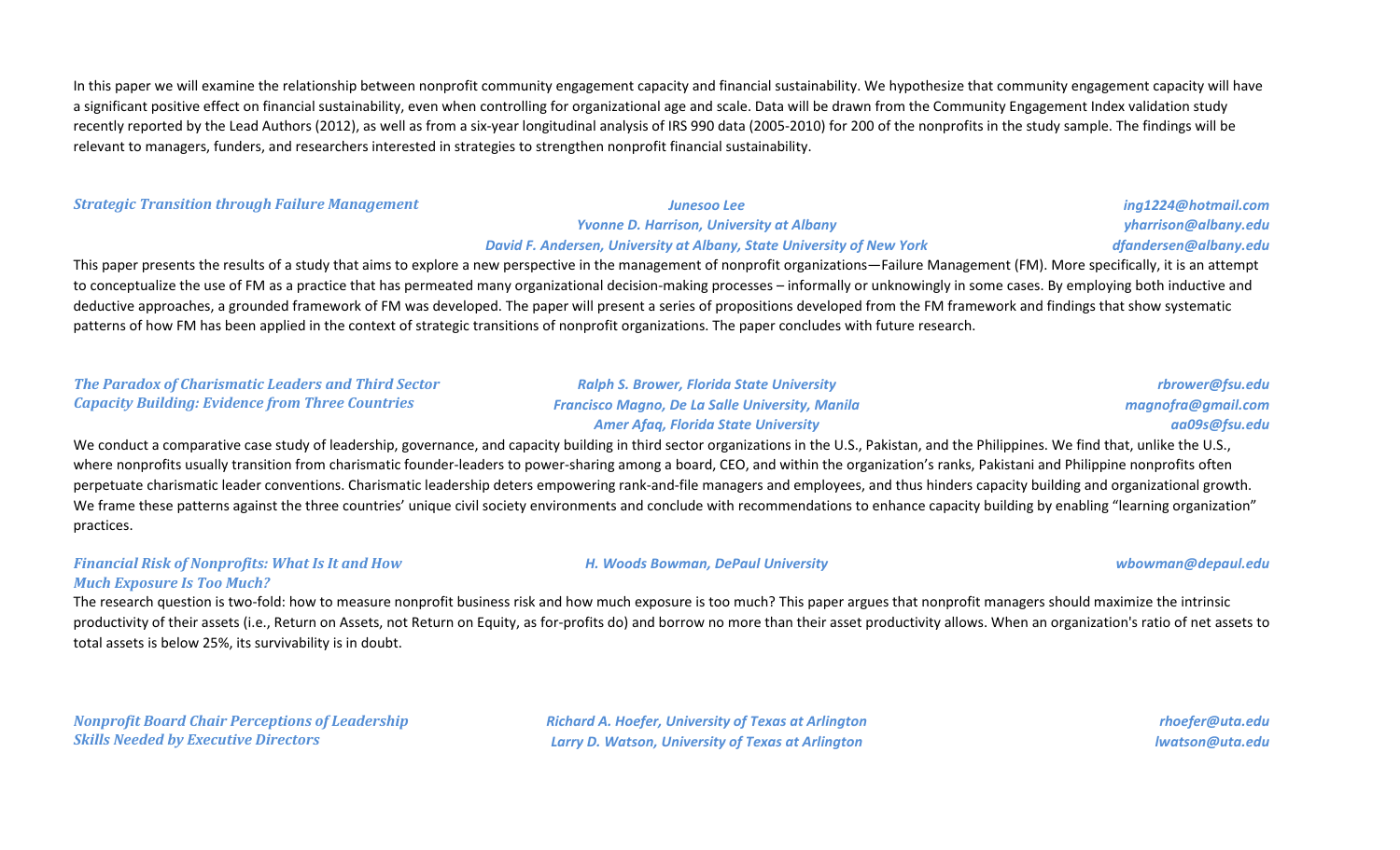This paper presents insights into perceptions of Nonprofit Board Chairs regarding qualifications and skills needed in agency Executive Directors. Board Chairs play a key role in hiring Executive Directors. The view of Board Chairs provides valuable insight to leadership qualities needed by those seeking executive positions in nonprofit organizations.

*Avoiding Service Cutbacks In Times Of Crisis: Nonprofit Financial Vulnerability Following 9/11*

This article draws on nonprofit financial vulnerability theory (Tuckman&Chang,1991) to assess the impact of the 9/11 attacks on the operations of nonprofit organizations in the U.S. The results of the empirical analysis confirm the explanatory power of the determinants of nonprofit financial vulnerability. However, the results also reveal that a number of nonprofit organizations are susceptible to revenue disruptions and immediately cut back services after a financial shock. Finally, the article examines the case of the Whitney Museum of American Art, a nonprofit organization that suffered severe revenue disruptions after the attacks but managed to maintain stable levels of operation.

#### *Negotiating Nonprofit Mission and Strategy During Times of Change*

The proposed paper examines the processes by which nonprofits discuss, negotiate and begin changes to strategy and mission during times of change. Through four in-depth case studies of complex nonprofit organizations with recent strategy and funding environment, leadership or structural changes, the resulting impact on mission interpretation, alteration and achievement is examined. Each case involves a series of interviews with key stakeholders and extensive document review, informed by a range of potential explanatory theories. The resulting narratives from each organization are then compared to identify cross-cutting themes and fit with theory.

#### *Leading Organizational Change in INGOs: The Case of Save the Children Tosca Maria Bruno-VanVijfeijken, Transnational NGO Initiative Syracuse University*

Many INGOs are currently undergoing large scale organizational change processes. The organizational transformation that Save the Children International is currently going through is particularly far-ranging: from a loose Alliance of 29 members, Save the Children is transforming itself into a much more centrally coordinated and integrated INGO, in which program delivery has been centralized in Save the Children International (SCI). This paper will provide a rare case study of leadership of change in INGOs: the drivers for change, the creation of a sense of urgency, establishment of a coalition for change, implementation issues and early signs of results in SCI.

*Nonprofit Solvency Measures: Polish Evidence Grzegorz Marek Michalski, Wroclaw University of Economics John T. Zietlow, Malone University*

*michalskig@ue.wroc.pl jzietlow@malone.edu*

#### *David G. Berlan, Syracuse University dgberlan@maxwell.syr.edu*

*tmbruno@maxwell.syr.edu*

#### *Santiago Guerrero, University at Albany sangue20@yahoo.com*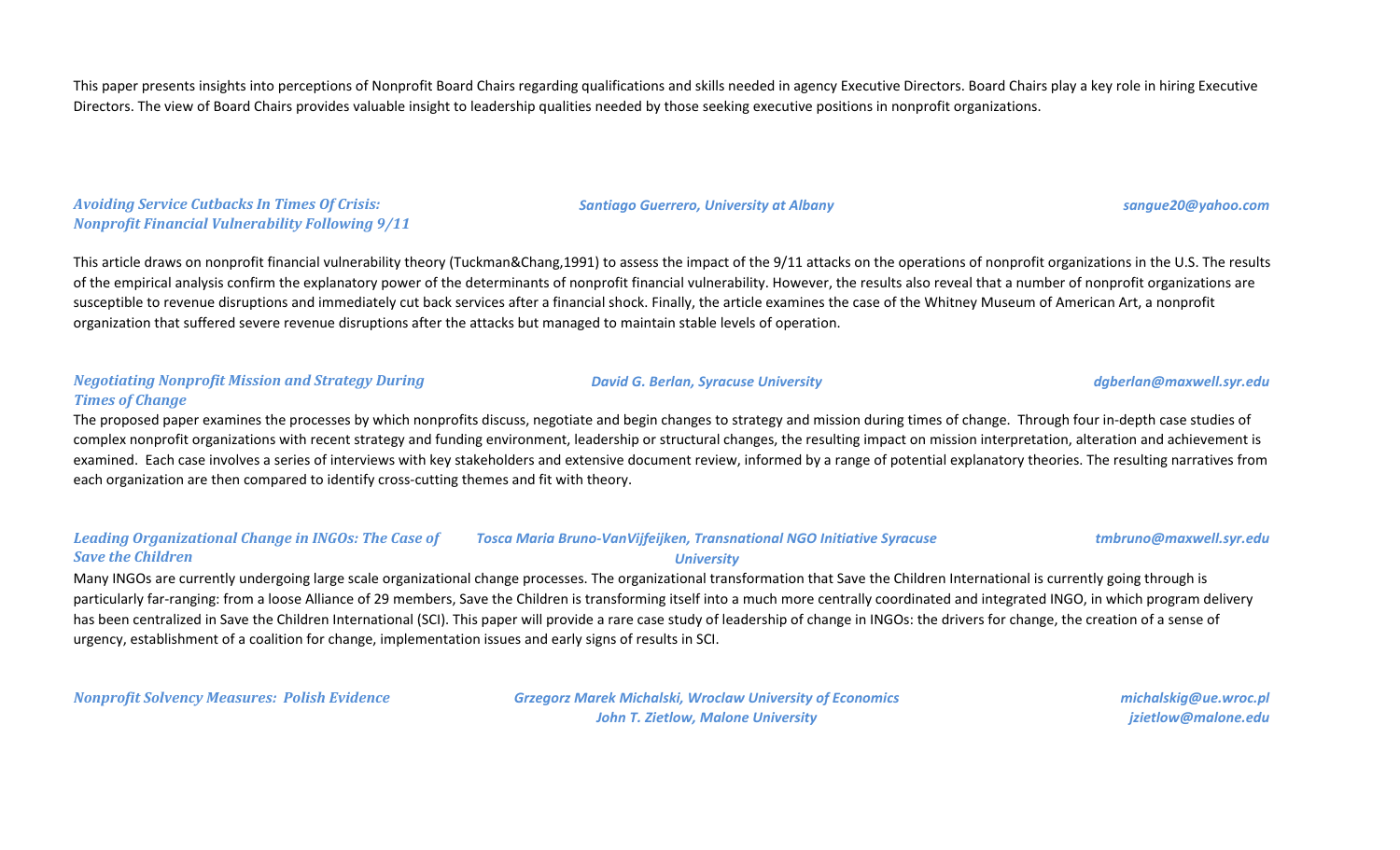Recent evidence in the US indicates that nonprofits are striving for liquidity and financial flexibility as their primary financial objective. Nascent measures of these constructs have been proposed but are not easily measured, nor are comparative data widely available for managers and boards wishing to assess reasonableness (with the exception of Keating, E. et al(2008)). Second-best measures may be useful as proxy measures, such as the cash ratio, current ratio, and asset ratio. Using Polish data covering 2,188 nongovernmental organizations, we establish several workable solvency measures, compare them to other financial constructs, and, to the extent possible, test for industry differences.

*Examining the Role of the Physician Scientist through Institutional, Intentional Change and Complexity Theories*

*Philip Andrew Cola, Case Western Reserve University Peter Whitehouse, Case Western Reserve University Richard Boland, Case Western Reserve University Eugene Pierce, Case Western Reserve University*

*pac4@case.edu peter.whitehouse@case.edu richard.boland@case.edu eugene.pierce@case.edu*

Physician scientists, key nonprofit professionals, are being investigated since they are critical to the performance of their organizations and to society. To understand these challenges the role of physician scientists from training to experienced clinical academician is investigated within the context of institutional, intentional change and complexity theories. The objective is to reveal how physician scientists work in Academic Medical Centers (AMCs) with the intent of translating scientific knowledge to the practice of medicine. This research will also explore how physician scientists achieve broadened accountability and how those objectives integrate with the non-profit mission of an AMC.

| <b>Disaster Mitigation and Preparedness in</b>         | <b>Grace L. Chikoto, University of Wisconsin-Milwaukee</b>             | chikoto@uwm.edu       |
|--------------------------------------------------------|------------------------------------------------------------------------|-----------------------|
| <b>Organizations: Are Nonprofit Organizations More</b> | Abdul-Akeem Sadig, Indiana University Purdue University Indianapolis   | asadiq@iupui.edu      |
| <b>Prepared for Disasters than Public and Private</b>  | <b>Erin Fordyce, Indiana University Purdue University Indianapolis</b> | efordyce@umail.iu.edu |
| <b>Organizations?</b>                                  |                                                                        |                       |

Few studies have compared the mitigation and preparedness activities adopted by nonprofit, private, and public organizations. This study contributes to this important literature by comparing the adoption of mitigation and preparedness activities by nonprofit, private, and public organizations in Memphis, Tennessee. The findings show that, although nonprofit organizations may be more resource-constrained compared to private corporations, they adopt more mitigation and preparedness activities than private corporations. In addition, public organizations adopt more mitigation and preparedness activities than private organizations. The results are inconclusive on the comparison between nonprofits and public agencies.

*Organizational and Environmental Determinants of Nonprofit Financial Vulnerability*

*Christopher Prentice, North Carolina State University crprenti@ncsu.edu*

This paper provides a substantive theoretical and empirical analysis of nonprofit financial vulnerability. The first section reviews the corporate for-profit literature on predicting bankruptcies that serve as the basis for models of nonprofit financial vulnerability. The second section describes the dependent variable, nonprofit financial vulnerability, in greater detail and consistent with previous literature identifies four proxies for financial vulnerability. The following section outlines the theoretical framework for this study and identifies the hypothesized predictors of nonprofit financial vulnerability. Finally, the paper identifies the most important variables in explaining nonprofit financial vulnerability.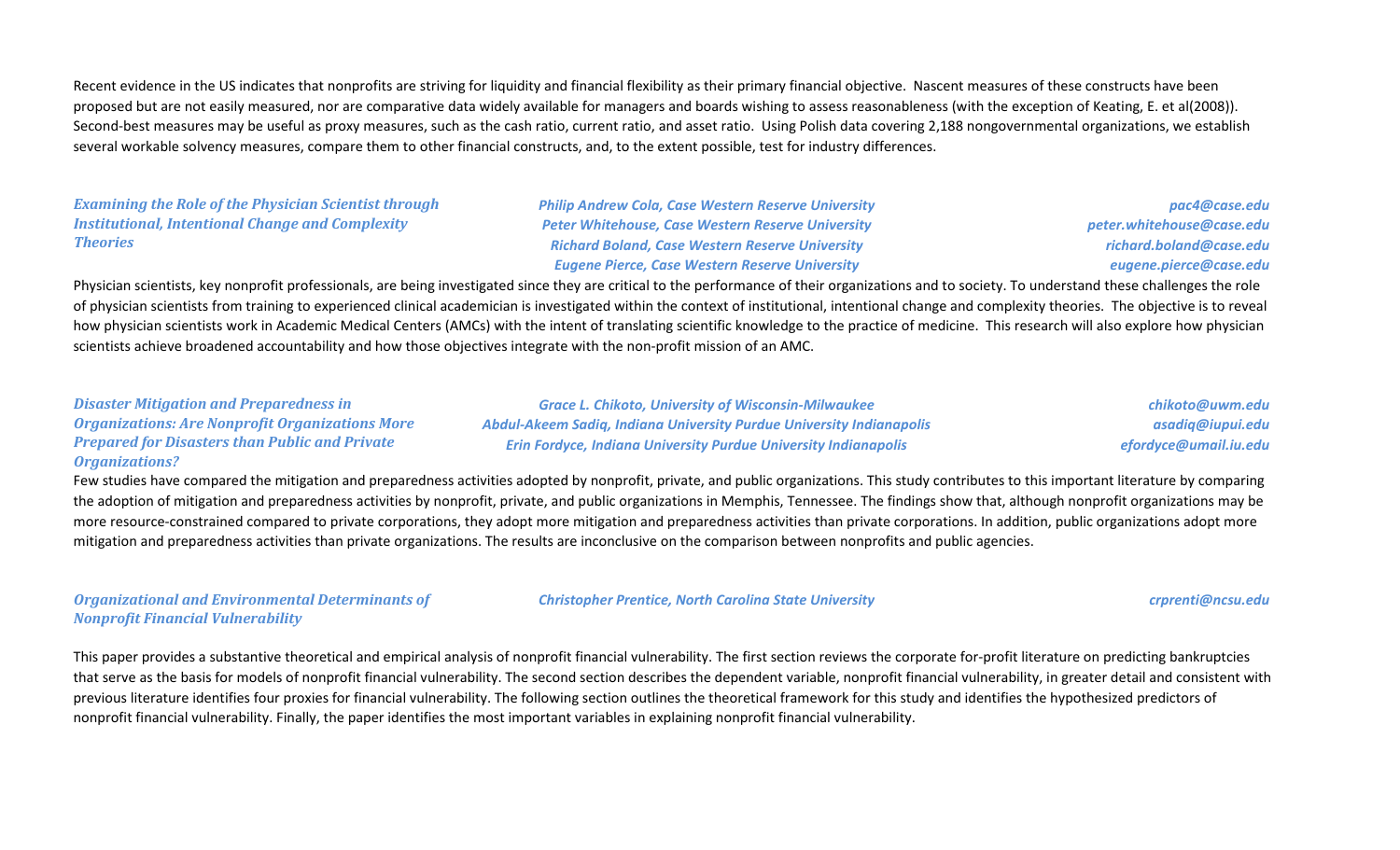#### *Gary Igor Travinin, North Carolina State University gitravin@ncsu.edu*

#### *Nonprofit membership associations in a weak economy: A multidisciplinary approach to the management, maintenance, and transformation of membership associations*

The weak economy has had a stark effect on the management, maintenance, and leadership of nonprofit membership associations. Commitment and motivation of leadership, staff, and members are sure to be under duress as the economy forces association's to make drastic changes in everyday operations. The following paper proposes a model for nonprofit membership associations, based on Industrial and Organizational Psychology literature, which utilizes and promotes commitment and motivation in the face of an economic downturn.

#### *From Disaster to Development: Leadership Profiles of Disaster Response Teams*

Disaster mitigation and response leaders from all types of agencies agree that there is a dramatic increase in the number of emergency situations they are called to address annually. Despite the increase in incident, the expectation for their agencies to respond well and with immediacy is ever-present. "The key question for [our organization] is: how do we consistently and intentionally grow more and better leaders?" (Goudswaard, 2011). This mixed method study examines the leadership development and characteristics of First and Second wave disaster response staff through the lens of Ron Heifetz's Adaptive Leadership Characteristics.

#### *Context, SHRM and Employee Engagement: A Case Study of A-Way Courier*

This paper draws on contingency theory, social exchange theory and nonprofit management research to examine the context of SHRM in a social business nonprofit organization. The case organization emphasizes the importance of contextual drivers as a critical factor in SHRM. The results suggest that strategic human resource management (SHRM) practices and policy are consistent with the context and system architecture of A-Way. It indicates that SHRM is experienced through the social goals of the organization. The context that underlines the mission and values of A-Way links HR to the social exchange context of the organization.

*Exploring the Dynamics of Interprofessional Teams in a Healthcare Setting*

*Christina Coidakis-Barss, Case Western Reserve University Tony Lingham, Case Western Reserve University James Young, Cleveland Clinic Lerner College of Medicine Sheri Perelli, Case Western Reserve University*

*barssc@ccf.org txl28@case.edu youngj@ccf.org sheriperelli@comcast.net*

*Beth Birmingham, Eastern University Michelle Shockness, Eastern University*

#### *Kunle Akingbola, Lakehead University akingbola@rogers.com*

*bbirming@eastern.edu mschockne@eastern.edu*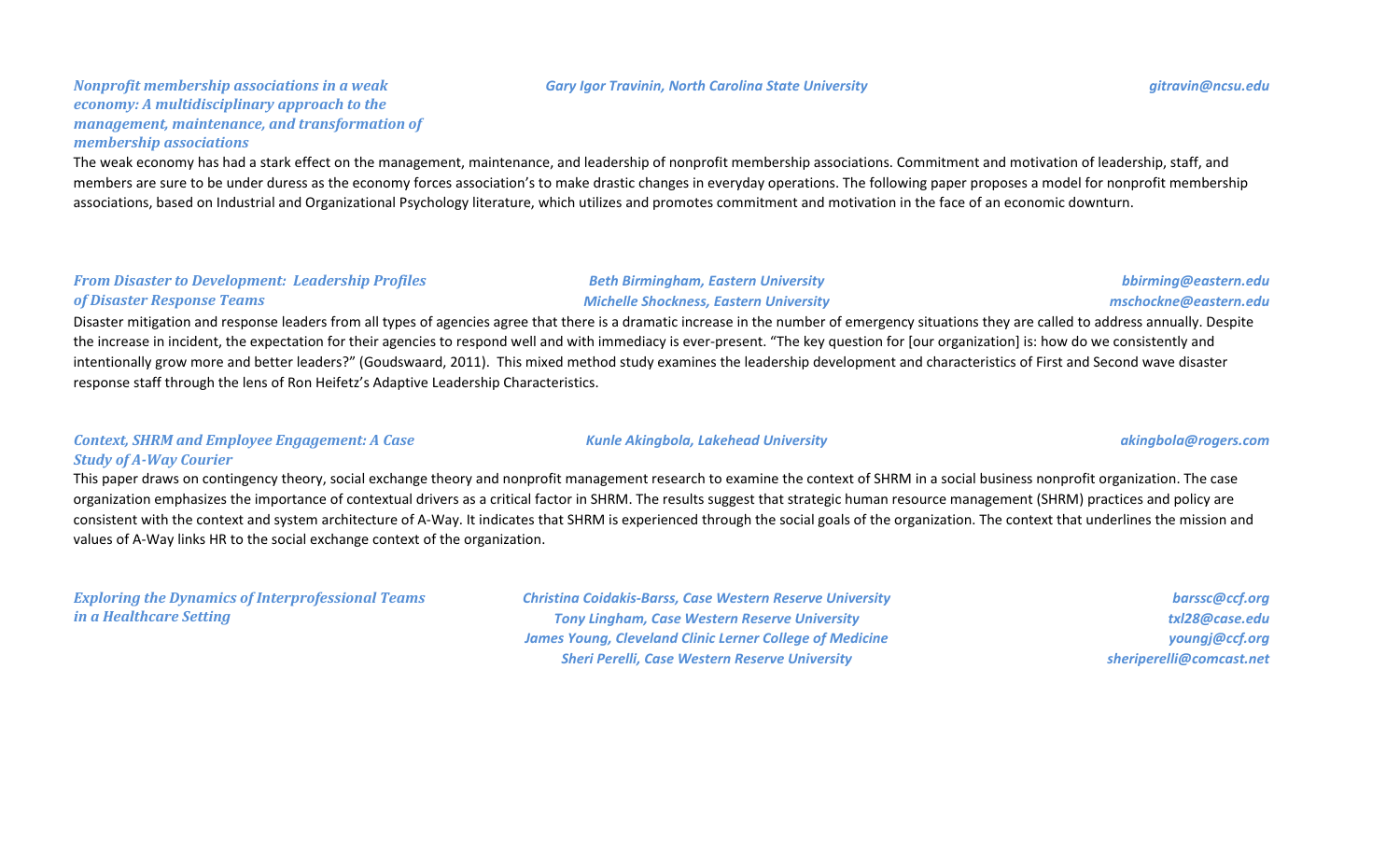U.S. legislation is changing the way health care is delivered with government reimbursement for service based on patient satisfaction as well as quality outcomes. Healthcare systems are scrambling to improve both quality and patient satisfaction statistics, but with mixed results. Efforts to improve quality – including the use of interprofessional teams – are showing promise. The aim of this study is to explore the dynamics of interprofessional teams to inquire whether and how they break down professional boundaries, foster collaboration and improve patient care outcomes.

### *Crafting Philanthropy Framework for a Sustainable University of Tomorrow: A Case Study of Two Universities.*

*Rohayati Mohd Isa, University of Tasmania John Charles Williamson, University of Tasmania*

*rmohdisa@utas.edu.au John.Williamson@utas.edu.au*

Contemporary universities across the globe all seek those causes which can command attention from philanthropists. What should the University do to attract donations in a multi ethic and cultural society? This paper will report case study data involving a state university in Malaysia and an Australian university. The study employed a Qualitative Research Approach, and data were gathered from documents, questionnaire and interview with the university's senior staff, Advancement and Alumni administrators and donors. Findings demonstrate that in crafting the philanthropy 'model', the University needs to institutionalise the elements of love and affection in its strategy to 'court' prospective donors

#### *Minefields of Paradox: The Multiple Logics of Development*

#### *Eric Martin, Bucknell University Jordi Comas, Bucknell University*

*ecm018@bucknell.edu jcomas@bucknell.edu*

Observers and practitioners have expressed frustration with the pace of development in Bosnia claiming activities were inefficient, ineffective, and lacked coordination. These criticisms however don't take into account the extreme paradoxes faced by development professionals. Failures on one dimension may represent successes on another. Institutional logics, drawn from institutional theory, explain the roots of such paradoxes. Based on interviews with nearly 100 professionals in Bosnia, we explore how logics of aid, development, business, and career explain how private, public and NGO players manage development assistance efforts in complex nation-building settings, providing insight into perceptions of, and solutions to, obstacles reported.

*Exploring the Current Status of Social Media Use Among Nonprofit Human Service Organizations*

#### *James Young, University of Nebraska-Kearney youngja2@unk.edu*

This paper highlights the results of a dissertation that examined how and why nonprofit human service organizations (HSO) are using social media in a moderately sized mid-Atlantic city. Utilizing a cross-sectional survey design, 126 human service organizations answered questions that underline the current status of social media use among these unique organizations. Results indicate that HSO's are generally satisfied with social media, use it primarily to promote their organization and services, and despite limited resources HSO's plan to continue to use social media in the future.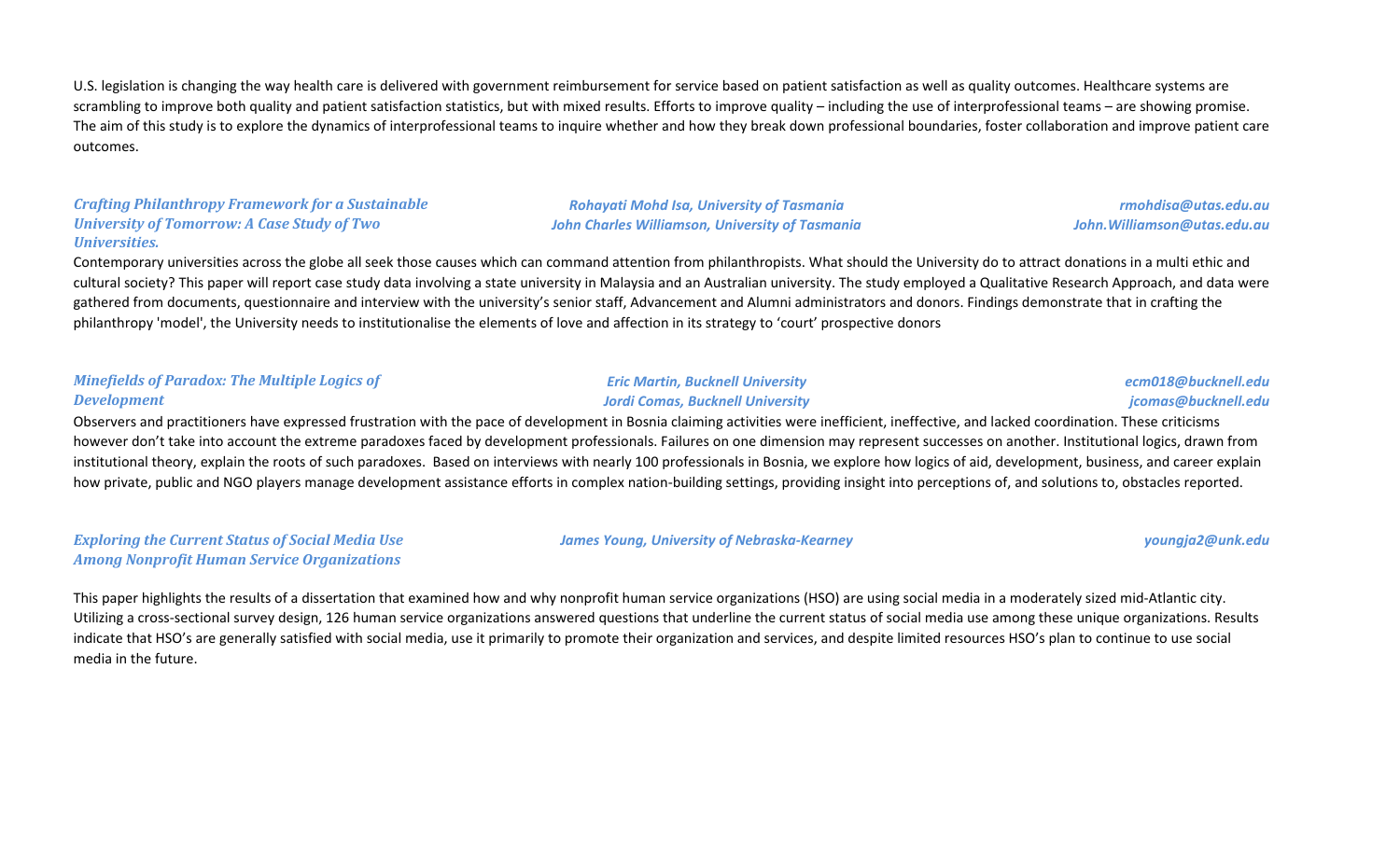### *An Exploration of Resilient Nonprofit Organizations: How Human Services Providers in Virginia Thrived During and After the Great Recession*

The 'Great Recession' only magnified the chronic instability of the sector. Increased constraints on already limited funding resulted in many nonprofits struggling to stay afloat. Nonetheless, there are nonprofits that managed to capitalize on the economic conditions and emerge stronger and more prosperous than before the recession began. Specifically, these organizations embody resiliency.

A multiple case study approach will be employed to explore the essence of resilience through the experiences of human services nonprofits in Virginia. Examining resiliency may be more important than ever as nonprofits are challenged to operate in increasingly volatile environments.

*Managing for Change: A Long-Term Analysis of NGO-Community Interactions in Slum Housing in Mumbai, Ramya Ramanath, DePaul University ramya.ramanath@gmail.com*

#### *India*

Development projects that displace people involuntarily are known to give rise to grave hardships. To minimize adverse consequences for those displaced, the last two decades have seen recommendations for civil society involvement in resettlement and rehabilitation efforts. Despite broad consensus favoring NGO involvement, there is little research that examines NGO effectiveness in leading these efforts. This paper draws on a longitudinal study of a housing NGO in Mumbai, India. In doing so, it provides an empirical and theoretical basis for examining evolution in NGO-community relationships and links research on the urban political economy of housing to research on participatory development.

| <b>The Professionalization of Social Work: How Practice</b> | <b>David Fauri, Virginia Commonwealth University</b>             | dfauri@vcu.edu   |
|-------------------------------------------------------------|------------------------------------------------------------------|------------------|
| <b>Technologies Changed within Charitable Agencies</b>      | <b>Mary Katherine O'Connor, Virginia Commonwealth University</b> | mkoconno@vcu.edu |
|                                                             | <b>F.Ellen Netting, Virginia Commonwealth University</b>         | enetting@vcu.edu |
|                                                             | D. Crystal Coles, Virginia Commonwealth University               | colesdc@vcu.edu  |

In this paper we study the process of social work professionalization in its multiple forms (staff, board, and the organization as a whole) in five of Richmond, Virginia's charitable agencies – an orphan asylum, a benevolent association, an old age home, a charity organization society, and a settlement house in the early 20th century. We begin with the debate about professionalization and then transition towards how organizations responded to early changes in technologies that accompanied professionalization as a springboard for consideration about technologies and professionalization in today's nonprofit world.

*Harnessing the Capacity for Change: Exploring Linkages and Interdependencies Between Dimensions of Capacity*

*Tara K. Bryan, University of Nebraska at Omaha Kimberley Isett, Georgia Tech*

*tbryan@unomaha.edu tarabryan77@hotmail.com*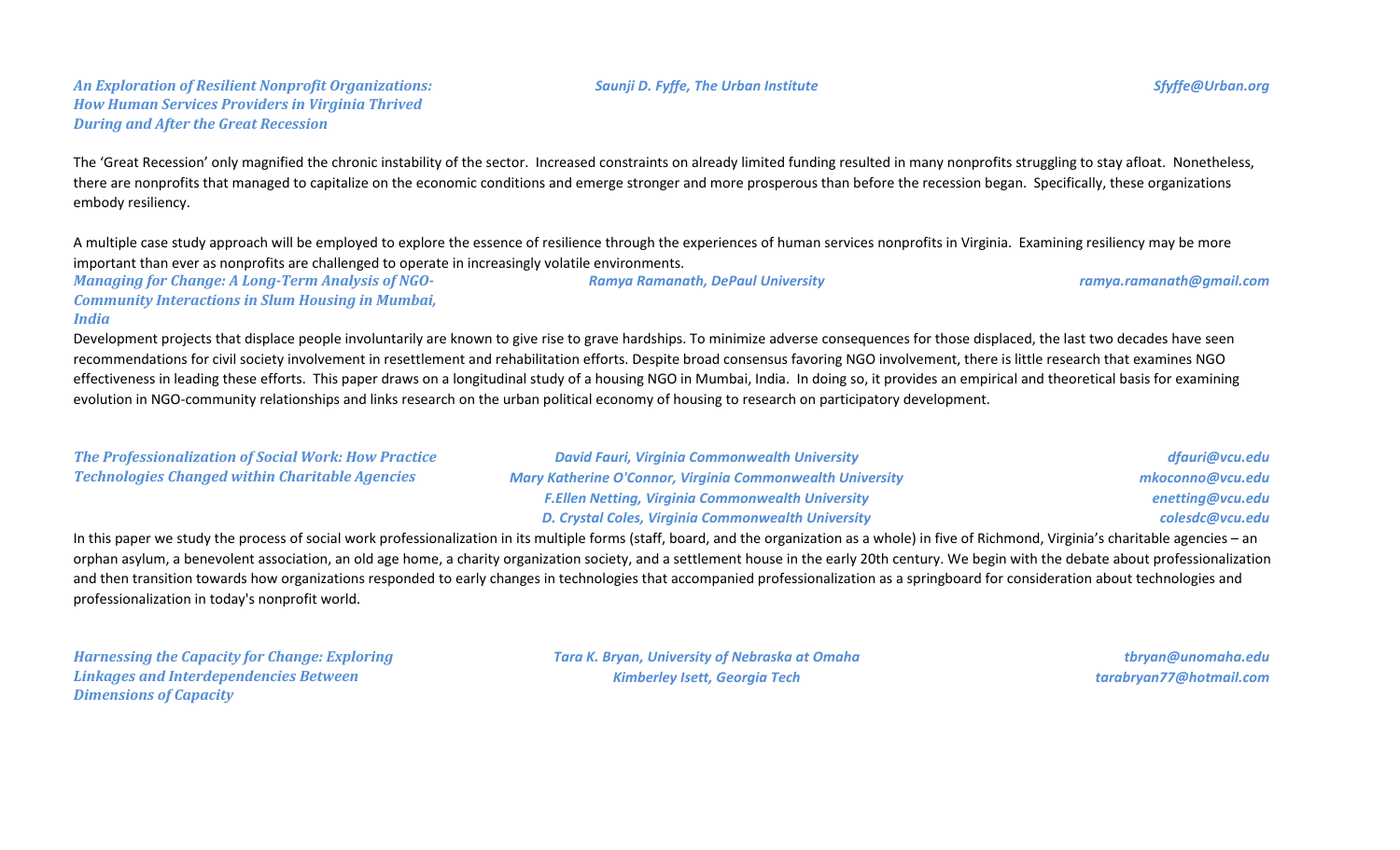Successful organizational change requires creating conditions that facilitate the change to actually be implemented on a daily basis. In this paper, we assess nonprofit organizations' capacity to implement and sustain change. Utilizing a multi-method approach that included both interview and survey data, this study finds that there are five dimensions of capacity relevant to implementing change efforts and that they work together to create synergies for change. In particular, our findings suggest that some capacity elements cluster together and then support the development of other, more complex and less tangible capacities.

#### *High Performance Work Systems in Nonprofit Human Service Organizations*

#### *Sally C. Selden, Lynchburg College Jessica E. Sowa, University of Colorado Denver*

How can nonprofits develop a workforce that delivers high performance? High performance work systems (HPWS) are defined as a bundled set of HRM practices that influence the knowledge, motivation, and involvement of employees. Research on these systems in the private sector shows that developing an integrated system of HRM practices can impact the performance of a firm, the commitment of employees, and voluntary turnover. This research addresses the following questions: How prevalent are high performance work systems (HPWS) in the nonprofit sector? Which components of HPWS do nonprofits address well? Which components of HPWS present the most challenges for nonprofits?

#### *SIMO: A Model to Describe the Relationships Between Nonprofit Organization Strategy, IT/Mission Alignment and Outcomes*

This investigation identifies relationships found in nonprofit organizations between strategic and organizational factors that enable and inhibit IT alignment, the use of information technology strategies and tools in ways that support organizational strategies, and ascertain the extent to which performance outcomes are influenced by those relationships. Demonstrated relationships comprise a new theoretical model to explain the influence of strategy and IT alignment on outcomes in NPOs. This model expands upon business sector achievements by adapting and integrating existing business-sector strategy typology and IT alignment models with nonprofit outcome measurement models in light of unique characteristics of the nonprofit sector.

### *Head and Heart: Employee Engagement in the Nonprofit Sector*

This research examines the role of employee engagement in the nonprofit sector. Engagement, unlike employee satisfaction, refers to a more enduring relationship between employees and work which impacts not only their attitudes towards work but also organizational outcomes. This paper examines the level of employee engagement in the nonprofit sector and the impact of organizational, management, and individual characteristics on the engagement of nonprofit employees and their turnover intentions. Our analysis suggests, the values and emotions of the employees as well as the quality of management and support play a role in the engagement and ultimately turnover intentions of nonprofit employees.

*How Do Nonprofit Employees Differ from Public and Private Peers? Exploring the Effects of Individuals' Risk Preferences on Job Choices*

*Hsiang-Kai Dennis Dong, University of Georgia ddong@uga.edu*

*jessica.sowa@ucdenver.edu*

*selden@lynchburg.edu*

*Jessica Word, University of Nevada Las Vegas jessica.word@unlv.edu*

*Kelly Ann Trusty, Western Michigan University kelly.a.trusty@wmich.edu*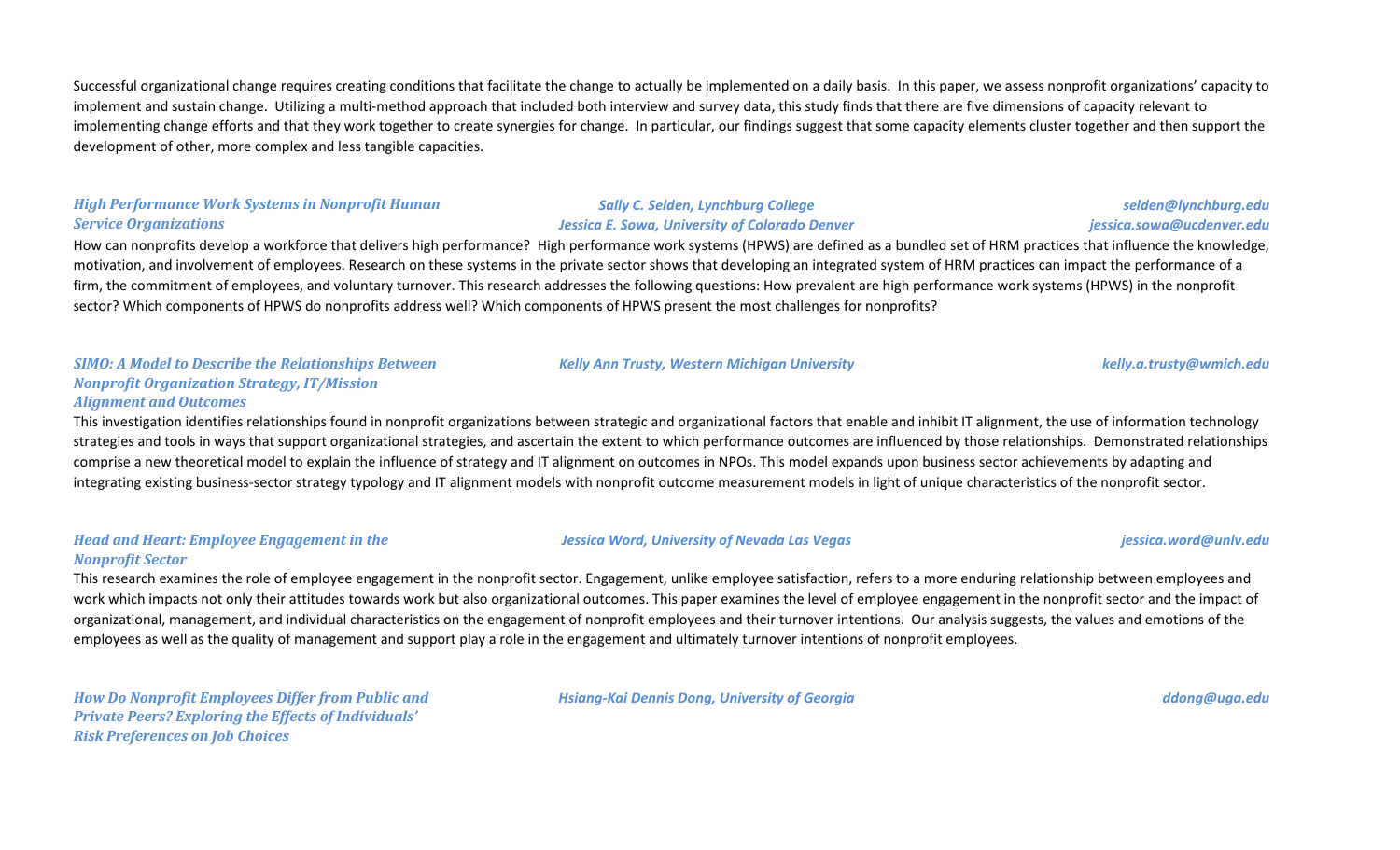The present study examines the effects of risk preferences on individuals' probabilities of pursuing a nonprofit career. Using the 1979 National Longitudinal Survey of Youth (NLSY79), we found that level of risk aversion is an important predictor of individuals' job choices. An individual with moderate risk tolerance is more likely to self-select into nonprofit employment relative to someone with a higher or lower risk tolerance. Findings further suggest that nonprofit employees are similar to private employees in terms of risk preferences, but are less risk averse than public employees and more risk averse than self-employed individuals.

## *Using Member Lifetime Value to Support Value-Based Relationship Management in Membership Organizations*

## Membership organizations are a vital component of civil society as well as a subject of various academic research streams. Relationship management, however, is underrepresented in membership research. This paper addresses this gap and contributes to the literature by introducing the concept of lifetime valuation to the membership context. Lifetime value-based segmentation fosters purposive resource allocation in relationship management. Member lifetime value (MLV), a measure for the value members contribute to organizations, is derived from existing lifetime value concepts, adding membership-specific elements. A first validation of MLV is obtained by computerized simulations. Applying MLV facilitates target-oriented relationship management in membership organizations.

#### *Determinants of the Recovery of Distressed Nonprofits*

Indicators of financial vulnerability are normally used for diagnostic purposes; this is helpful, but leaves unanswered how the vulnerable nonprofit should prioritize them in order to escape distress. This study uses the financial indicators from three established models traditionally used to predict financial distress to instead gain insight into nonprofit recovery; we follow the financial indicators from the nonprofit's first year of vulnerability over an additional two years as they struggle to emerge from financial distress. In determining the characteristics of those firms who recovered, nonprofits can gain strategic insight on how to best improve their likelihood of recovery.

### *Who's in Charge? Reconciling the Strategic Decisions of Nonprofits*

#### *Matthew I. Shea, West Chester University Robert D. Hamilton, Temple University*

*mshea@wcupa.edu rdhiii@temple.edu*

Stakeholder Theory is also used to predict the moderating role stakeholders fulfill in the relationship between environmental uncertainty and nonprofits' strategic decisions. The study examines 134 charities across six industries over a five year period and discovers the influence of environmental uncertainty on nonprofits' strategic decision depends on the ability of salient stakeholders to diversify their interests. The identified effect encourages Stakeholder Theory applications adopt a dual-perspective approach to the concept of salience; such applications need to account for the salience of the stakeholder to the organization and the salience of the organization to the stakeholder.

*Expanding State Regulation of Nonprofits: A New York Case Study*

*Christopher Corbett chris\_corbett1994@hotmail.com*

#### *Elizabeth A.M. Searing, Georgia State University esearing1@gsu.edu*

## *Bernd Helmig, University of Mannheim Christine Rupp*

*sekretariat@oebwl.bwl.uni-mannheim.de rupp@oebwl.bwl.uni-mannheim.de*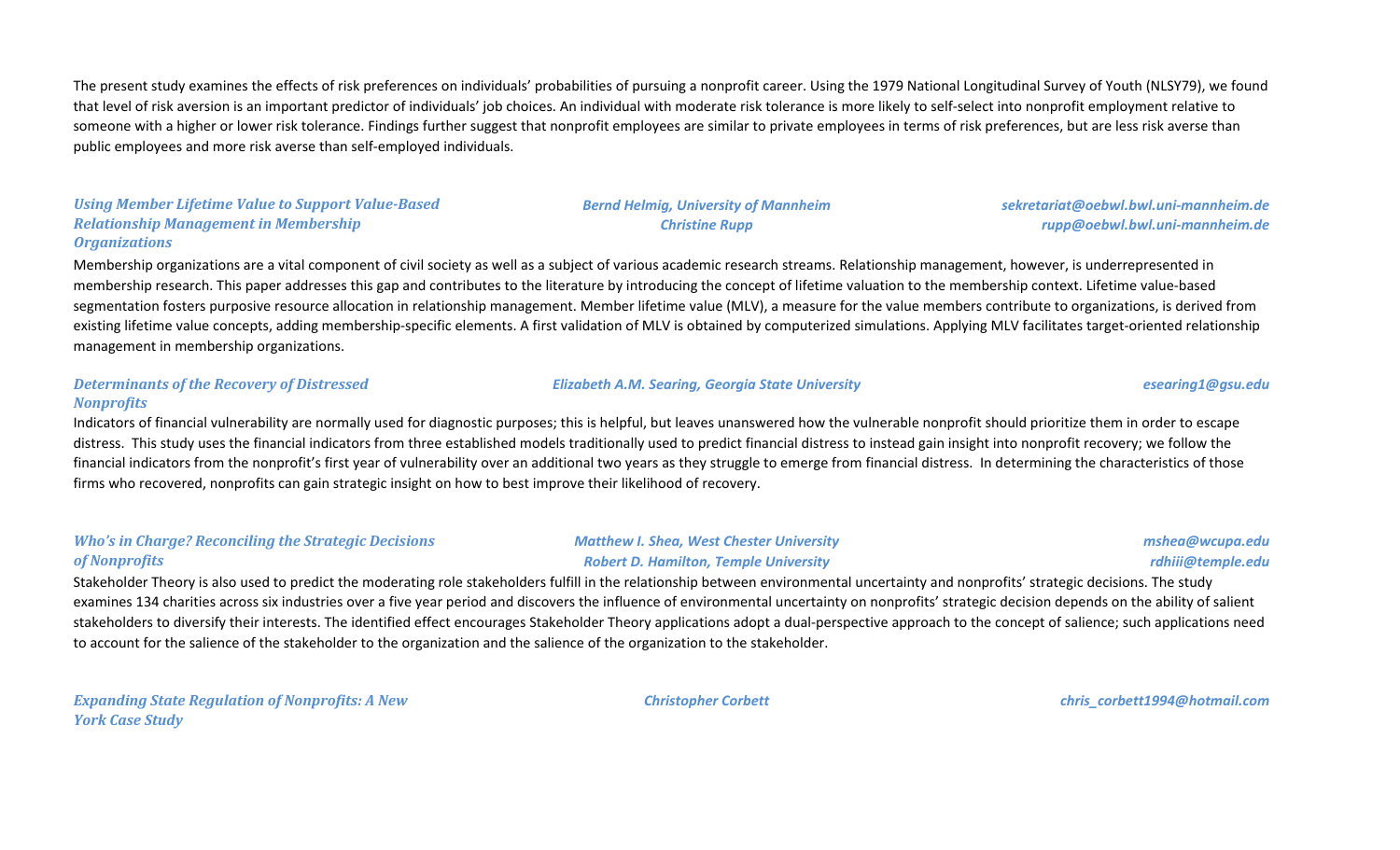Public policy pressures to improve governance are increasing, the regulatory climate overheating.

Governor Cuomo's January Order caps state-funded providers on administration (25% to 15%) and executive compensation (\$199,000). On 2/16/12, the Attorney General issued a "roadmap" on compensation; self-dealing; board recruitment and training. That day, Senators solicited testimony on "bloated management salaries", expressing anger given ongoing NP abuses (Transcript 31; 87).

**NY's efforts are increasing, threatening NP functioning and autonomy.** This paper examines NY's actions to identify productive ways to engage and manage regulatory intervention, preserving NP autonomy as possible.

*Nonprofit Advocacy in a Recession: A Multi-Product Firm Approach to Understanding the Use of Lobbyists*

Can the fiscal stress of a recession be a factor leading nonprofits to increase or decrease advocacy efforts? Using Georgia data on registered lobbyists and IRS 990 data, this analysis contributes to our understanding of the resources devoted to influencing policy and the causes leading nonprofits to increase or decrease this advocacy strategy during a recession. Relying on James's multiproduct firm approach, nonprofit organizations are conceptualized as facing allocation decisions between service provision and advocacy during the 2007 recession, with a fixed effects panel data model used to test such conceptualization across subsectors and organizational characteristics.

#### *Are Alberta's Neoliberal Policies Handicapping Disability Agencies? Proposal for a Neo-Institutional Research.*

Human service charities have been severely impacted by the policy shift from welfare state Keynesianism to neoliberal trends characterizing advanced political economies since the 1980s. This paper summarizes the literature linking neoliberal social policies and their impact on human service charities. Next, it describes a plan, guided by a neo-institutionalist framework, for empirically investigating: (i) the evolution of neoliberal social policies in Alberta; and (ii) the impact of these policy shifts on the inter-sectoral roles and relationships and organizational characteristics of disability services. The paper will conclude by sharing preliminary findings from the research.

*The "Foundations" of Local Government: Determinants of Voluntary Support for Public Services in American Cities*

Local governments can receive public contributions through government-supporting nonprofit organizations (GSNPs), but there is variation across American cities. This paper aims to link the study of GSNPs to the literature on citizen coproduction and nonprofit sector emergence. Prior work has considered the influence of government and market failure, community structure, and social characteristics on coproduction and nonprofit sector size. GSNP revenue for the 300 largest cities in the United States will be modeled to test theories of political economy (exit and voice) and community ecology (organizational density). The implications of these findings for public administrators and GSNP leaders will be considered.

*Nilima Sonpal-Valias nksonpal@ucalgary.ca*

*David Gastwirth gastwirt@usc.edu*

*Sarah Beth Gehl, Georgia State University sgehl1@student.gsu.edu*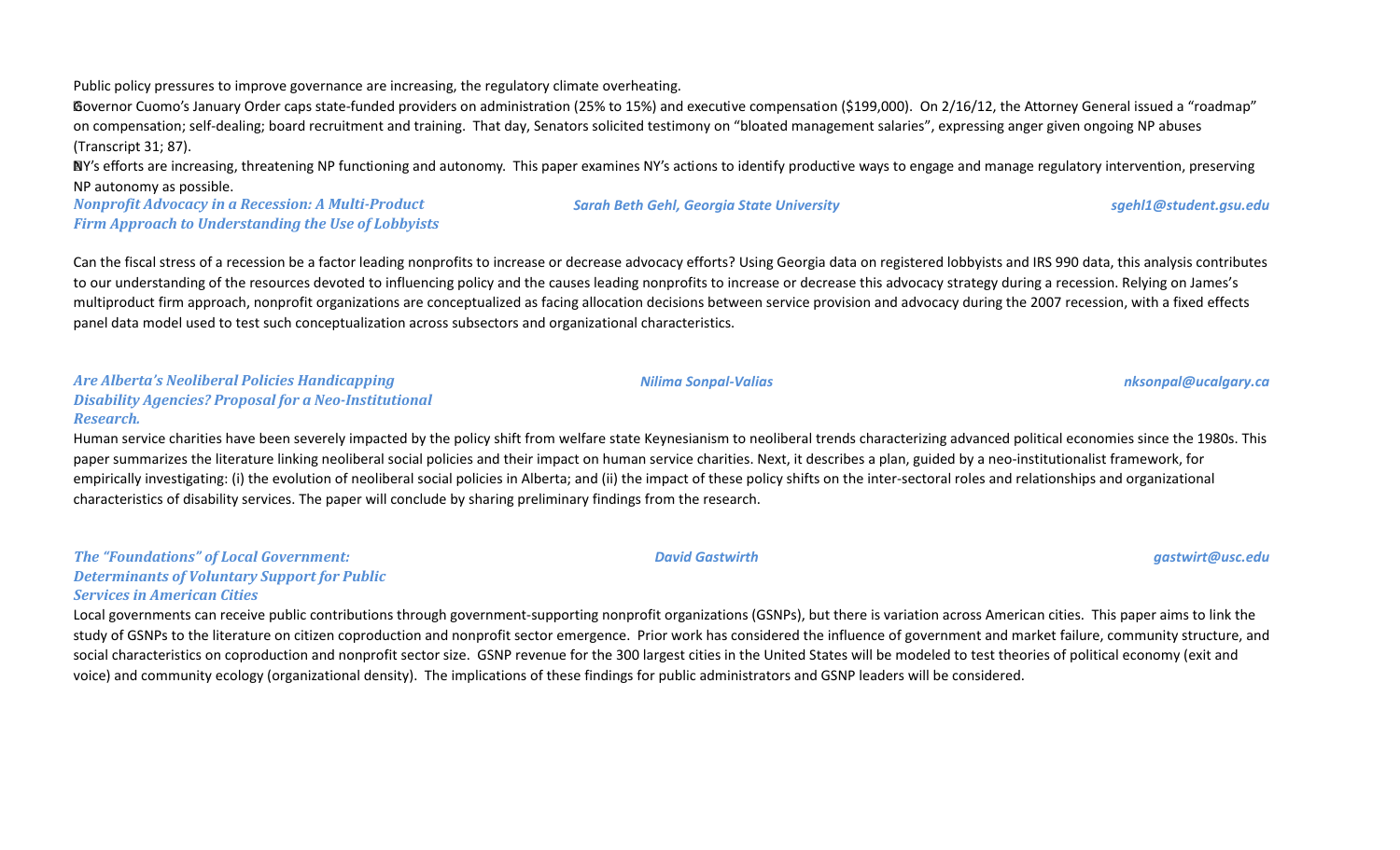#### *Susan Appe, Binghamton University, SUNY sappe@binghamton.edu*

### *Policy Innovations for the Regulation and Coordination of Nonprofit Organizations: Perspectives from Latin America*

Better—both more effective and more efficient—solutions to persistent public and social problems are on the policy agenda across the world. In order to provide needed goods and services, some call for the strengthening of nonprofit organizations' capacity and greater coordination among nonprofits. This paper addresses innovations related to nonprofit capacity and coordination implemented by government, the diffusion of these innovations, and their effectiveness. Using a diffusion of innovation framework, this paper seeks to first, address the policy diffusion, transfer, or convergence of innovative tools across governments and second, by then looking at in-depth case studies, the paper analyzes the effectiveness of such tools.

#### *Towards a Liberal Theory of Charity Law Matthew Harding, University of Melbourne m.harding@unimelb.edu.au*

The paper is laid out in three parts. In Part 1 I analyse how the state, through charity law, recognises and promotes certain goods. In Part 2, I consider and call into question some liberal objections to charity law that cluster around the notion that the state should be neutral in respect of conceptions of the good. In Part 3, with the anatomy of charity law that I introduced in Part 1 in view, I present an argument for charity law that appeals to the distinctly liberal value of personal autonomy.

## *Taxing Success? Understanding the Design of Payment in Lieu of Taxes Programs (PILOTs)*

Payments in lieu of taxes (PILOTs) are monetary payments made by nonprofit organizations to local governments as compensation for the loss of property tax revenue associated with property owned tax exempt organizations (Brody, 2010). PILOTs are voluntary, negotiated agreements between municipalities and nonprofits. Little systematic knowledge exists about what factors influence their design and implementation. This paper explores this question through interviews with public managers in a sample of Massachusetts municipalities. The analysis includes a consideration of how a nonprofit can offset their PILOT payments by making a case for the "community benefits" their organization produces.

#### *How to integrate philanthropy within the European Welfare State Paradigm*

Philanthropy is growing rapidly in Europe. However, many politicians and social policy researchers in Europe may see philanthropy as a stage in European social development that is passé. Philanthropy is a concept that belongs in an era long before the welfare state. The welfare state and its facilities represent civil and social rights, the opposite of the inequality, paternalism and arbitrariness associated with philanthropy. These questions are discussed in this paper. Why has philanthropy been neglected and what panacea will be found to bring philanthropy back into the basics of European democracies?

*Revenue Recognition and the Non-Profit Organization*

*Andrew C. Holman, Helen Bader Institute for Nonprofit Management Daniel Neely, Helen Bader Institute for Nonprofit Management*

*andy@ritzholman.com*

*neely@uwm.edu*

#### *Heather MacIndoe, University of Massachusetts-Boston Heather.MacIndoe@umb.edu*

*Theo N. M. Schuyt, VU University Amsterdam gin.fsw@vu.nl*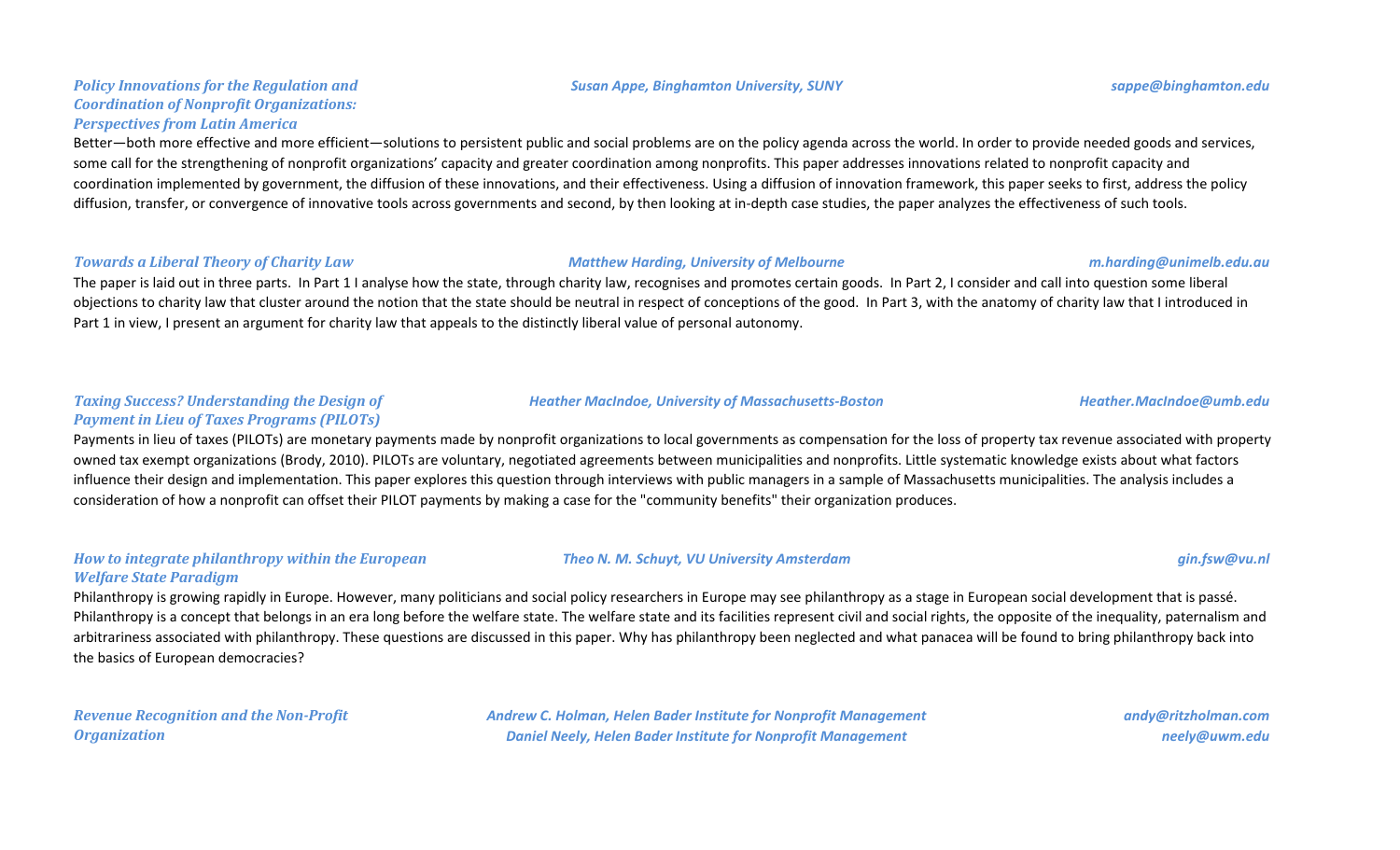The purpose of this study is to examine the revenue recognition standards for United States nonprofits. We consider the theoretical soundness of the existing standards and compare the United States nonprofit financial reporting standards to the nonprofit financial standards of the principal countries indentified in the report on application of the conceptual framework project: the United Kingdom, Canada, Australia, and New Zealand. Based on our comparative review, we include several recommendations for new non-profit standards that should help guide current discussions on the best way to converge nonprofit financial reporting.

#### *Acceptance of Sarbanes-Oxley Changes by Small Nonprofit Organizations*

#### *Paul L. Govekar, Ohio Northern University Michele A. Govekar, Ohio Northern University*

## *p-govekar@onu.edu m-govekar@onu.edu*

In June 2002, Congress passed the Sarbanes-Oxley Act (SOX) in response to Enron's financial debacle and revelations of accounting irregularities and securities fraud at other firms. Even though SOX only applies to public corporations, SOX is becoming the de facto standard for nonprofits and private companies as well as the legal standard for publics. In 2008, Iyer and Watkins published the results of their empirical study of the adoption of Sarbanes-Oxley measures by nonprofit organizations in North Carolina. In our study, we survey small nonprofit organizations in Ohio and compare our results to those of Iyer and Watkins.

## *How Nonprofit Leaders Approach Their Role as Community Representatives*

*Theresa Anasti, University of Chicago Jennifer E. Mosley, University of Chicago Colleen M. Grogan, University of Chicago*

*Tanasti@gmail.com mosley@uchicago.edu cgrogan@uchicago.edu*

Community-based organizations (CBOs) and religious congregations are often thought to play an important representative role in low-income communities. However, little is known about how leaders conceptualize their community representative role; this research seeks to address that gap. Findings demonstrate that CBO and religious leaders understand this role in different ways: CBOs frequently interact with residents about community needs, whereas religious leaders typically assume they have sufficient knowledge about the community, and do not frequently communicate with residents outside of their congregation. These different models of representation have implications for how community residents' needs and concerns are presented to key stakeholders.

#### *Nonprofit Property Tax Exemptions: Are They Really Burdening Homeowners?*

#### *Deborah A. Carroll, University of Georgia dcarroll@uga.edu*

This paper examines parcel-level property data for a major urban city – Milwaukee, Wisconsin – over a thirty-year time period to assess the extent to which, if at all, property tax exemptions granted to nonprofit organizations impact the property tax burdens of homeowners throughout the city and over time. Based on the theoretical framework of the hedonic price model, this study examines housing values and property tax burdens for owner-occupied housing units by U.S. Census blocks, while controlling for property characteristics and neighborhood location, to assess the influence of tax-exempt properties in close proximity to homeowners.

*Creating Systemic Change: Civil Society Engagement on Poverty and Inequality Policy in Six Countries*

*Alnoor Ebrahim, Harvard Business School aebrahim@hbs.edu*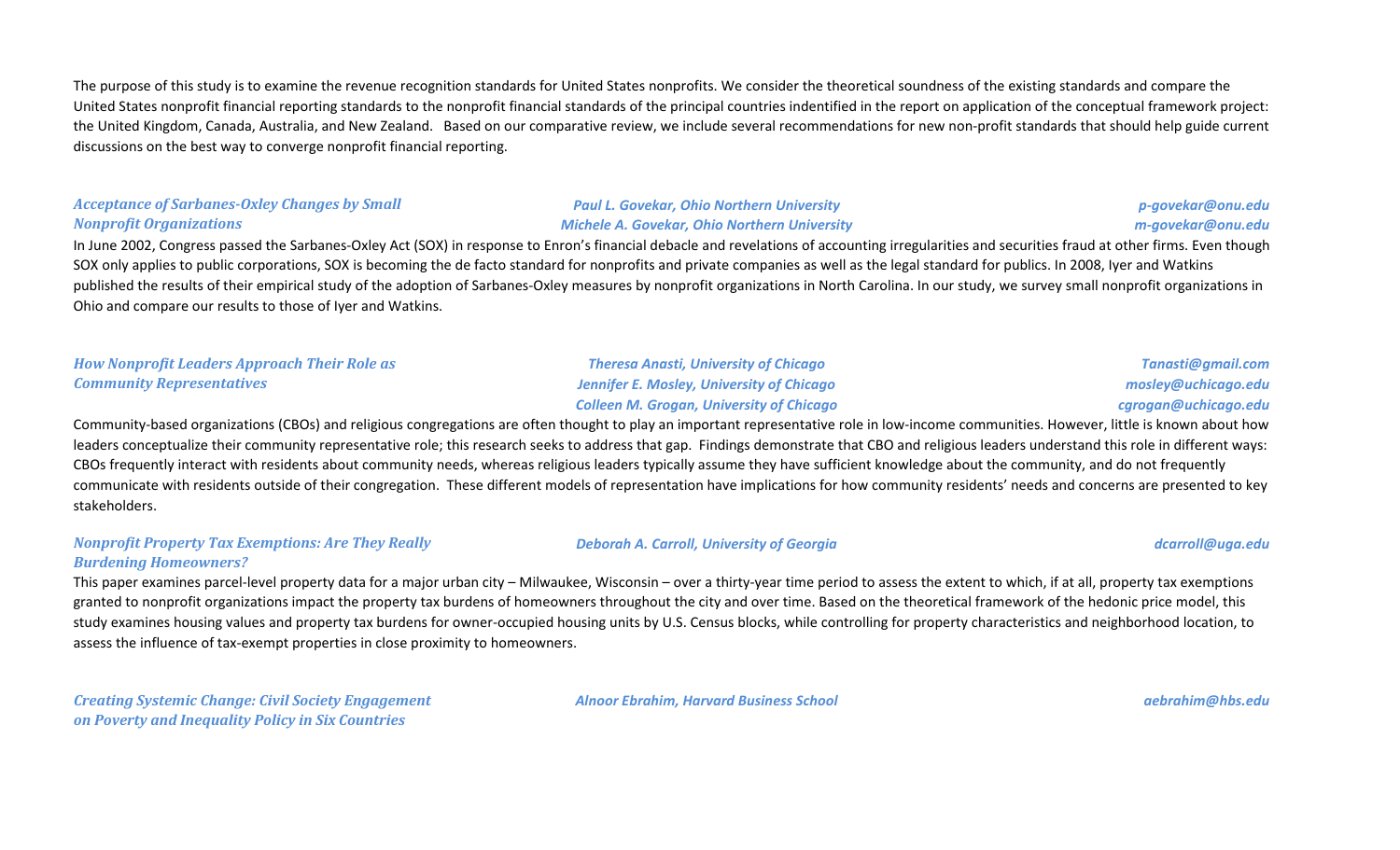This paper provides a conceptual overview to a multi-country research project that investigates how CSOs are trying to influence national public policies on poverty. The research is a collaborative effort among scholars and practitioners in six countries. We elaborate three core conceptual challenges facing civil society organizations — accountability, representation and inclusiveness — as they engage in policy dialogues in democratic societies.

#### *Religion and Welfare: Re-Examining European Perspectives*

This paper reviews literature about the role of religion in welfare, and in particular about the current reconfiguration of the religious-welfare nexus in Europe. It summarizes and critically examines key arguments about the long lasting historical influence of political-religious cleavages, the influence of the welfare state crisis and the new role of non-state actors, religious responses to new social issues, etc. Differences among countries and various social issues are identified. The paper also addresses the particular case of post-communist countries, from theoretical and methodological points of view.

### *The Failures of Rapid Re-Housing for Rural Homelessness*

### *Karen A. Ford, James Madison University Margaret F. Sloan, James Madison University*

## *fordka@jmu.edu sloanmf@jmu.edu*

This paper discusses the policy context of funding and organizational infrastructures providing homeless services in rural America. To analyze the problem, the researchers will conduct a mixed methods study including 1) analysis of policy documents related to homeless prevention funding (including Rapid Re-Housing) to understand the current obstacles for rural areas, 2) quantitative analysis of rural homeless service providers and their networks including resource streams and faith-based/secular mix, and 3) a structural examination of a rural homeless network. The paper concludes by offering policy recommendations for addressing funding concerns in addition to offering strategies for rural homeless service organizations.

#### *The impacts of managerialism on social welfare NGOs: The case of Hong Kong*

### *Zhuoyi WEN, City University of Hong Kong wenzhuoyi@msn.com*

*Sinisa Zrinscak, University of Zagreb, Croatia sinisa.zrinscak@zg.t-com.hr*

Welfare state was in crisis in 1970s. The New Right alleviates public finance burden by marketization of social service. The process of purchasing service is managed in accordance with the doctrines of managerialism, such as value for money, accountability and customer oriented service. This managerial reform has brought fundamental changes in social service of western welfare state. Hong Kong established a managerialist subvention system at the turn of the century. The study will examine how and why the new subvention system changes the financial resource and political power of subvented NGOs.

*Advocacy and Civil Society Development: Effective Advocacy in Russian Non-Profit Organizations?*

*Sergej Ljubownikow, Nottingham Trent University Jo Crotty, University of Salford*

*sergej.ljubownikow@ntu.ac.uk j.crotty@salford.ac.uk*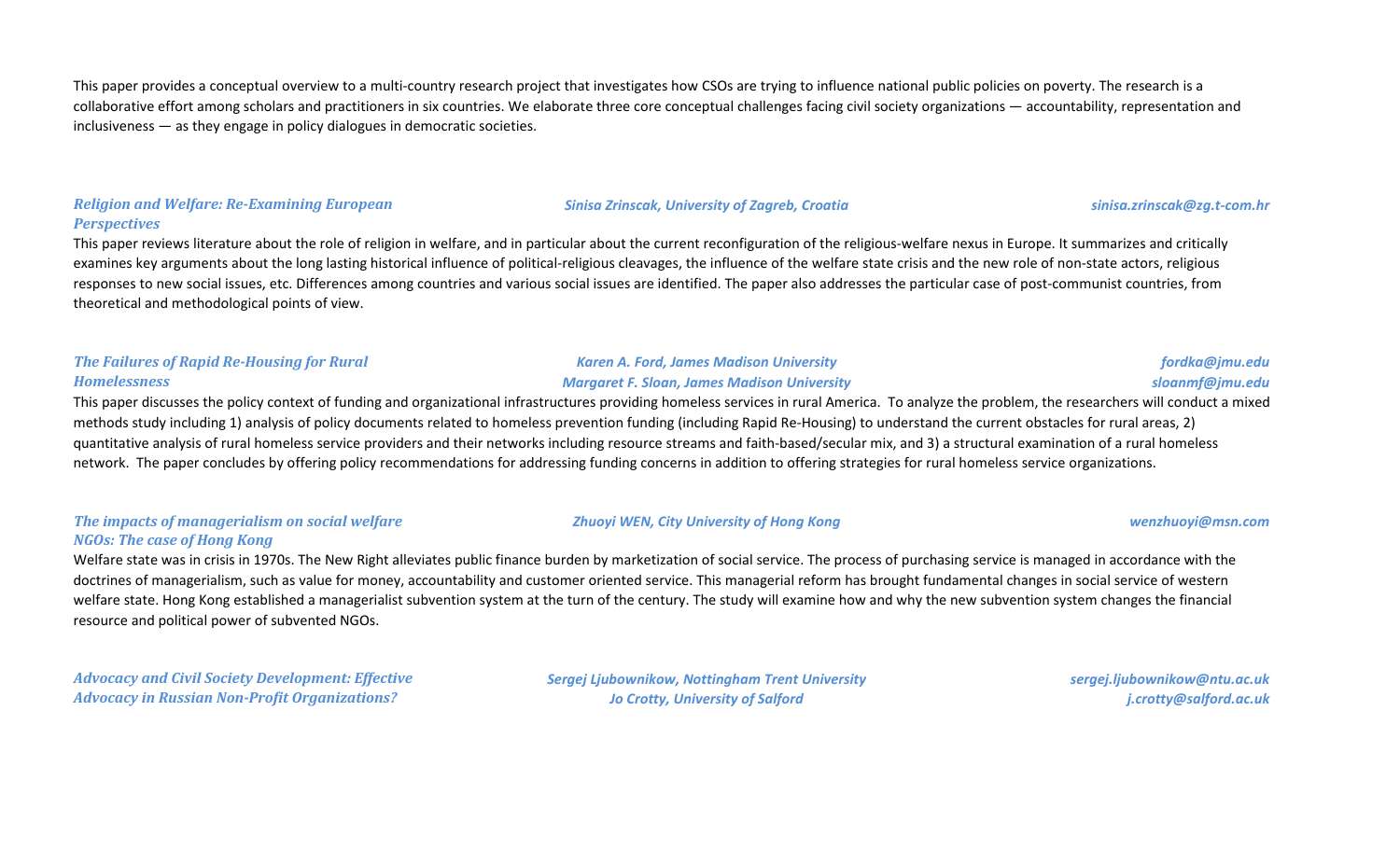In this paper we examine the scope, nature, and type of advocacy activities of Russian Non-Profit Organizations (NPOs). Conclusions on NPO advocacy activities and the impact of state funding remain divided. We contribute to clarifying this discussion by operationalizing qualitative data collected from health and education NPOs (HENPOs) in Russia. We demonstrate that HENPOs, whilst having access to various advocacy channels, fail to use these to influence policy. HENPOs use advocacy channels to position themselves in proximity to the state and to ensure access to funding. We discuss the implications of this failure to advocate for Russia's continuing democratization process.

### *The Challenge [or Threat] of Freedom Association in Young Democracies*

*Policy Influence Across Borders Lisa Hilt, Oxfam America*

### *Paula G. Kabalo, Ben Gurion University Hadara Bar Mor, Netanya Academic College*

The paper reveals the history of the law of societies in Israel, throughout thirty years of discussions. It presumes that the legislative process serves as a kaleidoscope for the evolution of Israel's democracy and can also reflect the challenges that other new democracies have experienced while coming into being.

This interdisciplinary study leans on historical and legal studies methodologies. It reveals historical records that shed light on the legal process, including minutes from meetings of political and professional actors, and compares the different versions of the law as those were accepted by the different players along the road.

In the face of limited economic resources and political opportunities, international non-profits are looking for ways to leverage their resources to increase their effectiveness in influencing policy. This paper provides an analysis of three case studies in which a prominent international NGO has combined US and national level policy advocacy in Cambodia, Guatemala and Haiti to affect change in each of these countries. In addition to describing the activities and outcomes that resulted from each of the three cases, this analysis will identify key challenges, benefits and other lessons for this type of cross-country collaborations.

*Does Government Funding Depoliticize NGOs?: Examining Evidence from Europe Elizabeth A. Bloodgood, Concordia University Joannie Tremblay-Boire Aseem Prakash, University of Washington eabloodg@alcor.concordia.ca jboire@u.washington.edu aseem@uw.edu*

Does government funding depoliticize NGOs, and dampen their role as public policy actors? Previous work suggests that government funding can be used to create a politically active civil society sector. Using a dataset of 2500 NGOs registered with the EU we find to the contrary that increased government funding reduces the amount of money NGOs spend on advocacy activities. We examine two mechanisms to explain this: NGO self-selection and government threats to pull funding. Our paper should motivate scholars and practitioners to rethink how actors such as governments might help foster a politically active NGO sector.

*Beyond the Cause: The Art and Science of Successful Advocacy*

*Erica Greeley, Independent Sector ericag@independentsector.org*

*lhilt@oxfamamerica.org oortez@oxfamamerica.org*

*pkabalo@gmail.com barmorh@netvision.net.il*

*Omar Ortez, Oxfam America*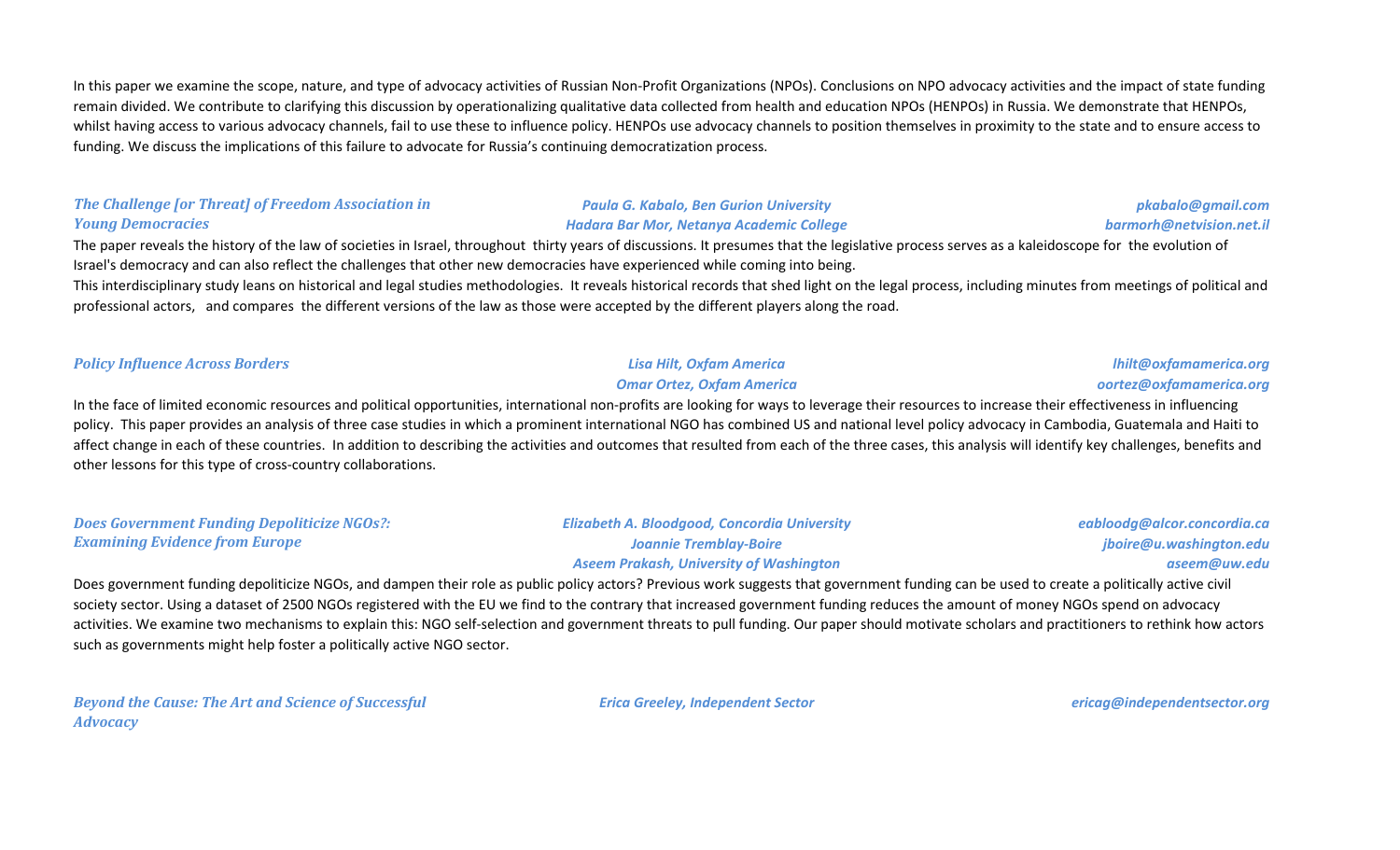This study explores the ability of the nonprofit and philanthropic community to advocate successfully on federal public policy issues that affect the sector at large. First, four case studies are used to illustrate successful elements of advocacy. Second, is a landscape analysis of organizations engaged in relevant advocacy work, including analyses of several of the key issues such as the charitable tax exemption and lobbying rules. Finally, the paper offers recommendations for how the sector can increase its effectiveness in advocating for a public policy framework that supports the sector.

#### *Promised and Delivered?: New Labour Rhetoric and Volunteer-Funding Streams*

Volunteering is ever-present in government policy in the UK. However, little research has been done into government and volunteering. Focusing on the New Labour administration (1997-201), this paper is a first step towards mapping and analysing government support of volunteering. A multi-method study using qualitative content analysis, elite interviews and analysis of financial data, this study investigates whether the net amount of public money New Labour committed to supporting volunteering is correlated to its stated priorities. The paper concludes that New Labour targeted its funding to specific volunteering activities (e.g. international development) and specific groups of people (e.g. young people).

#### *Legislating Good Governance: A Case Study of Immigration Organizations and Tax Compliance*

In 2011, CETUSA, a 501(c)(3) organization that offers visas to young men and women around the world to work for short periods of time in the United States, made national news for the abuses it perpetrated on foreign teens who worked at the Hershey Company's chocolate factories. While CETUSA's labor practices were abhorrent, its tax-exempt compliance wasn't much better. This paper highlights specific issues in many of the visa-granting organizations, proposes actions Congress could take to prevent future issues, and puts these governance procedures in the context of Congress' 2006 legislation controlling 501(q) credit counseling agencies.

#### *Advocating for Food Safety: The role of Advocacy and Lobbying by Food Safety Nonprofits*

*Megan Warnement, NC State University mkwarnem@ncsu.edu*

The purpose of this paper is to determine the differences between advocacy and lobbying activities between consumer safety and industry-based groups in terms of food safety policy. The research will examine exactly how large a role advocacy and lobbying plays in the day-to-day activities of these distinct food safety groups. Furthermore, I wish to add to the nonprofit literature and attempt to fill some of the gaps regarding the differences between advocacy and lobbying within the nonprofit field and provide a fourfold typology that operationalizes the definitions of advocacy and lobbying.

*Nonprofit Influence in Public Policy: Perceptions and Success*

*Anne Buffardi, Oxfam International/University of Washington Robert Pekkanen, University of Washington Steven Rathgeb Smith, Georgetown University*

*buffardi@uw.edu pekkanen@uw.edu srs83@georgetown.edu*

*Thomas Southard, Independent Sector toms@independentsector.org*

*Anjelica Season Finnegan, University of Southampton a.s.finnegan@soton.ac.uk*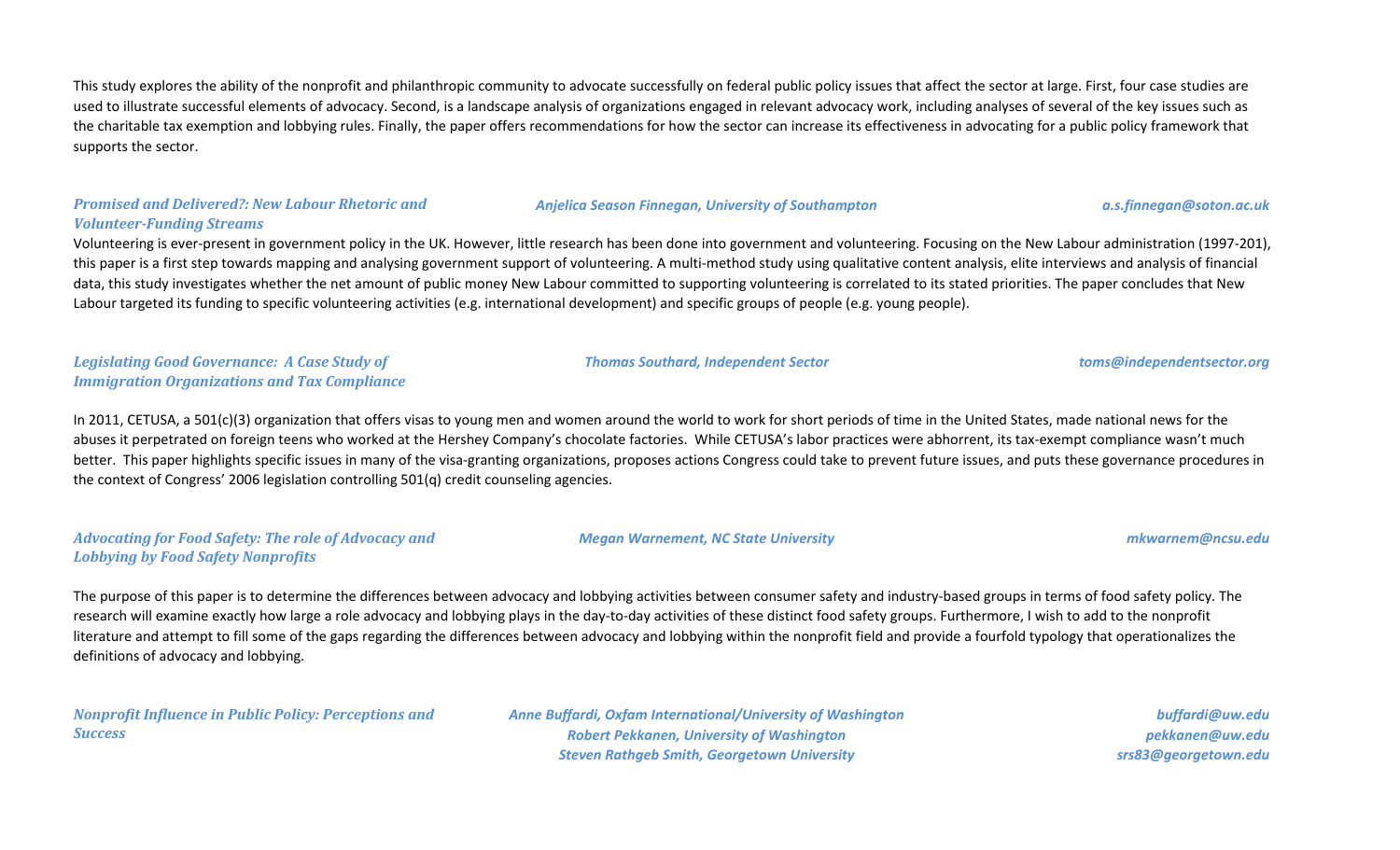Using original data, we examine the extent to which Seattle-based nonprofits perceive they are influential in the political arena and factors associated with successful policy change. Nonprofits engaged in advocacy were more likely to perceive themselves as influential than those not involved, yet still less than a fourth believed they were strongly influential. Among this subset, 79% reported previous policy success, more often modifying or stopping policy than enacting new policy, particularly when acting alone rather than in coalition. Policy success was not associated with perceived political influence, suggesting that nonprofits may underestimate their role in the policy process.

# *Policy Advocacy by Nonprofit Human Services: Determinants of Frame Variation in the Welfare and Homeless Debates*

Nonprofit human services have historically advocated on behalf of poor people. Yet, we know little about the factors that determine the content of advocacy. I conduct a comparative analysis of nonprofit human service advocacy on behalf of poor mothers and children in the areas of Welfare Reform and homelessness. The study tests a theory that explains how organizational variables, institutional context, political economy, and the moral construction of the target client group determine variation across issue frames and outcomes. It identifies the conditions under which advocacy strategies lead to more supportive social policies for vulnerable groups.

#### *Impact of Federal Budget Cuts on Nonprofits: Filling a Critical Gap in Information*

### This paper will provide important, up-to-date information on government funding of nonprofit organizations. In particular, the paper will draw on the author's previous research on this topic to report on recent trends in federal funding of nonprofits and projections of how federal support of nonprofits may change in the years to come under several different budget scenarios.

*A 19th Century Model for a 21st Century Problem: Government-Nonprofit Fiscal Relations in the Provision of Child Welfare Services*

*Nicole P. Marwell, Baruch College - CUNY Thad D. Calabrese, Robert F. Wagner Graduate School of Public Service, NYU* *nicole.marwell@baruch.cuny.edu thad.calabrese@nyu.edu*

This paper explores one facet of the idea that the outsourcing of human service provision saves government money. We ask what the impact of this savings effort is on the nonprofit organizations themselves that discharge governments' responsibility to provide for their citizens. To emphasize the importance of governmental responsibility in the government-nonprofit relationship, we choose an area of human services that is statutorily incumbent upon government to provide: child protection and welfare.

*Exploiting the Hollow State: Nonprofit Advocates in State Policy Decision Making*

*Jennifer E. Mosley, University of Chicago Mark E. Courtney, University of Chicago*

*mosley@uchicago.edu markc@uchicago.edu*

*Eve Garrow, University of Michigan egarrow@umich.edu*

*Alan J. Abramson, George Mason University aabramso@gmu.edu*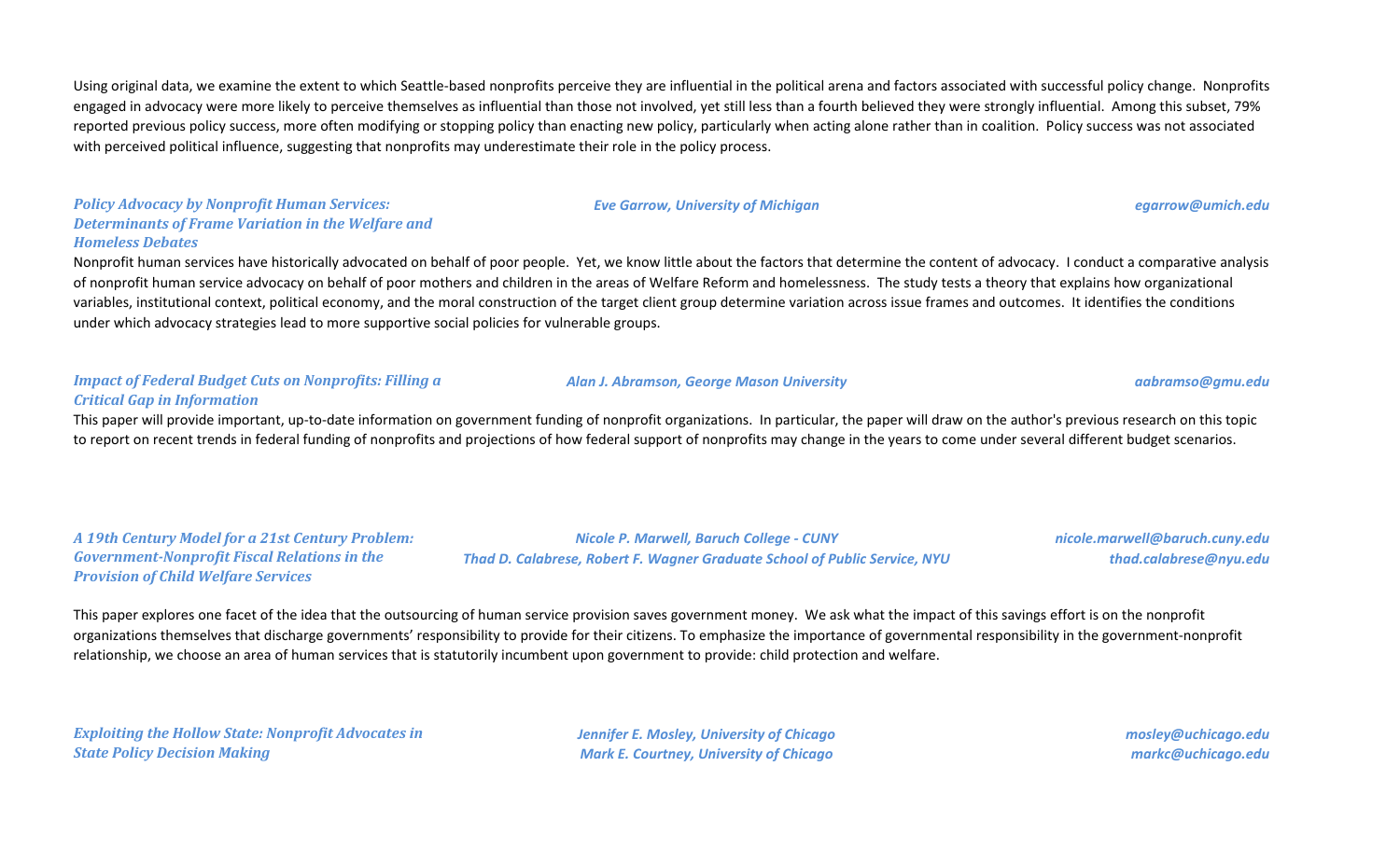How is reduced government capacity, due to state cutbacks and budget problems, influencing the role and effectiveness of nonprofit advocates? This paper presents a case study of a major legislation change in California to show that contrary to expectations, reduced government capacity may actually increase opportunities for nonprofit advocates. This is largely due to the increase in collaborative stakeholder processes that have been developed around regulatory matters and implementation planning. Nonprofits with significant resources and cultivated expertise may be able to dominate these processes when state administrators are short staffed and have unmanageable workloads. Implications for democratic accountability are discussed.

### *Philanthropic Actions of Ordinary People and the Change of Public Policies*

The year of 2011 witnessed a lot of unbelievable changes happening in China which were caused by philanthropic actions of ordinary people. Though political reforms have hardly taken place, philanthropy for the common good is more widely accepted, and even exerts positive influences to the government. This article, on the one hand, explores different strategies ordinary people in China used on philanthropic actions to successfully make changes to the public polices, on the other hand also finds that some of the actions are unsustainable and unduplicable.

#### *Challenges of the Nonprofit-Government Relationship: Moving from Relational to Transactional Contracting*

The recession profoundly impacted state governments and their nonprofit partners. This paper begins with a conundrum: while government contracts can provide stability and legitimacy to nonprofit providers, state fiscal imbalance has increased their vulnerability. Analysis of Urban Institute's survey findings on nonprofit contracting and grants reveal a sector severely stressed. This analysis is augmented with six case studies to document the evolution of contracting from being relational to transactional. The implication is that if human service contractors are providing a good they also must embrace this reality and no longer view contracts merely as a means to further their missions.

#### *Policy Dimensions of Arizona's Transaction Privilege Exemption*

*Mark A. Hager, Arizona State University Susanne McArdle, Arizona State University*

*mark.hager@asu.edu Susanne.McArdle@asu.edu*

Most states exempt charitable organizations from paying sales tax on the purchase of goods. However, states differ on what organizations qualify as charitable and what steps organizations must go through to apply for and utilize the exemption. The proposed paper follows from our study of the exemption of certain nonprofits from Arizona's sales on purchases, known here as the transaction privilege tax. The paper takes the form of a case study of the law and its practical application to qualifying community health centers, health care organizations, and hospitals.

*NPOs strategies in a changing arena: Nonprofit organizations at the local level*

*Dorit Bar-Nir, University of California, Berkeley doritbarnir@berkeley.edu*

*Brent Never, University of Missouri-Kansas City Erwin de Leon, The Urban Institute*

#### *Hua Ma, Sun Yat-sen University bernice.ma.cop@gmail.com*

*neverb@umkc.edu edeleon@urban.org*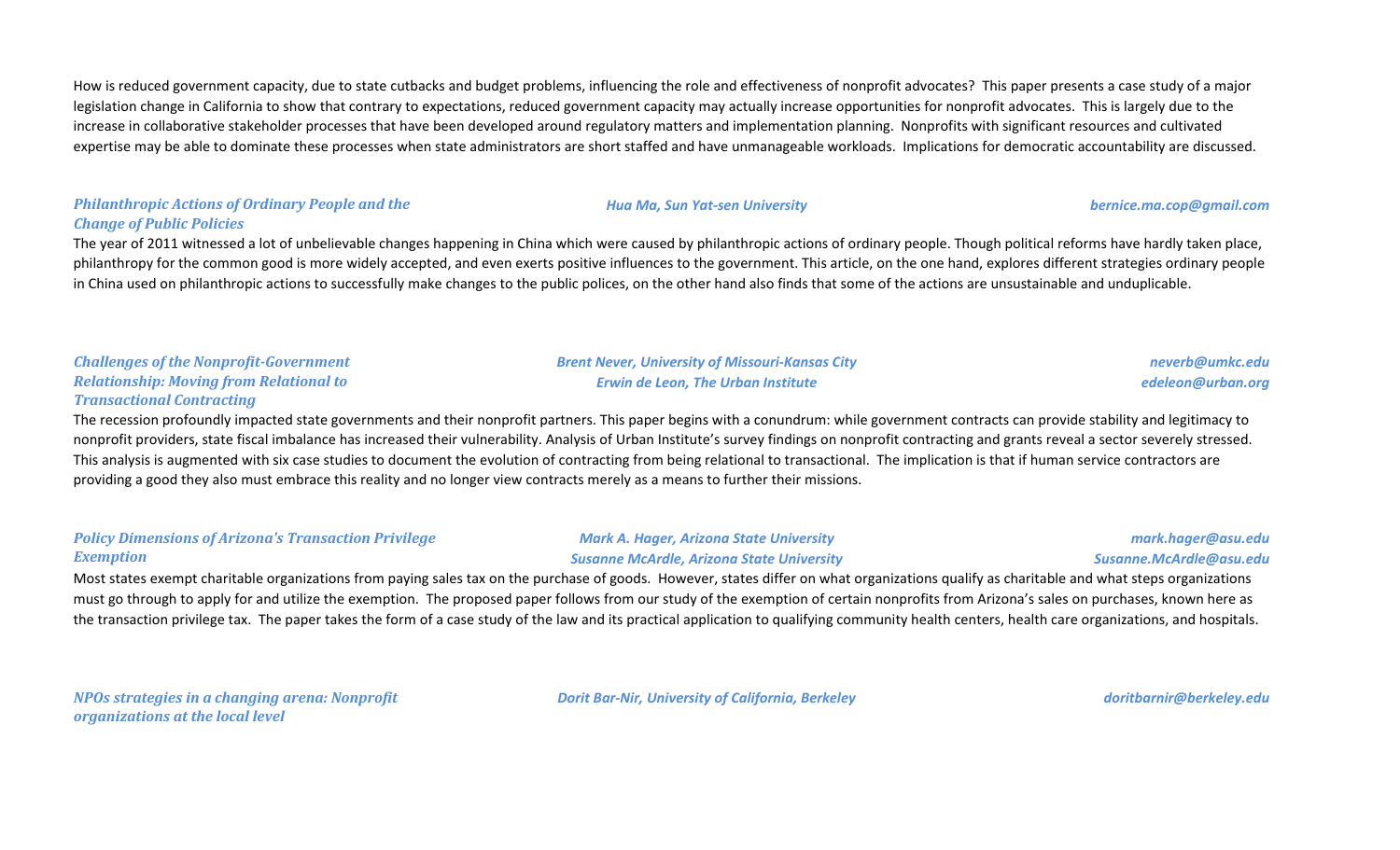Nonprofit organizations (NPOs) depend on their external environment for funding and legitimacy. Based on in-depth study of a large local authority in Israel in the years 1999–2006, this paper discusses the strategies used by NPOs to increase the dependence of the local authorities on their services, following steady privatization and devolution of social services provision from central to local government and local NPOs. These strategies include professional and financial leverage, commercialization, monopolization, subcontracting to for-profit organizations, and the use of formal and informal sources of influence.

#### *Government-Foundation Partnerships in the 21st Century*

*Alan J. Abramson, George Mason University Benjamin Soskis, George Mason University Stefan Toepler, George Mason University*

*aabramso@gmu.edu bensoskis@gmail.com stoepler@gmu.edu*

This paper takes a fresh look at government-foundation partnerships. To do so, the authors have reviewed studies of government, foundation, and nonprofit partnerships; identified and compiled descriptions of the many government-foundation partnerships that have been established over the last decade; and interviewed 25-30 government, foundation, and other officials about government-foundation partnerships. The product of the research will be a paper that lays out an analytic framework for understanding government-foundation partnerships and applies the framework to assess a range of current partnerships.

#### *The Institutional Context of Korean Philanthropy and a Leadership Role of (Quasi-)Community Foundations*

*Yu Jean Sohn, University of Southern California ysohn@usc.edu*

For over a decade, Korean philanthropy has been intensively developed and the government-leading tradition has shifted. It has been affected by the community foundation model, as a global cultural norm. This paper explores Community Chest of Korea and The Beautiful Foundation which are trying to make a social change beyond an asset building. Three research questions can be raised. First, how has a Korean fundraising model been influenced by a global cultural norm? Second, does a different relationship with the government make differences on fundraising and grantmaking? Third, which factors make a leadership role possible? Is a partnership with government helpful?

#### *Advocacy Networks: Responses to Fiscal Stress Brenda K. Bushouse, University of Massachusetts bushouse@polsci.umass.edu*

This paper analyzes responses by child advocacy organizations during the fiscal crisis. In 2010 aggregate funding for state preschool programs decreased, the first decrease since 2002 when data was first tracked. A key focus of this research project is to understand how networks of advocates responded to fiscal stress to understand under what conditions advocates collaborate or compete. This paper begins with a cross national analysis of state preschool funding and then focuses on three states with different state preschool funding mechanisms and administrative structures to assess how policy design interacts with advocacy networks to influence budgetary outcomes.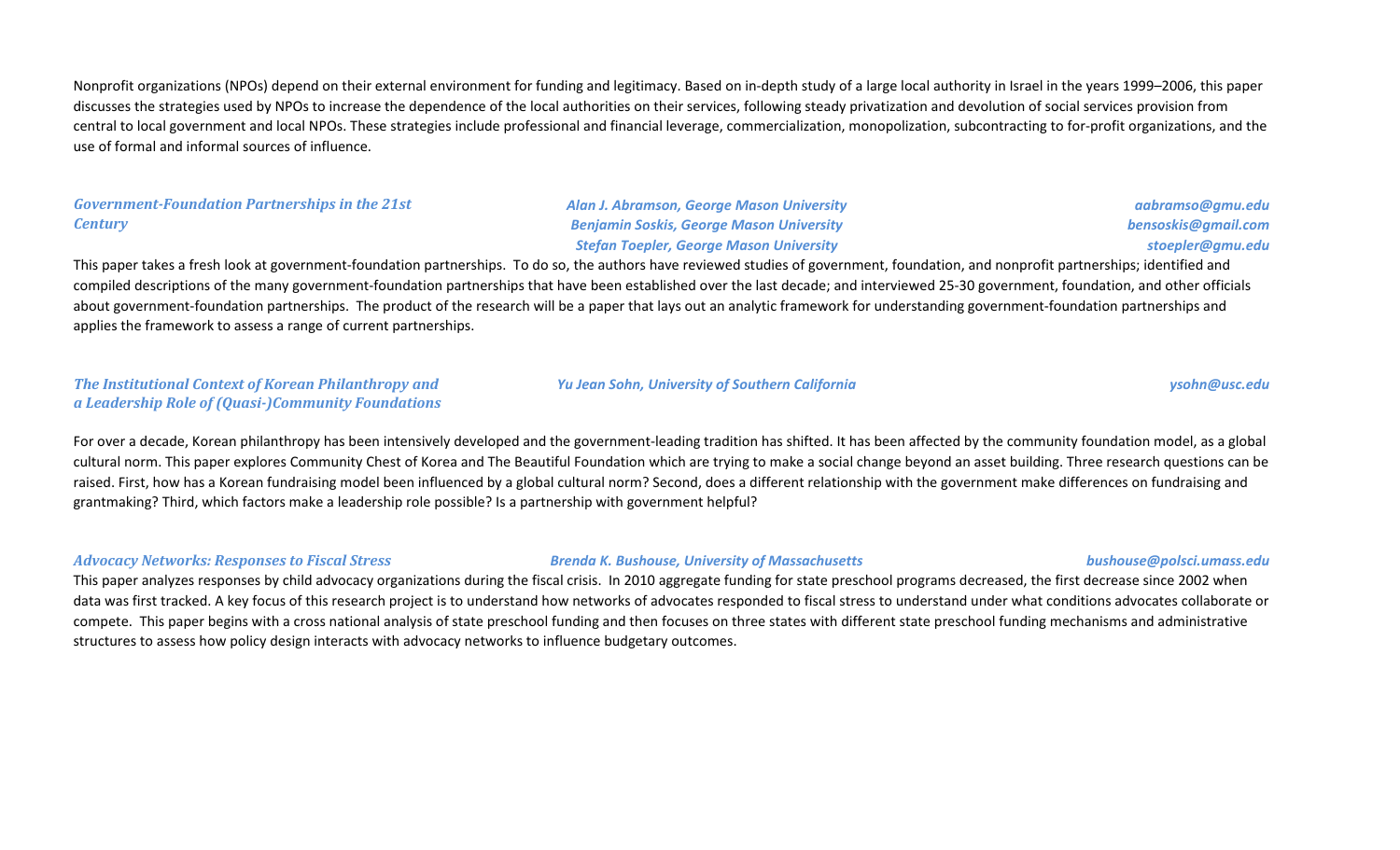*Participation, Deliberation and Decision-Making: The Dynamics of Inclusion and Exclusion in Mixed-Income Developments Replacing Public Housing Complexes in Chicago*

*Robert Chaskin, University of Chicago Amy Khare, University of Chicago Mark Joseph, Case Western Reserve University*

*rjc3@uchicago.edu akhare@uchicago.edu mark.joseph@case.edu*

This paper explores the mechanisms, processes, and dynamics of participation and deliberation in three newly created, mixed-income communities being built on the footprint of former public housing developments in Chicago. Our findings reflect enduring dilemmas about the challenge of democratic participation and representation for low-income citizens in the context of urban revitalization efforts. The paper explores a fundamental tension between two orientations to organizing participation, one that privileges "mainstreaming" public housing resident participation into collaborative governance structures and existing market and civil society mechanisms, and another that suggests the continuing need for separate mechanisms that maximize public housing resident representation.

*The Law of Fundraising: An Examination of State Fundraising Policy and Impacts on the Fundraising Profession*

Changes in the charitable giving landscape has resulted in policies, regulations and rules that range in variety among the 50 states and the District of Columbia. The goal of this research is to provide information regarding the policies and/or registration requirements for fundraising professionals at the state level, and go a step further in fully understanding the intentions of such policies. Identifying these requirements and policies is not only important for organizations that operate in one state but also in gauging implications for program expansion, national organizations serving many states, grant and fundraising consultants, and the nonprofit sector.

### *Strategic Philanthropy: Developing Future Nonprofit Leaders Through Service-Learning*

This paper explores the historical and theoretical framework of service-learning and delineate strategies for incorporating service-learning into curriculum. The author also discusses the barriers that limit the effective incorporation of a service-learning component to existing university curricula. The author then reviews how service learning related to nonprofit organizations can benefit both the student and the community. Lastly, the author provides an example of a service-learning course developed in partnership with the Community Foundation of Central Florida designed to provide students with the ability to become the grantor and distribute actual funds to real organizations in the community.

*Responding to Challenge: Comparing and Contrasting Selected Nonprofit University Programmes and Pedagogy in the USA and Europe*

*Alexander Murdock, London South Bank University Carmen R. Parra, Universidad Abat Oliba CEU Rebecca Tekula, Pace University Pascal Glemain, University of Rennes, France John P. Casey, Baruch College, City University of New York*

*alex.murdock@lsbu.ac.uk cparra@uao.es rtekula@pace.edu pascal.glemain@wanadoo.fr john.casey@baruch.cuny.edu*

#### *Ericka Harney, Eastern University ericka\_harney@hotmail.com*

*Stephanie Krick, University of Central Florida stephanie.krick@ucf.edu*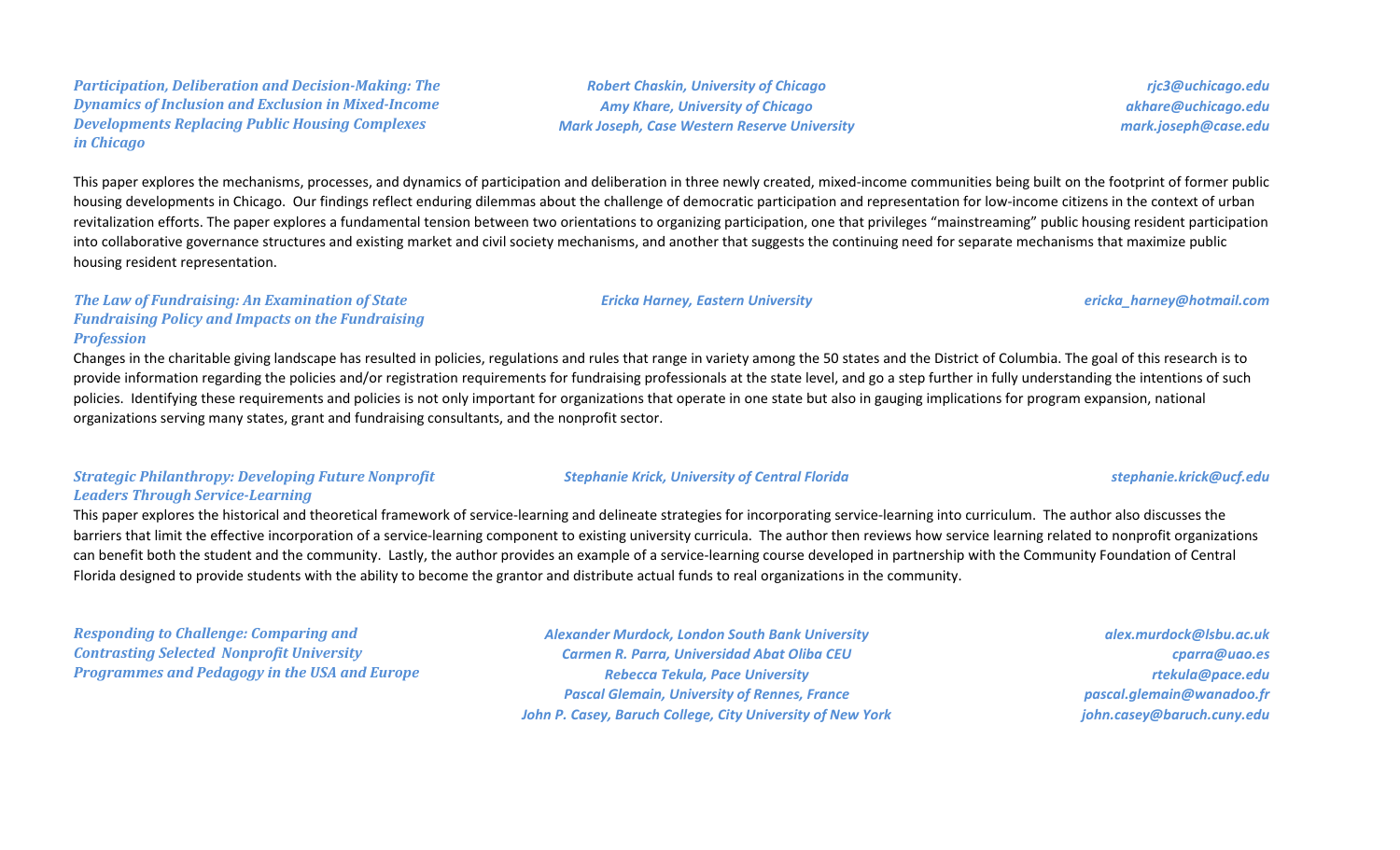In a time of challenge and change for non profits this paper will examine how programmes in four different countries have responded in terms of ethos, structure, content and delivery. The authors are all closely involved with programmes in the USA, the UK, Spain and France. The paper will explore similarities and differences between examples from the four countries. Each programme will also be located in respect of developments in non profit education both in national and international terms.

*A University-Community Partnership as a Potential Model for Training Future Nonprofit Leaders in Fundraising and Philanthropy*

Outcomes from a model internship program suggest that the expansion of a university program aimed at educating and training undergraduates in fundraising and philanthropy has successfully expanded into the local nonprofit community. The expansion beyond the campus to the community involved research, stakeholder input, and varied partnerships. Results from the three-year pilot prove promising on numerous levels for the students, participating nonprofits, university officials, and community leaders alike. The program yields potentially innovative methods for training future nonprofit leaders.

*Putting the Public Back in Public Affairs Education: Strengthening Civil Society and Citizenship through Community Engaged Teaching*

This paper develops the notion of community engaged teaching within the context of public affairs curriculum as a means through which to empower students, engagement community, strengthen civil society and develop active ethical citizens. Based on several years of practice and theory development in community engaged teaching, the author presents a theoretical framework for designing and implementing community engaged teaching, strategies and techniques for successfully implementation, and cases for readers to consider, critique, and expand for their own use and development. Fundamentally, community engaged teaching should place the public as partner in educating our students.

*The Future of Nonprofit Human Resources: Challenges and Recommendations for Success*

Philanthropic studies have identified nonprofit workforce and human resource issues (American Humanics and Bridgespan Group): Executive turnover and transition Leadership/managerial transition and leadership development Recruitment and retention problems

After identifying these issues in the challenges of the future nonprofit workforce, recommendations have been developed from the current literature for nonprofits and academia to undertake

*Thomas Bryer, University of Central Florida thomas.bryer@ucf.edu*

*Ericka Harney, Eastern University ericka\_harney@hotmail.com*

*Shelley Murphy Strickland, University of Michigan srstric@umich.edu*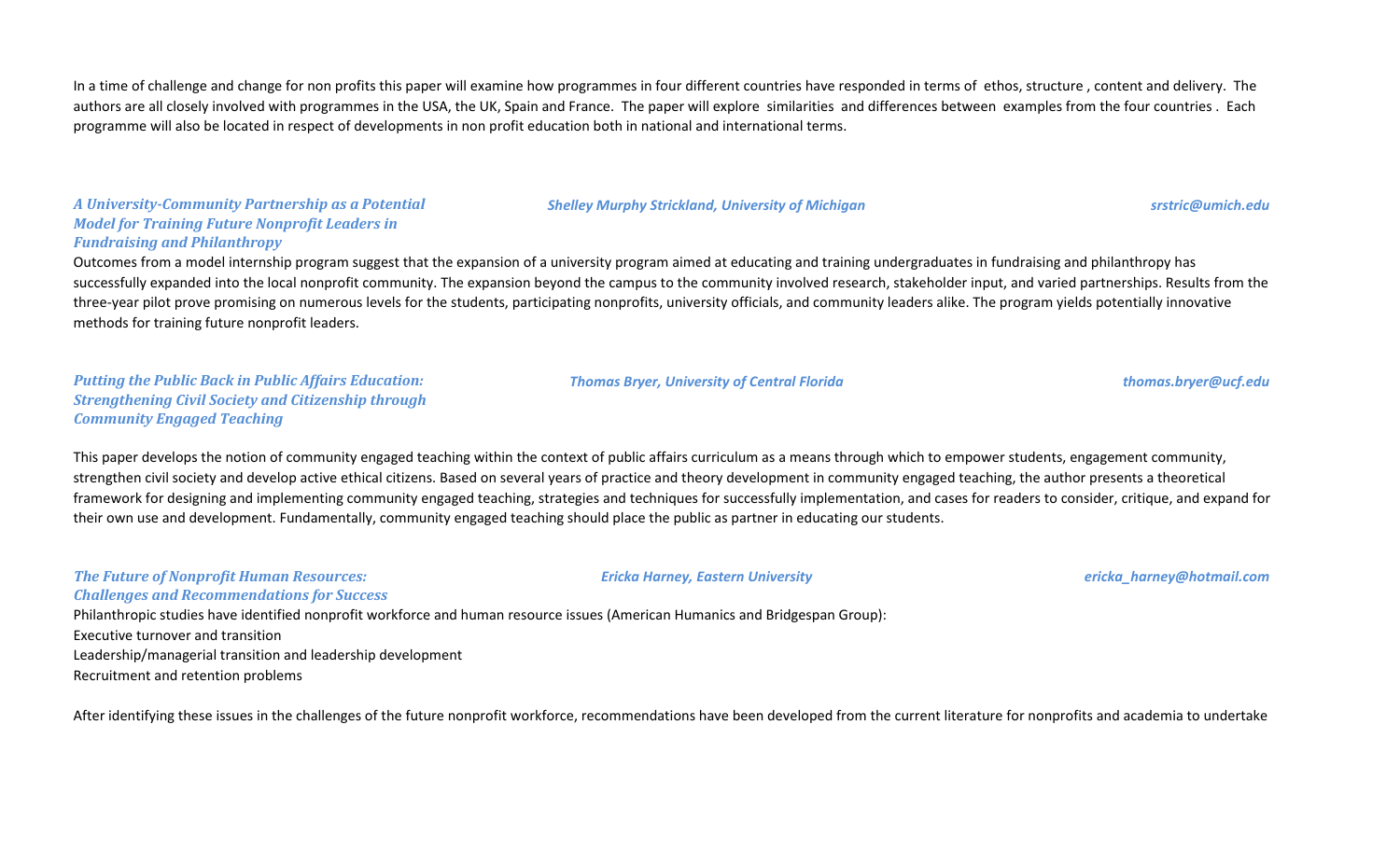# *A Role for the University in Building Fundraising Capacity in Nonprofit Organizations: A Case Study*

# What can the University do to assist nonprofits in building fundraising capacity? This paper focuses on the role of faculty outreach and service learning for students, specifically a case study of one faculty member's work to enable students enrolled in a fundraising course to engage in experiential learning with local nonprofit organizations. Relevant literature, the course learning objectives and assessments, and the results of a survey and interviews with the students, organizations' representatives, and United Way leadership are shared. Recommendations are made for the further development of the initiative and research.

#### *Multi-Disciplinary Nonprofit Studies Program Development: An Evaluation and Proposed Framework*

This paper reports on a formative, process evaluation of a multi-disciplinary nonprofit studies program development process in a large, public, Carnegie-designated Research I and communityengaged institution in the mid-Atlantic region. In addition to discussing the findings, challenges, and opportunities of the process, the authors propose a framework for understanding different disciplines' approaches to nonprofit studies, including their perspectives on social change and the role of the nonprofit professional. The research includes analysis of the university's existing capacity in this area, and the landscape of national models for nonprofit studies programs. Implications for nonprofit studies impact and the sector are discussed.

*Andrew Schoeneman, Virginia Commonwealth University Nancy Stutts, Virginia Commonwealth University*

# *Bridging Liberal Arts and Professional Training for Social Change*

Students often arrive on our campuses eager to change the world—and many more develop that desire through coursework that improves their understanding of power, social inequality, and the ethics of justice. A growing trend on liberal arts campuses is for undergraduates to form their own social change organizations. However, liberal arts undergraduate students are often lacking the skills necessary to transform social change dreams into real organizations. This paper reports on a two-year process of developing bridges from undergraduate liberal arts education to professional training through collaboration among a research university and four liberal arts colleges.

### *College Student Community Service: Analysis of Volunteer Motivations and Constraints*

Occasional volunteering is a popular trend among university students, due to time limits and a tendency toward more reflexive and less collective type of volunteering activities among Generation Y. This paper will examine motivational and constraint factors of college students to volunteer for community service. It relies on the Volunteer Functions Inventory (Clary et al., 1996) and the structural constraint model (Crawford, Jackson and Godbey 1991). Data will be collected via an online survey of the 1,800 students who participated in a community service day. Preliminary results will be presented at the conference.

*Using Literature as a Source for Case Studies John T. Long, University of South Carolina Upstate jtlong@uscupstate.edu*



*Cathleen O. Erwin, Auburn University cerwin@auburn.edu*

*schoenemanac@vcu.edu*

*nbstutts@vcu.edu*

*Brenda K. Bushouse, University of Massachusetts bushouse@polsci.umass.edu*

#### *Alicia Schatteman, Northern Illinois University aschatteman@niu.edu*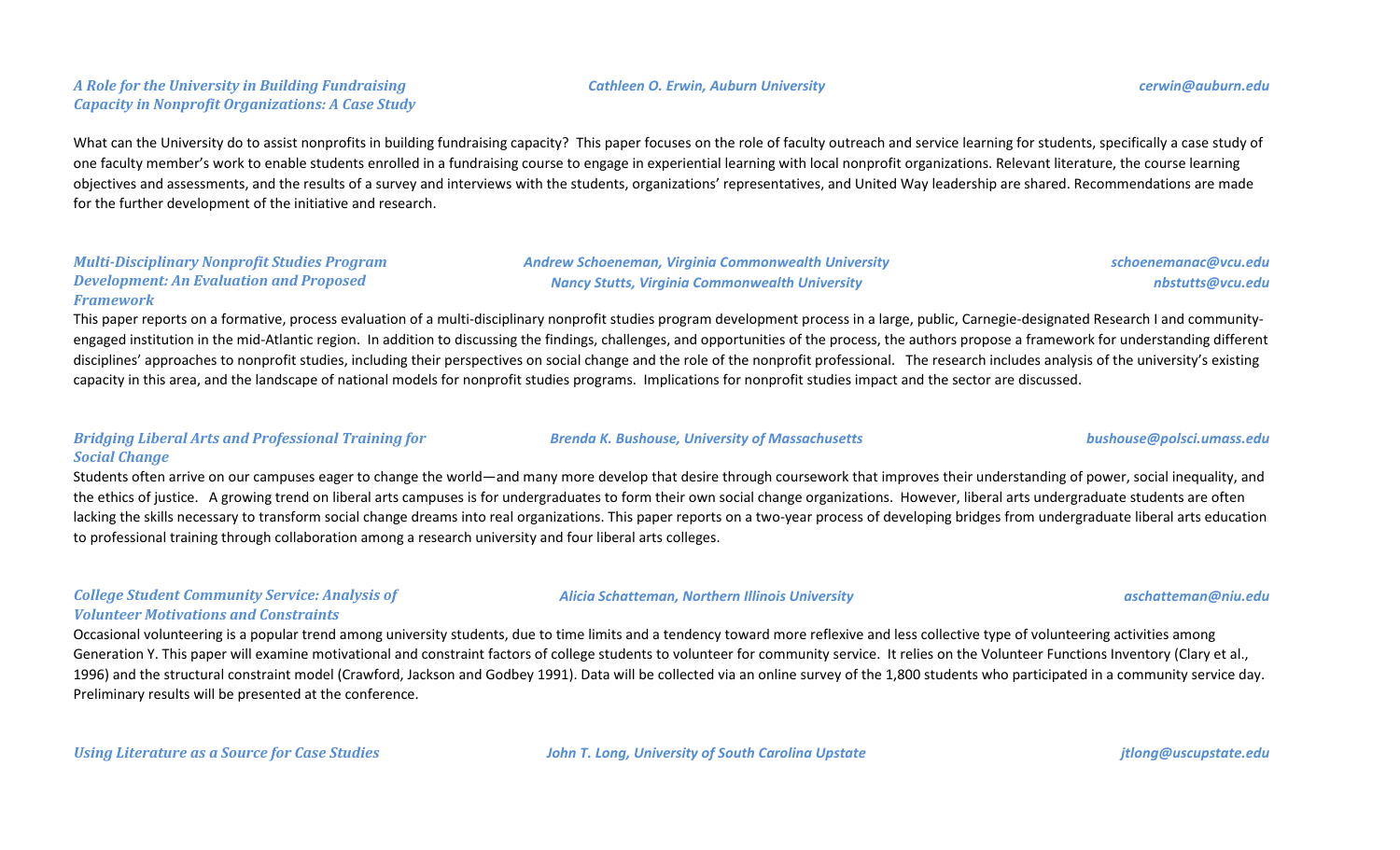Most case studies in the nonprofit classroom are based on real-life scenarios. In other disciplines, such as in British literature, professors that assign novels or plays are in essence using the case study method with fictional material. Many professional fiction writers are extremely adept at developing case-like material that assimilates real-life scenarios. This paper will highlight the use of The Merchant of Venice from Shakespearian literature to discuss issues in diversity. It will explore how students will research and learn about matters such as discrimination through racial stereotyping, legal ramifications, and its deleterious outcomes.

*Understanding How Nascent Social Entrepreneurs Become Social Entrepreneurs: A Mixed-methods Analysis of a Social Entrepreneurship Training Program*

*Andrew J Germak, Rutgers University Jeffrey Robinson, Rutgers University Donna Van Alst, Rutgers University*

*agermak@ssw.rutgers.edu jrobinson@business.rutgers.edu vanalst@ssw.rutgers.edu*

Social entrepreneurship (SE) is an emerging practice that promises to harness the energy and enthusiasm of entrepreneurship with the values of the social sector to address many longstanding social problems. Little is known, however, about how to encourage and support - through training, education, and other means - the creative solutions inherent to this approach. This paper presents a mixed-methods evaluation of an SE training program launched in early 2012 at a major public research university. Faculty from the school of social work and the business school are collaborating to build the capacity of social entrepreneurs.

#### *Preparing the Next Generation of Social Change Agents in Community Work: A Case Study*

Due to the changing demography of the communities being served, the next generation of leaders in non-profit organizations and community-based work face issues regarding diversity, inclusion, and equity in the field. The role of general education is important in creating pathways to a career in non-profit work, grassroot organizing, or the helping professions. Utilizing a case study approach and critical interpretive grounded theory, this paper highlights the impact of a yearlong, interdisciplinary freshmen inquiry course on race and social justice at a Northwest urban university. Results establish a conceptual framework for preparing future leaders in philanthropy, volunteer, and service.

*How Should We Teach the NPO/NGO-Related Subjects at Public Policy School for Building Civil Society? Japanese Case.*

*Takafumi Tanaka, Tokyo Gakugei University Nozomu Osawa, Waseda University*

*ttanaka@u-gakugei.ac.jp osawa.noz@gmail.com*

Recently, Public Policy School (PPS) is established in Japan, as an organization that trains the professional in the public policy. The Government advocated word "New Public Commons". It expects NPO to play the pubic role substitute for the government, as the recovery from the disaster. We investigated 43 graduate schools whose main field is public policy. The results are surprising. "NPO-related subjects" are NOT supplied very much in PPS. There isn't professor who teaches these subjects in about half courses. The content of them is about "Specified Nonprofit Corporations (SNC)", by new NPO law in 1998, at most.

#### *Alma M.O. Trinidad, Portland State University atrinidad@pdx.edu*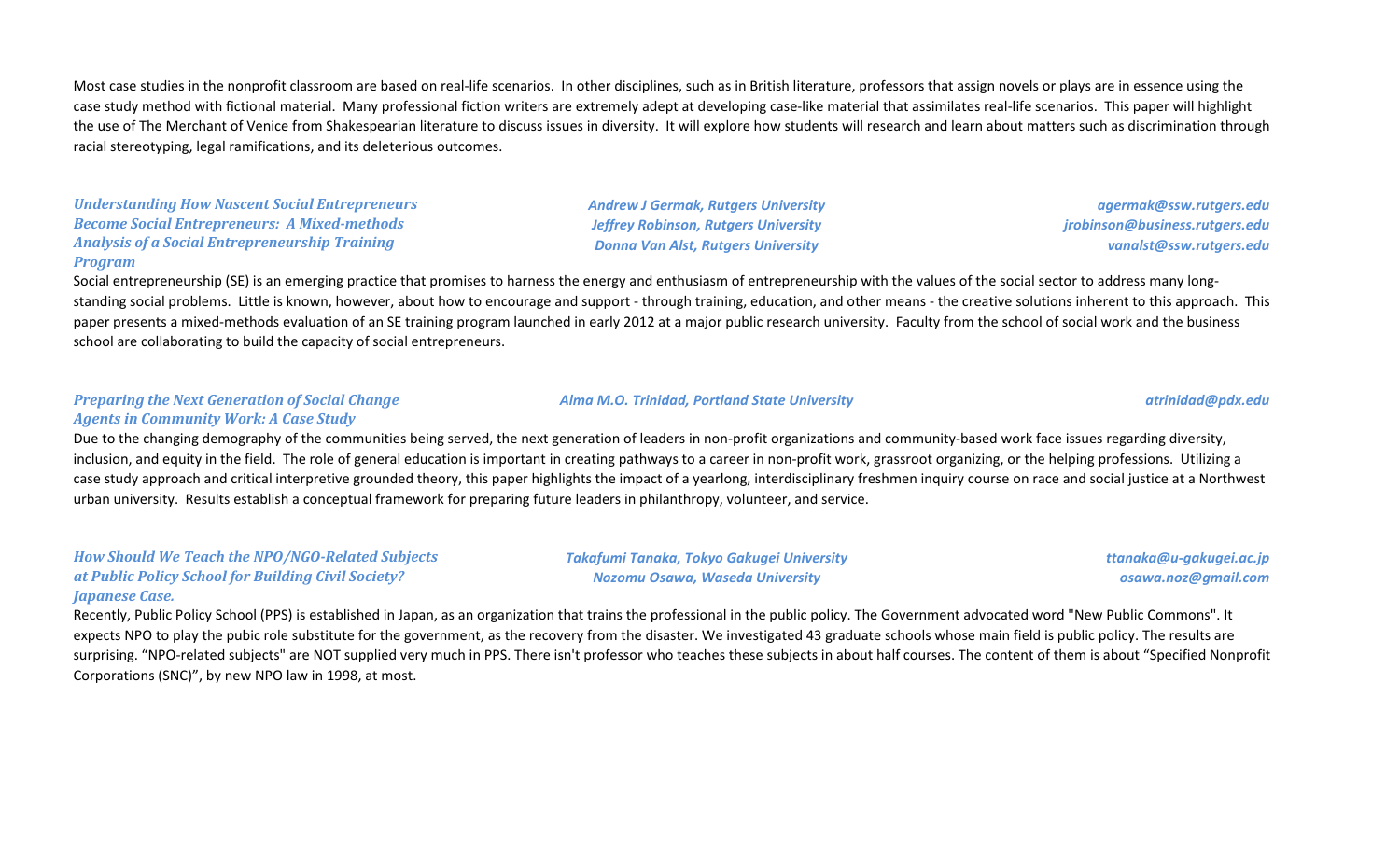*Nonprofit Health Clinic: Role of Interdisciplinary Pedagogy and Development of Intellectual Entrepreneurs*

*Monica Nandan, Kennesaw State Univeristy Vanessa Robinson-Dooley, Kennesaw State University Jennifer A. Wade-Berg, Kennesaw State University*

*mnandan@kennesaw.edu vrobin11@kennesaw.edu jwadeber@kennesaw.edu*

Higher education's pedagogical models were structured along disciplinary or professional lines for an era and community context that is no longer relevant for today's global economy and for complex/dynamic interface of social, material, psychological, economic and environmental challenges.

This presentation's purpose is to share relevance of, and structure for, preparing "intellectual entrepreneurs" through interprofessional/ interdisciplinary pedagogical model.

*Nonprofit Academic Program Sustainability Norman A. Dolch, University of North Texas Helen K. Wise, Louisiana State University in Shreveport Ronald L. Wade, University of North Texas SueAnn Strom, Park University dolch@pacs.unt.edu Helen.Wise@lsus.edu ronaldlwade@ronaldlwade.com sueannstrom@gmail.com* Specifically, the authors will share an existing and proposed educational model that prepares undergraduate and graduate students for interdisciplinary practice in nonprofit health care clinic

Since the nonprofit sector is growing in importance and colleges and universities are taking an increasingly greater role in training persons for positions in the sector, it may make sense to examine factors that sustain, perhaps even make programs thrive. 168 out of 240 nonprofit programs responded to a survey Monkey questionnaire .Results of the survey are reported on the various data items Further one-way ANOVAs for subgroups within the data found no difference for public versus private institutions but indicated some differences when comparing graduate and undergraduate programs. Program sustainability and ability to thrive may depend on sense making.

#### *Bridging the Theory-Practice Gap in a Nonprofit/Philanthropic Studies Doctoral Program*

*Robert Donmoyer, University of San Diego donmoyer@sandiego.edu*

The gap between universities and the knowledge they generate and teach, on the one hand, and practitioners and the problems they confront, on the other, has been discussed by scholars in a number of applied fields. This paper considers how those who design and run nonprofit academic programs might minimize the theory/practice gap problem. The paper is a compendium for another paper that recently was accepted for publication. That paper was a case study of a nonprofit master's degree program; here the focus is on the development of a Ph.D. program that educates both practitioners and future university professors.

*Changing Organizations through Action Research Mary B. McDonald, University of San Diego marymc@sandiego.edu*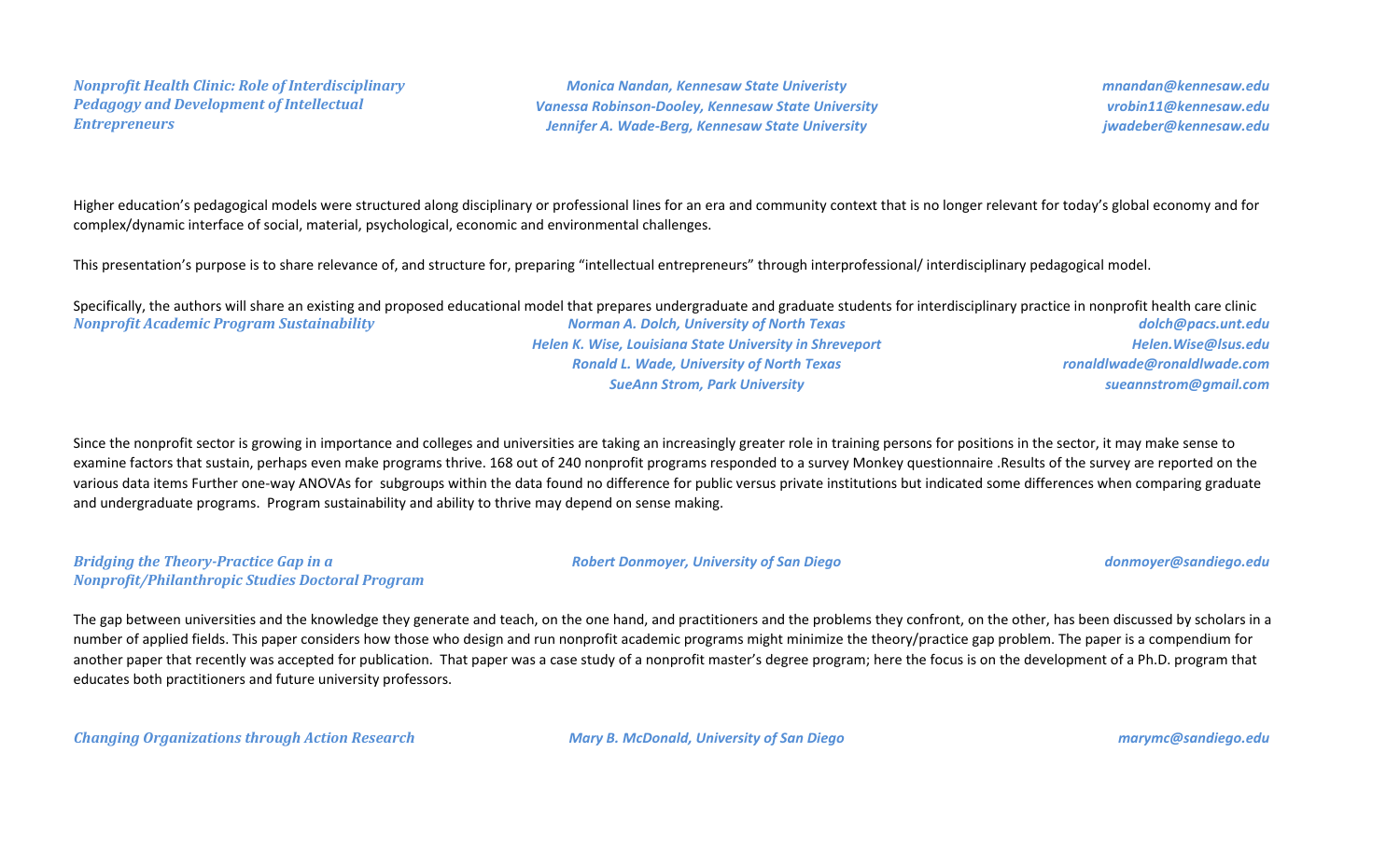This paper presents action research that answers two questions: 1) What do students actually learn in collaborative community-based action research projects? 2) Do they leave the project with a theoretical framework that will inform their leadership practice in an ever complex world? This study is part of a research class. Literature on the theoretical frame and practice of action research will structure student work. All participants will journal, dialogue, and analyze documents through the various iterations of the research cycles. Students will collaborate with their organizational "community" (McNiff and Whitehead), the organization where they work.

*Online Course Development for College Students Studying Philanthropy*

*Sarah Nathan, Indiana University Genevieve Shaker, Indiana University Purdue University Indianapolis* *sknathan@iupui.edu gshaker@iupui.edu*

This interactive presentation will share the successes and challenges of developing an undergraduate online course, "P105: Introduction to Giving and Volunteering in America." As the gateway course for the bachelor's degree in philanthropic studies and a general education course for the humanities, the online course serves a wide range of students while introducing them to the historic, philosophical and literary foundations of philanthropy in America. The presenters will showcase a number of innovative tools and strategies for online course development in the field and discuss the conversion of existing curriculum and pedagogy to an online environment.

| <b>Pay it Forward: Engaging College Students Through</b> | Jodi Benenson, Brandeis University       |
|----------------------------------------------------------|------------------------------------------|
| <b>Experiential Philanthropy Courses</b>                 | <b>Erika Moldow, Brandeis University</b> |
|                                                          | <b>Andrew Hahn, Brandeis University</b>  |

*benenson@brandeis.edu emoldow@brandeis.edu ahahn@brandeis.edu*

This paper examines experiential student philanthropy courses through Pay it Forward, a federally-funded initiative addressing critical needs in campus communities through student-led grantmaking and volunteerism. The study uses a post-survey of 1628 college students to assess their experiences in 111 philanthropy courses throughout Ohio, Michigan, and Kentucky. Results show that prior to taking a Pay it Forward course, 51% of students had never discussed their parents' philanthropic activities with them. After the course, students report that they are more likely to talk to peers and family about giving and are more likely to engage in philanthropy throughout their lifetime.

*The Integration of Service Learning, Civic Engagement and Online Education in Nonprofit Management and Leadership: Lessons from Tennessee State University*

*Cara Robinson, Tennessee State University crobin22@tnstate.edu*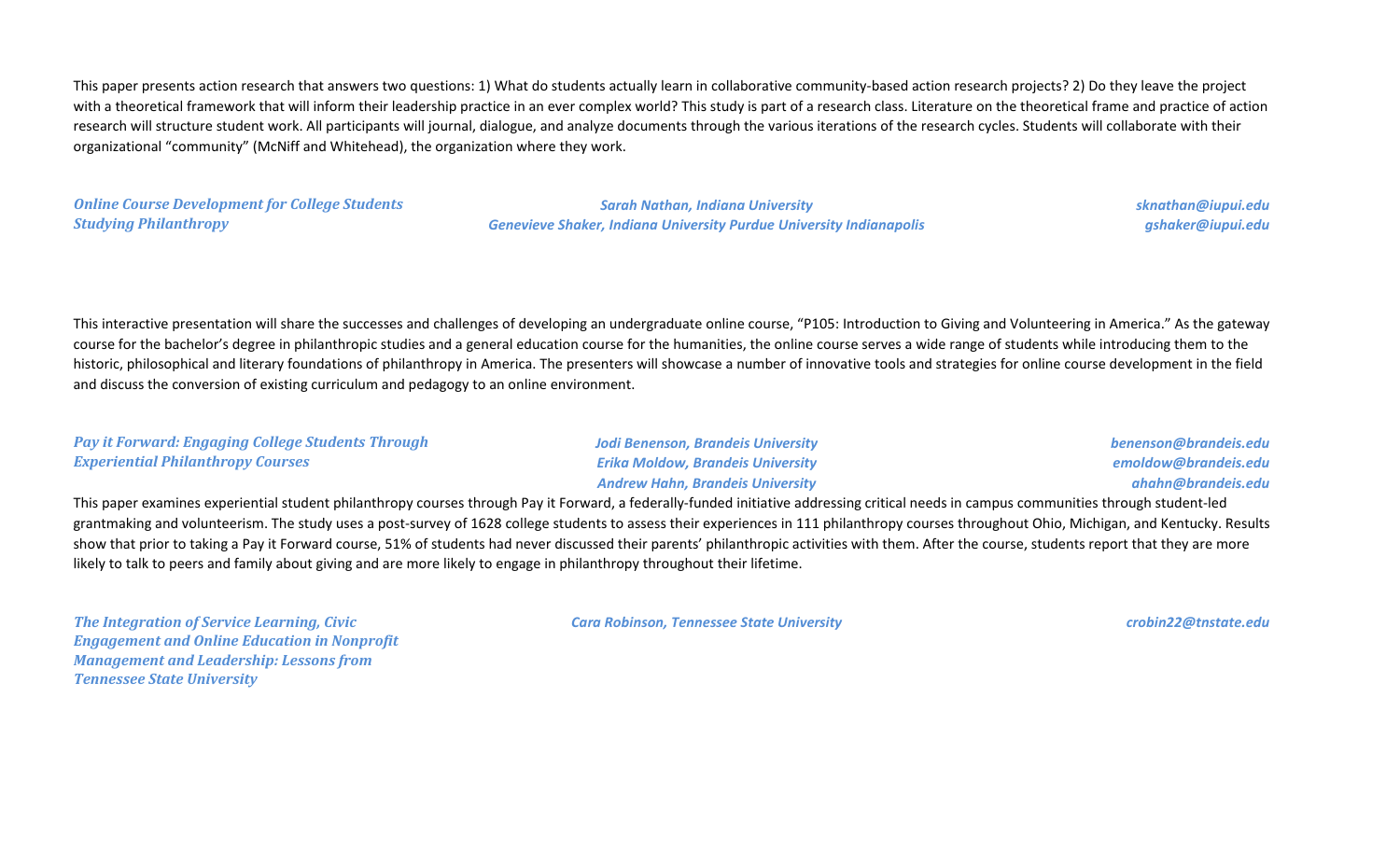Both online education and service learning are increasingly popular across academia. At Tennessee State University, both areas are viewed as expanded opportunities to meet the University's goals of recruitment, retention and graduation. Moreover, the recently developed Urban Studies program maintains core values centered on the integration of civic engagement and community participation in the classroom across the major and the Nonprofit Management and Leadership minor. This paper explores the lessons the program has learned during its first four years of curriculum development and implementation.

#### *Impacts of Service Learning on Nonprofit Organizations*

The vast majority of service learning literature focuses on impacts to students. This paper examines service learning from the perspective of nonprofit organizations. Specifically, it answers the research question: how do service learning projects impact nonprofit organizations? A mixed method approach, utilizing surveys and in-depth interviews, will explore the issue. The data will be derived from a sample of organizations working with students from a school of public affairs conducting their service learning projects as a graduation requirement. Variables hypothesized to contribute to positive outcomes include the organization's commitment to education, experience working with service learning projects, and organizational size.

> *Christine W. Cugliari, High Point University Kathy Shields, High Point University*

#### *An Examination of the Relationship between Nonprofit Management Education and Academic Libraries*

Nonprofit management education (NME) is an interdisciplinary field and thus requires an interdisciplinary approach to discovery and research. However, little, if any, has been written on how academic libraries can support the students and faculty who are conducting research in this growing field. Utilizing the constructive paradigm within qualitative research, our paper examines this topic through focus groups comprising NME students (undergraduate and graduate) and faculty. By understanding how students approach discovery and research in NME, both NME faculty and academic librarians will be better prepared to serve our students and future nonprofit leaders and the field of NME.

| <b>Toward Nonprofit Doctoral Education: Where We Are</b> | Stephen K. Jackson, Rockefeller College, University at Albany | sjackson@albany.edu |
|----------------------------------------------------------|---------------------------------------------------------------|---------------------|
| and Where We Want To Go                                  | <b>Santiago Guerrero, University at Albany</b>                | sangue20@yahoo.com  |

Education in nonprofit and philanthropic studies at all levels of education in the United States (US) has expanded tremendously over the last two decades. This paper asks the central question: What is the current state of nonprofit doctoral education? The paper examines three sources of data: PhD student and faculty surveys, examination of nonprofit articles published in academic journals, and exploration of nonprofit doctoral student productivity. The paper adds to the nonprofit literature as it captures overall trends in nonprofit and philanthropic studies doctoral education and makes key recommendations to improve standards for doctoral education in our field.

*Using Service Learning to Strengthen Local Advocacy: The Case of a Los Angeles Housing Project and Its Community Garden*

*Grace Bahng, Azusa Pacific University gbahng@apu.edu*

*ccugliar@highpoint.edu dshields@highpoint.edu*

*Kerry Ann Kuenzi, University of Colorado at Denver kerry.kuenzi@ucdenver.edu*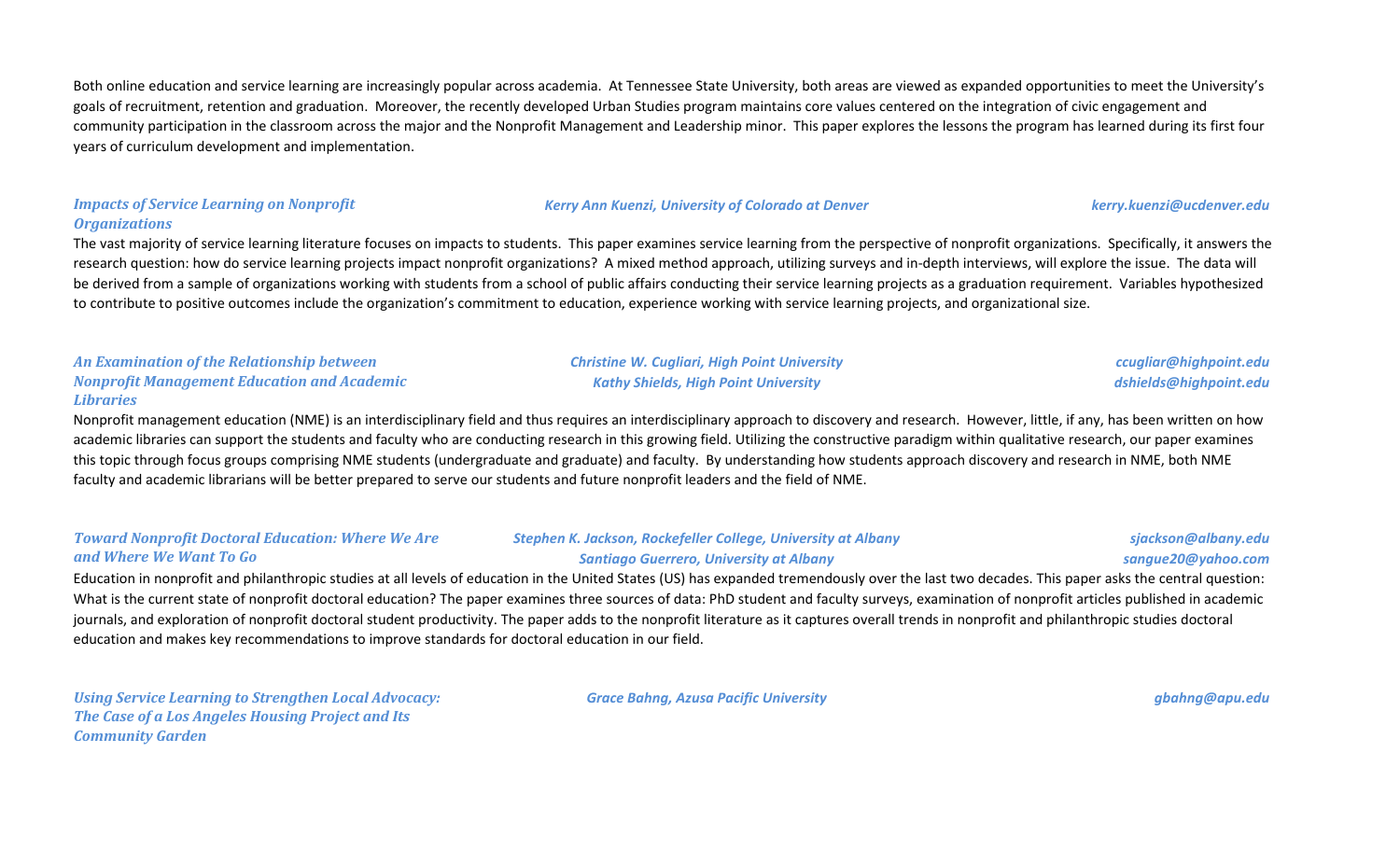This article documents how an action research project placed within a service learning class can positively impact both student learning and a partnered community. A brief literature review will discuss the concerns of communities and community organizations in service learning partnerships with academic institutions. Then, the case of the Mar Vista housing project will be introduced as college students were partnered with continuation school students and residents of a local housing project in Los Angeles. Working together the two groups of students participated in local advocacy to the Housing Authority concerning issues around community gardens within the housing project.

*Social Media, Civil Society and Resource Mobilization: The Rise of "Grassroots Philanthropy" in China*

*Qihai Cai, The Chinese University of Hong Kong qihaicai@gmail.com*

In authoritarian regimes, where institutions constrain grassroots mobilization, how are the resources in the society effectively mobilized to address imperative social problems? Drawing from a philanthropic program "Free Lunch for Children" in China, this study sheds light on how the creative use of social media facilitates "grassroots philanthropy" which is more capable of incorporating people into philanthropy. Although the institutional environment for resource mobilization remains stringent in China, this new approach of philanthropy provides a promising channel, through which social entrepreneurs diffuse information and mobilize resources to promote well-beings of target groups.

### *A Comparative Study of Organizational Models Adopted by Philanthropic Entrepreneurial Families in Western Countries*

Nonprofit and charitable foundations connected to entrepreneurial families and family firms have increased in number and social visibility during the past decades. This paper examines the organizational models prevailing in institutional family philanthropy in three Western countries (United States, Germany and Spain). Empirical results on the three country studies are compared and their institutional and regulatory environments contextualized. Two basic models of relationship between the entrepreneurial family, the family foundation and the family firm/group are identified. The paper ultimately aims at exploring the intrinsic and environmental factors -particularly institutional factors and state policies-influencing the choice of model internationally.

*The Vital Distinction Between Generosity and Justice Richard B Gunderman, Indiana University rbgunder@iupui.edu*

There is a deep and unresolvable tension between generosity and justice. If we do not understand this tension, or if we fail to take it into account in our actions and policies, we are liable to do more harm than good. Regarded from the standpoint of generosity, justice will tend to seem cold, distant, and uncaring. Regarded from the standpoint of justice, generosity will tend to appear subjective, biased, and unfair.

*The Impact of Payout Policy on Institutional Philanthropy: Fulfilling the Public Good Amidst Professionalization?*

*Amanda Janis, American University Lewis Faulk, American University*

*janisam@gmail.com faulk@american.edu*

*Marta Rey-Garcia, Universidad de A Coruña Nuria Puig-Raposo, Universidad Complutense, Spain*

*martarey@udc.es nuriapuig@ccee.ucm.es*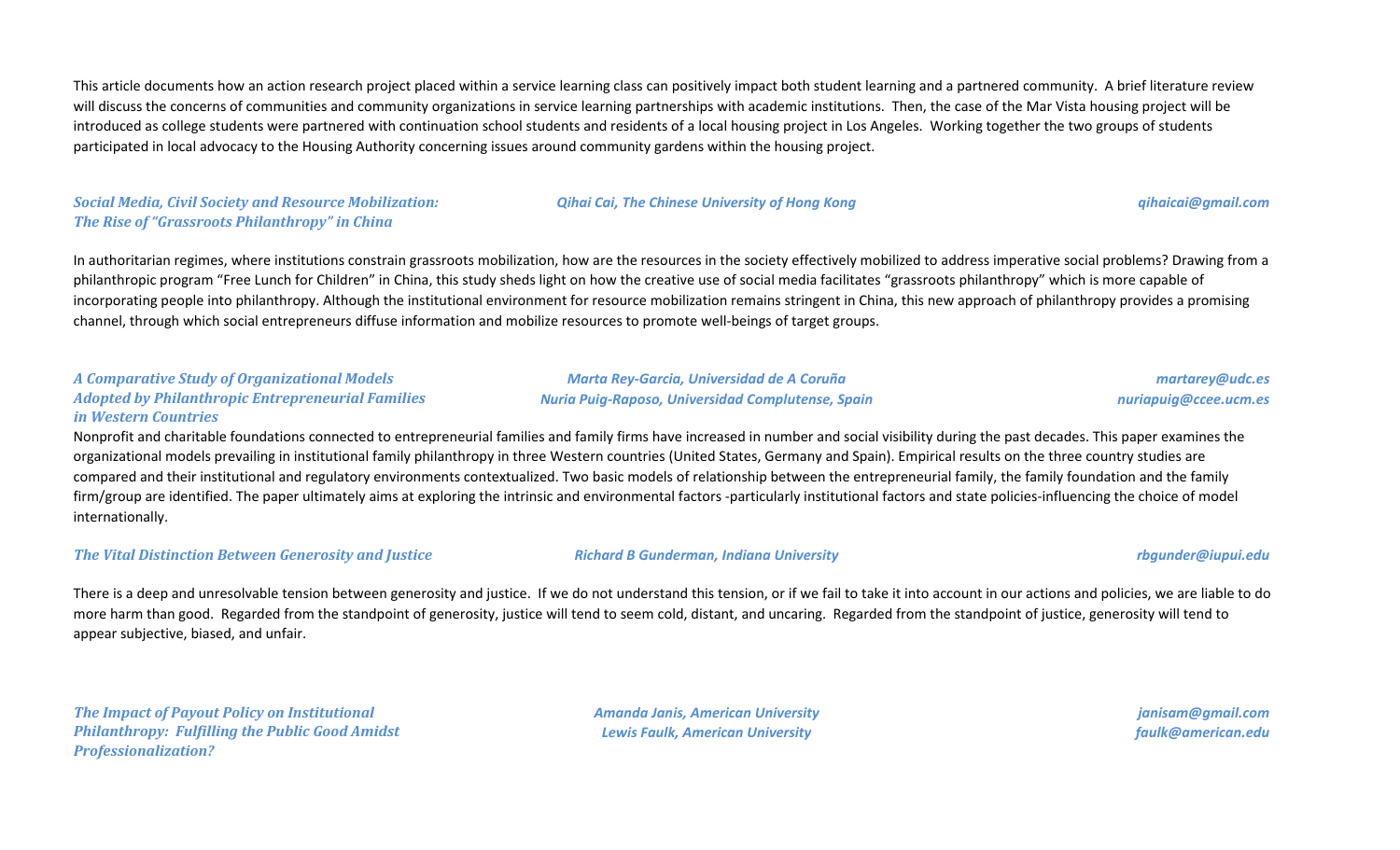Intent on foundations fulfilling their charitable purpose with minimal tax avoidance, the Tax Reform Act of 1969 instituted a payout requirement for philanthropic foundations. The administrative implementation of the 1969 law subsequently led to increased professionalization of institutional philanthropy. While the professionalization of foundations has contributed to charitable purposes, it has also ostensibly distracted resources from charitable grantmaking as foundations include administrative expenses as part of their 5% payout requirement. In this paper, we test whether professionalization and related administrative expenses reduce or improve charitable grant payouts in a multiyear sample of US foundations.

# *Understanding Opinion Leadership in Philanthropic Practice in Australia: Some Insights from Communication Theory*

# To build on the communication theory base about opinion leadership, this paper draws on two recent landmark studies of Australian giving to explore whether and how opinion leaders spread philanthropy as an idea. Representing nearly 100 interviews/contributions, this research confirms the importance of source credibility and the power of existing trust and respect when communicating a more complex concept such as becoming a philanthropist. It reinforces prestige motives sometimes triggering donations, and stamps peers as critical in moving people from being 'givers' to 'philanthropists' who structure their previous ad hoc giving into formal, ongoing and greater support.

### *The Genesis of Philanthrôpía in the Philosophical Humanism of Protagoras, as Recovered by a New Interpretation of the Prometheia Trilogy*

#### *Marty Sulek, Indiana University msulek@IUPUI.edu*

*Wendy Scaife, Queensland University of Technology w.scaife@qut.edu*

Philanthropy was originally conceived of, as both a word and idea, in the classical Greek tragedy, Prometheus Bound. There, it is employed to describe the "philanthropic character" (philanthrôpou trópou) of Prometheus. The significance of this reference has been misconstrued, though, largely due to erroneous assumptions regarding the play's authorship, date of composition and cultural influences. This paper argues that Prometheus Bound is nothing less than a mythological representation of the wisdom of Protagoras, the first and greatest of the sophists. This paper thus seeks to understand the origins of philanthrôpía, as an expression of the humanistic philosophy of Protagoras.

# *Philanthropy, Nonprofit Organizations and the Creation of Public Value*

# *Stuart C. Mendel, Cleveland State University Jeffrey Brudney, Cleveland State University*

#### *s.mendel@csuohio.edu jbrudney@gmail.com*

In this essay, we argue that philanthropy uses nonprofit organizations to create public value in important ways that have been overlooked in the "public value" literature. We suggest that philanthropic institutions stimulate a process leading to public value through three well documented characteristics of the nonprofit sector: mission fulfillment and impact, through public private partnerships; as an outcome of the stewardship role nonprofits assume as they provide the institutional space and constructive tension where collaboration can incubate and thrive.

*Katherine Badertscher, IUPUI Center on Philanthropy kcoon@umail.iu.edu*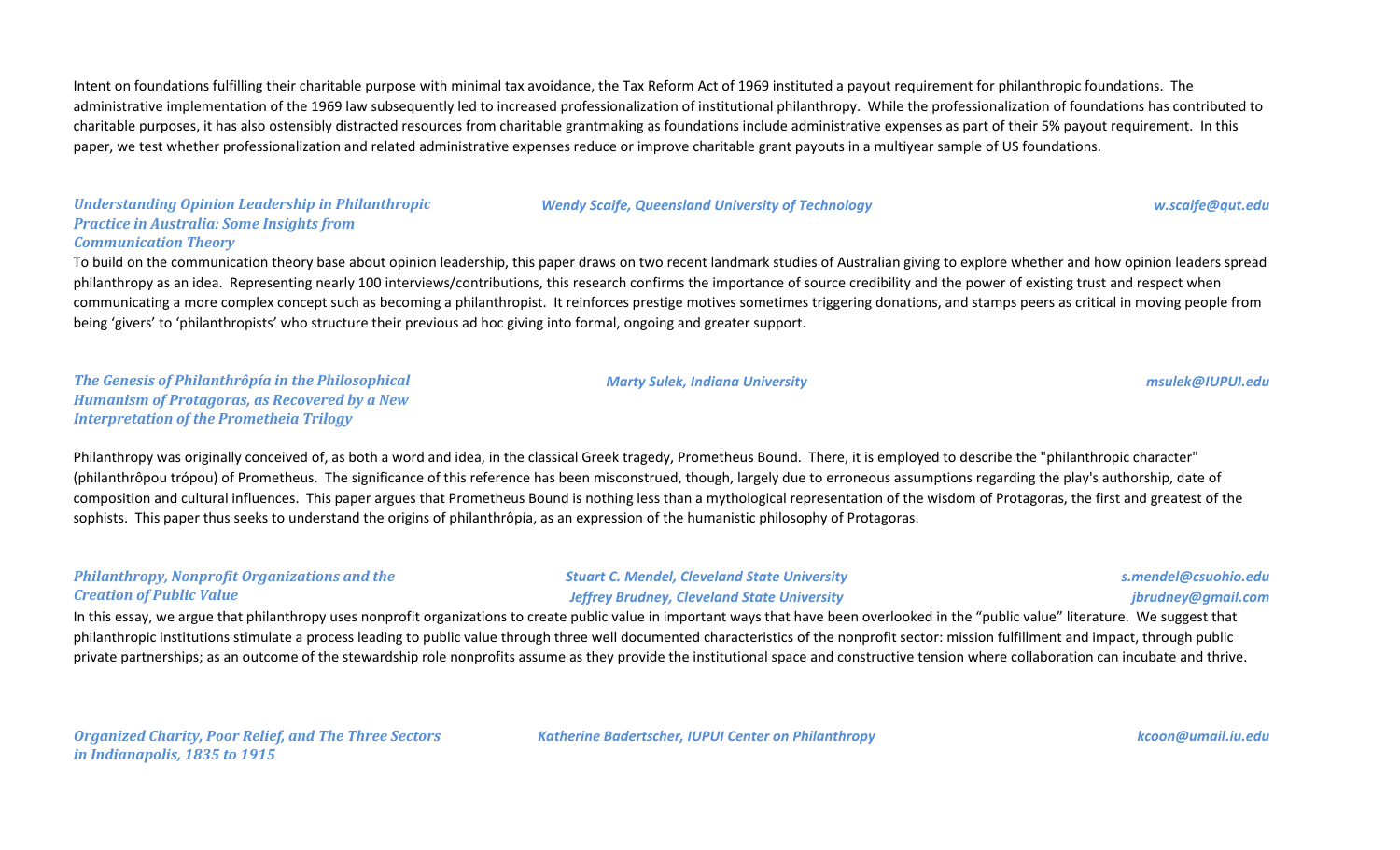This paper examines the Indianapolis Charity Organization Society (COS), the largest private, nonprofit, social service organization in the city. The COS began as the Indianapolis Benevolent Society (IBS), formed in 1835 only a few years after the state's leadership chose the site for the new capitol city. The COS worked with Indiana's state institutions, Indianapolis' municipal government, and the city's business community. Relationships among the sectors depended on the situation, the specific point in time, and the people in key positions. This paper explores how the three sectors worked together in Indianapolis to conduct poor relief between 1835 and 1915.

## *Philanthropy and African American Museums: The Racial Value Frame*

This paper casts light on patronage at African American museums by describing how patrons define the value of giving to these institutions through a racial frame. Research is based on indepth interviews with a diverse group of patrons, participant observation at museum events, and archival sources. I outline the dimensions of the racial value frame and discuss how donors from different racial groups place varying emphasis on different dimensions. I conclude by describing the social and cultural factors that influence the salience of the racial value frame and its dimensions.

# *Faith and International Philanthropy: Generosity, Rights, Citizenship, and Religion Among Faith-Based NGOs*

This paper examines how religious development NGOs based in the US, Europe, Japan and Taiwan practice three aspects of their missions: informing and mobilizing their constituency, encouraging financial gifts, and attempting to influence public policy. I develop a typology that distinguishes three broad forms of principled response to human need: generosity, solidarity, and the assertion and protection of rights.

Part of a study of 91 faith-based organizations, this paper examines organizations rooted in four faith traditions – Roman Catholicism, Evangelical Christianity. Islam, Buddhism – to understand the interrelation of teachings and practices of charity, solidarity, voice and religious outreach.

#### *Affecting Philanthropic Propensity: A Case Study of Dallas Social Venture Partners*

Although slowed by the recent economy, the growth rate of New Philanthropists joining the sector is expected to escalate due to the massive intergenerational wealth transfer that is starting to occur. This study examines longitudinally, within a specific case, how meeting the initial motivations and socialization processes of these new philanthropists lead to the factors that positively affect their philanthropic propensity (defined as increases in charitable giving and membership in philanthropic organizations). Further research and practical applications are suggested that can build on these findings to develop and retain these future philanthropic leaders.

*Is Grantmaking Getting Smarter?: Trends in Grantmaking Practice*

*J McCray, Grantmakers for Effective Organizations mccray@geofunders.org*

*Paul J. Nelson, University of Pittsburgh pjnelson@pitt.edu*

*Hubert Sales, Belmont Abbey College hughsales@bac.edu*

# *Patricia Banks, Mount Holyoke College pbanks@mtholyoke.edu*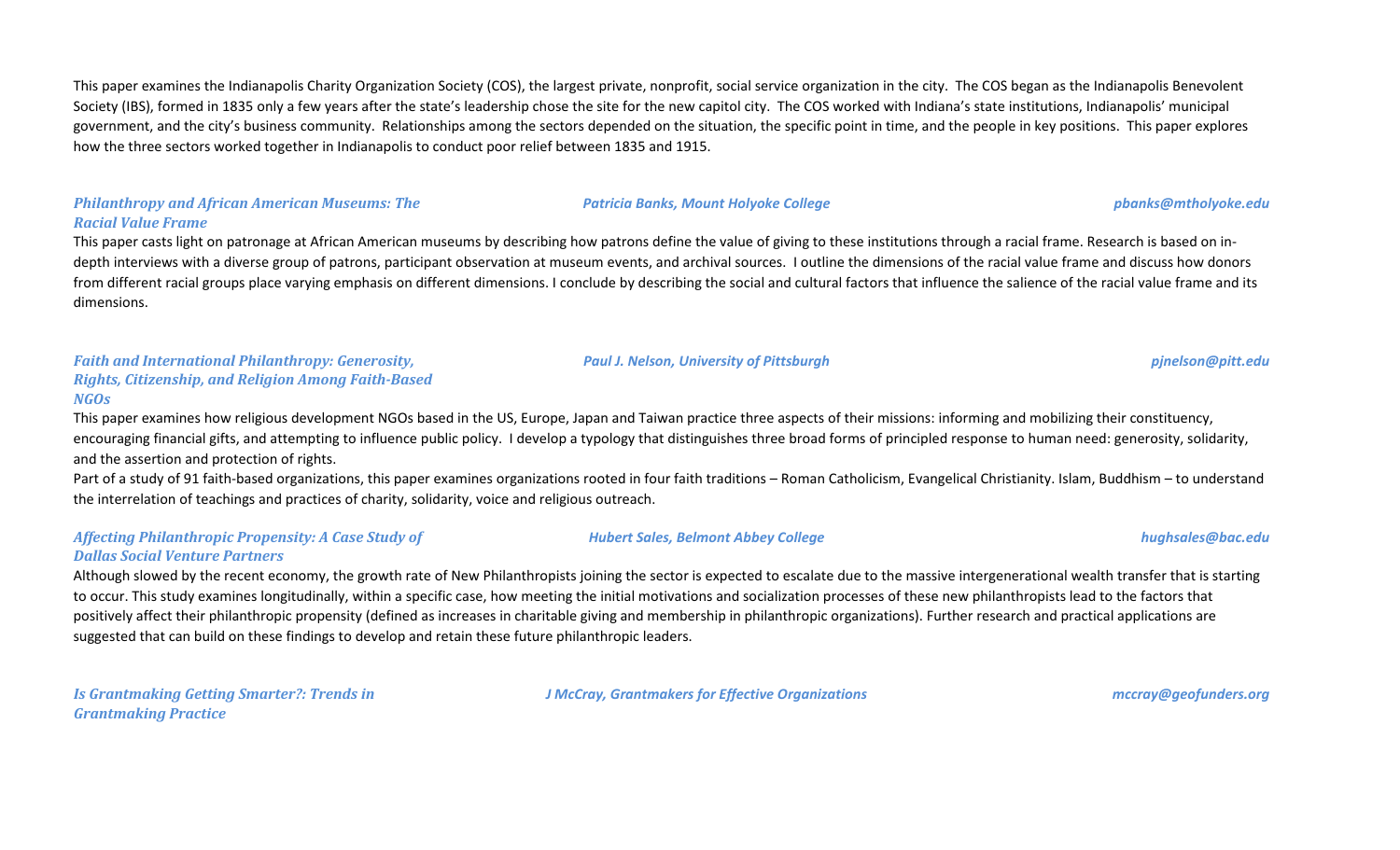In 2011, Grantmakers for Effective Organizations conducted our third national field survey of grantmaker practices. It aims to explore facets of grantmaker practice that impact the success of nonprofits, including the types and structure of grant support, stakeholder engagement (or the lack thereof), application and reporting requirements and attitudes toward learning and evaluation. By analyzing this data over time, GEO is able to answer the question, is grantmaking getting smarter? If so, in what ways, and where is there room for improvement? GEO will discuss the findings, answer questions and ask participants where they believe grantmaking practice needs to improve.

#### *Towards a Multicultural Framework of Philanthropy Katherine Muthoni Ngaruiya, North Carolina State University k\_muthoni@hotmail.com*

The American Heritage Dictionary defines philanthropy as "the effort or inclination to increase the wellbeing of humankind, as by charitable aid or donations." With the growth of studies focusing on philanthropy there is an emerging need to bridge or generate shared understandings between countries, cultures and groups that embrace the ideals of philanthropic action. The goal of this paper is to review the existing literature on philanthropy from the viewpoint of various ethnicities, races and nationalities to begin building a multicultural framework of philanthropy.

#### *Philanthropy in Crisis: Impacts of Macroeconomic Volatility and Risk on the Nonprofit Sector*

This study develops and tests a new theory of philanthropy based on the influence of economic risk, combining insights from finance and game theory. The theory proposes that, by leading to profound changes in stakeholder preferences, risk influences the nature and extent of philanthropy. Specifically, higher risk levels tend to discourse philanthropic and other support for longterm causes and organizational development, generally weakening the nonprofit sector. Analysis of qualitative and quantitative, cross-national data lends strong support to this new explanation of variation in the nature and size of philanthropy.

#### *New Visions for Philanthropy? The Philanthrocapitalist Values of the Gates-Buffet Giving Pledge*

The Gateses and Warren Buffet launched a crusade. They asked America's wealthiest to commit to donating at least half of their assets to charitable causes. How does the motivation of these wealthy individuals to give differ from what Andrew Carnegie spelled out in his gospel of wealth? I analyze the personal pledge letters to map the values of this large-scale fundraising campaign. How is America's financial and social elite reformulates the meaning of philanthropy? I then explore the public reception of the Giving Pledge initiative in both conservative and progressive media to reflect on the war of ideas.

*Principle of Care and Generosity Rene Bekkers, VU University Amsterdam Mark Ottoni-Wilhelm, Indiana University Purdue University Indianapolis*

*r.bekkers@fsw.vu.nl mowilhel@iupui.edu*

#### *Erzsebet Fazekas, University of Albany, SUNY efazekas@albany.edu*

*Nuno S. Themudo, University of Pittsburgh themudo@pitt.edu*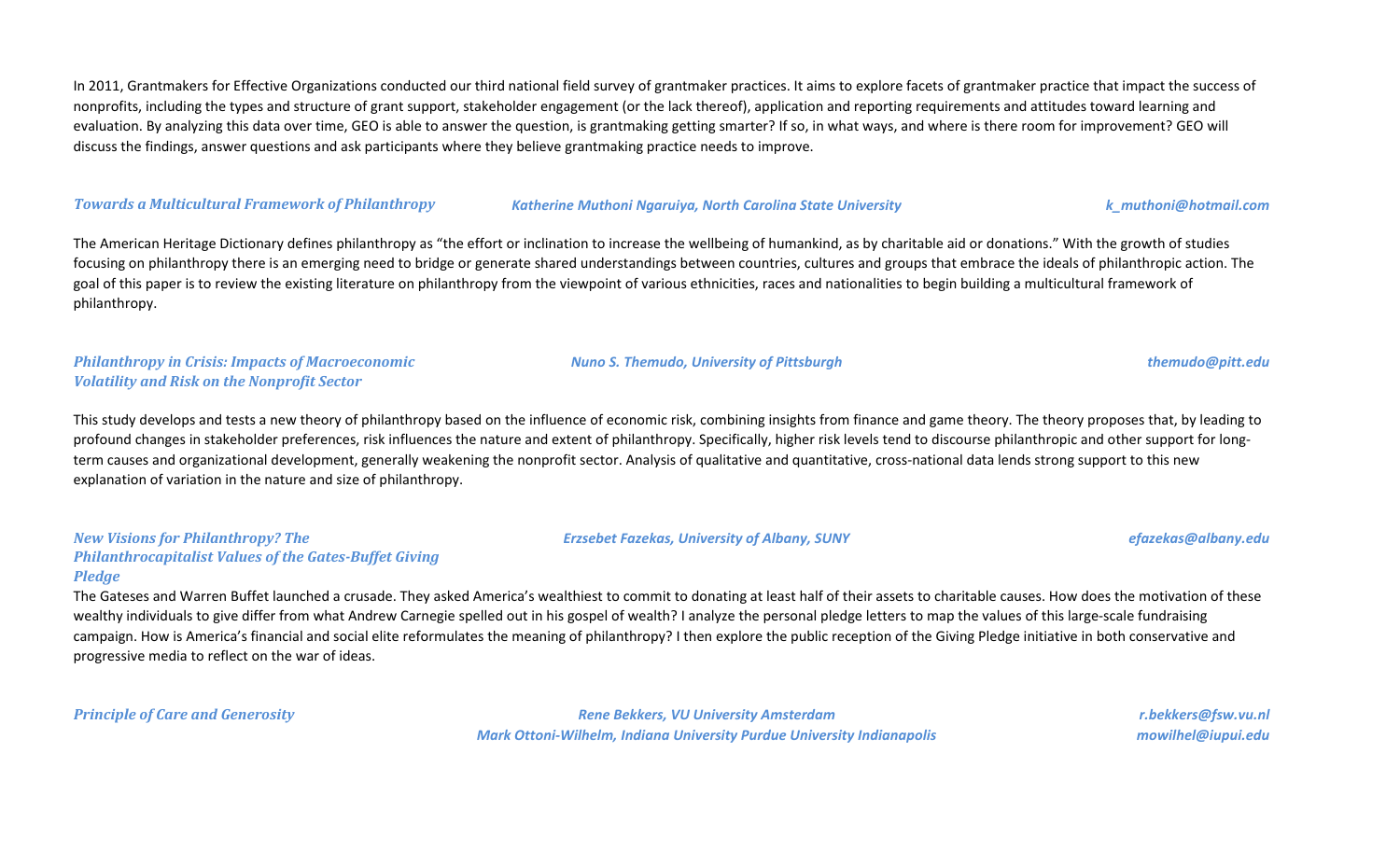Generosity towards strangers in the form of philanthropy has puzzled scholars in many disciplines throughout history. This paper draws on theories from developmental and social psychology to solve the puzzle why people give. Using four datasets from the Netherlands and the USA, we present evidence that a generalized moral principle of care motivates philanthropy, more so than empathic concern. We also present a new measure of the principle of care, and evidence support the predictive validity of the measure in giving experiments and high test-retest reliability in a large panel study over a period of two years.

#### *Philanthropy in a Dictatorship: Christian Donors in a Communist State*

The act of giving is often considered universal but studies of philanthropy so often focus on democratic societies. My transnational project focuses on philanthropy in the former communist German Democratic Republic (GDR). I show that philanthropic giving existed in a dictatorship and even showed signs of forming different bonds between donors and recipients. Whether drawing on working class tradition or Christian notions, East German donors emphasized the idea of solidarity with recipients in a way that sought to overcome the power relationships inherent in donor/recipient relations.

*Reframing the Question on "How Public is Private Philanthropy?"*

#### *Kandyce M Fernandez, Arizona State University kmferna1@asu.edu*

In an effort to address the on-going question of public-ness in private philanthropy, this paper expands the understanding of the public nature of private philanthropy by looking across the philanthropic spectrum to include both community and corporate philanthropic foundations. In an effort to better understand notions of public-ness within three types of foundations including, private, corporate, and community, the literature on public organizational behavior and management will be explored in the context of philanthropic foundations to highlight that which makes foundations public in the eyes of the public rather than the eyes of government.

*Expanding the Capitalization Conversation: Philanthropy as an Activator of Renewable Capital* *Elizabeth A. Castillo, University of San Diego eac@sandiego.edu*

#### *Gregory Witkowski, Indiana University gwitkows@iupui.edu*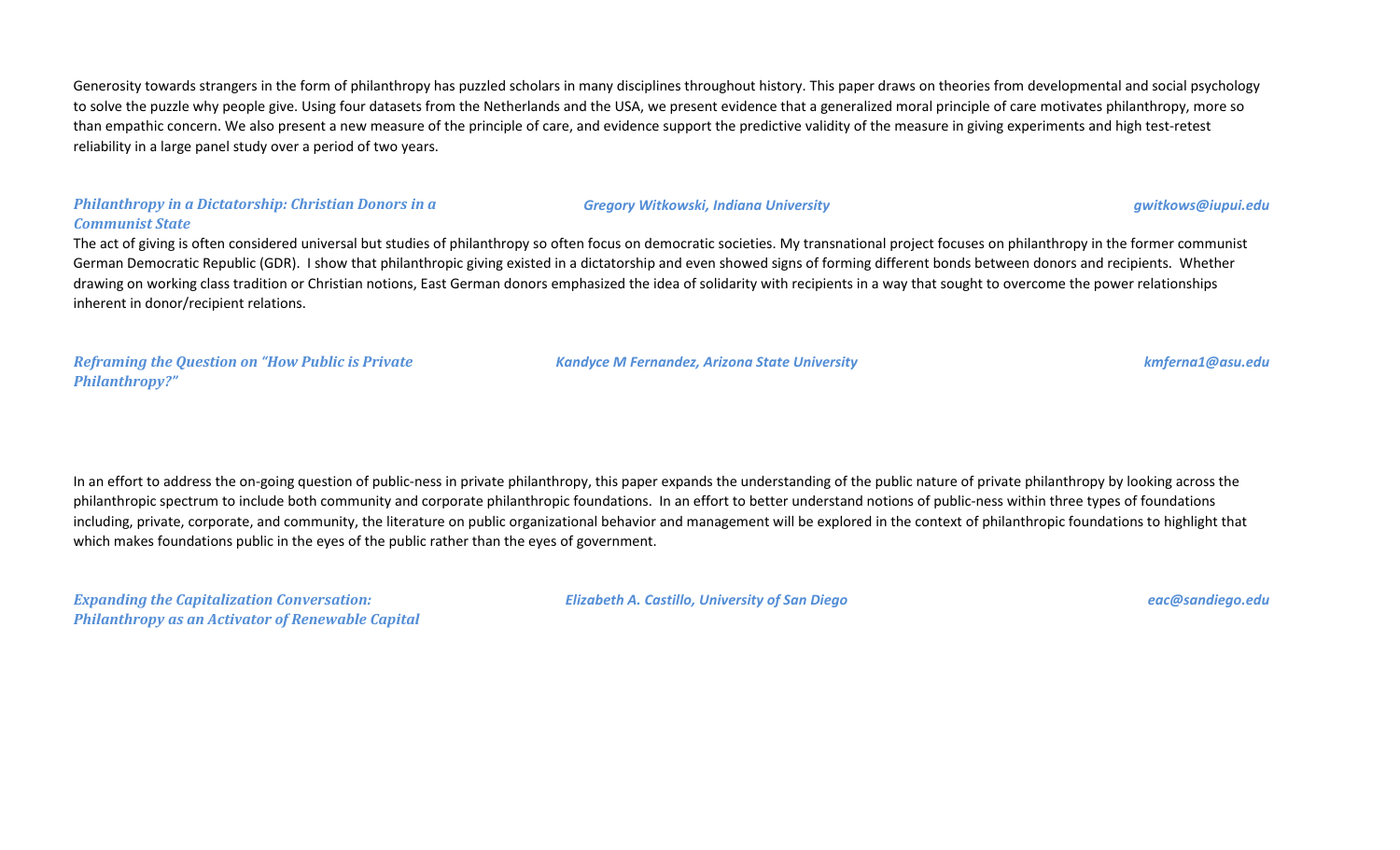Capitalization has emerged as a growing topic of interest in the literature. However, conversation has been framed almost entirely in terms of financial capital. This session will expand that conversation to include the concept of renewable capital (e.g., social, intellectual, creative). Using a case study of 26 arts, science, and culture organizations in San Diego, attendees will examine how collaboration has transformed philanthropic investment into renewable capital, thereby producing exponential, sustainable returns. Participants will then generate and reflect on metaphors for philanthropy, examining what mental models currently underpin philanthropic practice and collectively imagining additional possibilities.

## *Exploring Nonprofit Leaders' Perception of Philanthropy*

What do nonprofit boards mean by philanthropy? This paper explores two research questions: 1) how nonprofit boards perceive philanthropy and 2) what relationships between board members' perception of philanthropy and their behavior are? This paper will contribute to identifying broad and various approaches to perceiving philanthropy in practice, thereby recognizing the gap in the understanding of philanthropy between researchers and nonprofit leaders.

# *What Is—and Is Not—Philanthropy George McCully, Catalogue for Philanthropy gmccully@cfp-ma.org*

(www.cfp-ma.org) and the Massachusetts Philanthropic Directory (MPD—www.philanthropicdirectory.org). "Philanthropy" has a distinguished and profound 2500-year history, in two cultures: humanistic, from ancient Greece to the 20th century, now being revived; and social-scientific,arising in and dominating the 20th century, temporarily neglecting the long tradition. The Catalogue advocates a balance between them, for mutual enhancement: "private initiatives for public good, engaged in public fundraising and volunteering, focusing on quality of life." Only about 10% of "nonprofits" in Massachusetts thus qualify, for specified reasons.

# *Higher Education and the Public Sphere: The "German College of Politics" and Civil Discourse in the*

This paper summarizes 15 years of research and practical donor-education experience for the Catalogue for Philanthropy

#### *Weimar Republic*

I use civil society theory to understand the demise of Germany's inter-war democracy marked by the rise of Nazism. In this research, I focus on the connections between democratic processes and the realities of the German political system through the prism of the Deutsche Hochschule für Politik (DHfP). In contrast to the existing literature analyzing the role of the DHfP in the development of German political science, I contend that the faculty of the DHfP supported Germany's first democracy by conceptualizing higher education as a key component in the creation of a civil society and a civil public sphere.

*Define the Right of Beneficiary: The Implications of Fearless Giving*

*Yannan Li, Indiana University Purdue University Indianapolis anomylee@gmail.com*

#### *Peter Christian Weber petweber@iupui.edu*

# *Hyo-Shin Kwon, University at Albany-SUNY carpediem8775@gmail.com*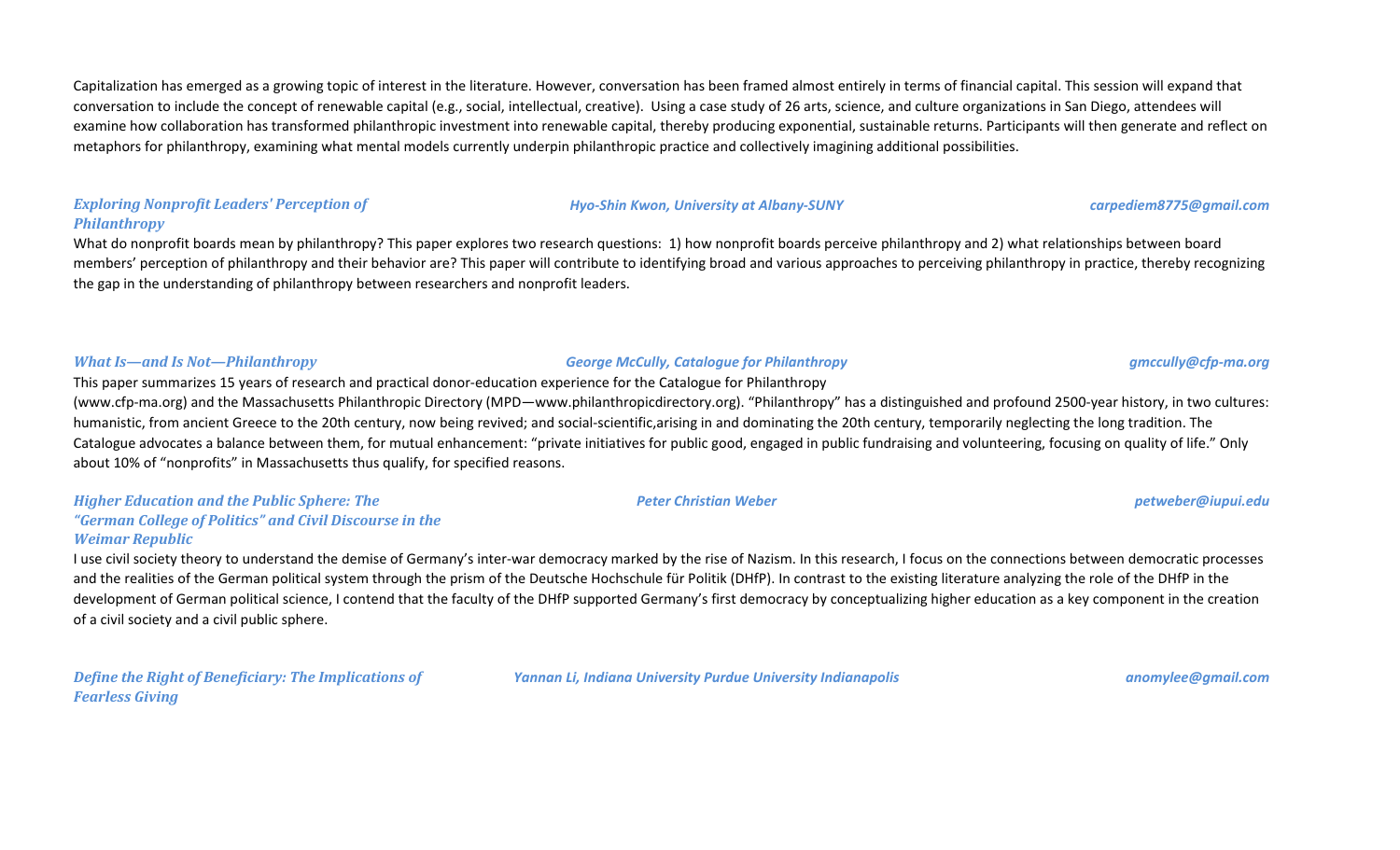The sociological model of gift exchange illustrates an unequal relationship between the benefactor and beneficiary, as the act of giving usually involve obligations to acknowledge and return the gift. With the examination of dana, a form of free and unidirectional gift in Hindu culture, the paper contends how non-reciprocity can discharge beneficiaries from their obligations and preserve their freedom of receiving.

*World Religions as a Path to Philanthropy Janice W. Maatman, Western Michigan University jmaatman@wmich.edu*

Abstract: Religious motivations for giving are largely ignored in nonprofit fundraising literature, the classroom, and development offices. If religious motivation is considered at all it is assumed to be monolithic and taken from the Judeo-Christian tradition. While scholars have compared world religions to each other (Ilchman, W. F., Katz, S. N., & Queen II, E. L., 1998) and discussed how religion contributes to the development of nonprofit/nongovernmental organizations (Anheier & Salamon, 1998) there has been no research developed or conducted which would help distinguish the religious motivations of donors.

## *The Psychological Benefits of Philanthropy and Volunteering*

This presentation summarizes a wide body of research literature suggesting links between giving money (i.e. philanthropy) and time (i.e. volunteering) to others and psychological well-being. I review the extent to which these effects generalize across cultures, circumstances, types of givers, and types of recipients. Because most of the literature does not offer explanations as to why giving should improve psychological well-being, I also review psychological and neurobiological reasons that these effects may exist. I end with a discussion of practical implications of this review for both givers and non-profit organizations.

*Storefront Philanthropy: The Sprout Fund's Grant-Making Model as a Means for Cultivating Community* *Dustin C. Stiver, The Sprout Fund/Eastern University dstiver@eastern.edu*

Since 2001, The Sprout Fund has been using carrots—in the form of small, catalytic grants—to cultivate community by supporting the work of emerging leaders. By providing industrious citizens with resources to pursue community-minded passions, Sprout uses grant-making as a tool to fertilize the development of a vast network of young innovators. From its storefront location in an emerging business district, Sprout connects the grassroots (community-based projects) to the treetops (government, business, and foundation support) in order to help engender an empowered citizenry. This paper evaluates the impact of storefront philanthropy, as illustrated by Sprout's first decade of operation.

*Re-Examining Corporate Philanthropy: The Impact of Involving Staff in Choosing Charity Partners*

*Beth A. Breeze, University of Kent b.breeze@kent.ac.uk*

*Sara Konrath, University of Michigan skonrath@umich.edu*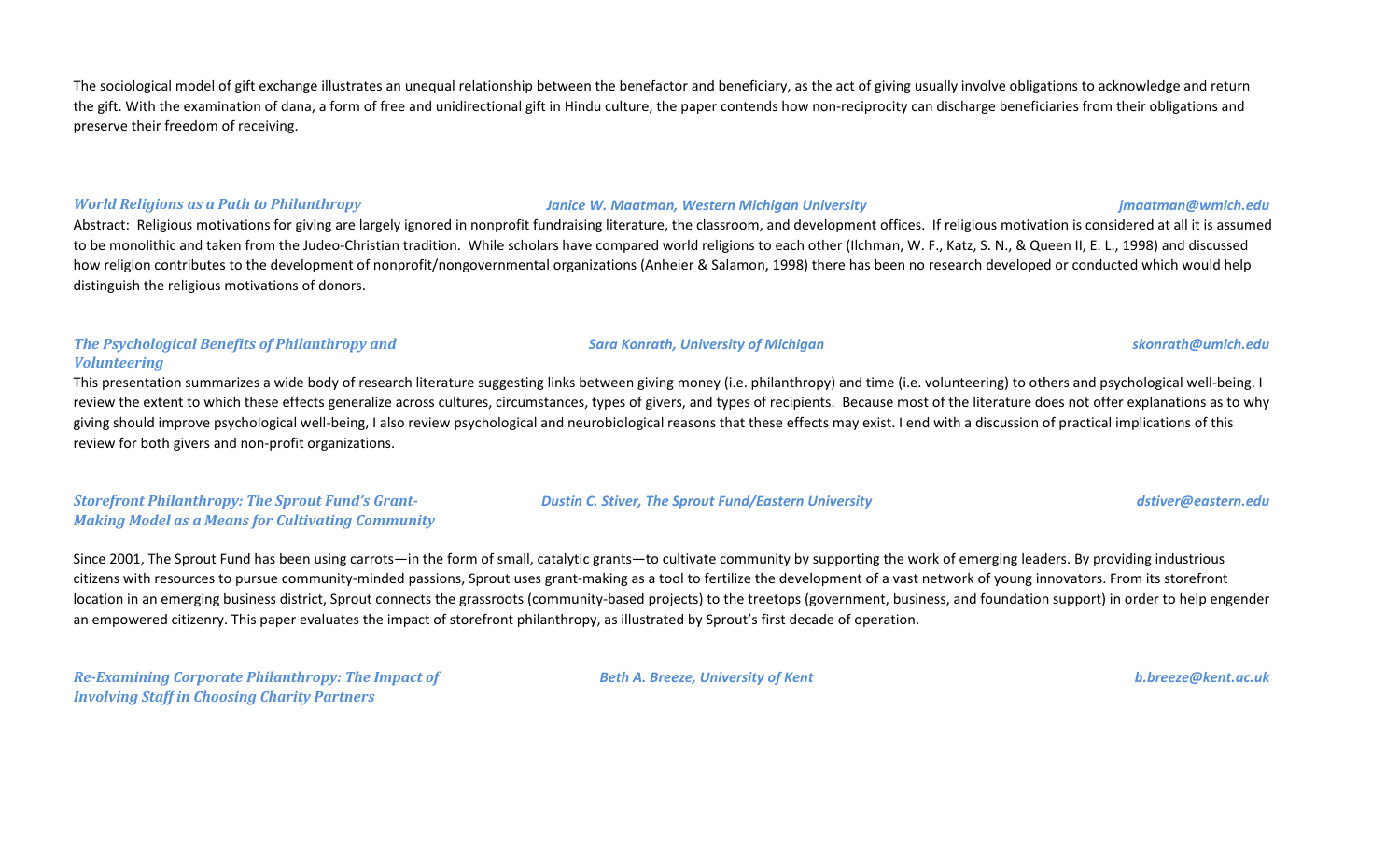This paper explores decision-making within companies that allow staff involvement in the selection of corporate charity partners. Ethnographic research as a participant-observer in staff meetings, supplemented with interviews, explores three questions: Why do companies offer staff participation? How does this participatory process work in practice? What are the implications for charities seeking corporate partners?

We find senior managers view involvement as contributing to the management of staff morale, yet employees view participation as an opportunity to gain some control and fun in otherwise mundane working lives. Implications for the selection of non-populist nonprofits, and mobilising staff decision-makers, are also discussed.

#### *Pragmatic Philanthropy and the Solution of Social Problems*

The intention to solve or ameliorate social problems is an important common motive and rationale for philanthropy and the social sciences alike. Today this issue constitutes a blind spot of sociology which is due to a theoretical void in general and the neglect of civil society actors in particular. The aim in the paper is to sketch a conception of social problem solving based on the public philosophy of pragmatism, drawing on (neo-) pragmatist theory, current research on problem solving and two exploratory projects on European and North American Foundations.

# *Female Philanthropists: Perspectives on Giving and Fundraising in Hard Times*

#### *Gemma Donnelly-Cox, Centre for Nonprofit Management Jackie Anne Harrison, Trinity College Dublin*

*Ekkehard Thümler, Heidelberg University ekkehard.thuemler@csi.uni-heidelberg.de*

# *jharrison@foundation.ie*

This paper examines how and why Irish female philanthropists give and the associated implications for non profit organisations seeking large gifts in Ireland. The wider context for the research is to ask whether at a time when many countries are in a severe recessionary period (with commensurate reductions in public support for non profit organisations), is there potential for greater female engagement in philanthropy? Could the adoption of a gender lens by those soliciting large gifts lead to an increase in giving in an underdeveloped philanthropy market, such as Ireland?

*Grassroots philanthropy in South Africa Shauna Mottiar*

#### *Janis Rosheuvel*

This paper considers the limits and impact of civil society organizations / social movements on the South African Right to Know Campaign with regards to the ways these organizations / movements are funded within understandings of grassroots philanthropy. The Campaign opposes the Protection of Information Bill currently being considered at the national legislature which curtails access to information and freedom of expression. The paper considers three forms of grassroots philanthropy and examines how various forms of philanthropy affect the nature, reach and participation of civil society organizations and how various forms of philanthropy affect core elements of social movement building.

*NGOs as Strategic Framing Agents in Mobilizing the Public Towards Philanthropic Actions*

*Aya Okada, University of Pittsburgh ayaokada102@gmail.com*

*gdnnllyc@tcd.ie*

*mottiar@ukzn.ac.za janishazel@gmail.com*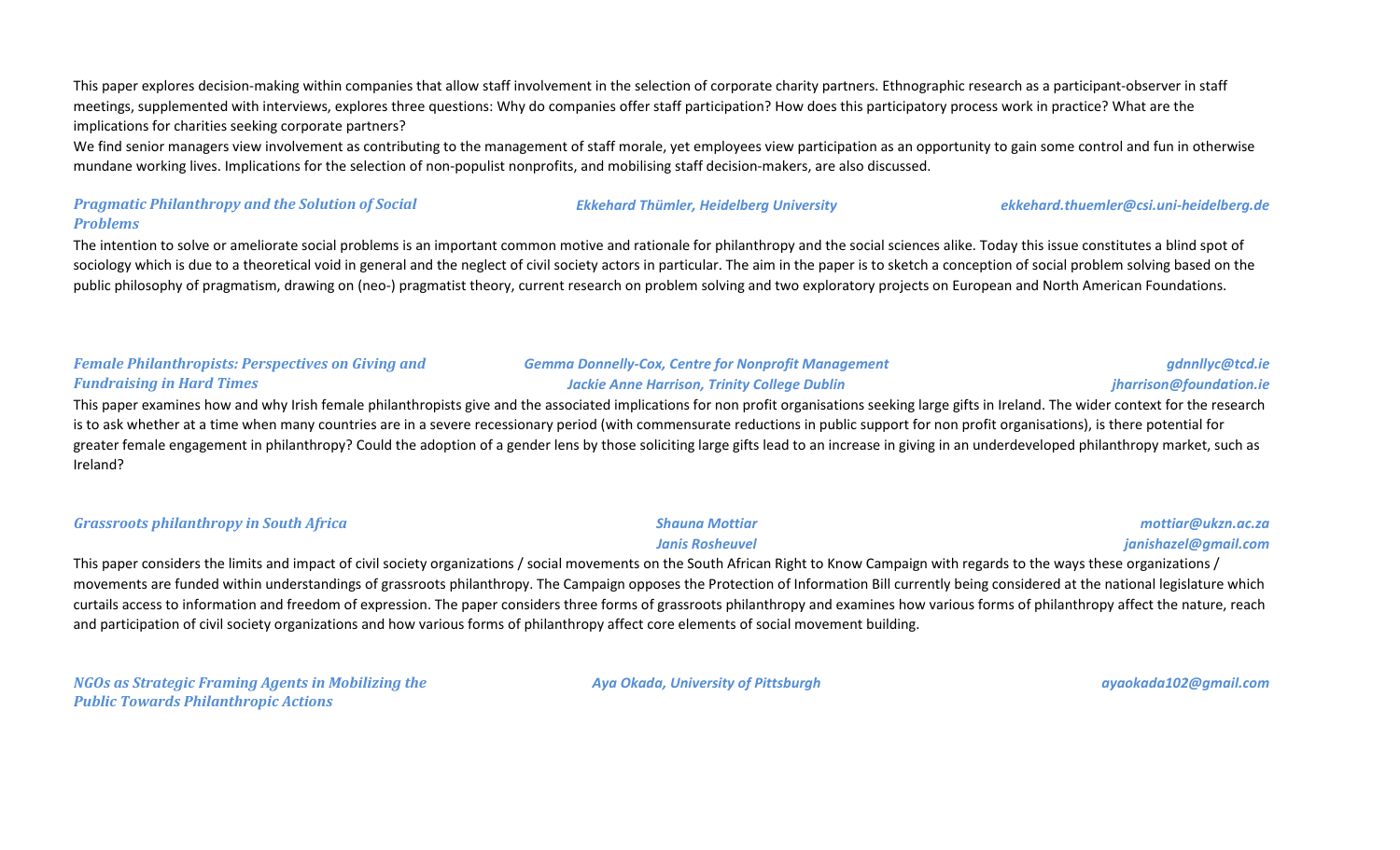Through fundraising, membership solicitation, and volunteer recruitment, nonprofits mobilize citizens towards philanthropic actions. In doing so, nonprofits not only derive specific actions from the public, but also influence how they understand and perceive certain issues through messages that describe the nature of the problem, potential solutions, and why one should get involved. Applying framing theory, this paper presents an understanding of nonprofits as strategic framing agents and examines their framing behaviors. The study takes nonprofits that address the issue of poverty in the Third World, especially those based in industrialized countries, engaged in mobilizing the donor public towards international development.

#### *Public Power in Private Foundations: Determinants of Decision Making Authority in Grantmaking Organizations*

In response to criticisms of foundation grant decisions as reflective of elite board members' interests (Odendahl 1990) foundations have begun to use citizen committees in lieu of traditional boards (Bourns 2010). Yet, we are unclear of the characteristics of foundations utilizing citizens in their grants process and just how much decision making power foundations are allocating to citizens. This paper uses a unique dataset; merging data from a 2009 Grassroots Grantmakers survey (an association for foundations that involve citizens) with 990 PF data to uncover the characteristics of foundations that give complete decision making power to citizens.

#### *Studying Giving and Volunteering Behavior of Participants of Online Social Networks*

# A promising direction for nonprofit resource development is associated with rapidly growing online social networks. How big the potential for resource development there is not clear though: there is little research on nonprofits' use of online social networks and philanthropic traits of social networkers. The purpose of this study is to find out how online social networkers differ from other internet users and nonusers in a number of characteristics. These include inclination to engage in voluntary activities, probability to make a contribution to a nonprofit organization, and tendency to give online rather than use traditional tools of giving.

#### *Do Formal Social Services Crowd out other Approaches to Meeting Needs? A Study of Sugamo, Tokyo*

Well established social services may preclude other ways of meeting the needs of service dependent groups. Japan has a weaker social service sector than economically comparable countries, allowing for naturalistic study of what may emerge if this "crowding-out" does not occur. This study of a shopping district for seniors in Tokyo explores how the businesses there develop supports and services to meet customer needs that in other countries would be provided through social services. The paper then discusses this as a model for meeting the needs of social service dependent populations.

*Francesco Obino f.obino@lse.ac.uk*

*Yuriy Davydenko, Georgia State University ydavydenko1@student.gsu.edu*

*James M. Mandiberg, Columbia University jmm2151@columbia.edu*

#### *Jasmine A. McGinnis, George Washington University jmcginnis@gwu.edu*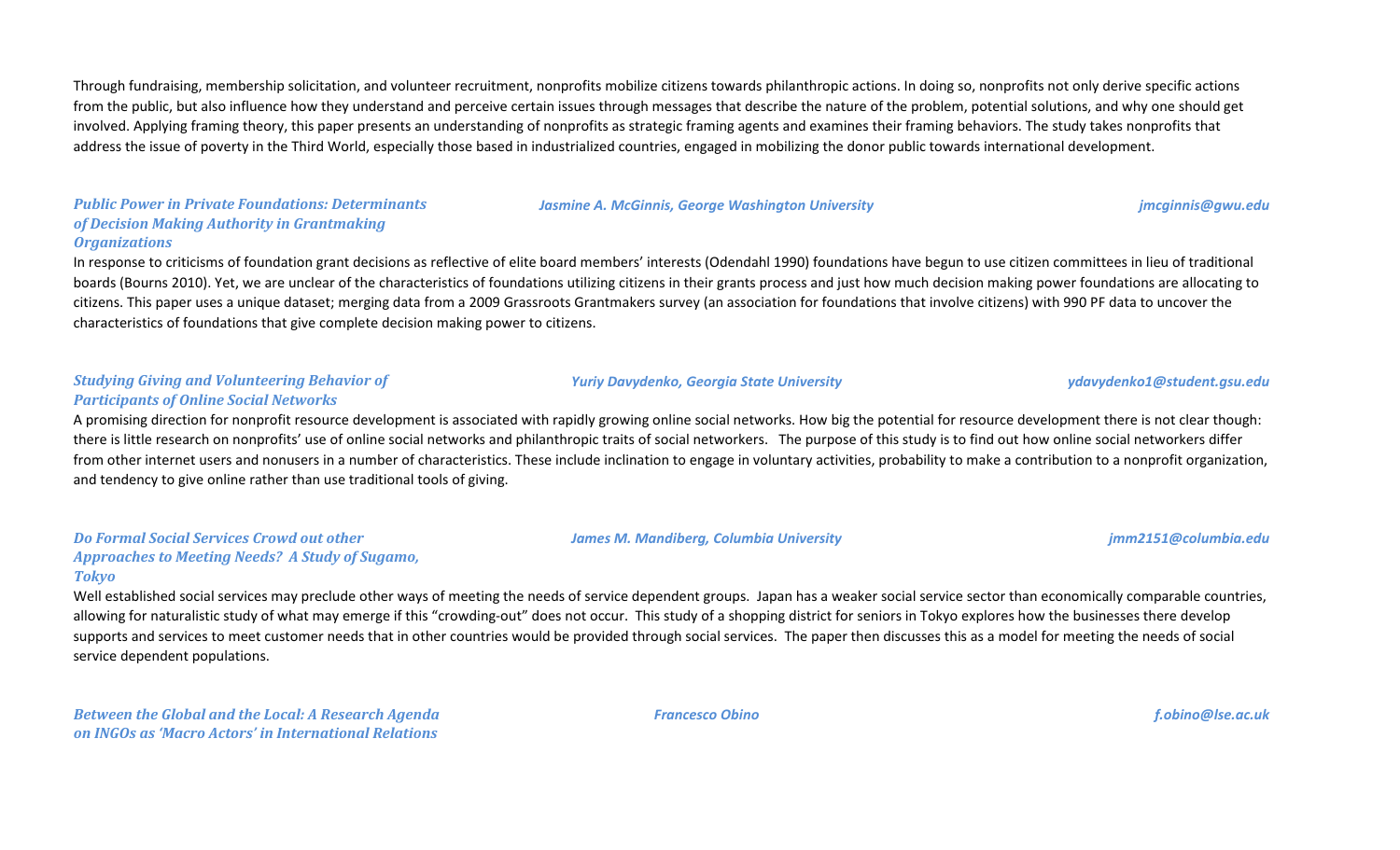International Relations Theory (IRT) students have been interested in INGOs for their capacity to 'teach norms' to states and intergovernmental organisations. Such approach has often failed to establish a dialogue with other social science sub-fields, and clearly doesn't do justice to INGOs' vast and complex scope of work and agendas. Drawing on two bodies of literature (critical constructivist scholarship on norms, and social anthropology of development), I explore the theoretical and methodological implications of studying how INGOs articulate their agendas between the global and the local as a more articulate starting point to 'making sense' of INGOs in IR.

# *A Qualitative Study on the Hybridization of the Nonprofit Sector in Belgium*

# Volunteering is a longstanding characteristic of NPOs, but recently the institutional environment of NPOs, their organizational settings, and the nature of volunteering are assumed to have become more hybrid. As a response to external constraints, NPOs are compelled to flexibly combine different sector logics and features. Third parties create new, instrumental opportunities for volunteering. Volunteering is increasingly diverse and can no longer be summarized in a single definition. Based on semi-structured interviews, this paper explores the changes in NPOs' institutional environment and organizational settings, brought about by the hybridization process, and their impact on volunteering in the Belgian nonprofit sector.

# *The Bigger the Better? The Effect of Program Offerings on Financial Support*

# In organizational theory, the principle of allocation describes the proposed advantages possessed by specialist compared to generalist organizations. Drawing from a data set of serviceproviding nonprofits, this article examines the effect of "niche width" (nonprofits' number of programs) on the acquisition of resources. As a whole, generalists (nonprofits offering multiple programs) prevail over specialists (nonprofits offering a single program) in obtaining financial support. However, nonprofits' audiences mediate the effect of niche width on revenue acquisition. Unlike nonprofits relying on donors' support of public goods, nonprofits reliant on consumers purchasing private goods are subject to the principle of allocation.

#### *Pathways to Participation: The Influence of Civic Orientation on Volunteerism and Community Engagement*

This work will present a "pathways" framework for examining why individuals engage in certain types of civic behaviors, positing that individuals with a strong orientation toward some aspect of civic life will demonstrate increased engagement. Using data from a survey of Community Leadership Program participants in Georgia, this paper will examine how these individuals engage in their local communities and in volunteer activities. In addition to civic orientation, the research will consider other predictors including individual leadership skill, community knowledge, networking, and other social psychological factors. Results will be discussed with a focus on implications for volunteer recruitment and management.

*Nonprofit Theory is a Misnomer Matthew I. Shea, West Chester University Robert D. Hamilton, Temple University*

*mshea@wcupa.edu rdhiii@temple.edu*

### *Vickie L. Edwards, University of Arkansas at Little Rock vledwards@ualr.edu*

*Emily Barman, Boston University Eabarman@bu.edu*

*jozefien.godemont@soc.kuleuven.be*

*lesley.hustinx@ugent.be*

*Jozefien Godemont, K.U.Leuven - CeSO Lesley Hustinx, Ghent University*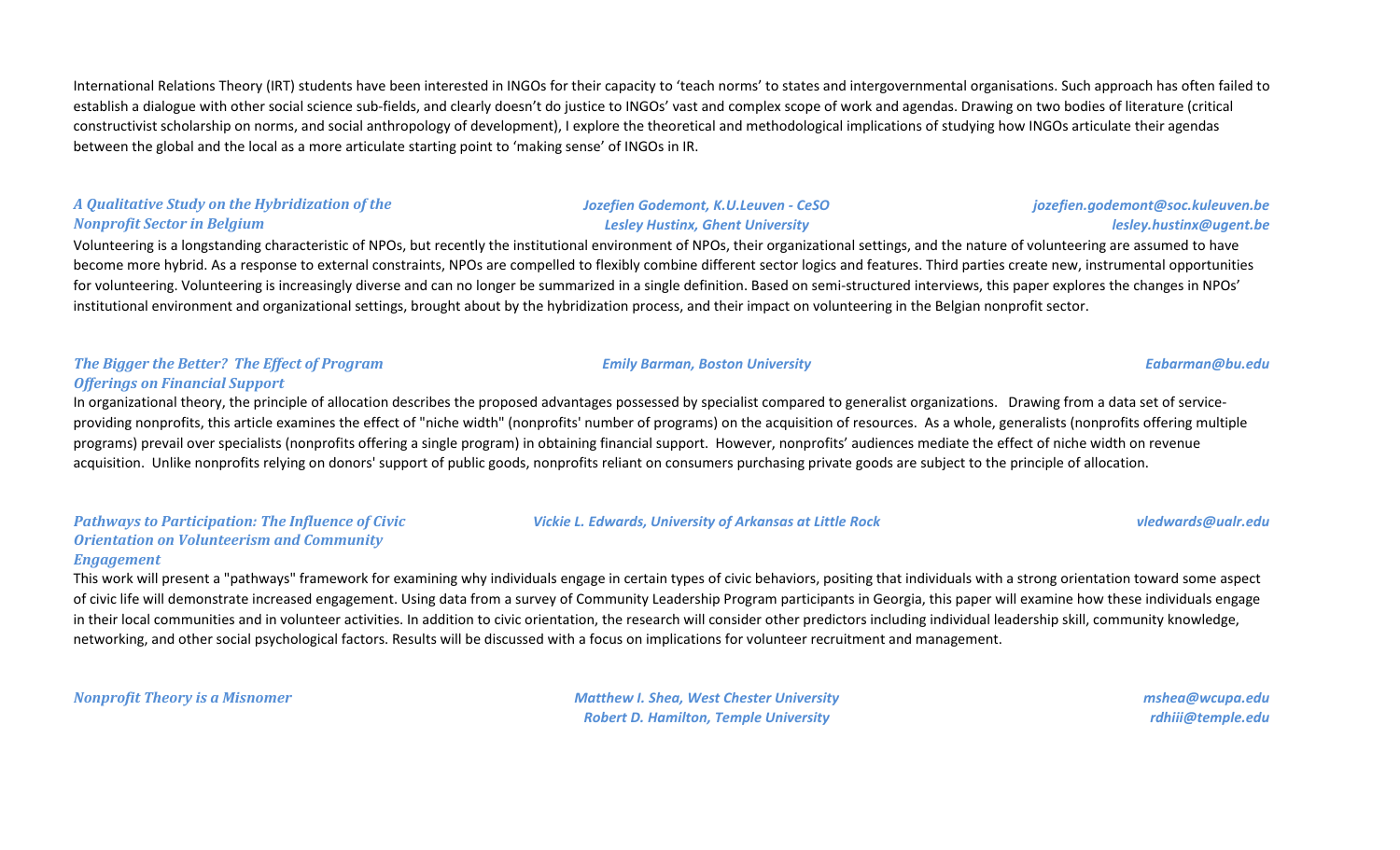We investigate how the availability of financial and intellectual capital in the macro-environment influences the formation of nonprofit organizations. The analysis is an extension of Weisbrod's (1975) Heterogeneity Hypothesis and Ben-Ner and van Hoomissen's (1991) "social cohesion" principle. Findings indicate (1) "Nonprofit Theory" is better identified as "Nonprofit Hospital Theory" and (2) financial and intellectual capital are important to the formation of nonprofits, but the strength and direction of their influence varies by industry.

### *Integrating Resource Dependence Theory and Theory Of Weak Ties to Predict NGO Behavior*

This paper uses resource dependence theory and the theory of weak ties to construct an integrated theory that predicts organizational response to simultaneous demands in the surrounding environment based on the level of resource dependence and the type of network ties organizations have. The integrated theory is supported with multiple case studies of non-government organizations (NGOs) to argue that NGO response to donor demands is conditioned on its reliance on external funding and the ties it constructs within a donor network.

*"Healthy Competition" and "Wasteful Duplication" – Drawing from For-Profit Economic Theory to Examine Rivalry in the Nonprofit Sector*

This work examines nonprofit competition and potential policies limiting the number of nonprofit organizations. I first show distinctions between sectors affect perfect competition's benefits and imply that nonprofits require a separate policy approach from for-profits. Second, I survey for-profit literature on competition (especially imperfect and monopolistic competition) and determine the findings' applicability to the nonprofit context. I hypothesize that applicable literature predicts net benefits are maximized with a moderate number of firms. Finally, I discuss possibilities for measuring an excess or dearth of competition in a market and (potentially undesirable) consequences of a public policy approach to limiting organizational proliferation.

*Reexamining the Economic Impact of Social Capital Craig Aubuchon, Indiana University*

*Trent A. Engbers, DePaul University Barry Rubin, Indiana University*

*cpaubuch@umail.iu.edu tengbers@depaul.edu rubin@indiana.edu*

Proponents of social capital theory have long argued that it is not only in the best interest of civic life to build social capital but that social capital is vital for the economic health of communities. This study reexamines what has become conventional wisdom by analyzing the social capital of American cities and its impact on city economic wellbeing. This study improves upon past studies by examining different types of social capital (i.e. trust, group membership, social networks) and utilizing shift share analysis rather than job or wealth creation as a measure of economic development.

#### *Danielle Vance, Duke University dlv4@duke.edu*

*Khaldoun AbouAssi, Texas A&M University abouassi@tamu.edu*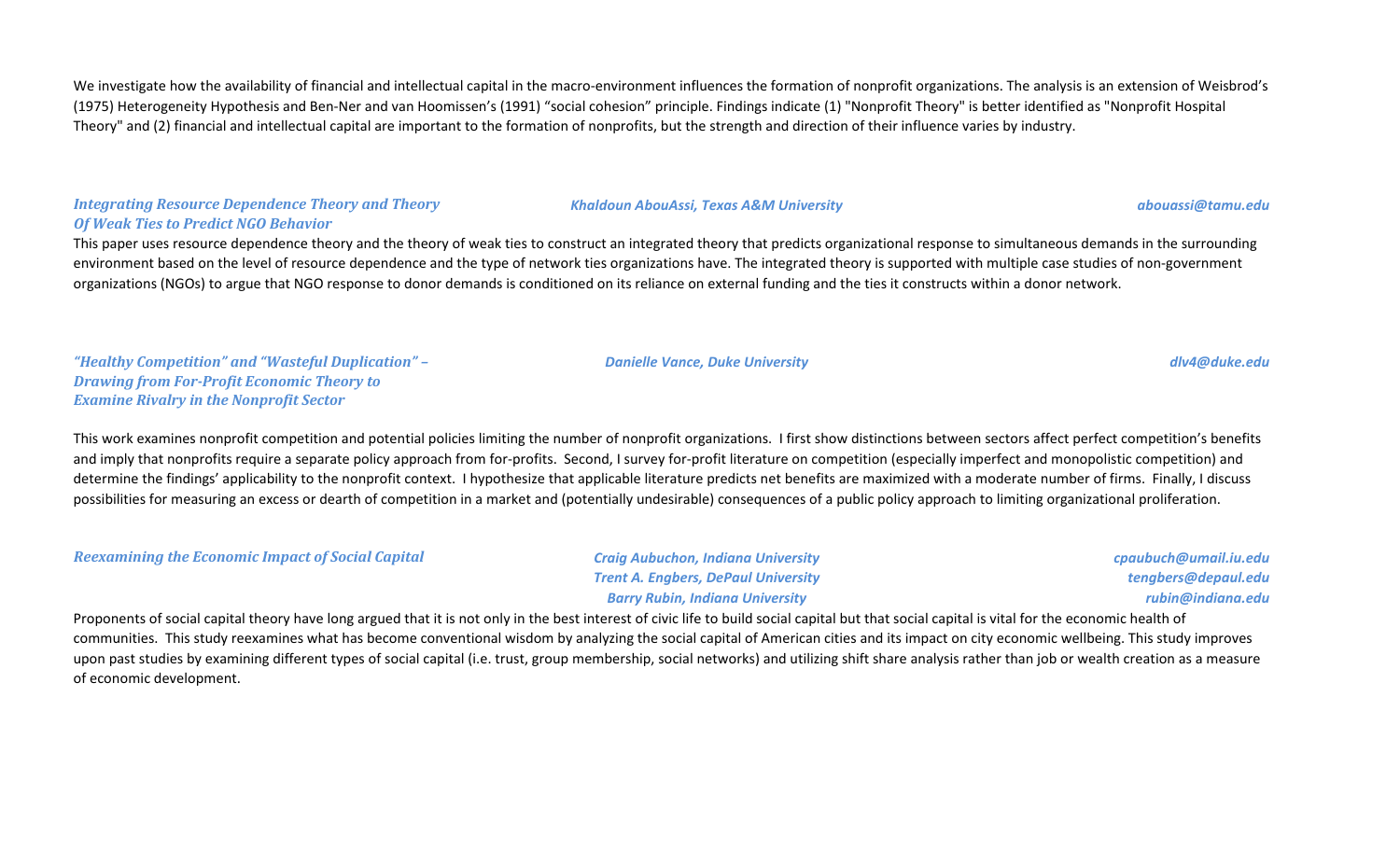## *Social Orientation of Nonprofit Organizations: Scale Development and Validation*

*Silke Boenigk, University of Hamburg Walter Wymer, University of Lethbridge Mareike Moehlmann, University of Hamburg*

*silke.boenigk@uni-hamburg.de walter.wymer@uleth.ca mareike.moehlmann@uni-hamburg.de*

We propose to develop a scale for nonprofit social orientation. We define social orientation as the extent to which a nonprofit organization establishes and maintains its relationships with stakeholder groups in order to attract resources to the organization and to meet stakeholder needs. We have begun this work and anticipate its completion by the ARNOVA 2012 Conference.

### *Catalytic Capital: The Hidden engine behind organizational effectiveness and sustainability*

*Gina Weisblat, Cleveland State University Jeffrey Brudney, Cleveland State University*

*Susan D. Phillips, Carleton University Michael Lenczner*

*boo500@aol.com jbrudney@gmail.com*

By definition, nonprofit organizations (NPOs) operate where traditional market models of efficiency do not exist. The resources of economic, social, cultural, and human capital make up the core components of the organization and work together to contribute to the health of the organization. This paper proposes that the synergy between these capitals and a new capital, catalytic capital (knowledge generation, innovation and learning, adaptability, teamwork, organizational consciousness, and pride of place.) if recognized, can help an organization apply their capacity, work effectively within context and create organizational sustainability. This paper defines, applies and discusses the critical value of catalytic capital.

| <b>Philanthropy's New World of Open and Linked Data:</b> |
|----------------------------------------------------------|
| <b>Toward Mapping an Aggregate View of Charity</b>       |
| <b>Financing in Canada</b>                               |

The emergence of open, linked data is about to radically change philanthropy research, particularly the ability to analyze financing patterns. A Canadian company, Ajah, is leading the way by linking information from the annual tax return with data on government, foundation and corporate grants as well as government contracts for Canadian charities. This paper provides the first exploratory study of charity financing using these linked data sets, focusing on immigrant settlement agencies. In assessing the implications, the paper argues that open data represents a new form of regulation-by-transparency that will significantly impact accountability practices for both charities and funders.

*Understanding the Lumpiness in Human Service Geography: Modeling the Supply and Demand of Services for Older Adults*

*Brent Never, University of Missouri-Kansas City neverb@umkc.edu*

*mlenczner@gmail.com*

*susan\_phillips@carleton.ca*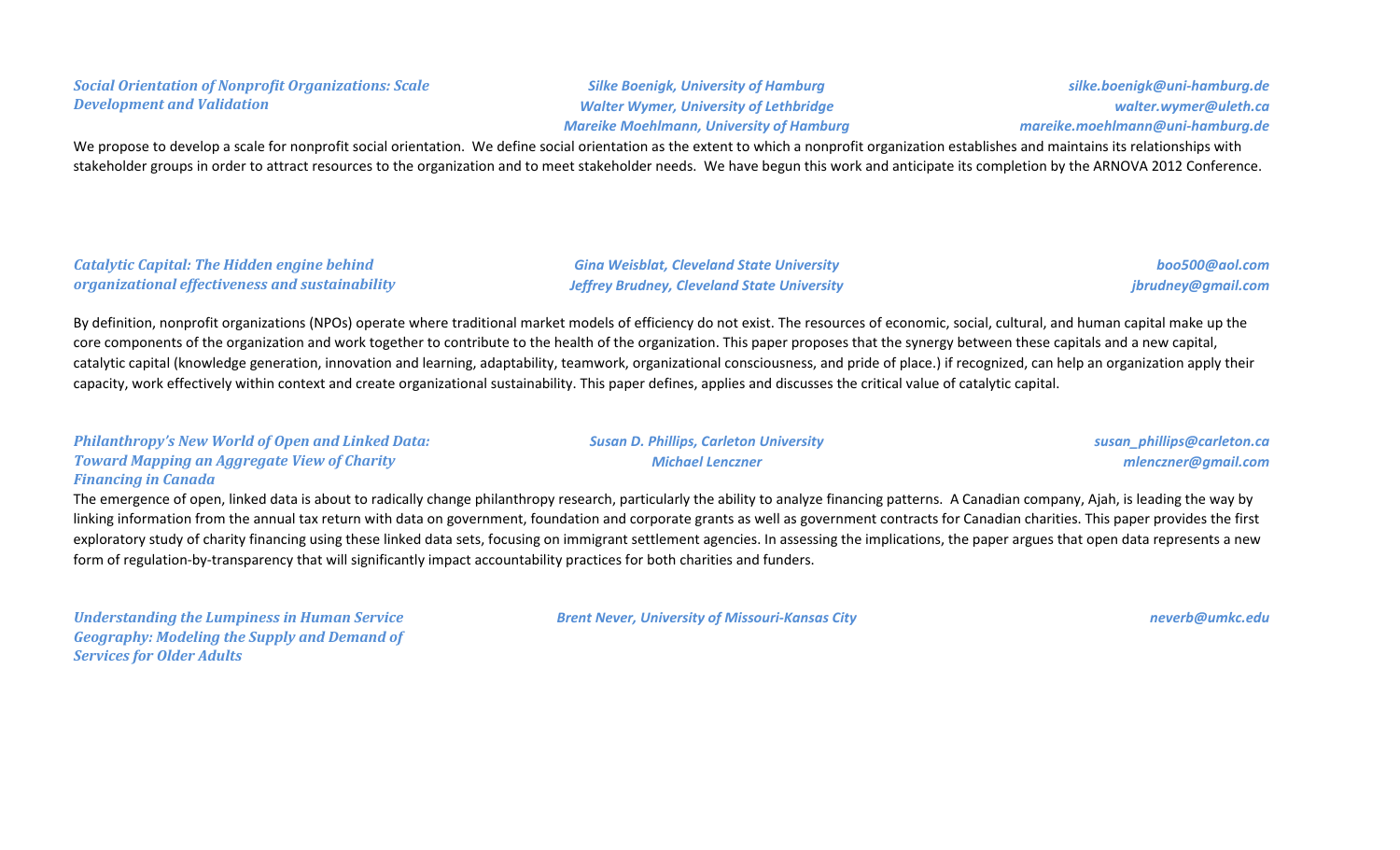The system of using human service nonprofits has led to a patchwork of services. This paper models the lumpiness, and concomitantly the service deserts, that is inherent in the human service provision system. The model overlays a map of service areas in a metro region with a map of demand for those particular services. The result is a model that identifies the supply of services to a community as compared to the location of community members who demand those services. I seek to illustrate the inefficiencies inherent in how these particular human services are delivered to a population.

#### *Religious Models of Organization: Lessons on Microstructure from the Faith and Organizations Project*

*Jo Anne Schneider, George Washington University Carl Milofsky, Bucknell University*

*jschneid@gwu.edu milofsky@bucknell.edu*

This paper explores unconventional models of the internal structure of organizations fostered by religious communities. Some scholars assert that faith based organizations either maintain their traditions or become secularized. In contrast, we argue that organizational forms come out of a dialectic and dynamic merger of professional managerial forms and faith-based strategies. Our paper demonstrates how organizational styles vary across religious traditions. Using data from 83 FBOs and their communities, the proposed paper explores a new theory of organizational structure and processes that combines Bourdieu's social and cultural capital and the influence of community processes with neo-institutionalism and standard managerial systems.

*Cross-National Members of Professional Associations: Empirical Descriptions and Emerging Theory*

*Beth Gazley, Indiana University Matthew Baggetta, Indiana University*

*bgazley@indiana.edu baggettm@indiana.edu*

Substantial numbers of professional association members live and work in countries other than the one in which their national professional association is based. What effects does this arrangement have on the joining, giving, and volunteering of members? Using datasets developed by the American Society of Association Executives, we examine the civic behaviors of crossnational association members. We then compare them to the civic patterns of their sending and receiving societies using data from large national and international surveys of civic behavior. Findings from these analyses add new insights to theories of globalization, network diffusion, and civic engagement.

#### *Measuring Intangible Assets: Implications for Volunteering*

#### *Allison Summers Stagg Jodi Benenson, Brandeis University*

#### *Allison.S.Stagg@gmail.com benenson@brandeis.edu*

This paper assesses the ways researchers can measure the contributions of non-financial assets to volunteer participation among economically disadvantaged populations. To understand the capacity of data sets to speak to the role of intangible assets, we compare indicators across several existing databases and engage in a critical analysis of survey content and variable operationalization. Understanding how data sets measure intangible assets can have implications for how we interpret the impact of social and community resources for volunteering. Measuring volunteering through an asset lens can shape policy development to meet the needs of and create opportunities for low-income volunteers.

*Testing Public Service Motivation in Nonprofit Volunteers*

*Anne-Lise K. Velez, North Carolina State University Katherine Muthoni Ngaruiya, North Carolina State University Richard M. Clerkin, North Carolina State University*

*aknox2@ncsu.edu k\_muthoni@hotmail.com rmclerki@ncsu.edu*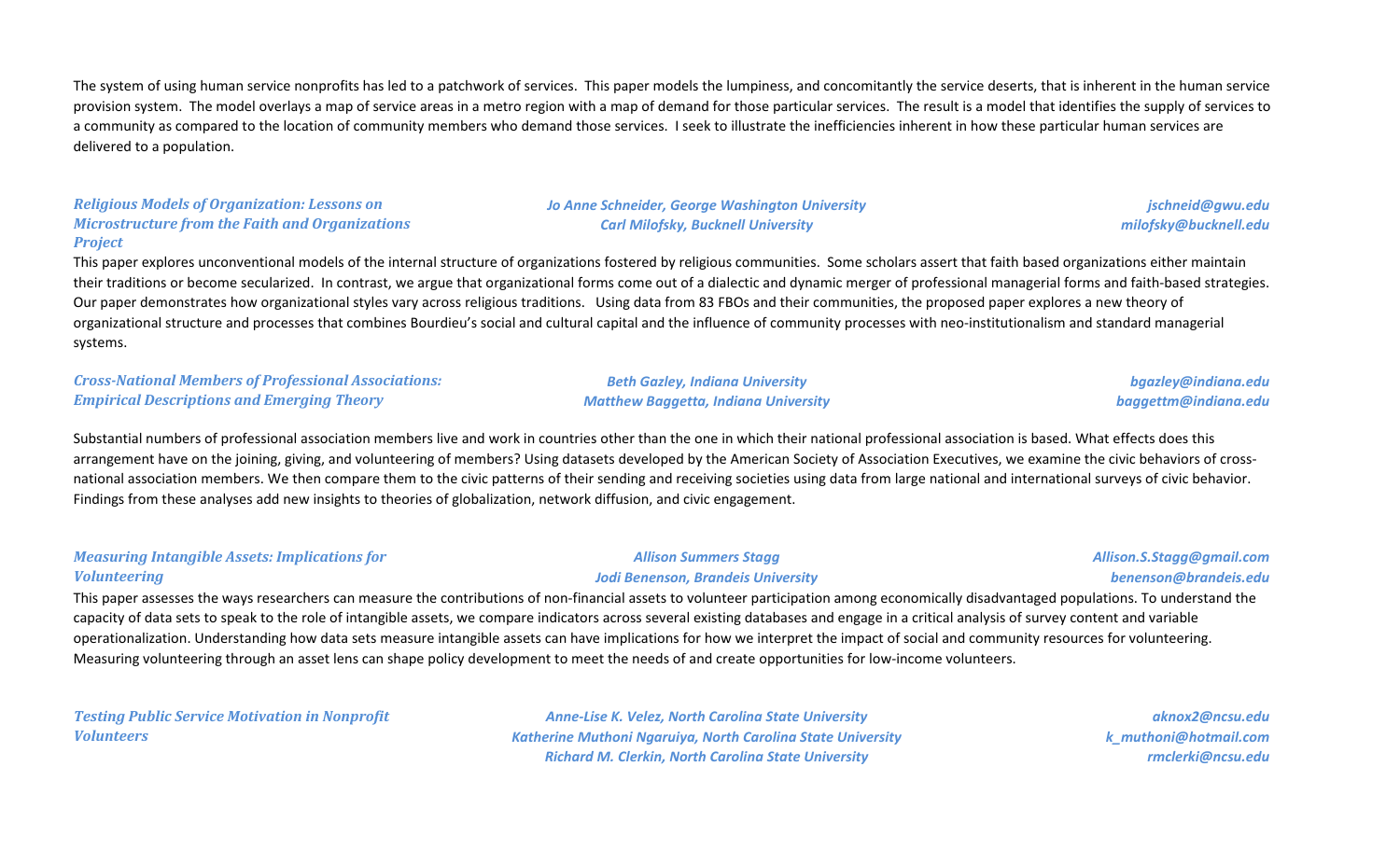The Public Service Motivation (PSM) model has been applied fairly widely to traditional public-sector employees, but not to nonprofit volunteers, despite a scholarly understanding of PSM as the motivation to perform "public, community, and social service" (Brewer and Selden 1998). Kim et al. (2011) recently revised the PSM measurement model's dimension indicators based on an international study of government workers. In this paper, we test the psychometric validity of Kim et al.'s model using data from an online survey of nonprofit volunteers in three states. We also address whether nonprofit volunteers sate their motivations to serve the public through volunteering.

#### *Institutional Choice Redux: How Fair Trade Entrepreneurs Choose Between Nonprofit and For-Profit Forms*

*Curtis Child, Brigham Young University Eva M. Witesman, Brigham Young University David Braudt, Brigham Young University*

*cchild@byu.edu eva\_witesman@byu.edu d.braudt@gmail.com*

This paper advances scholarship on the "institutional choice" literature by examining how, when both options are equally legitimate, entrepreneurs choose between establishing for-profit and nonprofit organizations. Data come from semi-structured interviews with founders of businesses and nonprofits in the fair trade industry, where both organizational forms are common. We find support for some, but not all, of the assumptions that are built into prevailing theories of the nonprofit sector. Moreover, we find that founders are also motivated by factors not typically addressed in the relevant scholarship—especially the normative and symbolic meanings that they attach to organizational form.

#### *Invisible Groups of the Third Sector: Book Clubs as Hybrids Responding to Social Needs*

This paper explores the role of "invisible groups" on the boundary of the formal organizations of the third sector. It utilises current work with 20 book clubs and contributes to the growing research into informal "unstructured" groups and hybridity. It utilises "snowballing" methodology in order to uncover these groups. It highlights the organizational features and the needs that are being met by such groups. The paper develops tentative theory regarding their role as "hybrids" that combine both the characteristics of the "personal world" (individuals, family, friends and neighbours) with those of formal associations.

#### *Towards a Consistent Theoretical Basis of Nonprofit Density in Urban Areas: A Panel Analysis of Five Subsectors*

*Jesse Lecy, Andrew Young School of Policy Studies David M. Van Slyke, Syracuse University*

*jdlecy@gsu.edu vanslyke@maxwell.syr.edu*

The nonprofit sector plays many important roles in the urban setting, but there are conflicting theories about what leads to more robust nonprofit sectors. In this paper we examine three theories (government failure theory, interdependence theory, and crowding out) across five nonprofit subsectors. Using panel data methods, we examine determinants of growth of nonprofits subsectors in 300 US cities. The analysis shows that different theories explain growth in different subsectors, as well as identified a common set of factors that leads to expansion across all subsectors. The research is a significant contribution to the empirical literature on nonprofit density.

*You Mean I Can Get Paid to Work Here? The Impact of Volunteering and Service-Learning on Selecting a Nonprofit Career*

*Erin K. Nemenoff, University of Missouri-Kansas City ErinNemenoff@mail.umkc.edu*

#### *David Billis, London School of Economics worklevels@blueyonder.co.uk*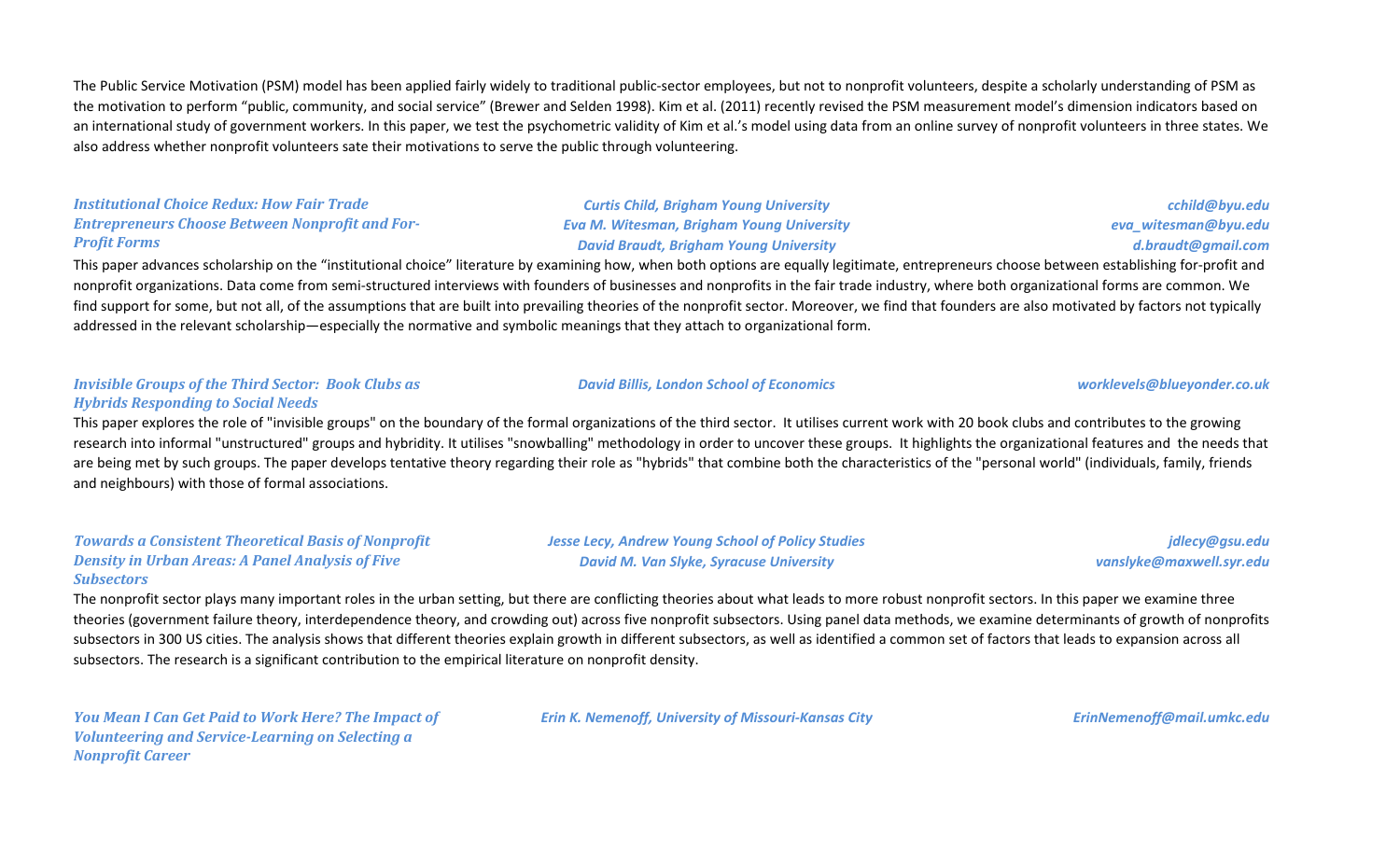This research will address the particular experiences nonprofit employees had prior to their entry into the sector that may have influenced their career decision. Are careers in the nonprofit sector a product of "right place, right time", or an intentional choice created by early exposure and/or socialization to careers in the sector? Research questions include whether various levels of engagement in service learning and volunteering activities contribute to eventual employment in the nonprofit sector by allowing that population to see the sector as one that provides a viable career in their field.

# *Who are Self-Oriented Volunteers? Employment Sectors and Volunteering Motives*

Recent studies find that nonprofit or public employees tend to volunteer more than for-profit employees, but it is still unknown how different volunteering motives are across employment sectors. Nonprofit or public employees do not necessarily volunteer for other-regarding reasons, as their paid work is likely to be involved in helping others in distress. Relying on the functional approach to volunteerism, I hypothesize that volunteering tends to serve an Understanding function less and a Social function more for nonprofit or public employee than for for-profit employees. This study tests these hypotheses using the 1992 Independent Sector Survey.

### *Generalized Trust Through Civic Engagement? Evidence from Five National Panel Studies*

# *Erik van Ingen, Tilburg University Rene Bekkers, VU University Amsterdam*

# *E.J.vanIngen@uvt.nl r.bekkers@fsw.vu.nl*

According to a popular version of social capital theory, civic engagement should produce generalized trust among citizens. We put this theory to the test by examining the causal connection between civic engagement and generalized trust using multiple methods and multiple (prospective) panel datasets. We found participants to be more trusting. This was mostly likely caused by selection effects: the causal effects of civic engagement on trust were very small or non-significant. In the cases where small causal effects were found, they turned out not to last. We found no differences across types of organizations and only minor variations across countries.

#### *The Role of Religiosity in the Relationship Between Volunteering and Health Outcomes Among Older Adults*

*Lindsey M. McDougle, University of Pennsylvania Marlene Walk, University of Pennsylvania Femida Handy, University of Pennsylvania Sara Konrath, University of Michigan*

*lindseymcdougle@hotmail.com marlwalk@sp2.upenn.edu femida11@gmail.com skonrath@umich.edu*

Using the Wisconsin Longitudinal Study (WLS), we answer the question: What influence does religiosity have on the relationship between volunteering and health outcomes of older adults?. This study extends previous literature that has found positive effects of volunteering on health among older adults. In particular, elderly volunteers have been found to have lower rates of depression, better physical functioning, and lower risk of mortality. More recently, religiosity has also been found to be correlated with volunteering and health outcomes in older age groups. However, what is not known is the role that religiosity plays in the relationship.

*A Closer Look at the Difference Between Public and Nonprofit Employees' Volunteering*

*Chung-An Chen, Nanyang Technological University Young-joo Lee, University of Texas at Dallas*

*cchongan@gmail.com ylee@utdallas.edu*

#### *Hyung Hoon Kim hkim60@gatech.edu*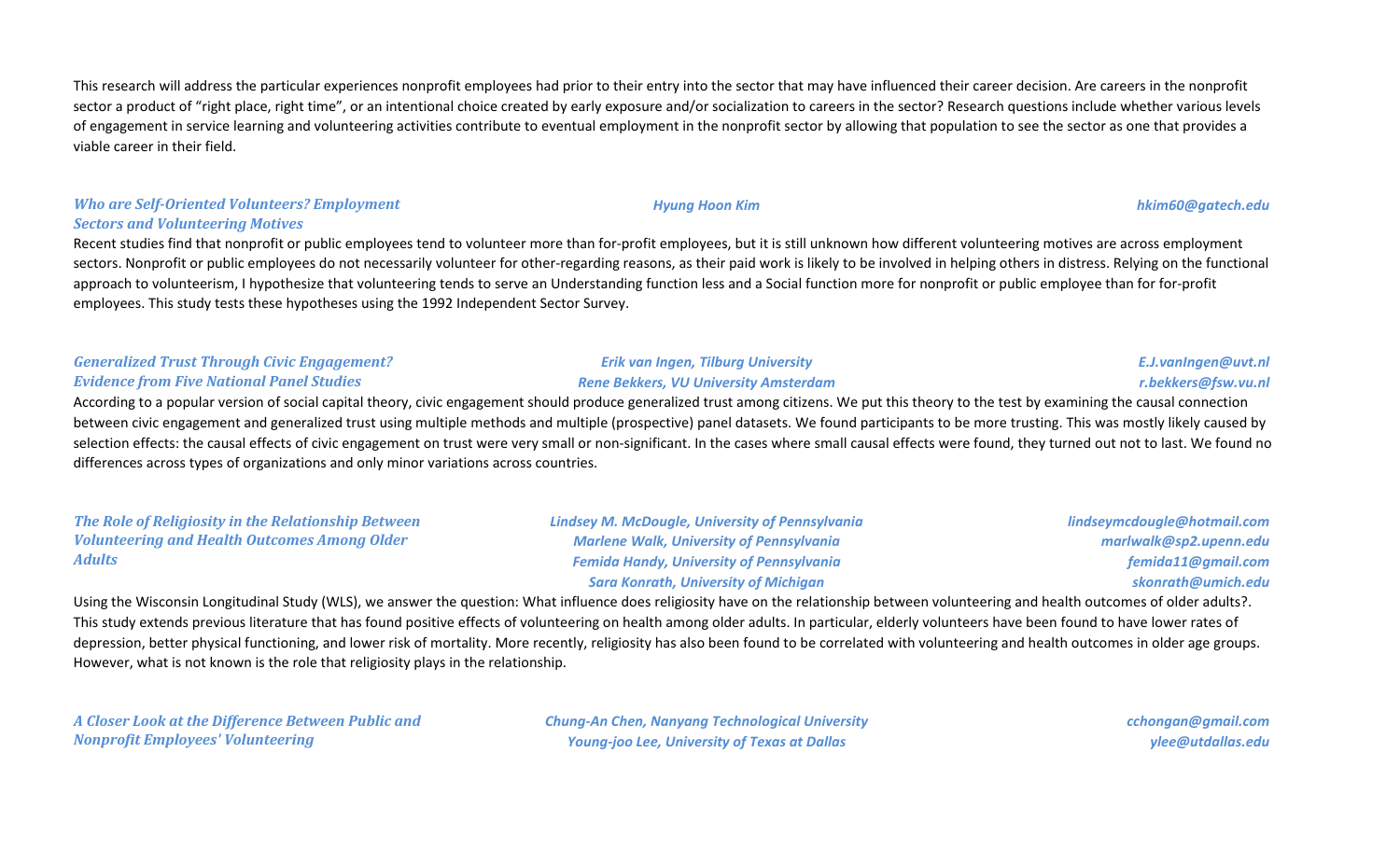While research reports that nonprofit workers volunteer more than government workers, little explanation is available regarding what causes the discrepancy. Using the NASP-III data, this study finds that religious membership and motivation to serve the public do not explain the gap in volunteering rates and hours between the two groups. The results instead suggest that the difference is due to public and nonprofit managers' divergence in (i) non-altruistic job motivations, (ii) membership in non-altruistic nonprofit organizations, and (iii) involvement in nonprofit networks. These findings contrast the oversimplified altruism-volunteering link.

# *Differences Between Paid and Unpaid Social Services for Beneficiaries*

Within Western states paid social services are replaced by voluntary social services and vice versa. Research about the interchangeability between paid work and volunteer work is of recent date and of limited scale. Even less is known about what it means for beneficiaries whether social services are carried out by paid or unpaid workers. In this paper we aim to provide further understanding of the differences between paid and unpaid social services for beneficiaries. This adds the perspective of beneficiaries to what is known about the value of volunteering, which consists of the (1) cost-perspective; (2) volunteer perspective; (3) society-perspective [social capital].

# *Do Public Affairs Students (Still) Care?: The Impact of PSM on Giving, Volunteering and Career Ambitions*

Public service motivation (PSM) research has exploded over the past two decades, yet little is known about the behavioral implications of PSM. This paper seeks to address this gap by examining the impact of PSM on giving, volunteering, and the desire to work in public service, nonprofits, and government using a unique survey of MPA and MPP students. These findings have several important implications for nonprofit and public managers alike, such as understanding worker motivation to aid in recruitment and retention and altruistic motives to help guide fundraising and volunteer recruitment efforts.

*Undergraduate Volunteer Motivation: VIF vs. PSM Christopher Cody, North Carolina State University cacody@ncsu.edu*

The purpose of this study is to investigate motivational and constraining factors to volunteering by surveying undergraduate students, who are increasingly becoming a larger percentage group of people that volunteer (Gage and Thapa, 2011). This research will address the questions:1) What motivates undergraduate students to volunteer? 2) What constrains undergraduate students involvement in volunteering? 3) What are the differences between the Perry's (1990) Public Service Motivation survey tool compared to Clary et al. (1996) Volunteer Function Inventory tool for measuring volunteer motivation?

4) What is the connection between motivations and constraints to volunteering?

*Why Do Volunteers Return?: Theory of Planned Behavior*

*Young-joo Lee, University of Texas at Dallas Hyejin Bang, Florida International University Doyeon Won, Yonsei University*

*ylee@utdallas.edu bangh@fiu.edu dwon@yonsei.ac.kr*

*Jaclyn Schede Piatak, American University Jaclyn.Piatak@student.american.edu*

*Judith Wilma Metz j.w.metz@hva.nl*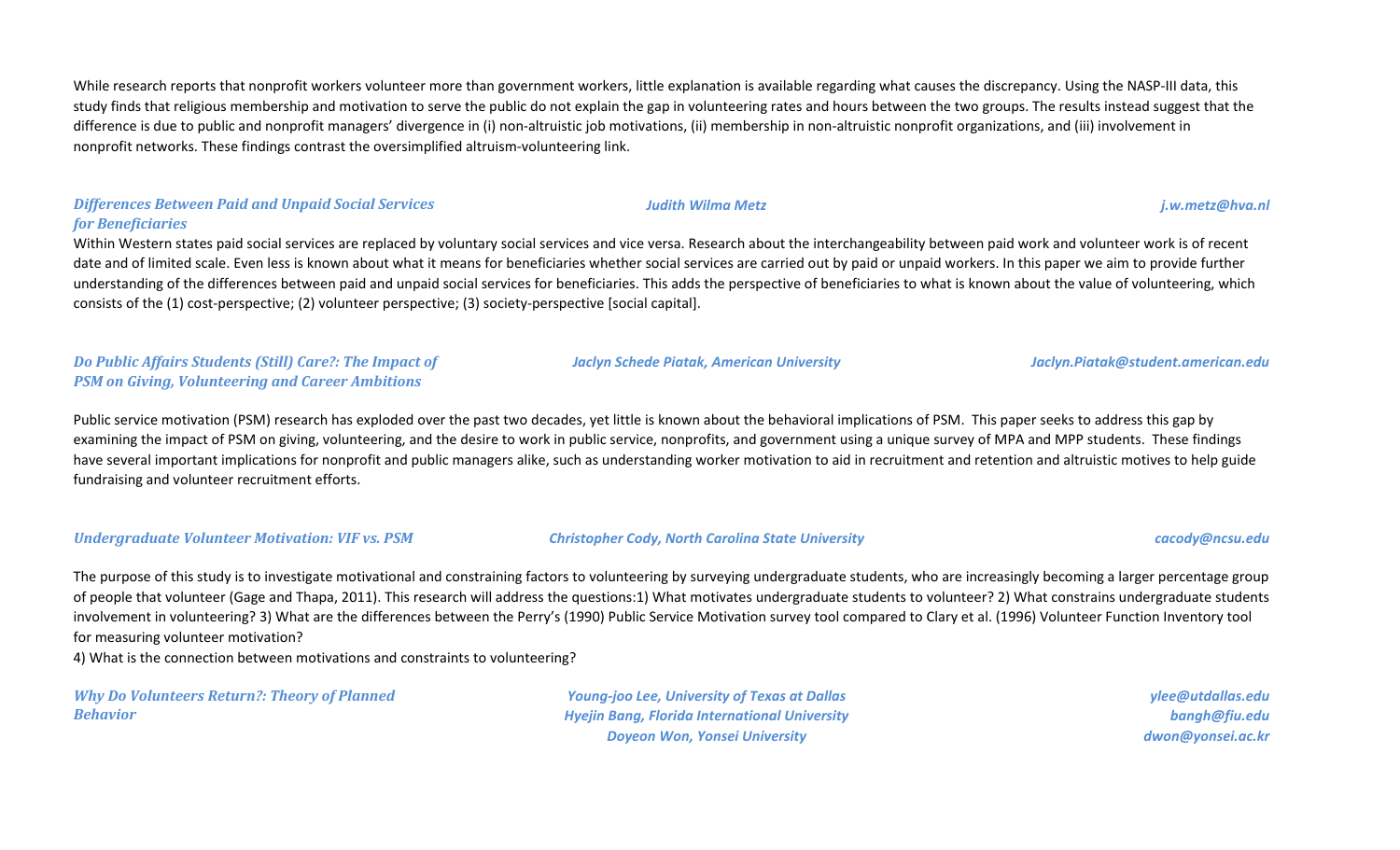Keeping volunteers is as critical as recruiting them for many nonprofit organizations. Despite the abundant literature on employee retention and turnover and on motivation for volunteering per se, little is known about volunteer retention. Employing the theory of planned behavior, this study examines the attitudinal, psychological, and demographic attributes that may motivate volunteers to return to a nonprofit. The findings suggest that social networks and emotional attachment to the mission may be powerful motivations to return. The results also indicate that attitudes toward volunteering are more important reasons for first-time volunteers while social networks were stronger motivations for returning volunteers.

#### *Volunteerism from a Managerial Perspective: Employee Participation in Volunteer Activities and Its Impact on Absenteeism*

*Taesik Yun, The University of Georgia Sangyub Ryu, University of Georgia*

*tyun@uga.edu sangyubr@uga.edu*

Benefits of Volunteering have been often studied in relation to participating individuals and organizations. By examining the effects of employee participation in civic and voluntary activities on absenteeism, this study will suggest a new way of looking for benefits of volunteering from a managerial perspective. The preliminary findings show that participation in volunteer activities reduces the level of employee absenteeism at work.

*Pam Kappelides, Latrobe University Melbourne Australia p.kappelides@latrobe.edu.au*

#### *The Relationship Between PC to Intentions to Continue Volunteering in Not For Profit Organisations.*

The objective of this study is to investigate the nature of the psychological contract (PC) developed by episodic and traditional volunteers and the relationship between PC to intentions to continue volunteering in not for profit organisations.

*Exploring Volunteer Task Preferences: Dimensions and the Relatedness with Functional Motives*

*Jurgen Willems, Vrije Universiteit Brussels Marlene Walk, University of Pennsylvania* *jurgen.willems@vub.ac.be marlwalk@sp2.upenn.edu*

We build on the functional approach with respect to volunteering, and question whether functional motives either relate to volunteering in general or to particular volunteer tasks. Within a single case organization we probe among volunteers for their functional motives and task preferences. Based on 2,201 responses we test with structural equation modeling to what extent each functional motive relates to specific task preferences or to multiple preferences. Results show that in general functional motives each predict specific preferences.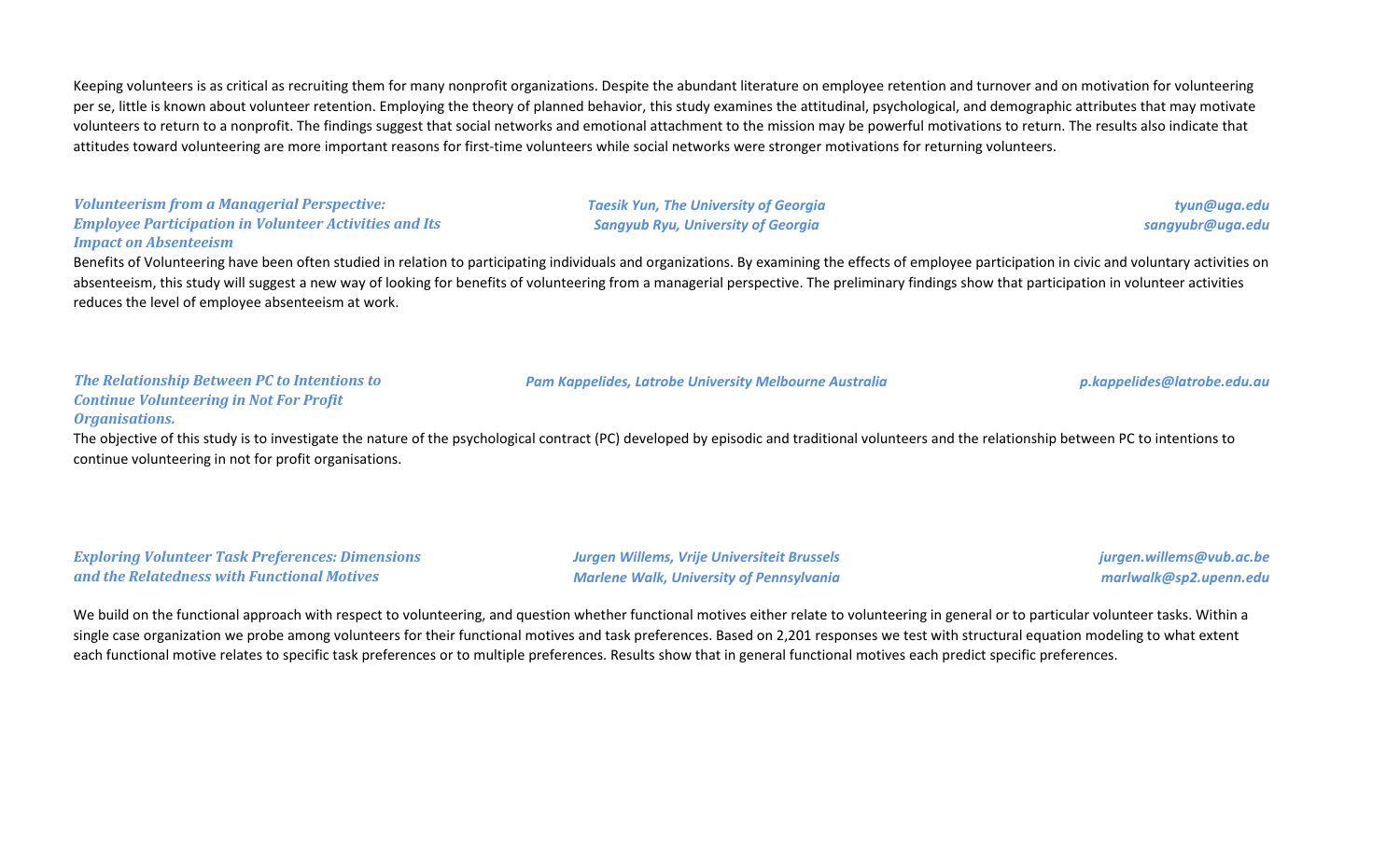### *Implementation of Corporate Volunteering from a Nonprofit Perspective: An Exploratory Research*

### *Lonneke Roza, Erasmus University Rotterdam Lesley Hustinx, Ghent University Itamar Y. Shachar, Gent University Robbe Geysmans, Ghent University*

*lroza@rsm.nl lesley.hustinx@ugent.be itamar.shachar@ugent.be robbe.geysmans@ugent.be*

Corporate volunteering is the result of deliberate involvement of a third party which originally is a highly individual act. It refers to volunteering encouraged or even facilitated by the organization by which an individual is employed. Although recently academic attention has risen on the corporate perspective, little research has been conducted from the viewpoint of nonprofit organizations. This study aims to overcome this gap by addressing four major themes: 1) the rationale, 2) the perceived effects, 3) the design of this volunteer program and 4) the challenges. It is based on 40 semi-structured interviews with volunteer program managers in the Netherlands and Belgium.

## *Paid and Unpaid Labor in Nonprofit Organizations: Does the Substitution Effect Exist?*

*Benjamin Bittschi, WU University of Economics and Business Vienna Astrid Pennerstorfer, WU University of Economics and Business Vienna Ulrike Schneider, WU University of Economics and Business Vienna*

*benjamin.bittschi@wu.ac.at astrid.pennerstorfer@wu.ac.at ulrike.schneider@wu.ac.at*

In NPOs volunteers often work alongside paid workers. This coproduction setting possibly leads to tensions between the two worker groups. The paper examines if and how volunteers influence hirings and separations of paid employees and contributes to the ongoing debate whether volunteers can substitute paid workers. Using Austrian data on an organizational level we find a positive impact of volunteer work on separations of paid workers in shrinking/stagnating NPOs, whereas volunteers have a negative impact on separations in growing NPOs. These findings lend support to the assumption that a substitution effect between the two groups of workers exist.

| No Longer Unmeasurable: A Framework for          | <b>Rebecca Nesbit, University of North Carolina at Charlotte</b> | BeckyNesbit@uncc.edu |
|--------------------------------------------------|------------------------------------------------------------------|----------------------|
| <b>Assessing Volunteer Program Effectiveness</b> | <b>Robert Christensen, University of Georgia</b>                 | rc@uga.edu           |
|                                                  | <b>Jeffrey Brudney, Cleveland State University</b>               | jbrudney@gmail.com   |

In this paper we develop a framework for assessing volunteer program effectiveness that includes such major components as the volunteer program inputs, the volunteer management practices, the volunteer program outputs, and the organization's financial and programmatic outcomes. We illustrate and test this framework using survey data collected from the staff, volunteers, executives, board members, patrons and donors of a large library system in an urban area in the southern United States.

*Why They Do What They Do: Using Philanthropic Typologies to Understand Volunteers*

*Leigh Nanney Hersey, University of Memphis Laura Harris, University of Memphis*

*lnhersey@memphis.edu leharri@memphis.edu*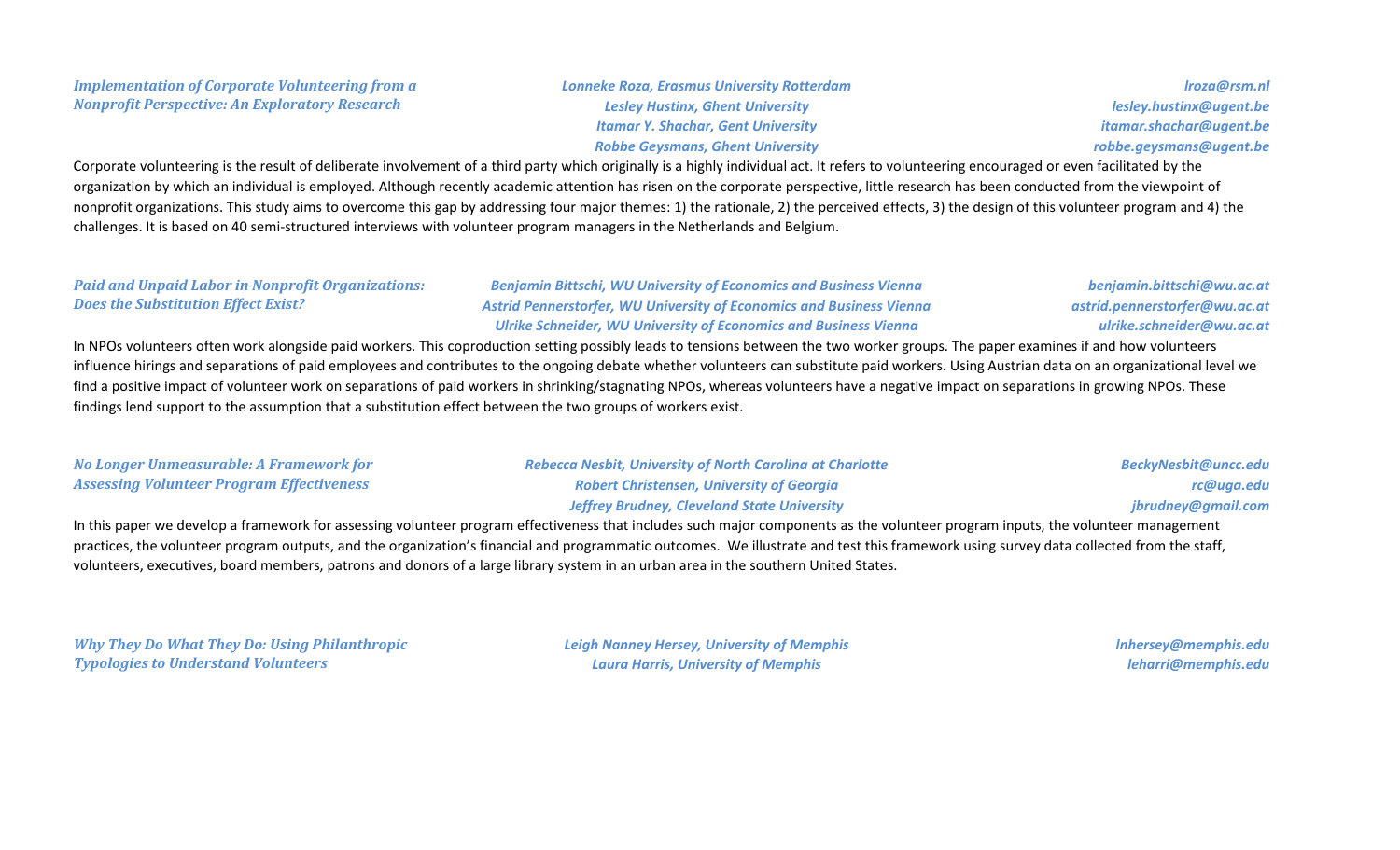Who are today's United Way Donors and Volunteers? This research used Prince and File's (1994) seven faces of philanthropy to develop a survey distributed to allocation volunteers at one United Way agency. When asked why they donate and volunteer, these volunteers were found to be overwhelmingly Communitarian and Altruistic. In addition, not only did they donate and volunteer with United Way, they were also active in their communities, donating and volunteering with multiple nonprofit organizations. Having a better idea of who donates and volunteers with United Way will help them create better recruitment and retention plans.

#### *Local Government Use of Volunteers Rebecca Nesbit, University of North Carolina at Charlotte Jeffrey Brudney, Cleveland State University*

At the local level, financial stringency and revenue shortfalls have led elected leaders to advocate for volunteers to shore up public services and compensate for cutbacks in paid personnel. Although government may be responsible for as much one-third of all volunteering activity, scant research has examined government adoption of volunteer programs in the 2000s. Using the alternative service delivery data from the International City/County Managers Association, we present a descriptive view of the depth of volunteer involvement in local government across the United States and multivariate analysis of the variables that predict and explain volunteer use by local governments.

### *Individual and Household Determinants of the Choice of a Volunteer Organization*

Research on volunteering has documented a host of individual and family characteristics that drive the decision to volunteer. However, beyond understanding who volunteers, it is also essential to understand which types of nonprofit organizations these people volunteer for. This study attempts to begin to fill this gap in the research by investigating predictors of volunteering for different types of volunteer organization. This paper uses data from the 2005-2008 Current Population Survey's volunteering supplement. Preliminary findings indicate the gender, race, income, education, and household structure vary with the type of organization volunteered for (e.g. youth development, religious, work-related, sports).

#### *A Best Practice Model Or Models Of Best Practices? A Framework For Differentiating Effective Volunteer Program Management*

*Jeffrey Brudney, Cleveland State University Lucas C.P.M. Meijs, Erasmus University Rotterdam*

Despite the common appeal to "best practices" in volunteer administration, research attempting to validate them has yielded disappointing results. This paper proposes that the lack of empirical confirmation stems from the different types of volunteer programs that have arisen to meet societal needs. Accordingly, this research advances a new framework for understanding these different types based on: (1) the locus of volunteer recruitment, and (2) the placement of volunteers. The framework demonstrates that the different types of volunteer programs vary with respect to primary stakeholders, essential challenges, strategies, and management responsibilities -- and the requisite best management practices.

*Understanding Volunteer Center Performance: Developing and Testing a Model of Volunteer Involvement and Activation*

*Jeffrey Brudney, Cleveland State University Dayoung An, Cleveland State University Sarah Wright, Cleveland State University*

*jbrudney@gmail.com d.an@csuohio.edu sewright24@gmail.com*

*Rebecca Nesbit, University of North Carolina at Charlotte BeckyNesbit@uncc.edu*

*jbrudney@gmail.com lmeijs@rsm.nl*

# *BeckyNesbit@uncc.edu jbrudney@gmail.com*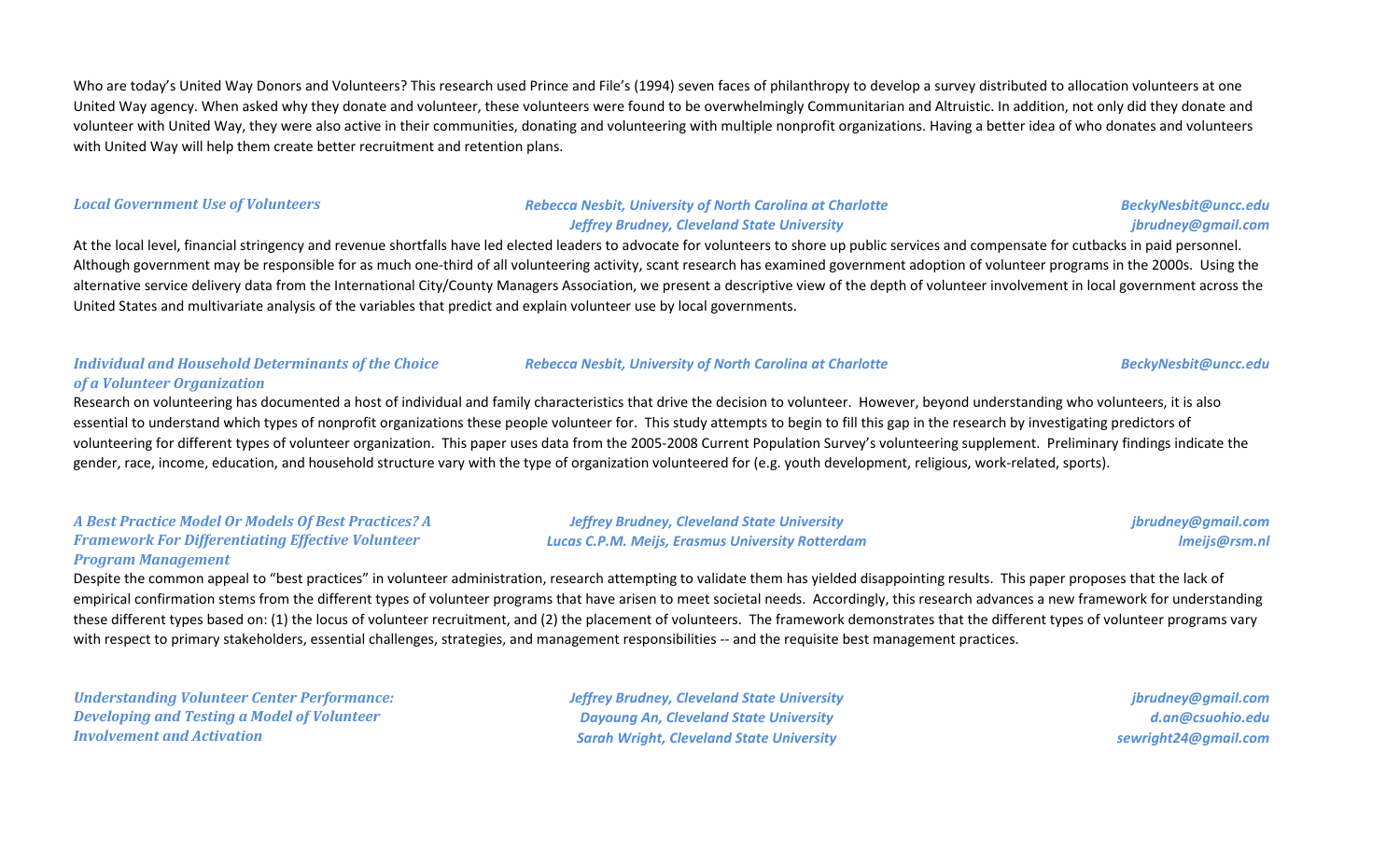Volunteer centers connect prospective volunteers to organizations in need of volunteer assistance. Also called "volunteer bureaus" or "voluntary action centers," these organizations exist worldwide and can be considered an international movement with volunteer centers in nearly 60 countries. Despite their scope cross-nationally, scant research has been directed to volunteer centers. Accordingly, this paper presents a model for explaining the performance of volunteer centers and tests it empirically based on data drawn from volunteer centers in South Korea in 2010. The model consists of environmental factors, organizational characteristics, and volunteer program features. Empirical evaluation demonstrates support for the model.

### *i-Volunteerism: Interactive Volunteerism Using Smartphones, YouTube, and Non-Traditional Organizations to Increase Citizen-to-Citizen Engagement*

# *Linda-Marie Sundstrom, Cal State Long Beach lsundstr@csulb.edu*

## The paper is intended to introduce a new concept of Interactive Volunteerism (i-Volunteerism), provide an overview of current practices, and explore trends of unconventional volunteer efforts in communities both inside and outside traditional nonprofit programs. i-Volunteerism is the use of smartphone applications, YouTube and Non-Traditional organizations to: a) connect citizens with resources; b) engage citizen-to-citizen collaboration; and c) empower citizens as volunteers.

#### *Who Lends a Hand to Government? Volunteers in Public Service Delivery*

#### *Min Su, Georgia State University Gregory Burr Lewis, Georgia State University*

#### *minnasu519@gmail.com glewis@gsu.edu*

The different missions and functions of government agencies and nonprofit organizations may attract different types of volunteers, but most studies of volunteerism overlook volunteer activities in the public sectors. Using a statewide survey in Texas that identifies government volunteers, we investigate whether any characteristics predict voluntary behavior in the public sector. We find that government volunteering is mostly affected by citizen engagement factors, such as citizen-initiated contact with government and contextual satisfaction. People who contact government on policy issues are more likely to become government volunteers.

*How Voluntary is Volunteering? Examining Volunteers' Needs for Autonomy, Competence and Relatedness*

*Jemima Bidee, Vrije Universiteit Brussel Tim Vantilborgh; Roland Pepermans, Vrije Universiteit Brussel Gert Huybrechts; Jurgen Willems, Vrije Universiteit Brussels Marc Jegers, Vrije Universiteit Brussels*

*jemima.bidee@vub.ac.be tim.vantilborgh@vub.ac.be roland.pepermans@vub.ac.be gert.huybrechts@vub.ac.be jurgen.willems@vub.ac.be Marc.Jegers@vub.ac.be*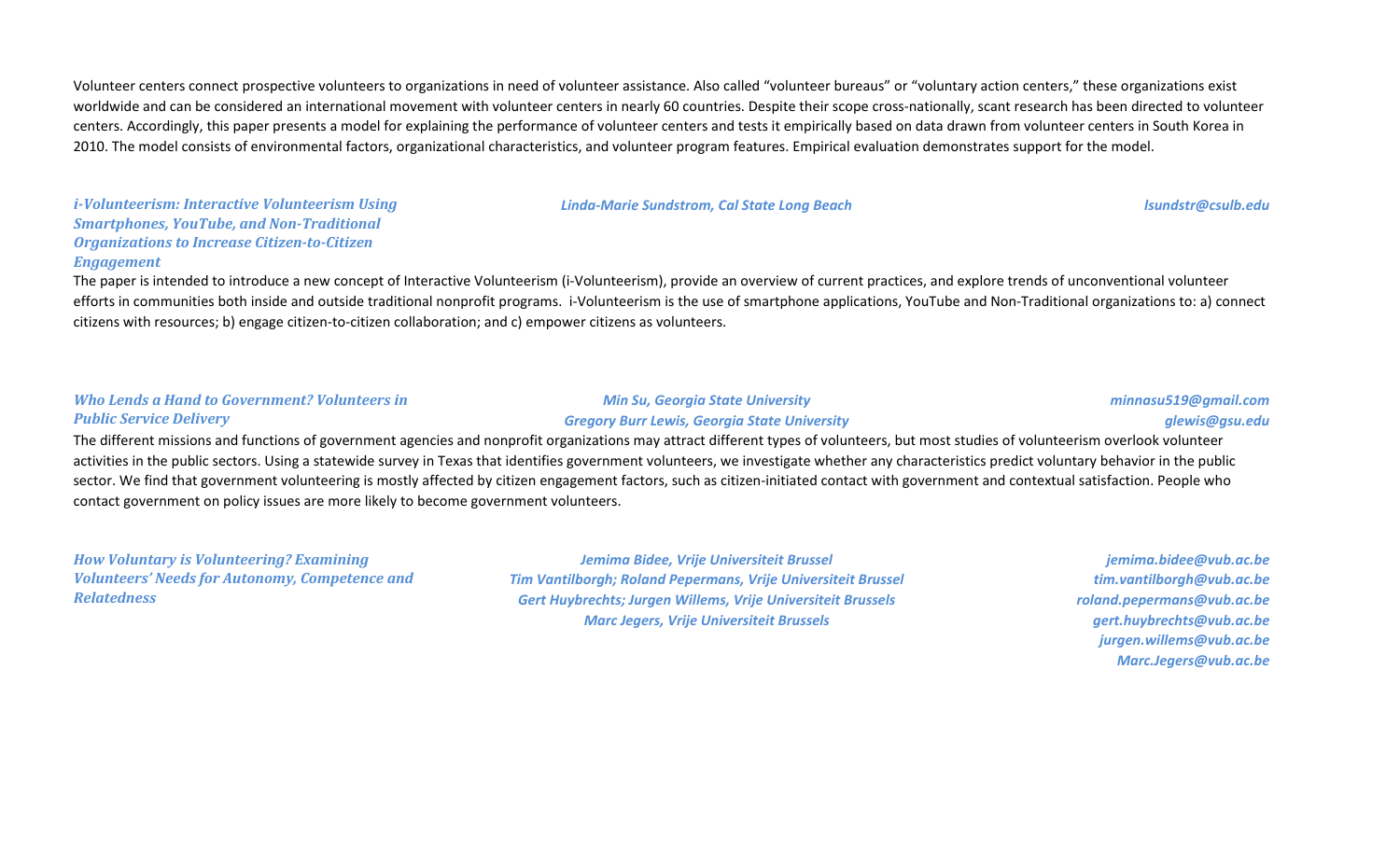In this paper we focus on volunteers' needs as the antecedent of volunteers' motivation, thus following a Self-Determination Theory approach. We investigate the importance or strength of volunteers' needs for autonomy, competence, and relatedness. We firstly construct a need strength scale. After validation of this scale, we investigate whether individual differences in need strength exist. To this end, a heterogeneous group of volunteers and paid workers, active in the profit and nonprofit sector, has completed our need strength scale. We end this paper with theoretical and practical implications of our study's results.

#### *Young Adults and the Megachurch: What are the implications for volunteerism?*

Religious institutions are known for their influence on volunteerism and are often viewed as catalysts for volunteer involvement (Wilson and Janoski 1995; Putnam 2000; Wilson 2000). The megachurch, typically Protestant churches with weekly attendance of 2,000 or more, are attracting 18-24 year olds at twice the rate of traditional churches (Thumma and Bird 2009). If most Americans volunteer on behalf of religious institutions and megachurches are engaging 18-24 year olds at a higher rate, it is important that scholars and practitioners understand how these congregations impact a new generation of volunteers who have been historically hard to reach.

#### *Challenges and Opportunities in Healthcare Volunteer Management: Views from the Field*

*Sean E. Rogers, University of New Mexico Carmen Rogers, University of Arkansas Karen Boyd, St. Ambrose University*

*serogers@eden.rutgers.edu cmr008@uark.edu boydkd@sau.edu*

Volunteer administrators from 105 hospitals in five states provided open-ended survey responses about what they perceived to be the most pressing challenges and opportunities facing hospital volunteer administrators and the volunteer management profession. A qualitative content analysis of their responses suggests that primary challenges include volunteer recruitment and retention, administrative issues, and operational difficulties brought about by the current economic crisis. Key opportunities include more explicitly linking the volunteer function to hospital outcomes and community impact, expanding volunteer recruitment pools and roles and jobs, and developing organizational support for volunteers and making the volunteer management function more efficient and effective.

*Why They Volunteer? Motivation for Volunteering Among Latter-Day Saints*

*Ram A. Cnaan, University of Pennsylvania Van Evans, Indiana University Purdue University Indianapolis Daniel W. Curtis, University of Pennsylvania*

*cnaan@sp2.upenn.edu vanevans@iupui.edu dacu@sp2.upenn.edu*

Recent research indicates that church-going Mormons volunteer much more than other groups. Based on a sample of 2,701 of active LDS members and using 25 Likert-scale items asking respondents to rate how important various motivations were for their decision to serve others, this paper sheds light on what motivates Mormons to volunteer. Applying exploratory factor analysis reveals five factors. Subject scores on three of these factors were shown to have a significant impact on the amount of time individuals volunteered and the amount of money given to charity.

*Exploring Public Service Motivation and Commitment in Homeland Security Volunteers*

*Todd J Richardson, Saint Louis University trichar8@slu.edu*

*Ashley E. Hyder, University of North Texas ashley.hyder@unt.edu*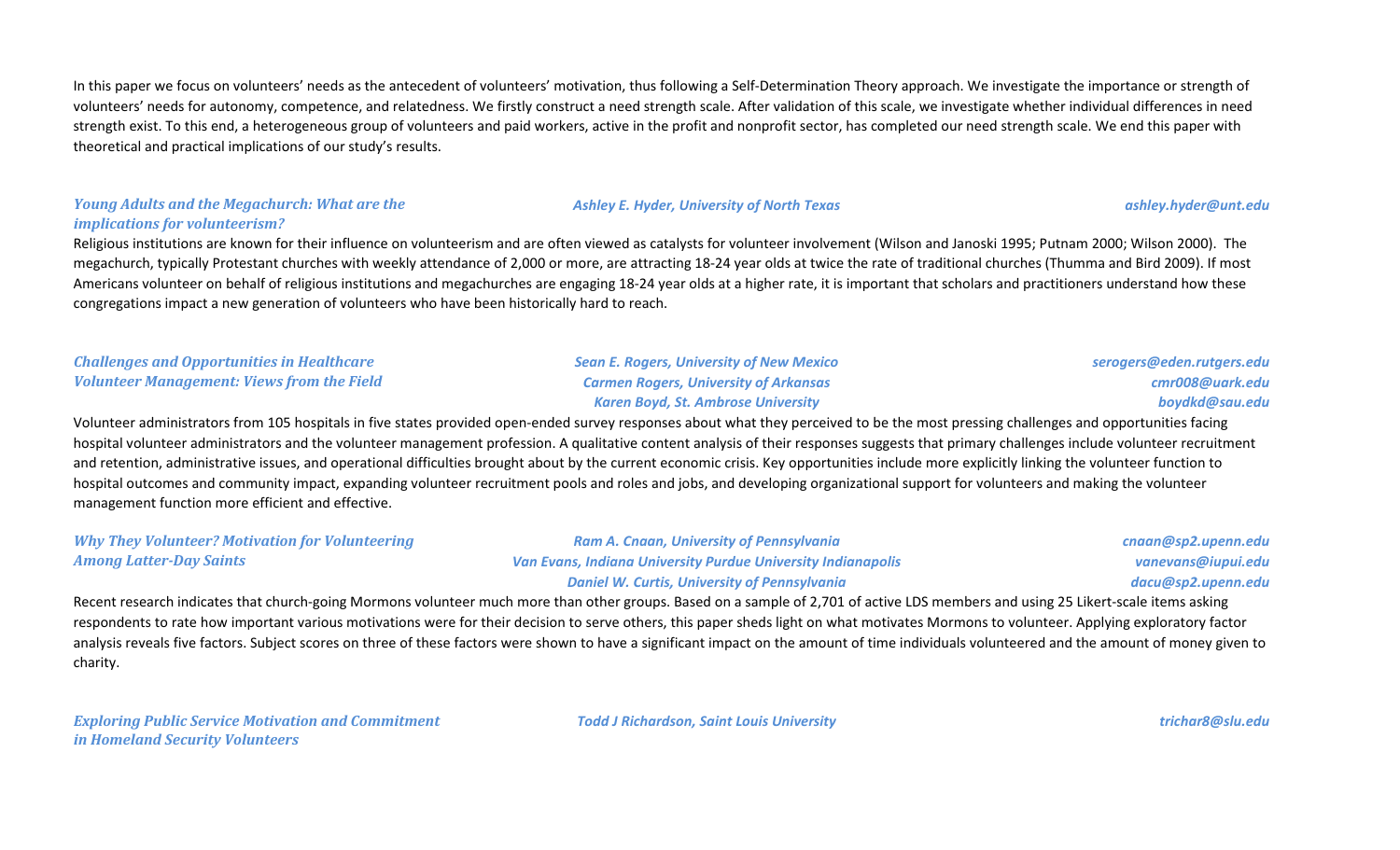This research studied motivation and organizational commitment of homeland security volunteers. The functionalist perspective was used to develop a partial mediation model. An online survey was administered. Data was analyzed using Barron and Kenny mediation technique and Sobel test. The study findings support the influence of public service motivations on attitudinal variables such as organizational commitment is mediated through its effect on value congruence. The results of this study suggest that the Public Service Motivation concept can be used to measure motivation in volunteers, especially in the public sector context.

## *Defining Moments: A case of the AmeriCorps\*Arizona Member Experience*

#### *Patsy Kraeger, Arizona State University Barry Kibel, SEED Impact*

### *patsy.kraeger@asu.edu kibel@SEEDimpact.org*

"Defining moments" are insightful episodes or experiences which catalyze personal growth and new life trajectories. This paper examines factors that contribute to defining moments for a sample of 300 stipended volunteers in 18 AmeriCorps programs in Arizona. It explores why this type of volunteer experience is particularly conducive to such moments. It conceptualizes and makes operational a larger social construction of what it means to be an AmeriCorps member and helps fill a neglected gap in the literature relating to the potency of stipended volunteer experiences.

### *Interchangeability of Paid Labour and Volunteers in Nonprofit Organizations*

*Antony Chum, University of Toronto Laurie I. Mook, Arizona State University Femida Handy, University of Pennsylvania Daniel Schugurensky, Arizona State University Jack J. Quarter, University of Toronto*

*antony.chum@utoronto.ca lmook@asu.edu femida11@gmail.com dschugur@asu.edu jack.quarter@utoronto.ca*

This paper focuses on the circumstances under which nonprofit organizations interchange paid labour and volunteers. Earlier research has documented that the interchange can go in two directions – paid employees for volunteer and volunteers for paid employees. One of the predictors of the likelihood of interchange was the size of the organization. This research answers many questions left unanswered and moves the unit of analysis to the individual. Based on findings from random sample survey of 1,000 individuals across Canada, experiences of individuals who have experienced either being replaced by paid labour or replacing paid labour are examined.

*Service-Based Scholarships in Higher Education: Implications for Civic-Minded Graduates and Professionals*

This paper focuses on ways that service-based scholarship programs in higher education contribute to civic learning outcomes for college students and graduates. Based on the results from a national study, the Bonner Foundation 20th Anniversary Study (n=380, representing thirty campuses), and a campus program evaluation of the Sam H. Jones Community Service Scholarship Program (n=160), implications will be discussed for both campus programs and public policy. In a time when colleges and universities are challenged to contribute to the common good through engagement, perhaps service-based scholarships are a way to address both fiscal and civic concerns.

*Julie A. Hatcher, Indiana University jhatcher@IUPUI.edu*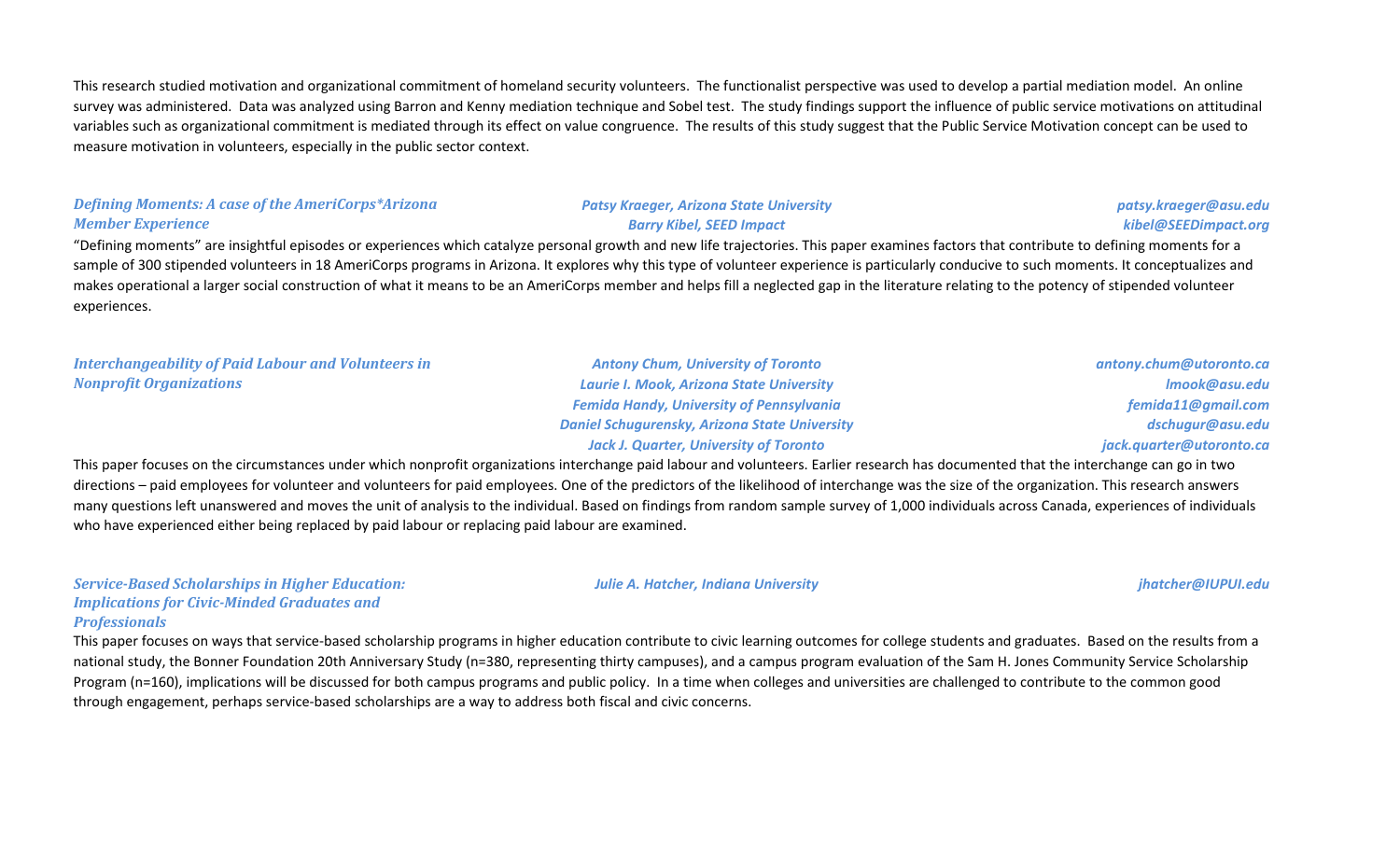#### *Senior Volunteerism: The Impact of Social Context Lili Wang, Arizona State University*

# *Carlton Yoshioka, Arizona State University*

Senior population provides significant amount of volunteer work in communities across America. Using data from the Arizona Health Survey 2010, this study examines the impact of various factors, mainly social context, on senior volunteering. The preliminary analysis shows that social networks, years living in the community, and associational participation increase seniors' likelihood of volunteering. Education, income, physical and mental health have positive impact on senior volunteering as well. However, having grandchildren in the household lowers the chance of volunteering among seniors.

#### *Prisoners as volunteers: Insights from the UK Rosie Meek, University of Southampton rosiemeek@hotmail.com*

# Voluntary organisations have a long and rich history of working within the criminal justice system, with the involvement of community volunteers in correctional settings being widely regarded as serving an important role in prisoner rehabilitation. However, less research attention has been paid to instances of volunteering by those who are incarcerated. This paper presents data from an English study on the impact of prisoner volunteering in promoting positive identities and desistance from crime. Examples of good practice are highlighted and findings are discussed in the context of prisoner reentry and policy developments.

*NGOs and Volunteer Tourism: A Look at Volunteer Tourism in Favela (Slum) Communities of Rio de Janeiro*

*Jessica Faustini Aquino, Arizona State University Kathleen Andereck, Arizona State University*

*jessica.aquino@asu.edu kandereck@asu.edu*

The goal of this study is to look at the social aspects of volunteer tourism in favela (slum) communities in Rio de Janeiro, Brazil. This study was part of a larger project where local NGOs, volunteer tourists, and community residents were interviewed about their views on volunteer tourism. This paper reports on the findings from the interviews conducted with representatives from the local NGOs. A total of 12 NGOs working in favelas were interviewed from seven favelas. Findings show that there are mixed feelings about volunteer tourism impacts in favela communities. Recommendations towards increasing volunteer tourism's positive benefits are discussed.

*Charity Begins at Home: Informal Volunteering and Formal Volunteering in Canada*

*Lili Wang, Arizona State University Laurie I. Mook, Arizona State University Femida Handy, University of Pennsylvania*

*Lili.Wang@asu.edu lmook@asu.edu femida11@gmail.com*

#### *Lili.Wang@asu.edu yoshioka@asu.edu*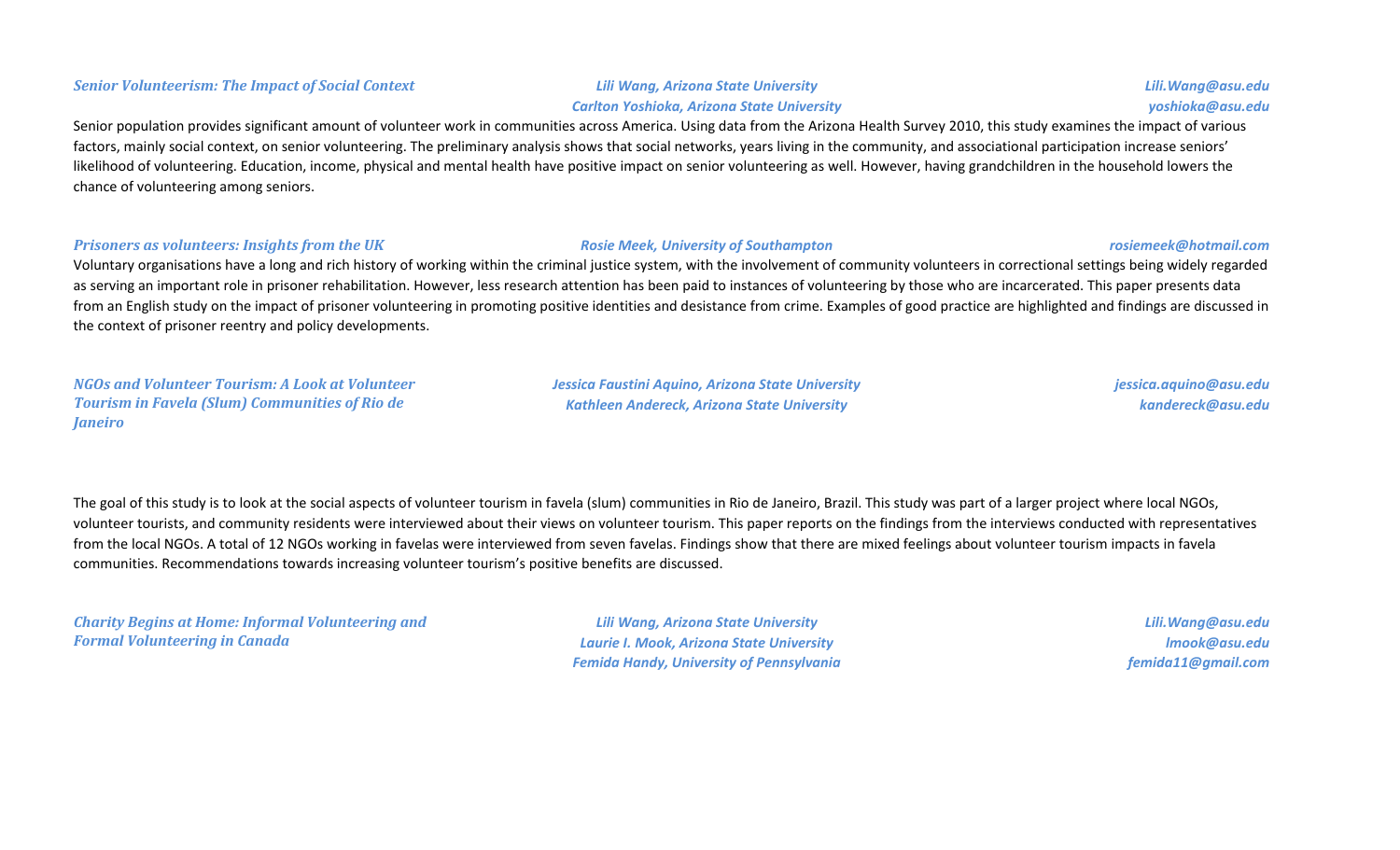Using data from the General Social Survey of Canada, 2008, this study examines the relationship between formal volunteering and informal volunteering. Preliminary results show that people who volunteer informally, caring for their family and friends and help out neighbors, are more likely to engage in formal volunteering. Additionally, social networks, trust, community connection, associational participation, and self-mastery scale increases the chance of formal volunteering. Mid-age, native-born female respondents who have higher education and income are also more likely to volunteer for organizations.

#### *Changes in the Determinants of Volunteering in Japan Between 1995 and 2010*

This study examines the determinants of volunteering among the Japanese between 1995 and 2010. Nihei (2003) noted that the tendency for people with higher socio-economic status to volunteer has been stronger recently. Despite the rise of volunteerism after 1995, "the first year of volunteerism," the question remains whether volunteers only come from the upper classes. Thus, I analyzed nationwide samples between 1995 and 2010. The findings show that the influence of socio-economic status, except education, on volunteering has been weaker during this period and that volunteerism now includes the middle and working classes.

*Prosocial behaviors abroad: Selfish or selfless Victoria Woo*

*Richard Boland Jr, Case Western Reserve University Richard Boyatzis, Case Western Reserve University* 

*vic@victoriaw.com Boland@Case.edu richard.boyatzis@case.edu*

An increasing number of professionals are transitioning into new geographies, industries, companies and roles; cross-over from profit to non profit organizations. Research shows that 'piling up' of transitions may be detrimental to a person's sense of well-being. Although there is much literature on coping strategies and adaptation to new realities, there is little written about the increase of well-being in multiple transitions. This study examines the phenomenon of the sense of well being in volunteerism while living abroad. What are the conditions and contextual environments conducive to increasing volunteerism, civic involvement or other prosocial activities? What is the motivation?

*Did Sixteenth Century Spanish Conquests Influence Voluntarism and Donating in Latin America Today?* *Van Evans, Indiana University Purdue University Indianapolis vanevans@iupui.edu*

This article investigates levels of volunteering and donation practices by three groups of New World countries: Anglo-Protestant, those that were the center of pre-Colombian empires, and others colonized by Spain and Portugal. It especially examines if and how modern levels of volunteering and giving were influenced by the Spanish conquests of the sixteenth and seventeenth centuries. Key findings show the U.S. and Canada have the highest levels, all Latin American countries are markedly lower, and Peru and Mexico have the lowest rates of volunteering and philanthropic donations as a share of Gross Domestic Product.

*Accountable to Whom? Introducing Membership at an Immigrant Worker Center*

*Maureen Emerson Feit, Seattle University feitm@seattleu.edu*

*Haruyo Mitani, Osaka University haruyo.mitani@gmail.co*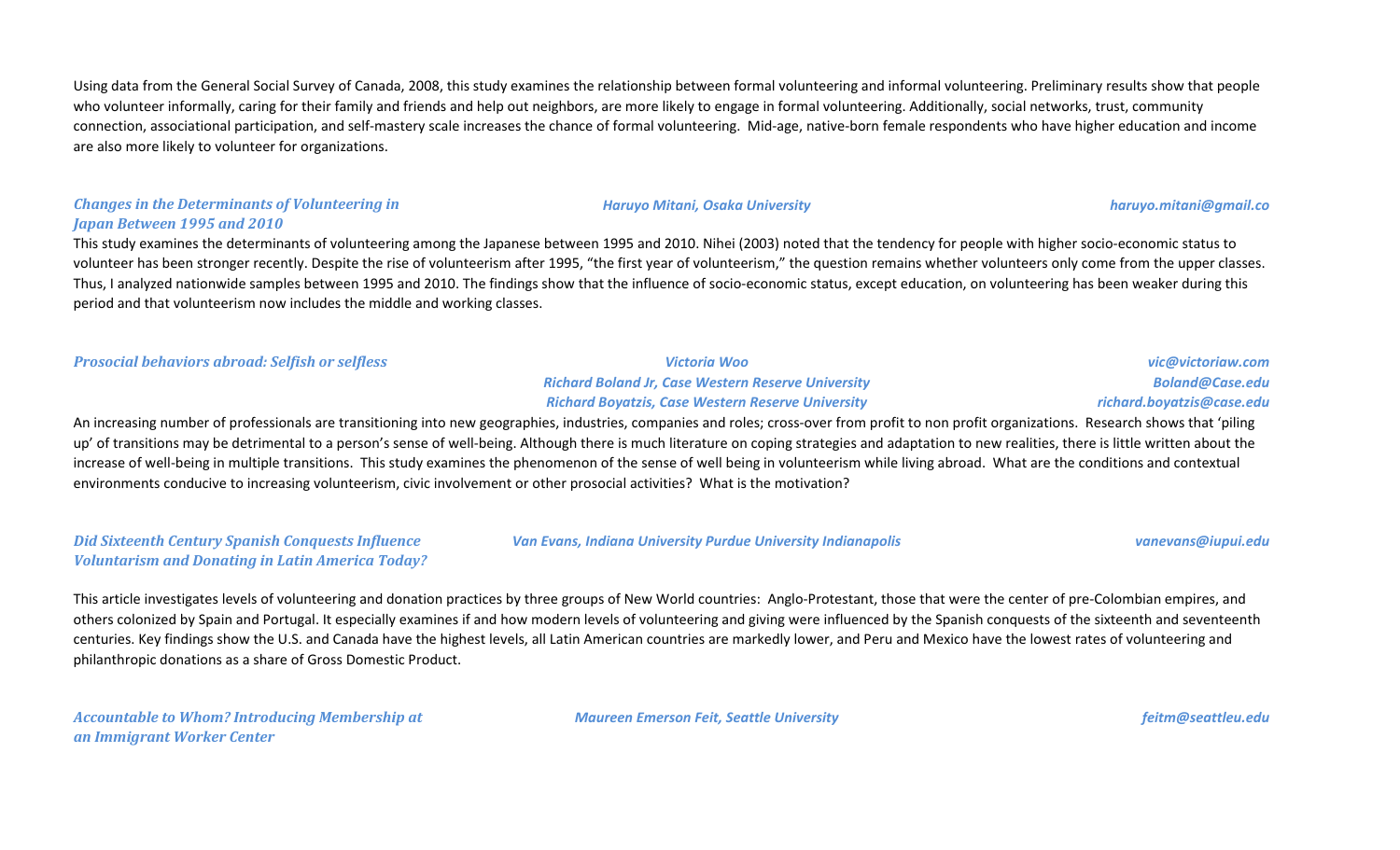This paper offers a case study of Casa Latina, a nonprofit active in national networks of workers centers that recently implemented a membership model designed to afford constituents greater power to make and influence key decisions, allocate work and ultimately hold the organization more accountable to its mission.

*The Influence of Government and International Actors on Migrant-Serving Nonprofits: An Examination of NGOs Serving Palestinian Refugees in Jordan and Lebanon*

*Ani Khatchadourian, San Diego State University Shawn Teresa Flanigan, San Diego State University*

*anikhatch@gmail.com shawn.flanigan@sdsu.edu*

This paper seeks to examine the relationship between the state, the UNRWA, and local and international NGOs with regard to social service provision to Palestinian refugees, and the particular impact these relationship have on nonprofit actors. Based on theories regarding the balance of service provision between nonprofit organizations and states (Lipsky and Smith 1989-90; Young 2000), we expect variation in state policy and UNRWA activity to be related to corresponding NGO activity by refugee-serving NGOs in Jordan and Lebanon (Sulieman, 1997). We examine this question through content analysis of organizational websites and survey data collected from NGO staff.

#### *Private Voices, Public Forces: Agenda Setting and the Power of Foundations in the NCLB Era*

How are foundations and the way they allocate grants viewed locally? Do foundation grants really set the agenda in local education politics, or are foundations most influential at the federal level? Have foundation's improved internal capacities changed how implementation of policy occurs at the local level? Each of these questions are addressed in this paper, which examines the tension between private voices and public forces – investigating the relationship between foundations and school superintendents, testing whether local conditions influence how superintendent view and work with foundations.

#### *Teaching Online: A Case Study SueAnn Strom, Park University sueannstrom@gmail.com*

This case study examines strategies in online learning. New technology usage in an environment where the educational paradigm is shifting and how this affects student learning is explored. Results include how to revise traditional courses into online classes; how to introduce this technology to instructors who have not taught at a distance and how deeper learning for students can be sustained in a virtual environment.

*Workforce Contracting Policy in the Nonprofit Sector – Challenges Due to the Rise of Social Entrepreneurial Start-Ups*

*Bjoern Schmitz, Heidelberg University Marlene Walk, University of Pennsylvania* *bjoern.schmitz@csi.uni-heidelberg.de marlwalk@sp2.upenn.edu*

#### *Patrick Carr, Georgetown University pjc83@georgetown.edu*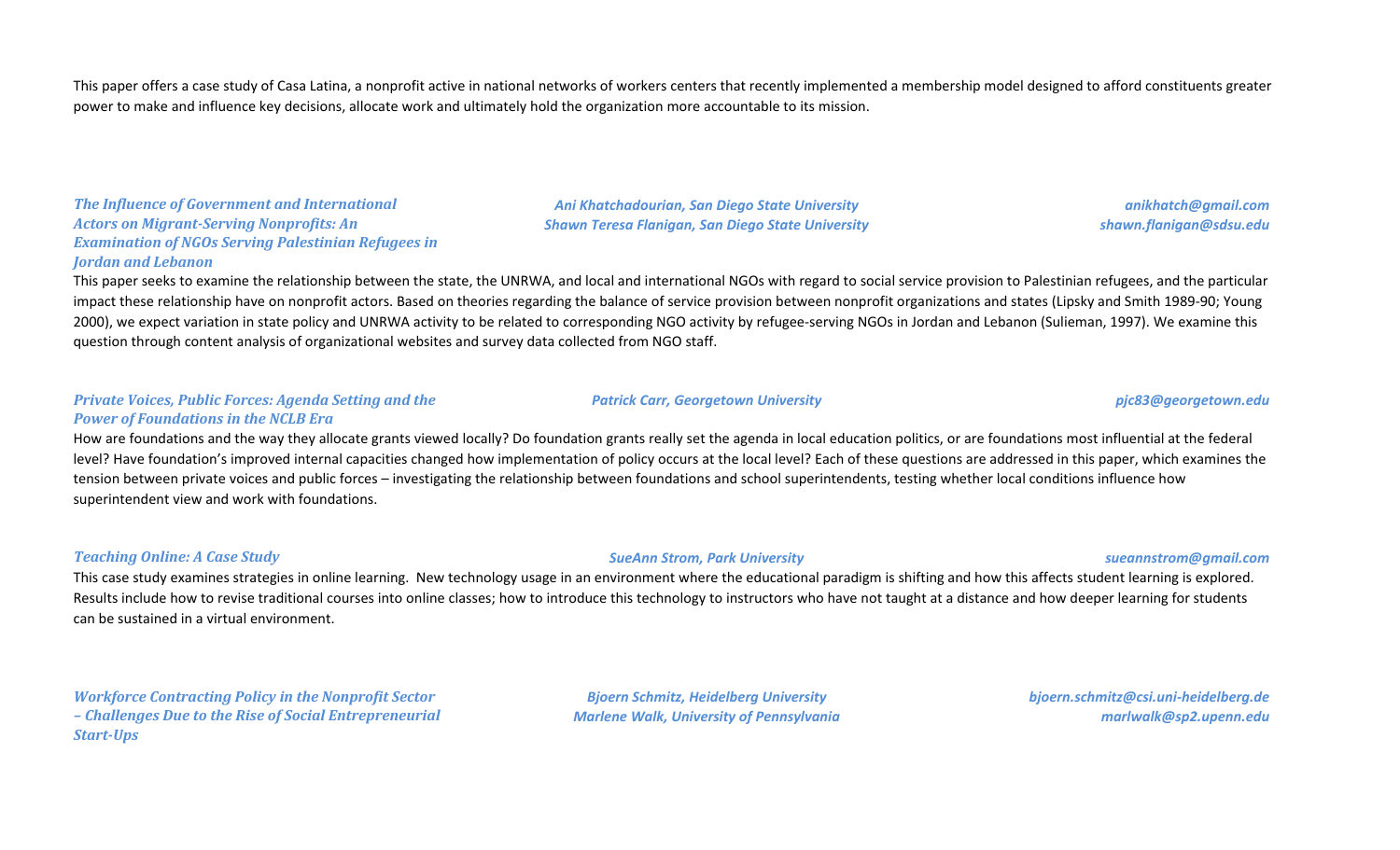Within the past decades, the nonprofit sector significantly increased in size in many countries. The number of employees serves as an indicator for this growth. However, the quantitative growth gives little indication of the qualitative nature of this growth, e.g. the contract structure of the paid workforce. As new organizational forms arose like social enterprises, this paper explores the workforce-contracting policies of social entrepreneurship start-ups. It further investigates their effect on workforce contracting policies in mature nonprofit organizations. We used quantitative data to compare workforce-contracting policies in mature nonprofit organizations and social entrepreneurship start-ups in Germany and the U.S.

#### *Transparency or Accountability? The Purpose of Online Technologies for Nonprofits*

#### *Georgette Dumont, University of North Florida g.dumont@unf.edu*

Nonprofit transparency and accountability are two intrinsically connected concepts, with transparency aiding in accountability. A literature has begun to form on nonprofit utilization of Internet technologies, and through content analyses of nonprofit Web sites early findings have noted that these technologies aid in enhancing an organization's transparency to broader publics. Still, the connection between transparency and accountability for nonprofits is less understood.

### *Advocacy Activities of Human Service Nonprofit Organizations in Israel - A Qualitative Inquiry*

*Michal Almog-Bar, Hebrew University of Jerusalem Hillel Schmid, Hebrew University of Jerusalem Michal Soffer, Ben Gurion University of the Negev*

*msmi@mscc.huji.ac.il hillels@mscc.huji.ac.il soffer.michal@gmail.com*

The paper aims to present the findings of a qualitative study that examined the policy-advocacy activities of 100 nonprofit organizations that provide services to children, elderly people, women, and people with disabilities in Israel. Specifically, the study examined: perceptions, definitions, experiences and meanings attributed to advocacy; decision-making processes related to the choice of advocacy tactics; relationships with government officials; and the perceived impact of advocacy in policy- making processes. Qualitative data provided comprehensive insights into advocacy activities and relationships among NPOs and the government as perceived by the organizations.

#### *Performance Management in the Era of Accountability: Managing Legitimacy in SROI Implementation*

*Kate Cooney, Yale University School of Management Kristen Lynch-Cerullo, Independent Consultant*

*kate.cooney@yale.edu klynch.cerullo@gmail.com*

In multi-stakeholder organizations, such as human service nonprofits, the organization is embedded in multiple contexts; each one providing a different frame for action and distinctive evaluative culture. This paper presents a case study of a nationally-recognized Boston based nonprofit agency that recently conducted an SROI analysis on several of its core workforce development programs. The case illuminates the complexity of maintaining legitimacy across multiple stakeholders as a new accountability measure is adopted and identifies a set of creative strategies deployed by the focal agency to harness a relatively new method of evaluation (SROI) for advancing the organization's mission.

*Financial and Performance Accountability of Community Foundations*

*Alicia Schatteman, Northern Illinois University aschatteman@niu.edu*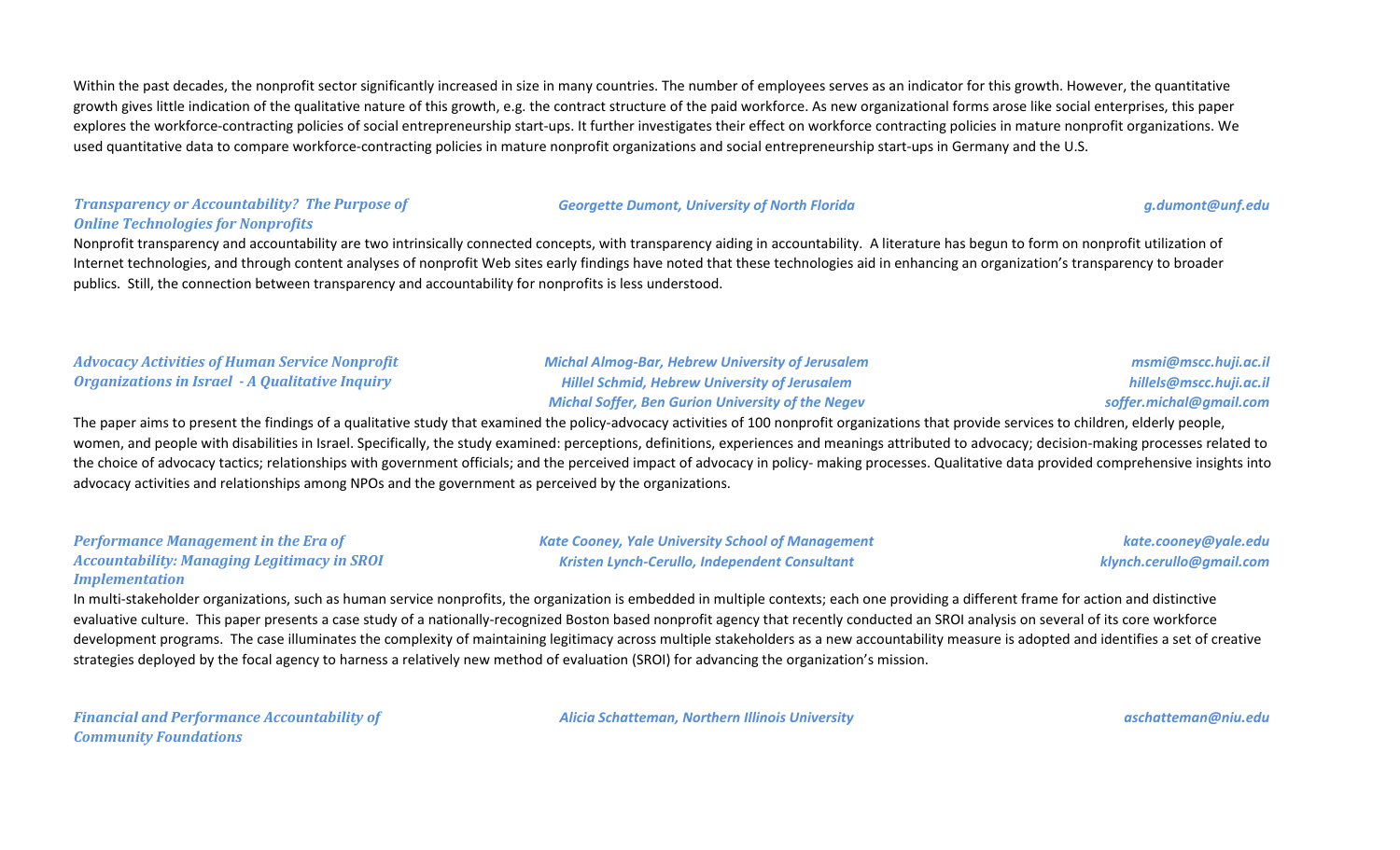The first community foundation was founded in Cleveland, Ohio on January 2, 1914. We are now approaching their 100th anniversary as a unique form of nonprofit organization that assures management of charitable donations in perpetuity. The overall question guiding this research is to what extent community foundations are reporting their outcomes through voluntary disclosure in their annual reports. To answer this questions, we examined annual reports from community foundations located in a five-state region of the Midwestern United States (Illinois, Michigan, Ohio, Indiana, and Wisconsin).

#### *How Do Nonprofits Use Outcome Measurement Data? Heather MacIndoe, University of Massachusetts-Boston*

# *Emily Barman, Boston University*

*Heather.MacIndoe@umb.edu Eabarman@bu.edu*

An expansive literature from the private and public sectors suggests that a variety of organizational goals underlies the growing use of performance measurement. This paper examines nonprofit organizations' use of the information they collect via outcome measurement, a particular form of performance measurement that quantifies the impact of a nonprofit's programs/services on clients (Benjamin, 2008). A new survey of Boston-area nonprofits reveals that implementation of performance measurement practices are shaped by how an organization utilizes evaluation data. Multivariate analyses examines how nonprofits' performance measurement orientation influences the extent of evaluation and what resources are allocated to get the job done.

#### *A Crisis of Trust: Online Response to the Financial Crisis among Community Development Loan Funds*

### *Eric Kaldor, SUNY College at Brockport Peter Lista, Indiana University Lynne Moulton, SUNY Brockport*

*ekaldor@brockport.edu peterlista@yahoo.com lynnemoulton@gmail.com*

Nonprofit researchers are building a detailed understanding of why and how NPOs engage in accountability measurement. Less well understood is how NPOs communicate their accountability to multiple publics. The Internet provides an important platform where organizations can demonstrate their accountability. This paper analyzes how 74 Community Development Loan Funds (CDLFs) present their organizational accountability online from 2003 to 2012, focusing on changes after the 2008 financial crisis. Results show that following the crisis, a significant percentage of CDLFs added content that focused on trust-building such as their organizations history, while the presentation of quantitative measures of social impact declined.

#### *NGO Accountability—A Two-Way Practice Khaldoun AbouAssi, Texas A&M University abouassi@tamu.edu*

Extant research in the nonprofit literature focuses on NGO accountability. NGOs struggle to manage multiple—and sometimes conflicting—forms of accountability. An argument often made is that upward accountability to donors is dominant. Donor funding dictates upward accountability. Favorably responding to donor interests, an NGO is likely to witness substantial transformation in its organizational identity and consequently undermines its accountability to its beneficiaries or mission. The main argument of the paper is that perceptions and practices of accountability also shape NGO behavior and alter dependence on donors.

*Understanding Transparency: Concept and Practice in the American Nonprofit Sector*

*Kathleen Hale, Auburn University halekat@auburn.edu*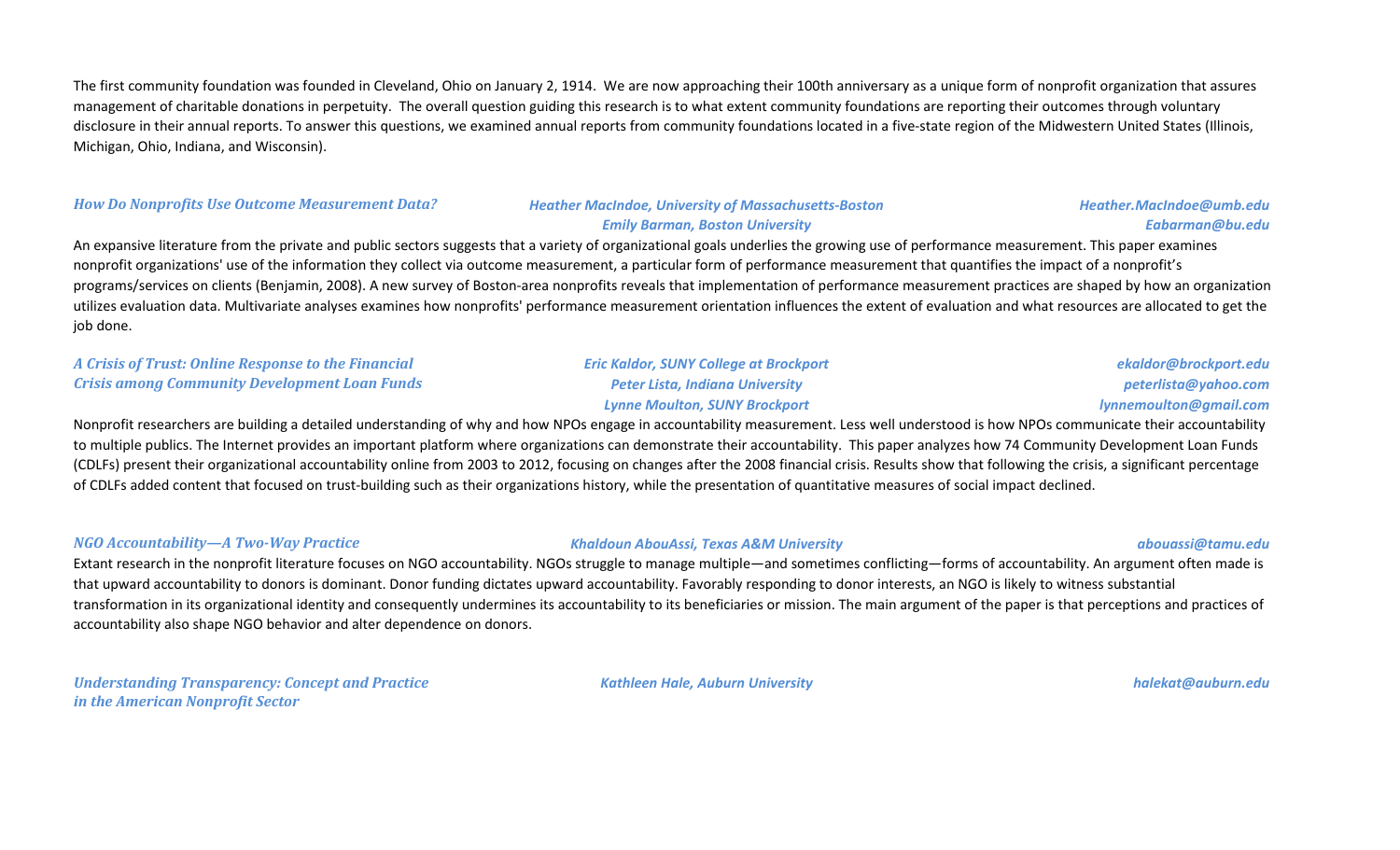This article illustrates and analyzes the concept and practice of transparency in the American nonprofit sector. In our understanding of American government, transparency is an article of faith; today, open meetings requirements and public records access policies are standard operating procedure for virtually all government offices at every level of government. In contrast, the concept and practice of transparency in the nonprofit sector is not identical to that of government institutions even though nonprofit organizations are broadly understood as operating for the benefit of various public constituencies.

#### *Nonprofits and Accreditation: Hoop or Help? Joanne G. Carman, University of North Carolina at Charlotte jgcarman@uncc.edu*

This paper examines how the performance and quality improvement standards (PQI) of the Council on Accreditation (COA) are shaping performance measurement in human service nonprofit organizations. Using data gathered through interviews with nonprofit executives and an online survey, this paper explores why some nonprofit organizations choose to become accredited, the challenges associated with implementing the PQI standards, and the benefits. The findings suggest that some of the accreditation standards have served as very useful tools to institutionalize the process of gathering performance measurement data in nonprofit organizations, and they also ensure the use of the data as well.

### *Nonprofit Accountability: Moving Beyond Program Outcomes to Assess Relational Work*

# *David C. Campbell, University of California, Davis*

*Lehn M. Benjamin, George Mason University*

The papers' authors argue that current outcome measurement models focuses on program outcomes rather than client outcomes and consequently misses the relational work of nonprofit staff; work that is critical to client outcomes. They consider how the conception of nonprofit accountability might change if we were to take seriously this relational work. The paper argues that when outcome models ignore this relational work by staff, we fail to understand critical aspects of nonprofit performance and misconstrue nonprofit accountability.

*Revenue Diversification Among Israeli Environmental NGOs: Are Foundation Funding and Government Funding Complementary or Competitive?*

This paper focuses on the revenue generation challenges of Israeli environmental NGOs. It examines the relationship between government grants and foundation grants in situations where foundations rather than the government provide the largest share of the revenues. The questions explored in this paper are: Which environmental groups receive governmental support, and what is the relationship between government support and foundation funding to Israeli ENGOs. Do government grants have crowding-out effect and consequently substitute for foundation funds, or does government support serve as a signal of an ENGO's quality and consequently crowd in greater foundation funding

*Social Media and Constituency Feedback: An Initial Assessment*

*David A. Campbell, Binghamton University, SUNY Kristina Lambright*

*dcamp@binghamton.edu klambrig@binghamton.edu*

*lbenjami@gmu.edu dave.c.campbell@ucdavis.edu*

*Itay Greenspan, Hebrew University of Jerusalem itaygree@mail.huji.ac.il*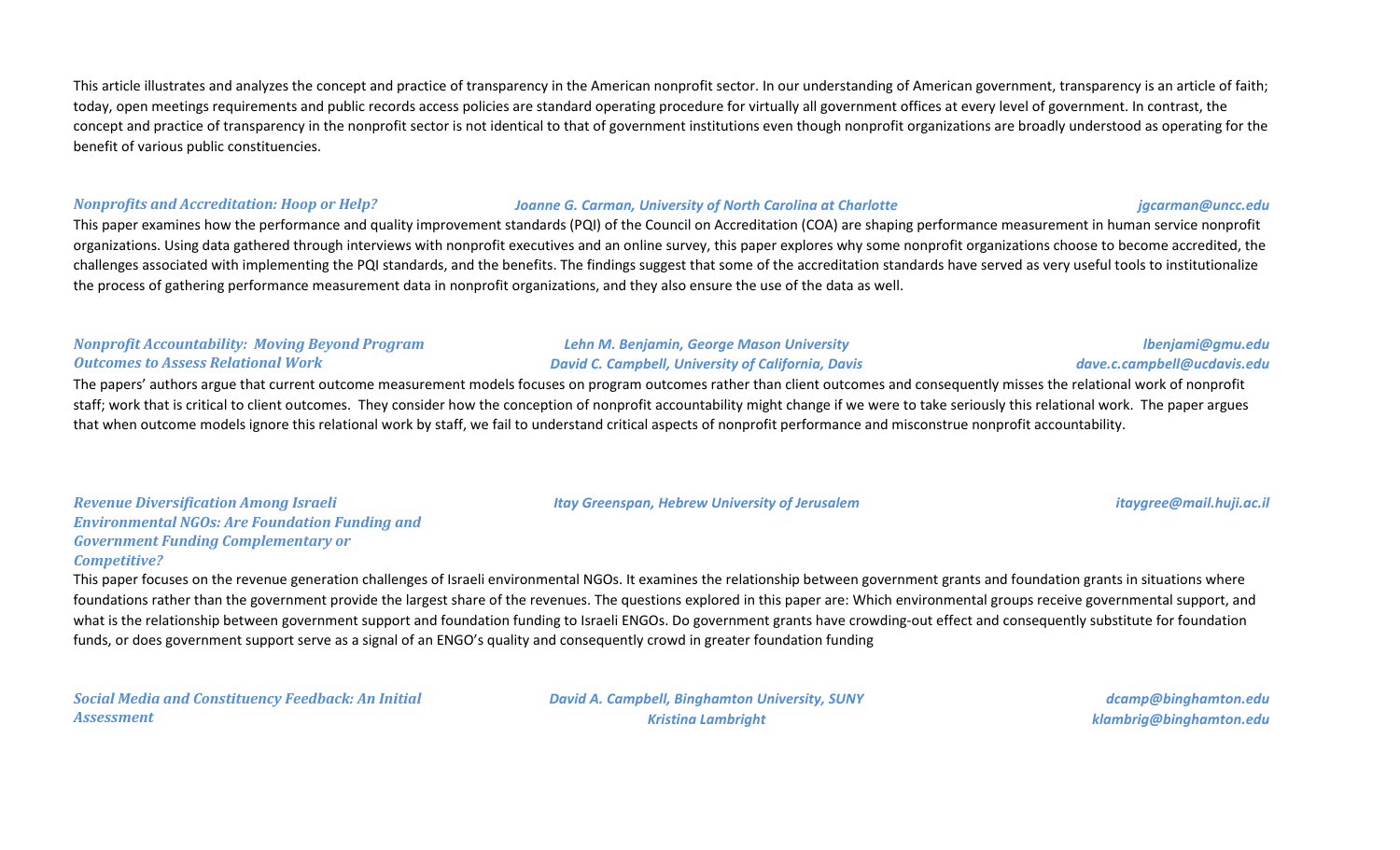There is a growing interest in how nonprofits can utilize social media to communicate with key stakeholders. However, researchers have only begun to investigate the role that social media plays in the nonprofit sector. This paper shares the results of a study of social media adoption among funders and providers in the Northeastern United States. The paper finds that the majority of organizations either did not use social media or used social media in a very limited way. In addition, several interviewees indicated their organization was hesitant to use social media due to concerns about client confidentiality.

#### *Paper A: Understanding and Strengthening Public Attitudes toward Nonprofit Organizations*

*Weiwei Lin, Rutgers University-Newark Gregg Van Ryzin, Rutgers University-Newark* *weiwelin@andromeda.rutgers.edu vanryzin@rutgers.edu*

Public attitudes such as trust and confidence is central to the purpose and performance of nonprofit organizations. We conducted a survey to collect information in order to identify the factors that can explain public confidence and trust in nonprofits. The survey results suggest that judgment of nonprofit programs and services based on experience is an important factor in shaping trust and confidence in nonprofits. The findings provide important policy and management implications that will enable us to better engage the public in nonprofit and voluntary actions in various ways.

#### *Paper D: Young Adults and the Megachurch: What are the implications for volunteerism?*

Religious institutions are known for their influence on volunteerism and are often viewed as catalysts for volunteer involvement (Wilson and Janoski 1995; Putnam 2000; Wilson 2000). The megachurch, typically Protestant churches with weekly attendance of 2,000 or more, are attracting 18-24 year olds at twice the rate of traditional churches (Thumma and Bird 2009). If most Americans volunteer on behalf of religious institutions and megachurches are engaging 18-24 year olds at a higher rate, it is important that scholars and practitioners understand how these congregations impact a new generation of volunteers who have been historically hard to reach.

#### *Big Lessons on Community from the Small State of Delaware*

Community is often associated with the nonprofit sector, particularly nonprofit social service organizations. Some think this expression of community is a major element inherently incorporated into social service delivery by nonprofits – to provide a space where citizens can come together to express their collective interests, solve community problems and provide programs that aid disadvantaged populations (Smith & Lipsky, 1993). However, there is little scholarly discussion as to how nonprofits express and contribute to community. The purpose of this paper is to describe the findings from a study in Delaware on the specific ways community is expressed by nonprofit social service organizations.

*Tea Party and Occupy: Grassroots Movements Setting the Political Agenda in the United States*

*Catherine Wilson, Villanova University catherine.wilson@villanova.edu*

#### *Ashley E. Hyder, University of North Texas ashley.hyder@unt.edu*

*Lauren Miltenberger lauren.miltenberger@villanova.edu*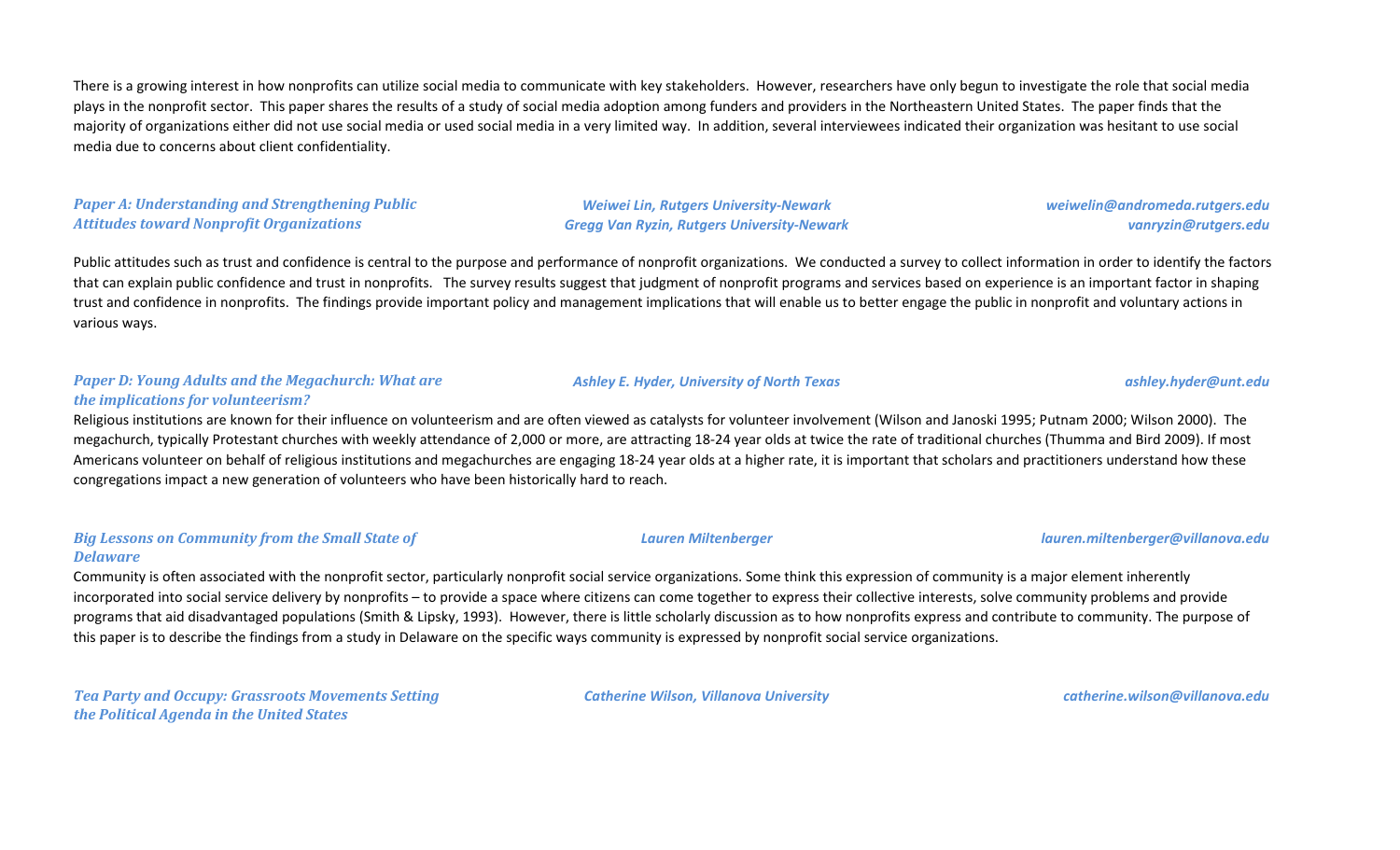This paper will explore how the Tea Party and Occupy movements have set the political agenda in the United States by examining eight geographic sites in reliably Democratic, Republican, and swing states where both social movements have flourishing operations. The paper will make use of document analyses, media and scholarly coverage, personal interviews of Tea Party and Occupy leaders, and other qualitative and quantitative data in order to analyze the movements with respect to their nonprofit structure, grassroots nature, as well as their use of symbolic imagery, non-violent direct action tactics, and engagement in coalition advocacy.

#### *Paper B: Exploring the role of nonprofit organizations in leveraging citizen participation*

*Mirae Kim, Rutgers University-Newark Gregg Van Ryzin, Rutgers University-Newark*

### *mirae@andromeda.rutgers.edu vanryzin@rutgers.edu*

This study empirically examines the untested yet pervasive idea that the nonprofit sector functions as an incubator of participative democracy and as a mechanism for citizen participation. To explore this question, this study looks at the relationship between the size of the nonprofit sector and the level of citizen participation, along with the effectiveness of governance, at the country level. Then, it assesses the influence of growing number of nonprofit organizations on the level of citizen participation at local level. The study expects to contribute to understand the ability of nonprofit sector in terms of nurturing active citizens.

#### *Lions Clubs in Guangdong Province, China: How Foreign-Origin Association Branches Can Exist in a Restrictive Environment*

*Jiangang Zhu, Sun Yat-sen University Yanchun Jing, Sun Yat-sen University Yuepeng Chen, Sun Yat-sen University*

*jiangang2010@gmail.com amy.jing.cop@gmail.com yuepeng.chen.cop@gmail.com*

Lions Clubs International (LCI) is the world's largest civic service association. LCI's 46,000 branches (Clubs) are local Grassroots NGOs in 200+ countries. In Post-Mao China, foreign-origin Grassroots NGOs like Lions Clubs are especially resisted by the government, which views them as potential dangerous threats to the regime.

This paper, based on qualitative field research in Guangdong Province, attempts to explain how these LCI branches could exist and expand in China, given substantial government resistance. Key factors are the growing middle class, the attractiveness of the Clubs to middle class volunteers, and close relationships with government officials by Club leaders

#### *Paper C: NGO managers' perception of citizens' participation in South Korea*

This study examines how South Korean NGO managers perceive citizens' participation in its management and policy implementation. Salamon's theoretical framework on the driving impulses for nonprofits will be adopted, including civic activism, voluntarism, professionalism, and commercialism. Where NGO managers stand among varied impulses would influence their perception of citizens' participation. Whereas voluntarism and civil activism stimulate citizen participation, professionalism and commercialism seem to hold some conflicting components with participatory approach. To examine this hypothesis, this study conducts in-depth interviews with 25 South Korean NGOs. This study will contribute to probing into the links between the evolutionary impulses and citizens' participation.

*Grassroots Collaborators in a Public Initiative: Whether Strongly Faith-Based Partners Influenced Collaboration and Service Delivery*

*Jill W. Sinha, Rutgers University jilsinha@ssw.rutgers.edu*

*Bok Gyo J. Jeong, University of Pittsburgh jon.jeong@gmail.com*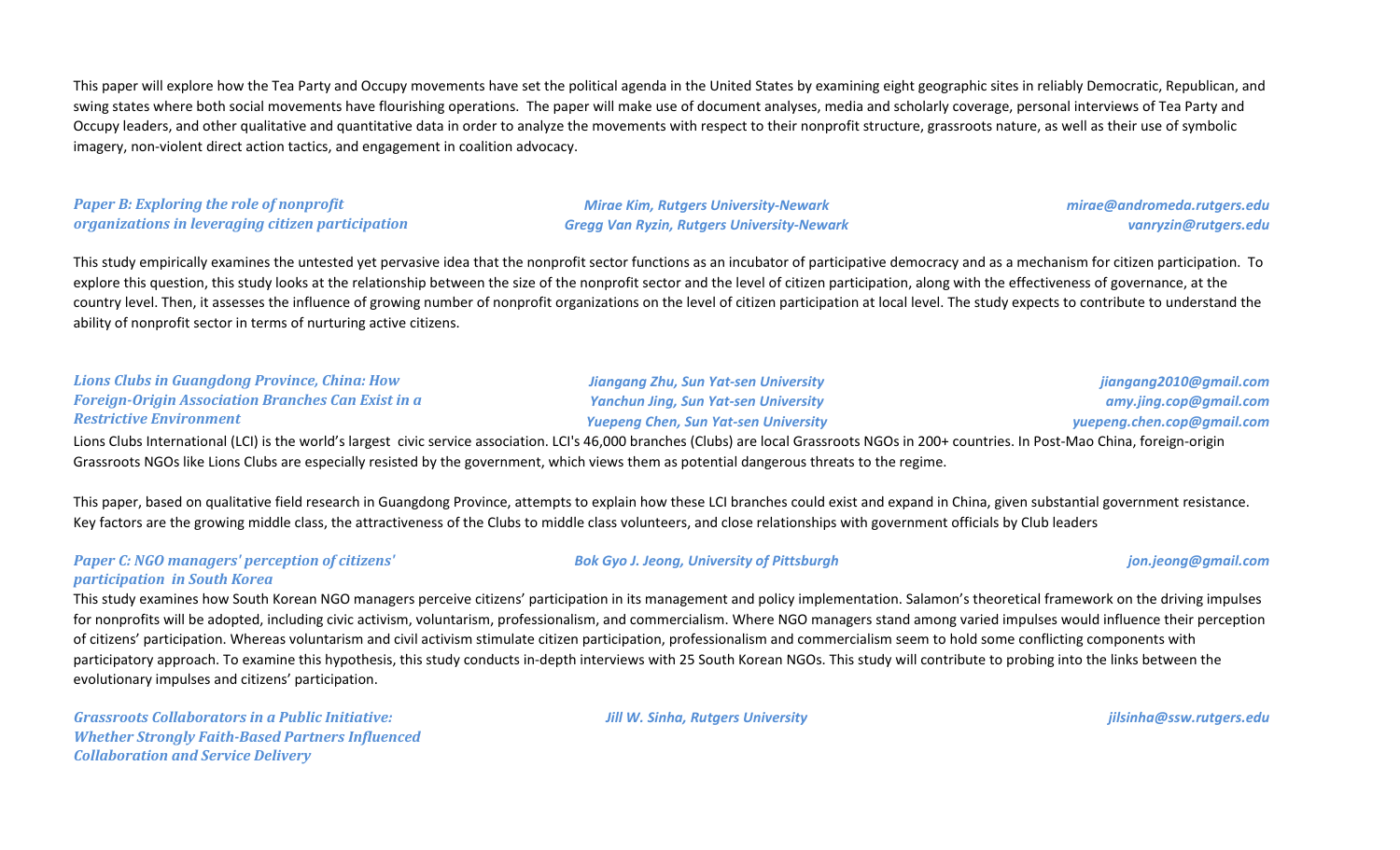Grassroots, faith-based nonprofits continue to dot the local service delivery landscape, particularly in service provision for children and youth, ex-prisoner reintegration, addictions recovery, and community economic development. What unique contributions and potential pitfalls does collaboration with such providers envelop? A case study offers in-depth look at whether inclusion of grassroots faith-based service providers as partners in collaborative service delivery offers any benefits, given that faith-based organizations' services appear to complement existing public and nonprofit service provision in some specific ways (see Campbell, 2011; Chaves, 2004; Cnaan, 1999, Kearns, Park, & Yankoski, 2005; Monsma, 2004; Smith & Sosin, 2001).

*How Chinese Grassroots NGOs Seek Government Acceptance: Official Registration and Its Alternatives in a Restrictive Environment*

*Jun Xu, Capital University of Economics and Business David Horton Smith, Sun Yat-sen University Boston College; City University London*

*junxu2005@126.com davidsmith309@gmail.com*

Grassroots NGOs in Post-Mao China generally have difficulty gaining government registration in the minority of instances when they seek it. But without such registration, such NGOs are illegal by Chinese civil law. When rejected for official registration, NGOs have a choice of only a few alternative pathways to gain some recognition and legitimacy. Based on qualitative research interviews in China (mainly in Beijing) with 50 NGO leaders, this paper reports a theory that describes these pathways: Some NGOs give up and die. Some NGOs live on illegally. Some NGOs become registered businesses. Some NGOs gain legitimate "sponsors."

*Why Strategic Chinese NGO Alliances Were Permitted During the Wenchuan Earthquake Relief Process in Spite of the Restrictive Environment*

*Weijun Lai, Sun Yat-sen University Jiangang Zhu, Sun Yat-sen University*

*laiweijun.cop@gmail.com jiangang2010@gmail.com*

As part of general Chinese government resistance to NGOs, alliances and coalitions of NGOs are discouraged or disbanded, because of feared threats to the government regime (Ma 2006). Based on qualitative field research, this paper analyzes why an extensive NGO alliance and collective action were permitted during the disaster relief and reconstruction process following the Wenchuan Earthquake in Sichuan Province, China (May 2008). The paper explores the specific mechanisms of "incomplete" cooperation permitting this large scale NGO collective action in a generally restrictive societal environment, thus contributing to more general understanding of NGO collaboration (Austin 2000).]

#### *A Democracy of Opportunity Stephen Danley, University of Pennsylvania Stephen.Danley@gmail.com*

This study uses mixed methods, including interviews, surveys, document analysis and ethnography, to examine democratic innovation by neighborhood associations in Post-Katrina New Orleans. In these policy networks, neighborhood associations serve as links to the community. However, these links depend primarily on deep participation by a limited group of volunteers who run the associations, not on traditional democratic mechanisms such as elections. Instead of a system of widespread participation, such as voting, New Orleans neighborhoods use a Democracy of Opportunity; representatives of the neighborhood are those who have the time and initiative to do so.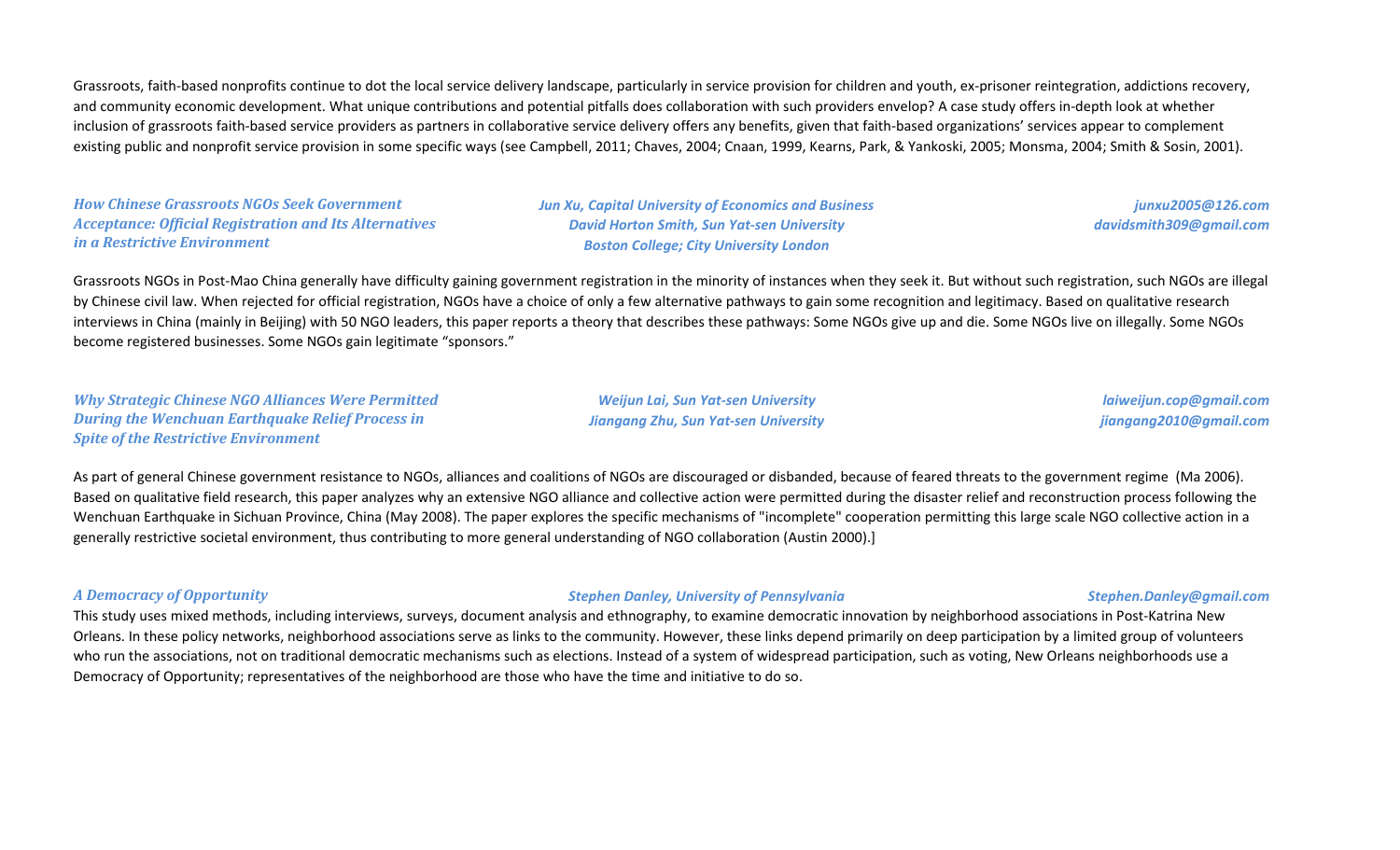#### *George E. Mitchell, The City University of New York gmitchell@ccny.cuny.edu*

### *Quantifying Organizational Effectiveness: An Outcome Accountability Model for Improved Resource Allocation*

Without good information resource allocation in the nonprofit sector will remain systemically arbitrary, untied to organizational effectiveness or efficiency. This article addresses the criterion problem by introducing a quantitative assessment framework that provides a theoretical basis for comparing the effectiveness of dissimilar organizations, and more importantly, for incentivizing information disclosure to facilitate comparative cost-effectiveness analysis at the programmatic level. The framework is based on prior research establishing that many nonprofit organizations, in practice, define organizational effectiveness as outcome accountability. According to the outcome accountability model, an organization is effective to the extent that it achieves progress toward its own goals.

#### *What is All the Ado About? 'Reach' as a Proxy to Uncover Who is Actually Measuring Social Impact.*

#### *Marta Rey-Garcia, Universidad de A Coruña Kellie Cornelie Liket Luis Ignacio Alvarez, Universidad de Oviedo, Spain*

*martarey@udc.es kellieliket@gmail.com alvarezg@uniovi.es*

The pressure for NPOs to demonstrate their social impact has been rising over the last two decades (Kaplan & Grossman, 2010; Ebrahim & Rangan, 2010). Despite all the attention for impact, progress in measuring it seems to have been gradual. In this paper it is researched whether nonprofit organizations in both The Netherlands and Spain are currently measuring their social impact. Instead of directly inquiring into the measurement of social impact, the organizations ability to specify its reach is argued to be a more accurate method of revealing the organizations' efforts in measuring its social impact.

| <b>Addressing Measurement Validity: A Typology of</b> | <b>Kellie Cornelie Liket</b>                                                    | kellieliket@gmail.com |
|-------------------------------------------------------|---------------------------------------------------------------------------------|-----------------------|
| <b>Social Impact Measurement Methods</b>              | Marta Rey-Garcia, Universidad de A Coruña                                       | martarey@udc.es       |
|                                                       | <b>Karen Maas, Erasmus Centre for Strategic Philanthropy Erasmus University</b> | maas@ese.eur.nl       |

#### *Rotterdam*

Careful disentangling and clarification of the concepts of performance, effectiveness, impact and outcomes is a perquisite for progress of both measuring and improving nonprofit performance. An adapted version of the social value chain is adopted that illustrates that different types of effects (e.g. output, outcome) can provide answers to questions at different organizational levels (e.g. operational, tactical). Consequently, a typology of methods is proposed that combines the type of effect that can be measured with a method, determining the questions the measurement can answer and the performance functions it can fulfill, as well as the rigor of the method.

*Social Impact Measurement, a Five-Step Strategic Process: Why, What, Who, How and Where?*

*Karen Maas, Erasmus University Rotterdam Kellie Cornelie Liket*

*maas@ese.eur.nl kellieliket@gmail.com*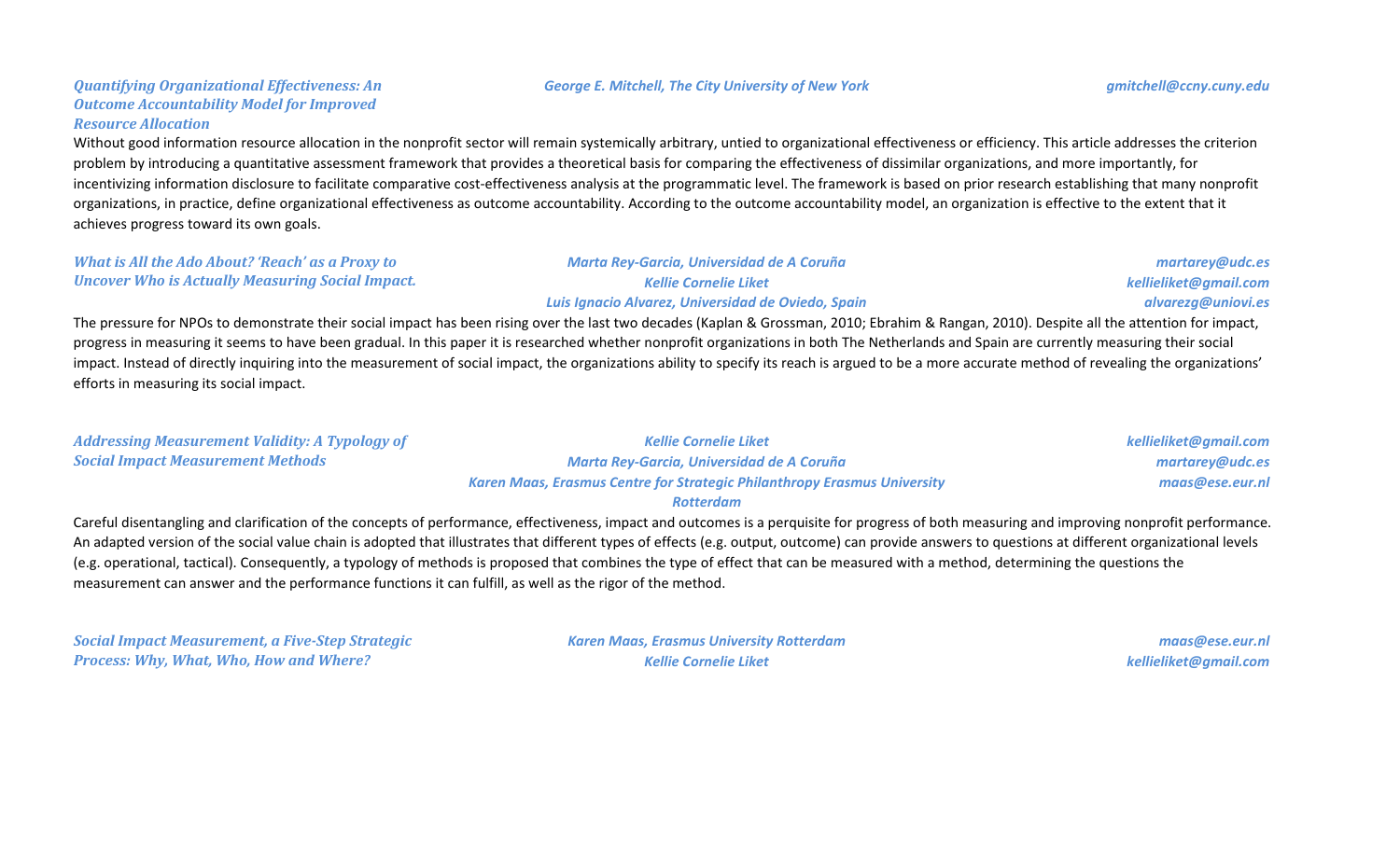Despite the increased popularity of evaluation and especially impact measurements in specific, nonprofits are found to be struggling with selecting the appropriate methods. In this paper a jargon-free description of the basic steps in impact measurement are set out. It aims to reduce the complex methodological debates, often focusing solely on the design part of impact measurement, and the wide and confusing landscape of methods down to a simple five question impact process for managers to use as a central part of their strategy.

*Framing the Organizational Effectiveness Debate: The Domain-Measurement-Stakeholder Model*

This paper seeks to engage the effectiveness debate with the assertion that any inquiry about effectiveness will explicitly or implicitly make choices about three components of effectiveness: domains of nonprofit activity, measurement of performance, and stakeholder perspectives. Drawing on recent research, the paper works to develop a feasible empirical model of effectiveness and confront challenging aggregation problems to move effectiveness research toward providing a meaningful input into social impact markets.

#### *A Market of Nonprofit Organizations: Nonprofit Organizational Effectiveness as The Social Bottom Line (SBL)*

In this paper it is argued that the fundamental assumption that underlies the transferability of market principals to nonprofits is a meaningful comparability of nonprofit organizational effectiveness (OE). The lack of conceptualization of both nonprofit OE and social impact is addressed. Mission advancement reflects an organization's bottom line. Mission advancement is best measured with social impact. A distinction is proposed between: a) mission-related impact that only concerns the social effects that are intended in the mission and b) public good impact which concerns all types of social effects that result from any action, intervention or organization, regardless of their link to the mission statement.

#### *The Context of Giving: The Relationship Between Social Context and Gender Differences in Charitable Giving*

In this study we will simultaneously examine the influence of both individual level explanations and contextual level explanations on giving behavior of men and women. Using the European Social Survey (Ncountry=21; Nindividuals=40,319), we will answer how much of the variability in gender differences in giving behavior is due to individual level differences between men and women in resources and motivations, and how much is due to differences in the context under which men and women display giving behavior.

*The Effects of Gender and Generation on Charitable Giving*

*Debra J. Mesch, Indiana University Purdue University Indianapolis dmesch@IUPUI.edu*

*pwiepking@rsm.nl ceinolf@depaul.edu*

*Kellie Cornelie Liket kellieliket@gmail.com*

*Hans Peter Schmitz, Syracuse University hpschmit@maxwell.syr.edu*

*Pamala Wiepking, Erasmus University Rotterdam Christopher J. Einolf, DePaul University*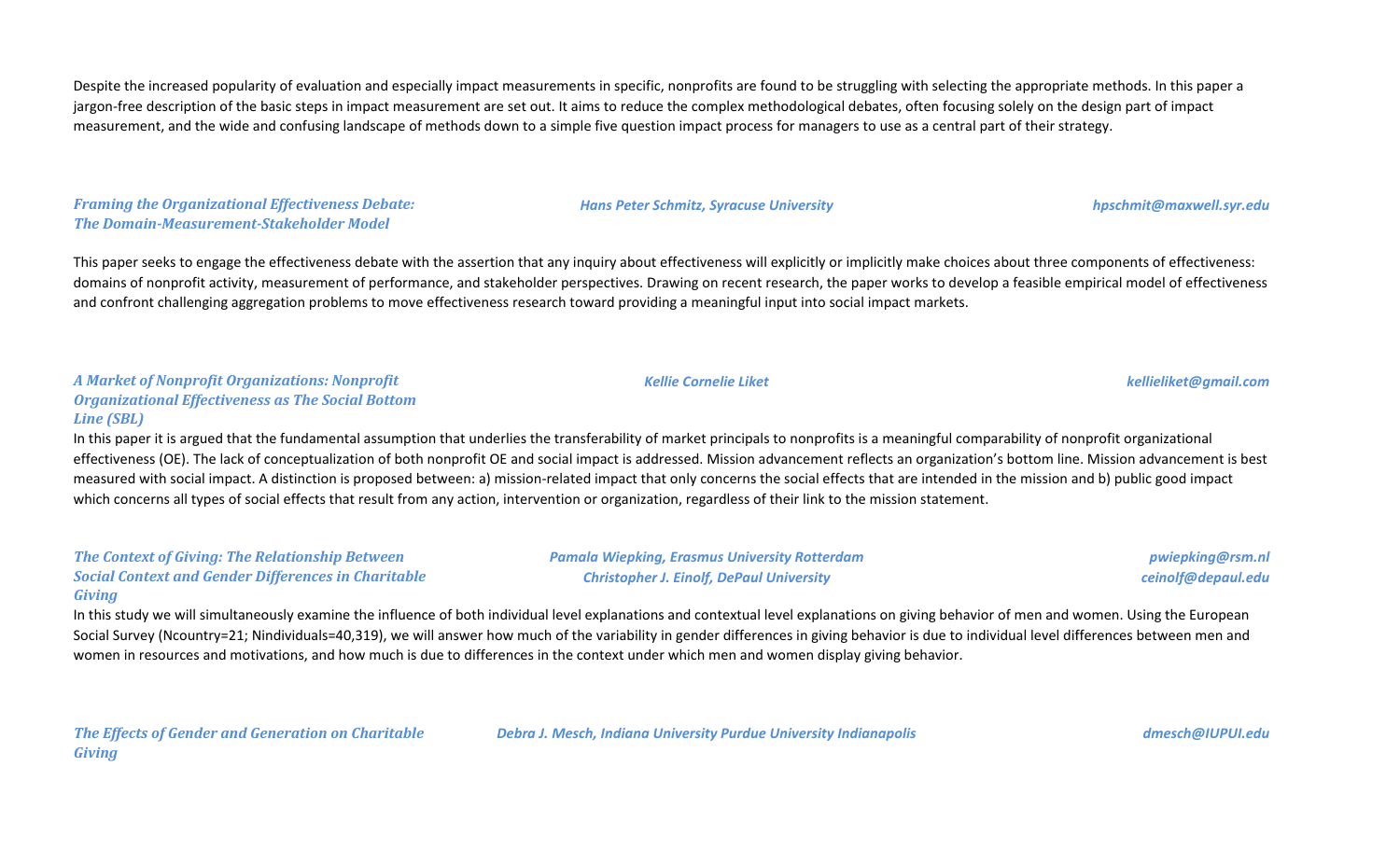The research question addressed in this paper is: Are there gender and generational differences in charitable giving? We use two different data bases to examine this question--the 2002 and 2004 General Social Survey (GSS) and the 2008 Knowledge Networks datasets to estimate the differences in giving and motivations across gender and generation. Each data base also allows us to examine motives for giving by gender and generation.

We employ two motives for giving that have been used in previous research—empathic concern and principle of care.

#### *Moral Identity, Giving and Gender Jen Shang, Indiana University cchell@indiana.edu*

*a.de.wit@vu.nl r.bekkers@fsw.vu.nl*

This paper explores how giving can be increased by understanding 1) the effect of priming moral identity, 2) how the act of giving reinforces moral identity, and 3) the moderating role of gender. There is an emerging interest in the moral identity construct. Moral identity is the degree to which one believes moral traits (e.g. compassionate, caring and kind) are an important part of who they are. Moral identity is like other identities such that when it is primed through a reference to moral traits, it becomes top of mind and influences giving.

#### *Gender Differences in Giving Motives: The Dutch Case Arjen De Wit, VU University Amsterdam*

*Rene Bekkers, VU University Amsterdam*

In a variety of empirical studies from the USA, women are found to be more likely to donate money and to donate a higher amounts than men with similar levels of income and education (Mesch et al. 2002, Mesch et al. 2006, Mesch et al. 2011). The question we seek to answer in this paper is whether these gender differences in giving are also found in the Netherlands and if so, how the differences can be explained.

#### *Opening the Blackbox: Religious Participation as a Gateway to Community Engagement through Volunteering and Philanthropy*

*Laurie E. Paarlberg, University of North Carolina Wilmington Mary Tschirhart, NC State University Stephen Meinhold, University of North Carolina Wilmington*

*paarlbergl@uncw.edu institutefornonprofits@ncsu.edu meinholds@uncw.edu*

This paper explores the role religious participation plays as a gateway to religious and secular philanthropy. Our preliminary findings indicate that religious attendance has a strong impact on engagement for newcomers to a community, controlling non-religious network ties. In particular, our interviews reveal that newcomers become aware of community needs through their local churches/places of worship. Over time as individual's secular relationships and ties to the community become stronger, the impact of religious participation on secular giving and volunteering in the community weakens. The results have practical implications for local organizations, both religious and secular, that wish to engage newcomers.

*Public Service Motivation in Philanthropic Communities*

*Robert Christensen, University of Georgia Richard M. Clerkin, North Carolina State University*

*rc@uga.edu rmclerki@ncsu.edu*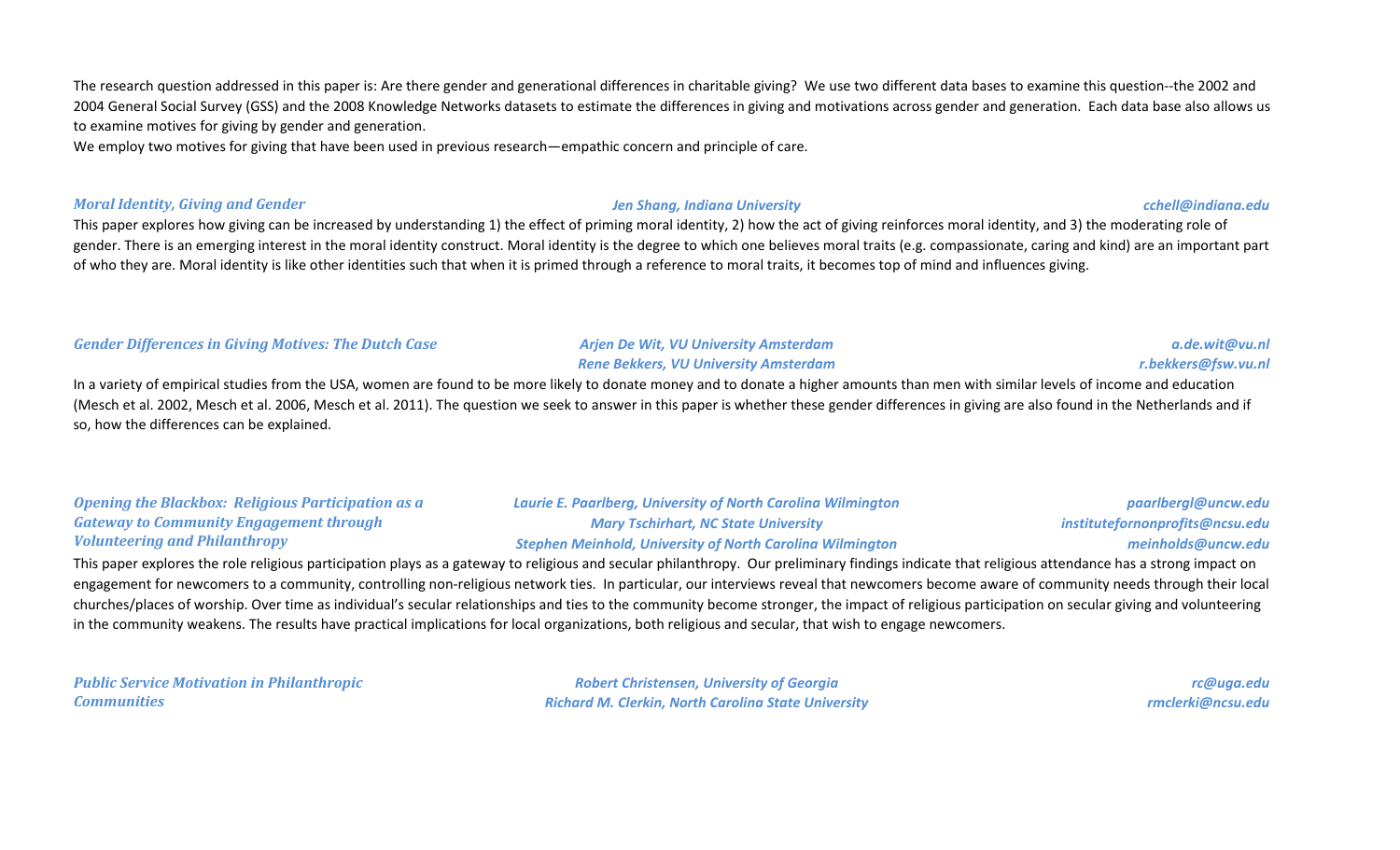In this paper we explore the relationship between geographic mobility, sense of community, philanthropic behavior, and public service motivation (PSM). PSM is defined as the "motivation to serve the interests of a community of people." Our interest in PSM and communities is in the literal sense: communities of residence where donors live. In this paper, using recent survey data from over two hundred residents of a highly mobile community in the United States, we explore the role of PSM among donors of varying lengths of residency and varying levels of community identity.

#### *Off the Hook: How Geographical Moves Affect Giving and Volunteering*

#### *Rebecca Nesbit, University of North Carolina at Charlotte Darlene Xiomara Rodriguez, Salem College*

### *darlene.rodriguez@salem.edu* In this paper, we investigate how changing one's community of residence affects philanthropic donations of time and money. We propose that individuals take different paths in transferring their philanthropy when they move to a new community. We create a typology of how geographic moves affect both giving and volunteering. Preliminary evidence suggests that some individuals often have natural gateways into the community, such as churches or homeowners associations. Other newcomers may drop their local commitments when they leave a long time residence but retain or establish new connections with national organizations that represent their interests.

*Social Entrepreneurship in Cuba: Pushing the Limits of Risk and Reward* \*\*\*\*\*\*\*\*\*NO ABSTRACT\*\*\*\*\*\*\*\*\*\*\*\*\*\*\*\*\*\*\*\*\*

*John C. Ronquillo, DePaul University jronquil@depaul.edu*

*BeckyNesbit@uncc.edu*

*Social Entrepreneurship in the United States: Trends in an Evolving Space* \*\*\*\*\*\*\*\*\*NO ABSTRACT\*\*\*\*\*\*\*\*\*\*\*\*\*\*\*\*\*\*\*\*\*

*Kate Cooney, Yale University School of Management kate.cooney@yale.edu*

*Social Entrepreneurship in Germany: Founding, Transforming, Intrapreneuring*

*Bjoern Schmitz, Heidelberg University bjoern.schmitz@csi.uni-heidelberg.de*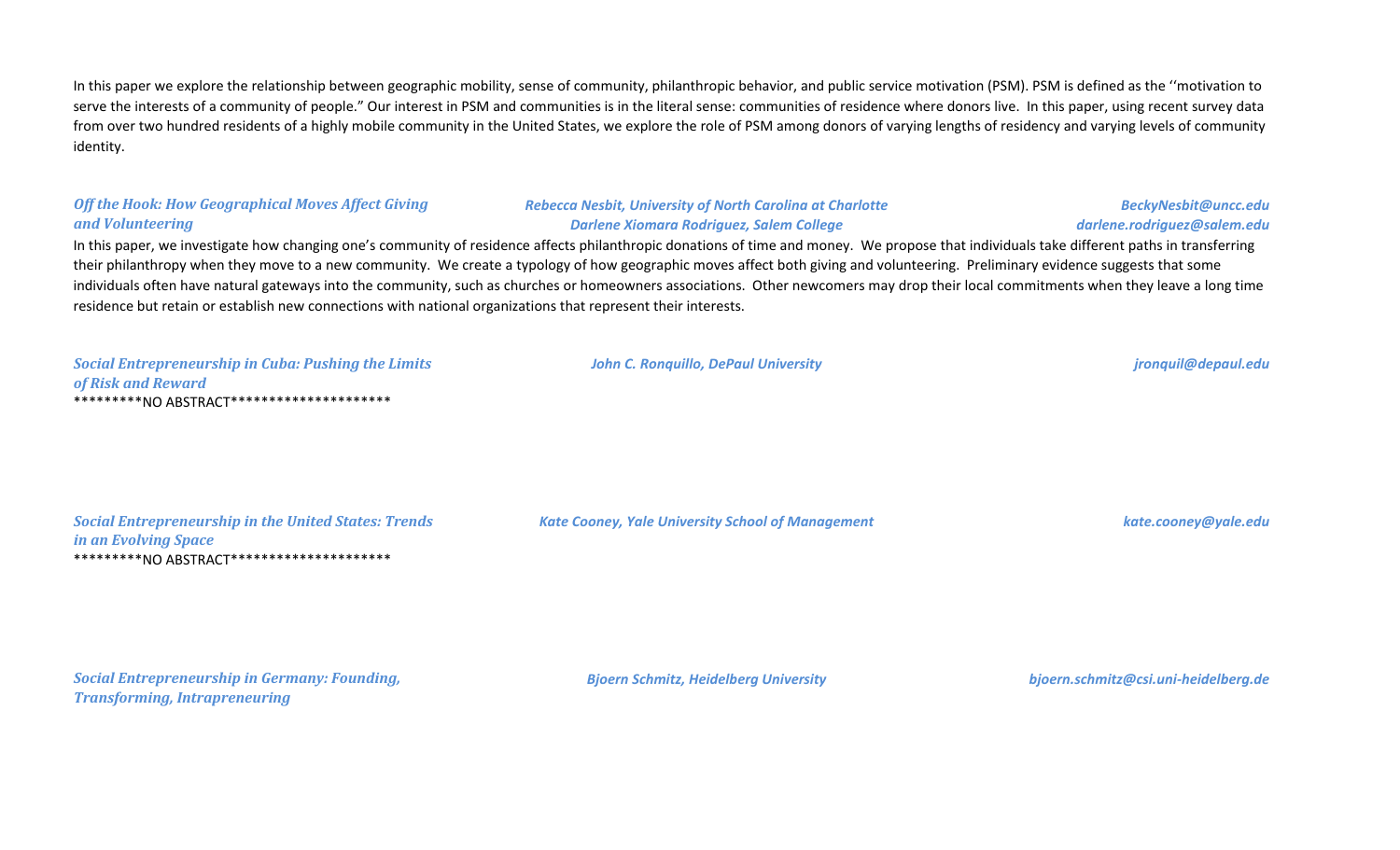#### *Hybridity and the Nonprofit Sector Steven Rathgeb Smith, Georgetown University srs83@georgetown.edu*

This paper will discuss the development of hybrid nonprofit organizations and the implications for hybridity on the relationship of nonprofit organizations including organized philanthropy to citizens, users, and the broader community and the implications of this relationship for the performance and accountability of hybrid organizations. This paper will also address the different types of hybrid organizations forms including partnership and subsidiary structures with a particular emphasis on organized philanthropy including foundations. This paper is particularly timely given the proliferation of hybrid organizations and the importance of understanding the governance and performance implications of hybridity for nonprofit organizations.

*Toward Understanding Governance in Hybrid Organizations: The Case of Minnesota's Charter Schools*

This paper presents results from a research study on charter school governance in Minnesota, the first state to enact charter school legislation in 1991. The paper examines the effects of the political and institutional environments on charter school governance, pays particular attention to how charter school boards navigate their legally mandated hybrid status, and analyzes the effects of hybridity on governance practices and school performance. The paper makes theoretical and empirical contributions to our understanding of governance in strong institutional environments and the implications of hybridity for relationships between contextualized governance and performance.

| <b>Social Entrepreneurship in East Asia: Change,</b> |
|------------------------------------------------------|
| <b>Challenges and Opportunities</b>                  |
|                                                      |

#### *Jennifer H Chen, Nanhua University chen.huiru@gmail.com*

*Melissa Middleton Stone, University of Minnesota stone039@umn.edu*

*Patterns of Organizational Hybridity – Towards Measuring the Hybridity Status of Organizations* *Bjoern Schmitz, Heidelberg University bjoern.schmitz@csi.uni-heidelberg.de*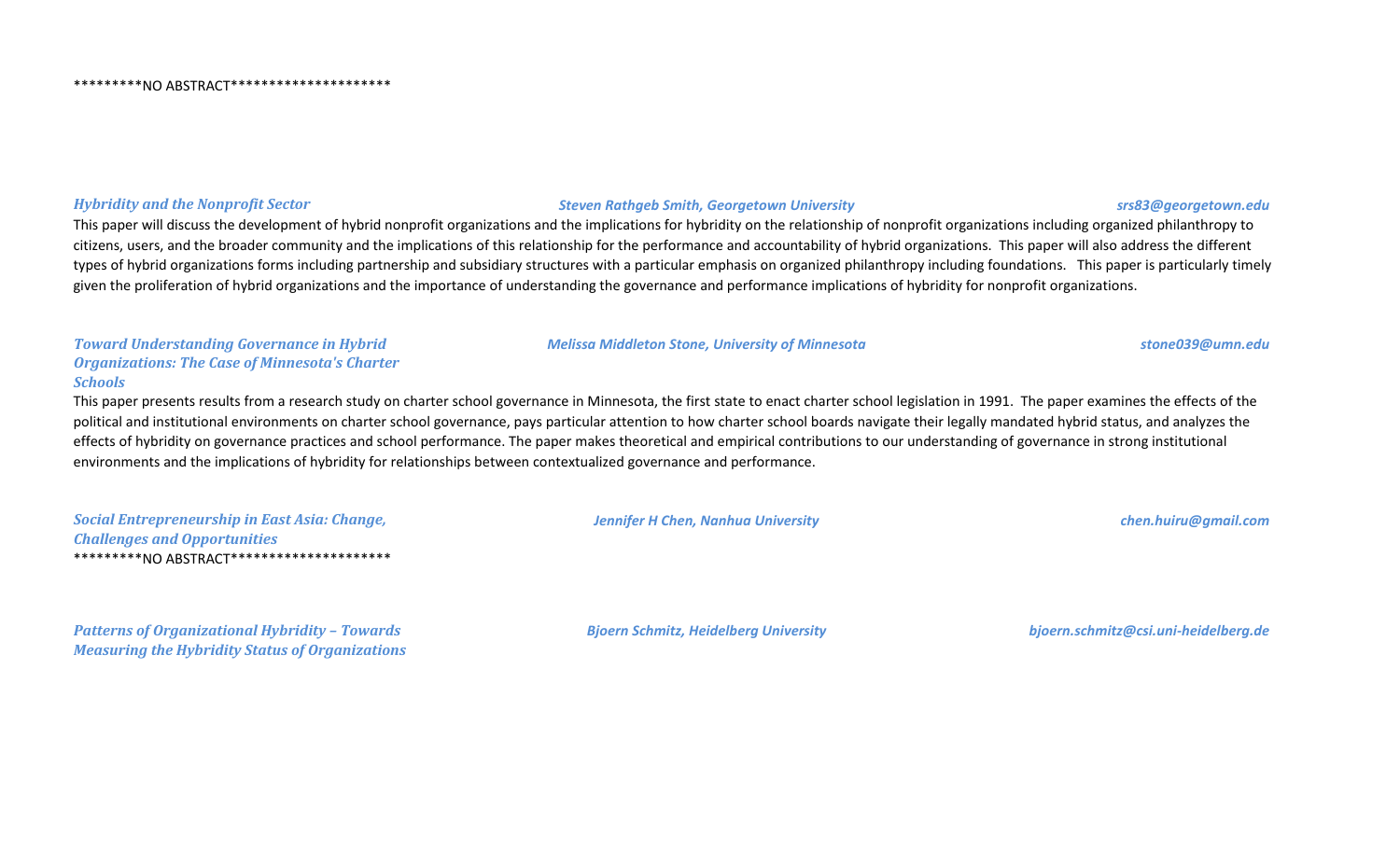Instead of starting with a clear definitional clarification of concepts like social entrepreneurship (SE), and falling into the traps of these debates, it is suggested to complement these debates with a perspective of commonalities which helps to reveal the similarities and common roots of concepts. This is because constructs like SE have in common a description of hybridization of organizational structures. Advantages of a perspective of commonalities will be given. Furthermore, an analytical model including indicators will be suggested to detect hybridity patterns on organizational level. The paper concludes with limitations of the model and suggestions for future research.

#### *Survival in a Sea of Exclusion on College Campuses Marcia Jones Cross, Cross Solutions, Inc. mjcross1014@gmail.com*

The second paper of this panel focuses on the panelist's book, "Survival in a Sea of White," where the author/main character, highlights her experiences as a public relations professional and advisor to the black students at fictional Détente' College in the mid-1980s. She relates her anger and discouragement about her daily encounters of racial, gender, homophobic, religious and social class disharmony on a predominantly white college campus.

*Hair Rules! Natalie T. J. Tindall, Georgia State University ntindall@gsu.edu*

Hairstyles and hair choices are loaded issues in families and community spaces. But is that the same in the workplace? The purpose of this first of three papers that comprise this panel is to examine how people make meaning of organizational politics and culture, grooming, and identity and to understand the image management strategies used in the workplace and its impacts on the so-called "professionalization" of the nonprofit sector.

| <b>I Am Really Not My Hair: Stories From a Participatory</b> | <b>Monika L. Hudson, University of San Francisco</b> | mhudson@usfca.edu        |
|--------------------------------------------------------------|------------------------------------------------------|--------------------------|
| <b>Action Research Project</b>                               | <b>Pier C. Rogers</b>                                | progers@northpark.edu    |
|                                                              | <b>Lawrence McGill, Foundation Center</b>            | ltm@foundationcenter.org |

Why does responding to questions about a "threadlike outgrowth from the epidermis of plants, mammals and other animals" (http://www.merriam-webster.com/dictionary/hair) stimulate stories? What might these "hair" stories tell us about the lives of individuals currently in the nonprofit workplace? We began this participatory action research project with the intent of discovering more about the barriers and differences associated with working in the nonprofit sector. We concluded understanding more about narratives can be a powerful form of research for those traditionally unheard voices in the third sector.

*The Challenge of Protecting Land 'Forever' or 'In Perpetuity' With a Conservation Easement*

*Nancy McLaughlin, University of Utah W. William Weeks, Indiana University*

*nancy.mclaughlin@law.utah.edu wwweeks@indiana.edu*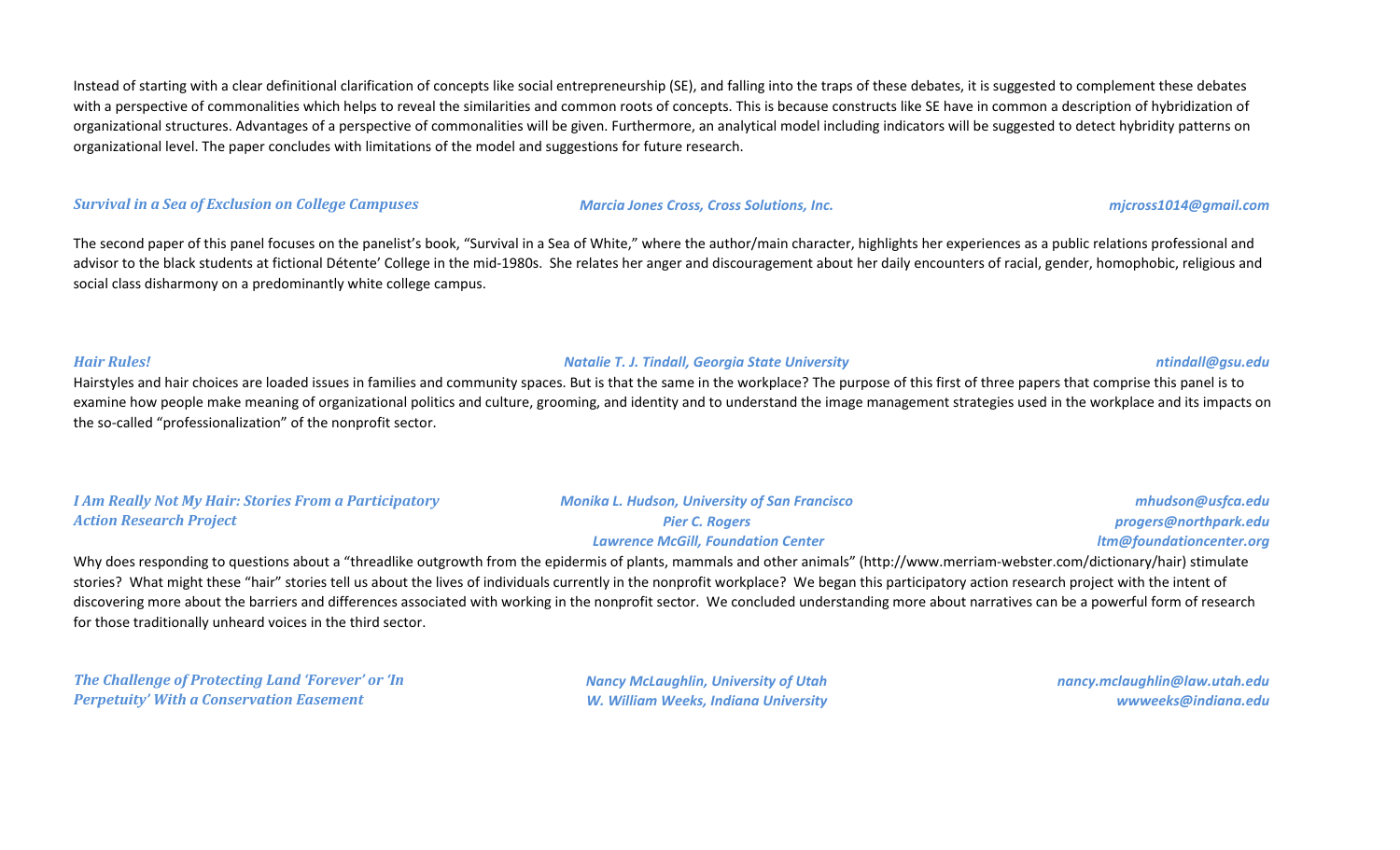This paper examines legal and tax issues related to conservation easements donated for the purpose of protecting the conservation or historic values of the land "forever" or "in perpetuity."

*How Do Foundations Manage Grantees' Advocacy Activities in the Field of Education? A Cross-Case Comparative Analysis*

*Megan E. Tompkins-Stange, University of Michigan Patricia Bromley, University of Utah*

*megan.tompkins@gmail.com p.bromley@utah.edu*

Private philanthropic foundations play a central, though little understood, role in shaping nonprofit policy advocacy. While the Tax Reform Act of 1969 ostensibly banned foundations from funding efforts to influence legislation or supporting political campaigns, it was relatively vague with regard to the permissibility of less explicit advocacy activities. Thus, foundations operate in an ambiguous space with regard to funding of advocacy. Using unique qualitative data drawn from a rare set of interviews and internal foundation communications, we explore this ambiguity and the ways in which it is negotiated within foundations.

|                                                        | This popularity assessment and contain formation the current income tour deduction. Using the Ushan Dreadings Toy Delian Contain misroscaled inconsided use will estimate boundary |                      |
|--------------------------------------------------------|------------------------------------------------------------------------------------------------------------------------------------------------------------------------------------|----------------------|
| <b>Income Tax Deduction</b>                            | Joseph Rosenberg, Urban Institute                                                                                                                                                  | jrosenberg@urban.org |
| <b>Evaluating Options for Reforming the Charitable</b> | <b>Joseph Cordes, The George Washington University</b>                                                                                                                             | cordes@gwu.edu       |

This paper will assess various options for reforming the current income tax deduction. Using the Urban-Brookings Tax Policy Center's microsimulation tax model, we will estimate how various reforms would affect tax incentives to donate and the likely impact on the amount of individual charitable giving. Building on the work of Cordes (2011), we will use data from nonprofit tax returns (Form 990) and survey data on giving patterns to estimate the impact of these changes on the financial resources of nonprofits.

| <b>Principles and Rationales Behind the Charitable</b> | <b>Roger Colinvaux, Catholic University of America</b> | colinvaux@law.edu  |
|--------------------------------------------------------|--------------------------------------------------------|--------------------|
| <b>Deduction and Proposed Reforms</b>                  | <b>Brian Galle, Boston College Law School</b>          | brian.galle@bc.edu |
|                                                        | <b>Egene Steuerle, Urban Institute</b>                 | esteuerl@urban.org |

Many proposals for budget and tax reform would change the value of the charitable contribution deduction. In addition, many other tax policy reforms, such as changes in tax rates, boundaries defining what types of organizations are eligible as donees, and general rules or overall limits on itemized deductions, can affect its value. What would the effects of such reforms be, and which are the most efficient? This paper examines current laws concerning the charitable deduction, the various rationales that have been offered in its support, and assesses proposed reforms.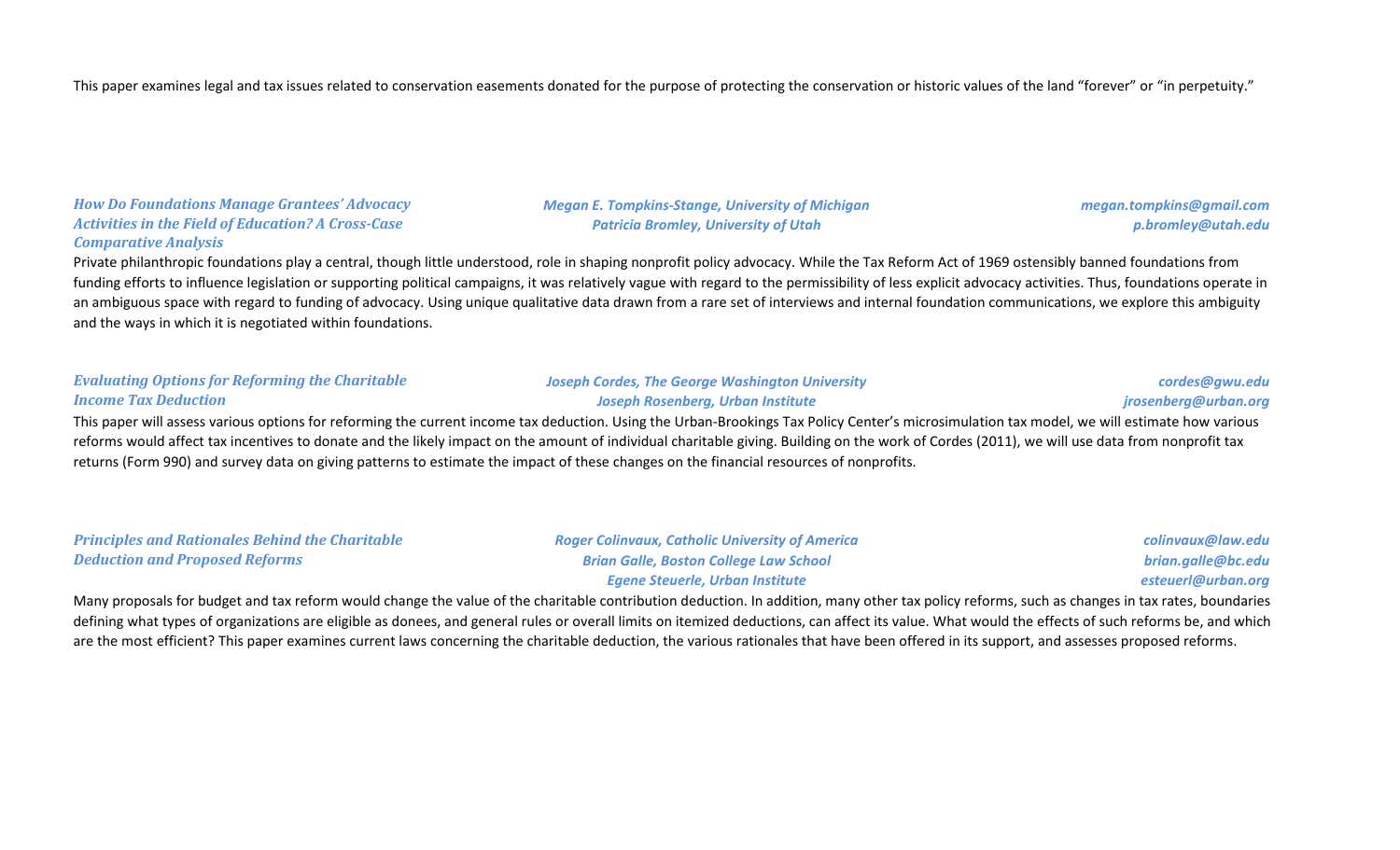# *Evelyn Brody, Chicago-Kent College of Law Adam H. Langley, Lincoln Institute of Land Policy Daphne Anne Kenyon, Lincoln Institute of Land Policy*

*cordes@gwu.edu ebrody@kentlaw.edu alangley@lincolninst.edu dkenyon433@aol.com*

This paper will focus on state and local tax benefits for charities, most notably the property tax exemption for nonprofits. Recent budgetary pressure has affected not only the federal government but also many states, counties, and cities. An increasing number of areas have begun requesting "voluntary" payments in lieu of taxes or PILOTs from nonprofits owning sizable amounts of property. This paper will examine the difficulties of constructing well-designed PILOT program and whether a more global solution is possible, as well as who wins and who loses under the current property tax exemption.

#### *AIDS Treatment Advocacy in the US, Brazil and South Africa: Diverse Actors, Strategies and Sectors*

*Susan M. Chambre, Baruch College - CUNY Susan.Chambre@baruch.cuny.edu*

This paper describes the evolution of access to lifesaving medications in these three political contexts.

*Breaking the Tire Cycle Campaign: A Case Study of Cross-Border Environmental Advocacy Affecting the U.S.*

This describes a transnational advocacy campaign that was launched in the U.S. with the intention of affecting change in the U.S. along the U.S. Mexico border.

*The Advent of Technology Enhanced Leaderless Transnational Social Movement Organizations: Implications for Transnational Advocacy*

*Lori A. Brainard, George Washington University Katherine Boland, Rowan University John G. McNutt, University of Delaware*

*brainard@gwu.edu boland@rowan.edu mcnuttjg@udel.edu*

## *Pat Libby, University of San Diego patlibby@sbcglobal.net*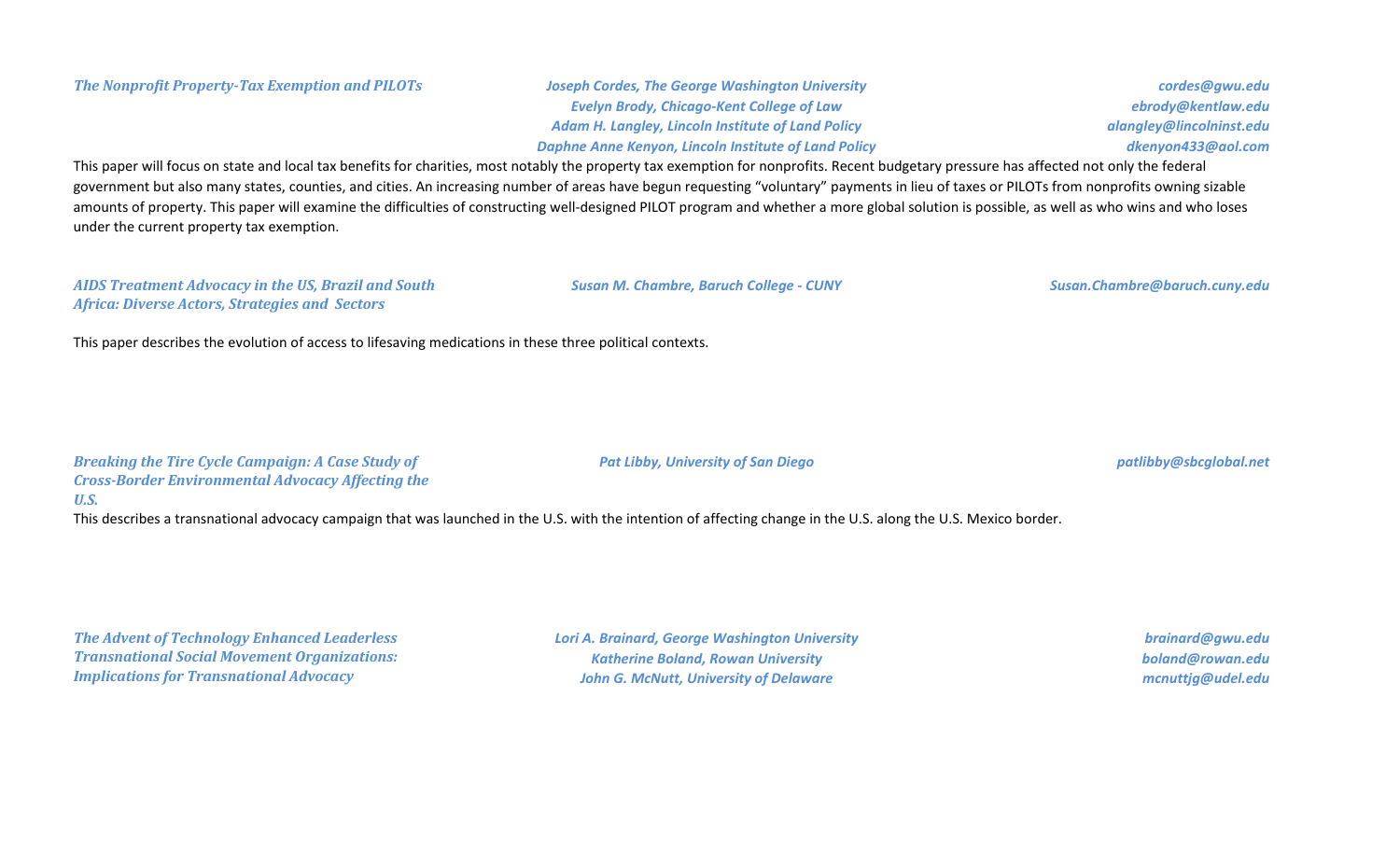This paper will discuss the emergent leaderless and technology enabled organizations, identify the salient characteristics of these organizations and examine the implications of these findings for transnational advocacy.

#### *Advocacy nonprofits and schools: A case study of the Dignity for All Students Act in New York State*

*Margery C Saunders, SUNY College at Brockport msaunder@brockport.edu*

How do advocacy nonprofits shape education policy and programs? This case study examines how the activities of nonprofit advocacy groups influenced education leaders and policy makers to pass the Dignity for All Students Act (DASA) in 2010. DASA requires schools to take steps to prevent and address bullying. Using interviews, analysis of legislative and policy archival information, and news reports, this study recounts the process of how this policy came to be, and examines the relationships and stances among nonprofit advocacy groups, and in what ways these groups continue to influence or assist in the implementation of DASA.

#### *The Great Equalizer? Compulsory Schooling, Child Labor Laws and the Rhetoric of Progressive Era Reformers*

The presentation first discusses compulsory schooling legislation and its controversial nature as arguably America's first social policy. The legislation was passed because of the particular contextual moment of the Progressive Era with its mass immigration, urbanization and industrialization. The zealous activities of reformers will be examined (predecessors of non profits). Strategically reformers were successful by recasting the issue as one of citizenship (drawing upon the fears of native born Americans that unless these immigrant children were in school and Americanized, they would destroy American society). For this reason, schools became the agent of Americanization for immigrant children and their families.

*Disparities between School District Characteristics, Educational Outcomes, and PTA/PTO Affiliates*

*Robert M. Silverman Kelly L Patterson, University at Buffalo* *rms35@buffalo.edu klp27@buffalo.edu*

This paper examines intra-metropolitan disparities between school districts and their PTA/PTO affiliates. It is based on an analysis of school districts in Erie County, New York. This area includes school districts in two distressed cities and 42 surrounding suburban and rural municipalities. There are a total of 28 school districts across the municipalities. A total of 86 PTA affiliates currently hold 501(c)(3) status in the area. Data come from IRS Form 990s, the American Community Survey (ACS), and the New York State Education Department (NYSED). The analysis examines the extent to which PTAs/PTOs promote and hinder equity across school districts.

#### *Lia Howard, University of Pennsylvania liaf@sas.upenn.edu*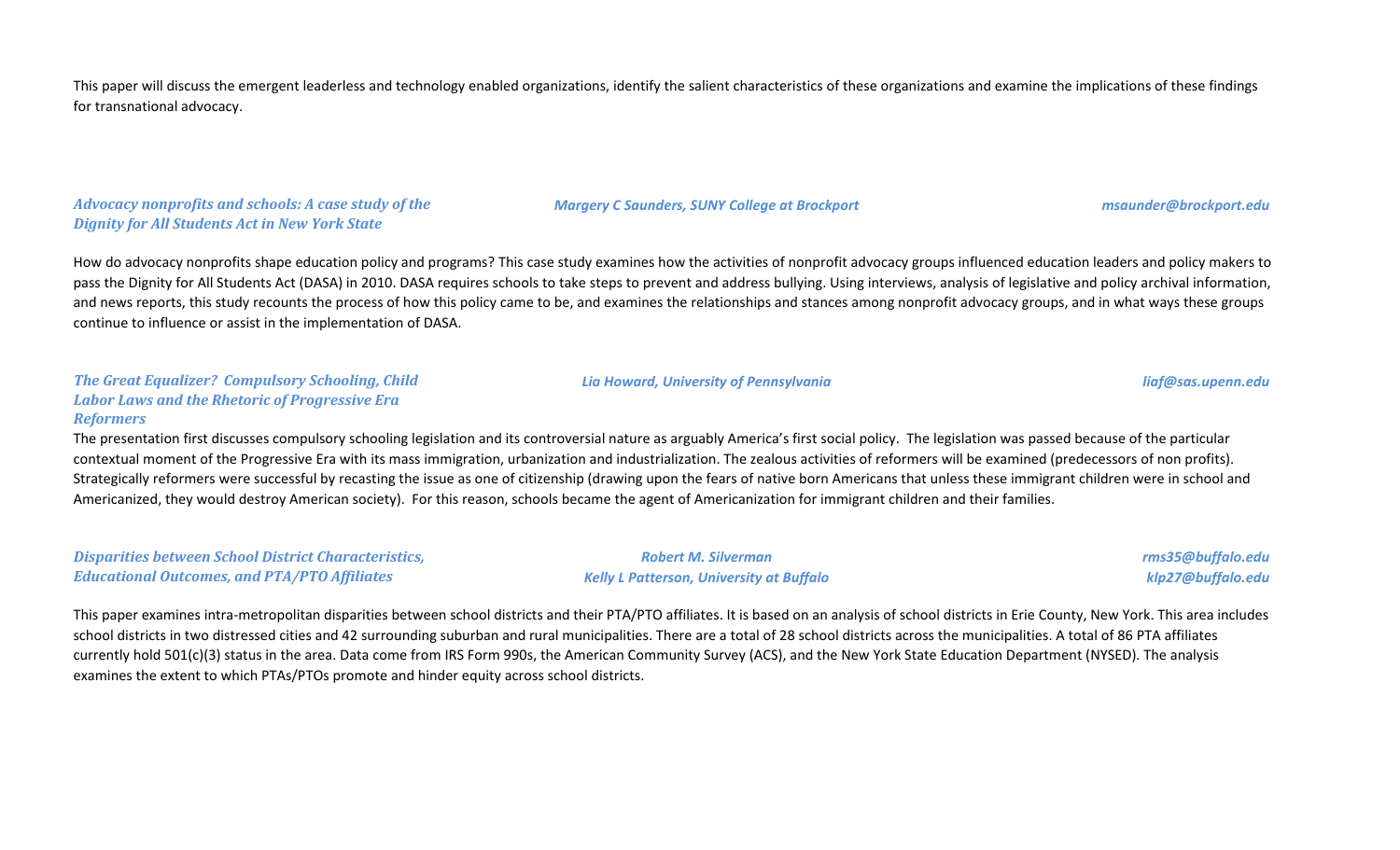#### *Collaborative Action Inquiry: A Tool for, and Result of, Multi-Level Capacity Building*

*Paige M Bray, University of Hartford Joan Pedro, University of Hartford Erin Kenney, University of Hartford Mary Gannotti, University of Hartford*

#### *Angela Frusciante, William Caspar Graustein Memorial Fund*

This two year funded project focuses on connecting parents and others in the community to information about early childhood, knowing it is a key to the success of young children. Using a community-based participatory action research model of action inquiry, this project has an expressed commitment to practical outcomes which transform structures and relationships. Capacity building has occurred on four distinct levels- philanthropic, methodological, community and individual. Documentation for all levels will be discussed. The essential engagement via virtual space and face-to-face meetings for a constant communication and supportive contact are explored. Impact and contribution will be discussed.

#### *Diversity in Nonprofit Cultural Organizations Francie L. Ostrower, University of Texas at Austin fostrower@austin.utexas.edu*

This paper examines the homogeneity and heterogeneity of cultural organizations today, both internally with respect to their boards, and externally with respect to those that they serve – and the relationship between the two.

### *Promoting Charity Accountability Through Financial Reporting*

This paper examines policy bases for charity accountability through financial disclosure, with particular regard to whether financial reporting can achieve those identified ends. It compares how different common law jurisdictions have addressed these issues. The study will consider how regulation changes according to the chosen regulator overseeing the disclosure (e.g., tax authorities, public interest bodies, corporate enforcement, specific charity regulators). It also examines whether changes in accounting standards at the international level will filter down to uniform practices at a national or regional level for NGO accountability.

*The Human Rights Movement of Dalits: The Role of Indian Diaspora and International Organizations*

*Lalit Khandare, Indiana University lkhandar@umail.iu.edu*

The paper analyzes the problems of the caste system, reasons for untouchability, and national and international legal dimensions.

*bray@hartford.edu pedro@hartford.edu ekenney@hartford.edu gannotti@hartford.edu afrusciante@wcgmf.org*

*Oonagh Breen, University College Dublin oonagh.breen@ucd.ie*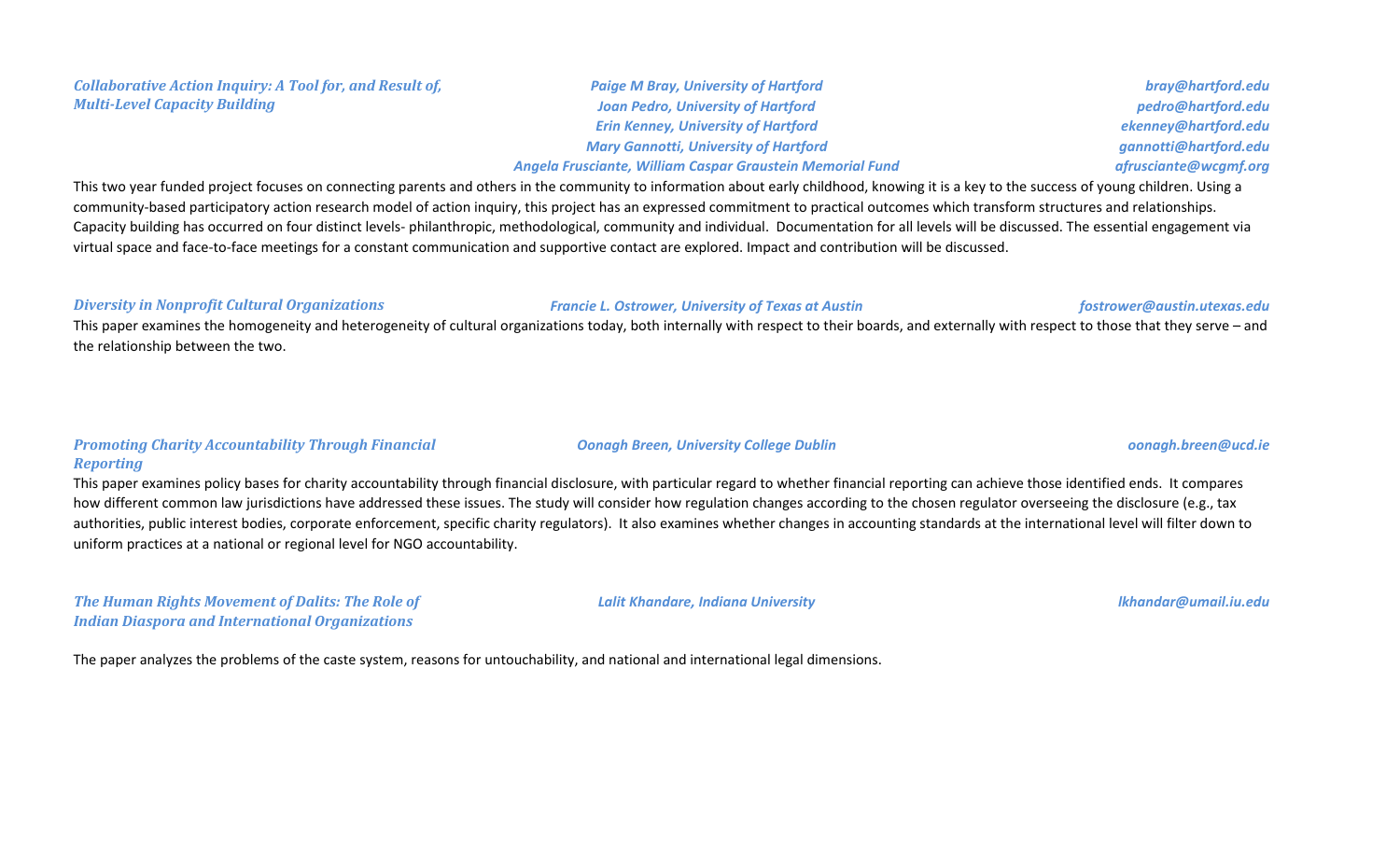#### *Three Different Explanations for What Went Wrong with the Hershey Trust*

This paper examines the fiasco of the Hershey Trust's aborted sale of Hershey Foods stock from three different perspectives: the ones proffered by civil society-oriented nonprofit law scholars, efficiency-oriented business organizations law scholars, and stakeholder-oriented management experts.

#### *Promoting Crossnational and Intranational Charitable Activity: Towards an International Convention on Nonprofit Donation*

This paper explores the feasibility and wisdom of UN-sponsored or UN-style guidelines for the treatment of charitable organization and a convention on international nonprofit donations.

*Deborah A. Auger, University of Delaware auger@udel.edu*

#### *Building State-Nonprofit Pre-Contracting Relationships: Nonprofits and Public Health Emergency Preparedness Services*

The State-Nonprofit Contracting Relationship is of central importance to nonprofits. Recent studies have added valuable knowledge about how formalized service contracting relationships operate at the state level, with what positive and negative nonprofit effects. Yet little is known about how this state-nonprofit relationship operates in the "pre-contracting" phase. How do state agencies reach out to explore options with nonprofits? How do both sides assess whether nonprofits have means, money, and motivation to engage in more formalized arrangements? How are relationships built that make deeper engagement possible? This paper reports on a case study in public health emergency preparedness services.

### *Contracting, Performance Management, and Nonprofit Social Services*

The focus of the paper is an investigation of the implications of greater accountability requirements and expectations on nonprofit social service agencies receiving government contracts. The reliance of government on performance-based contracting and outcome evaluation has increased sharply with potentially profound consequences on the governance of nonprofits and their relationship to service users. The empirical research for this paper is based upon ongoing research on performance management in nonprofit social service agencies. The findings of this research are also directly relevant to understanding the implications of other performance management initiative supported by private funders.

*Steven Rathgeb Smith, Georgetown University srs83@georgetown.edu*

*Norman I. Silber, Yale Law School norman.silber@yale.edu*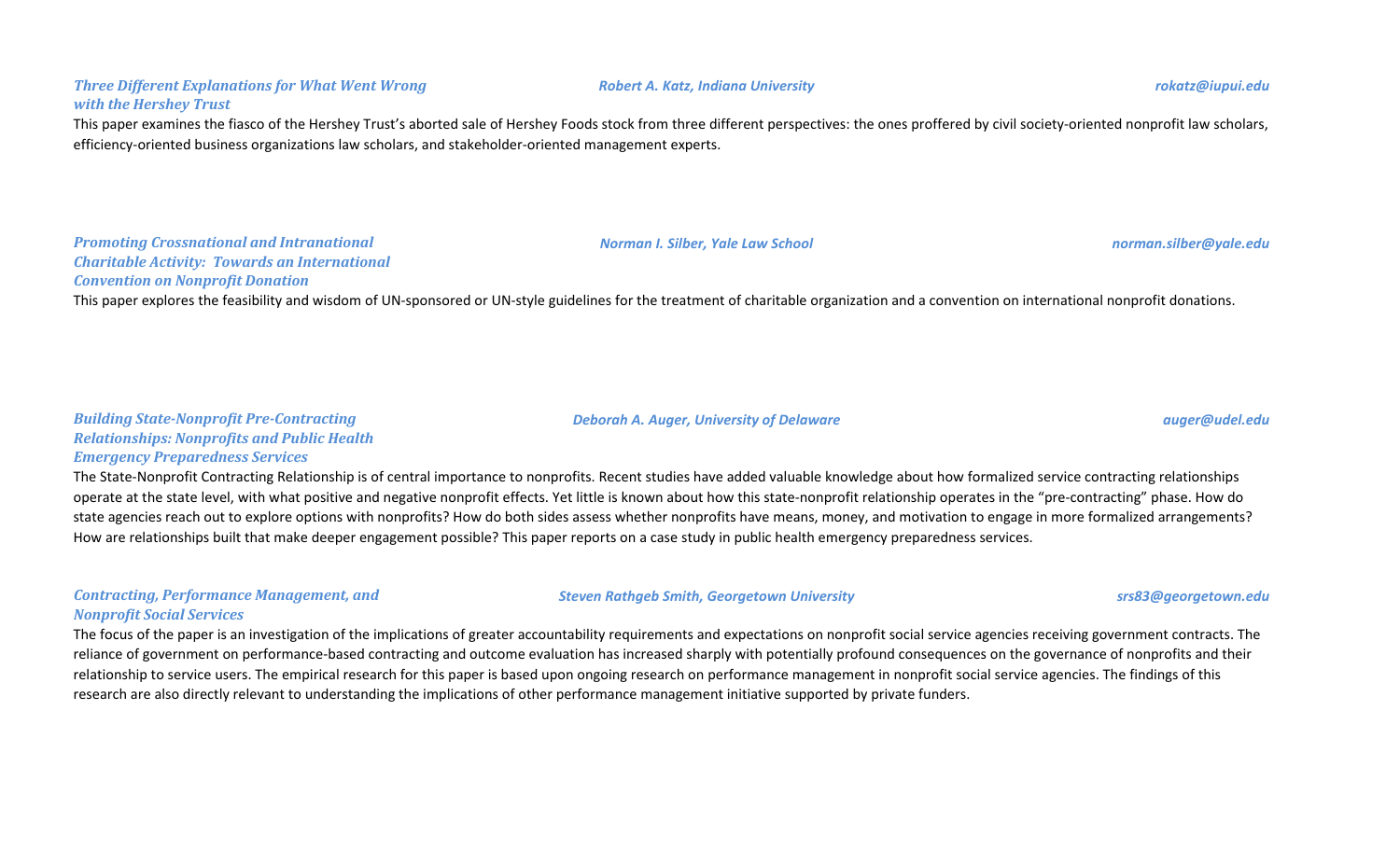### *Government-Nonprofit Contracts and Grants: Toward Better Practices*

*Elizabeth T. Boris, The Urban Institute Erwin de Leon, The Urban Institute Sarah L. Pettijohn, The Urban Institute*

*eboris@urban.org edeleon@urban.org spettijohn@urban.org*

This paper will present findings from a new study of government grants and contracts with nonprofits. Interviews with government agency officials and nonprofit leaders in Connecticut, Maryland and New York, states with ambitious reform efforts, reveal new energy behind efforts to simplify processes and deal with problematic issues such as late payments, multiple audits, and others. Significantly, in some cases, nonprofits have achieved a seat at the policy table. Analysis of the innovations in government processes and the role of nonprofits in promoting better practices will help emerging efforts across the country and will inform a national survey to be fielded in 2013.

*Reporting Administrative Expenses Carol J. De Vita, The Urban Institute*

*Sarah L. Pettijohn, The Urban Institute Erwin de Leon, The Urban Institute*

*cdevita@urban.org spettijohn@urban.org edeleon@urban.org*

All funders – both government and private donors – want to know that their funds are being used efficiently and effectively for the purposes intended. This is especially true when resources are constrained. This paper provides an in-depth look at administrative expenses through the lens of the Community Services Block Grant (CSBG) program – one of the oldest U.S. anti-poverty programs. It examines the multiple guidelines that determine allowable administrative expenditures and discusses the dilemma nonprofits face when guidelines differ. The analysis is based on administrative records and interviews with government officials and local nonprofits. The authors recommend three areas for improvement.

*Changing Schools One at a Time or All At Once: An Examination of Private Foundation Grantmaking for Pre-Collegiate Education Policy*

The paper seeks to understand if there is an association between private foundations' funding of pre-collegiate education policy and the foundations' characteristics. It also examines how such grantmaking changed from 1988 to 2005, a period in which education policymaking purportedly became less local and more determined by states and the federal government, vis-à-vis two factors: the propensity to make policy grants and the level of government targeted in the grantmaking. Specifically, this paper asks if there are common characteristics among foundations that make education policy grants, and if so, what they are.

*Winning the Sprint, Losing the Marathon: Philanthropy's Race for Education Reform*

*Sarah Reckhow, Michigan State University reckhow@msu.edu*

*Shayna Klopott, Columbia University smk2121@columbia.edu*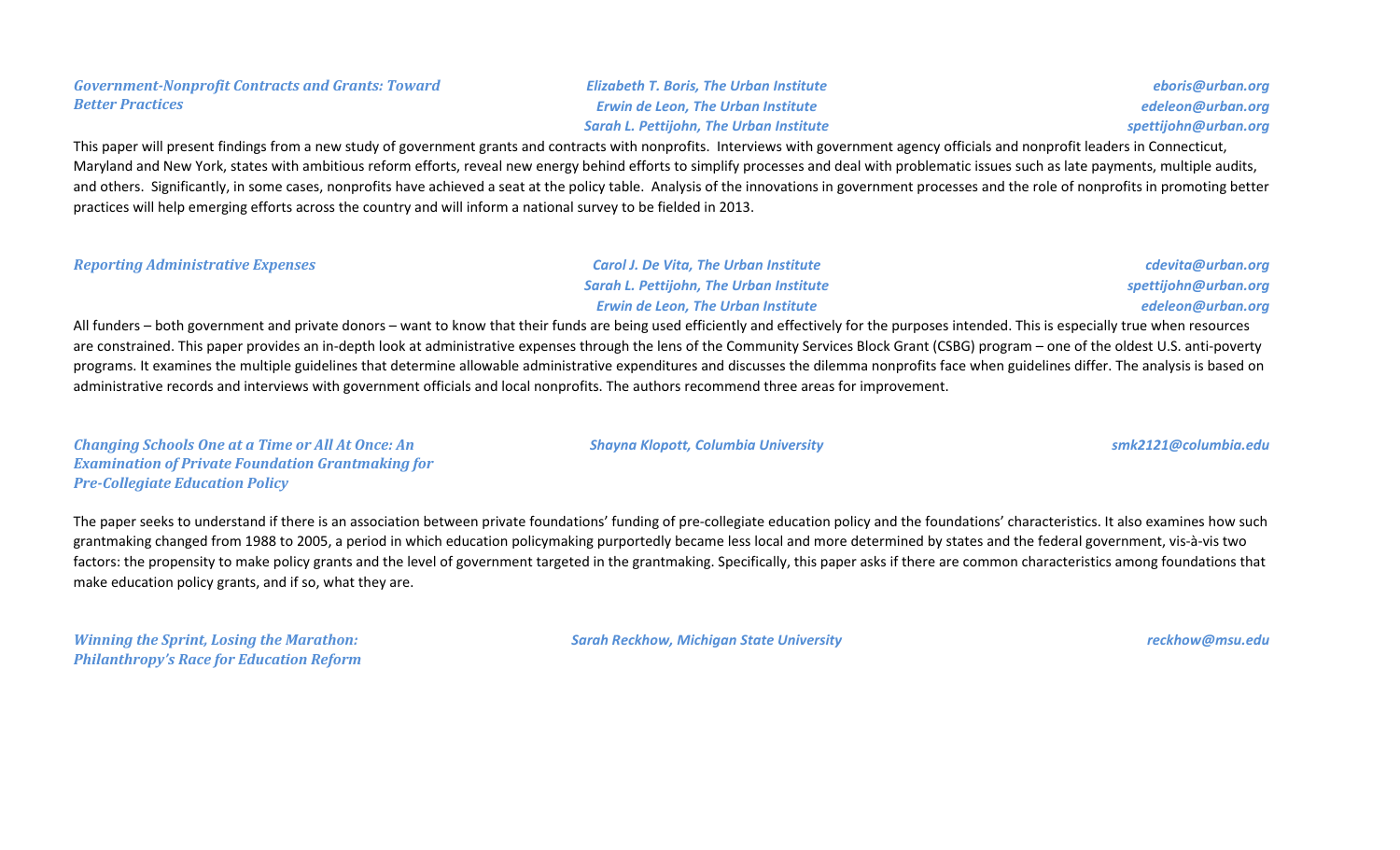How do major foundations become engaged in urban education politics? The combined effects of the increasing federal role in education and the rise of market-based ideas have challenged the legitimacy of traditional urban school leaders and introduced new actors into urban education. These trends make it easier for policy entrepreneurs from outside of the school system, such as philanthropists, to influence policy in urban school districts. I show that major foundations have targeted a small group of districts with political features, particularly mayoral or state control of a school district, that enable greater foundation influence in the short term.

# *Issues in the Reform of Philanthropic and Charity*

#### *Mark Sidel, University of Wisconsin-Madison sidel@wisc.edu*

#### *Law in China*

This paper analyzes key issues in the revision of China's regulatory structure of foundations, social organizations, and other forms of nonprofits.

*The Indicia of an Ideal Charitable Donation Incentive in Canada*

The Canadian Parliament is currently studying donation incentives. In order to evaluate the various reform proposals a set of normative evaluative criteria is needed. The research project considers the indicia of an ideal charitable donation incentive.

#### *The Impact of UK Anti-Discrimination on Charities: Service Provision and Personnel*

This paper will explore the potential for conflict between the anti-discrimination principle that informs UK's Equality Act of 2010 and the increasingly robust requirement that UK charities provide "public benefit," especially in social service providers designed for beneficiaries of a particular gender, age, religion, or other personal characteristics.

*A Review of Consumer Communications by Charities Regulation Programs*

*Putnam Barber, University of Washington putnam.barber@gmail.com*

*Adam Parachin, University of Western Ontario aparachi@uwo.ca*

*Debra Morris, University of Liverpool Debra.Morris@liverpool.ac.uk*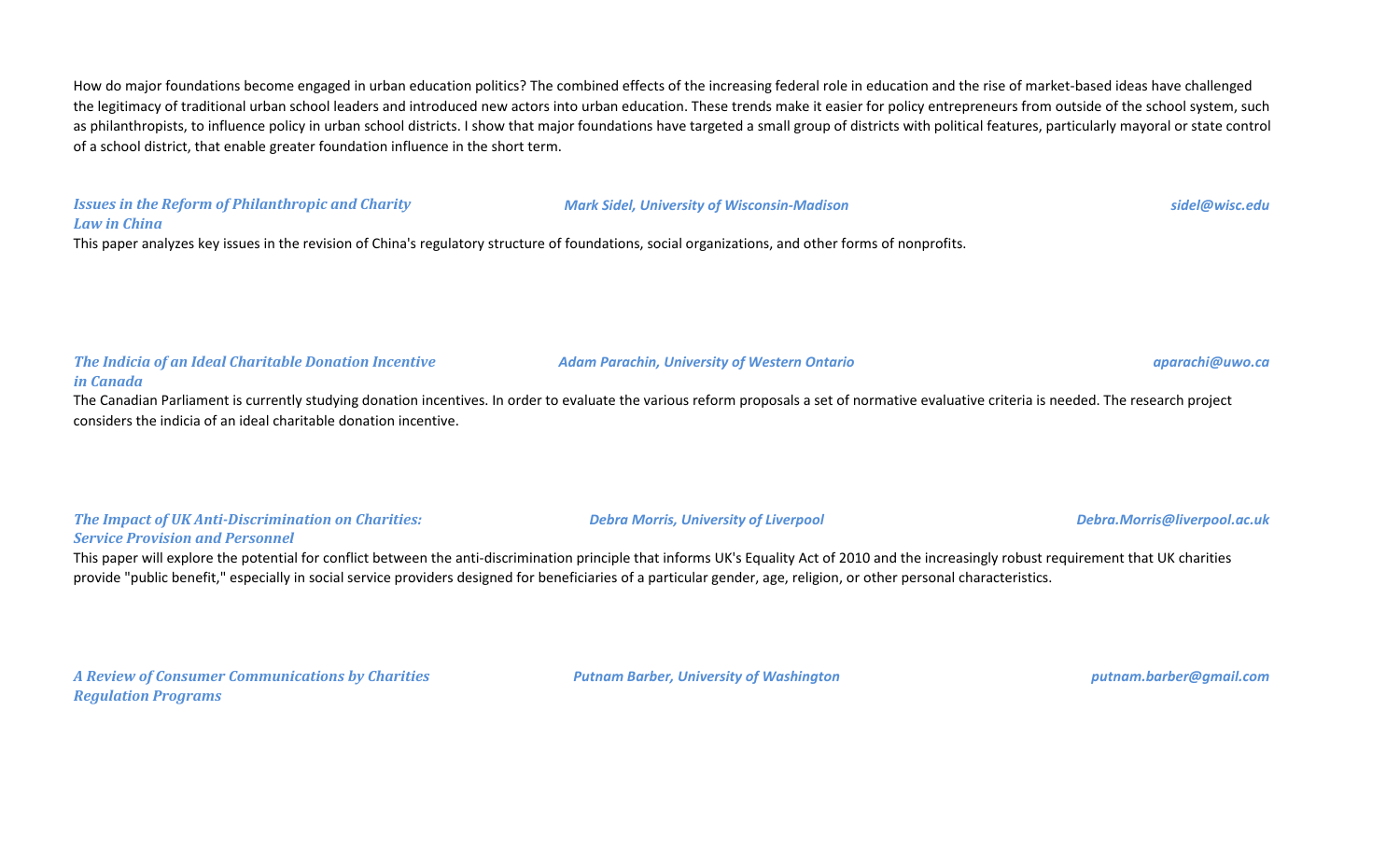This paper surveys state-run programs for regulating charitable solicitations and advising donors. and evaluates these programs. It focuses on how they represent their services, the information they make available, and the policies they advance.

#### *Charitable Contributions of Property: A Broken System Reimagined*

This paper examines the current regime for charitable contributions of noncash property, examine the rules in light of their theoretical underpinnings, and, provide for alternative approaches to such contributions that could both raise revenue and provide for a greater social benefit.

#### *The Power of Observation: Teaching Nonprofit Leadership through Art and Stories*

#### *Theresa A. Ricke-Kiely, University of Notre Dame Diana Matthias, University of Notre Dame*

*Sylvia Ramirez Benatti, University of the District of Columbia sbenatti@udc.edu*

#### *trickeki@nd.edu Diana.C.Matthias.2@nd.edu*

We propose a pedagogical framework for teaching leadership in an art museum. Students go through a process of observation, description, and interpretation utilizing paintings. The activity goes beyond simple observation and allows the students to discriminate and focus on their judgment and assumption-making. Working with both a museum educator and nonprofit professor allows students to effectively integrate leadership theory through reference to historical storytelling. This exploratory study suggests that students can learn about leadership through an analysis of art and stories, which involves observation, listening, interpretation, and exploration of culture and historical context of the artist and viewer.

*Adult Learning Theory and Experiential Learning: Making an Impact in Teaching Volunteer Management*

The Volunteer Management course is established on two theories Knowles's Adult Learning Theory and Kolb and Fry's Experiential Learning Theory. This course requires students to be able to make choices, call on their past experiences, be ready to learn, apply their past knowledge and have the motivation to learn. The course provides concrete learning experiences thru working in a nonprofit organization with an established volunteer program, observation and reflection through the use of online journals and group discussions, the opportunity to be able to form abstract concepts and test new situations through presentations of their papers on their experiences with the nonprofit organization.

*Roger Colinvaux, Catholic University of America colinvaux@law.edu*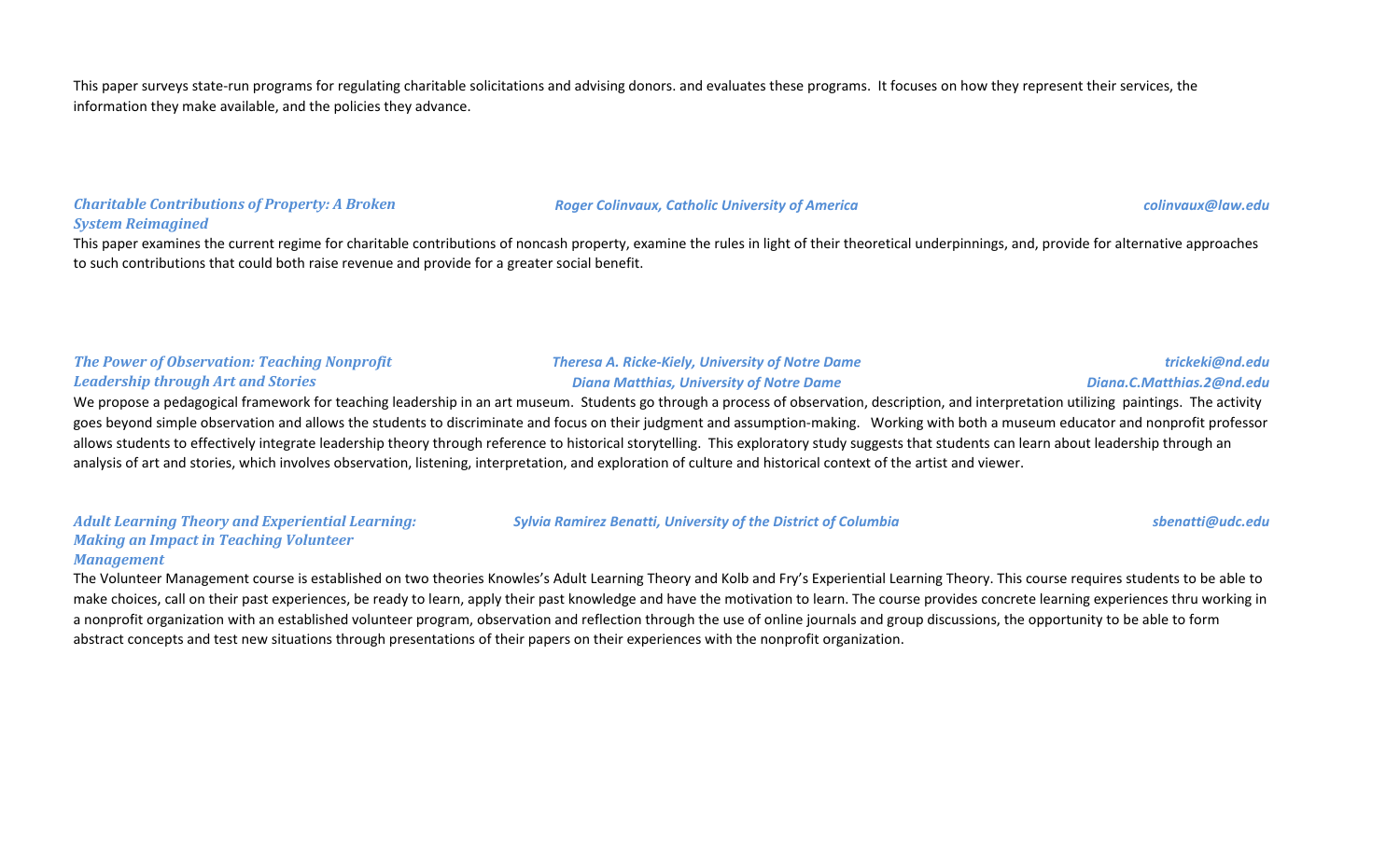### *Transformational Nonprofit Pedagogy: The Use of the Arts and Storytelling*

Instructors for leadership courses in Guatemala faced the challenge of how to wisely create interaction with the tragic and traumatic history of the country. The desired outcome was to inspire in students movement toward transformational leadership. The challenge is that Guatemala's history of civil strife, negative foreign policies, extreme poverty, and discrimination confronts students with ugly realities.

### *Changing United Way Allocations: Contingent or Symbolic Response to Changing Contexts*

#### *Laurie E. Paarlberg, University of North Carolina Wilmington Stephen Meinhold, University of North Carolina Wilmington*

This paper describes to what extent United Way allocations to partner agencies changed over time and how these changes are related to local economic conditions? Our paper draws upon the concept of local logics to explore the often competing tensions between strategic contingencies facing organizations and the institutional demands of local and field level expectations. We test our model using a longitudinal database that captures changes in allocations of partner organizations for all local United Way systems. Our analysis explores the relationship between the extent of change in allocations and local context.

*Participation and Policy: Foundation Support for Civic Engagement and Community Organizing in the United States*

*David Suarez Youngmi Lee, University of Southern California*

*dsuarez@usc.edu youngmil@usc.edu*

*paarlbergl@uncw.edu meinholds@uncw.edu*

Non-profits build social capital by linking citizens to each other and to government, but little research has explored the role of foundations in this process. Using data from 2007 for approximately 1,400 foundations, this study focuses on the determinants of foundation support for community organizing and civic engagement. Empirical analyses indicate that foundations with a legacy of promoting social justice philanthropy tend to support both activities, and foundations with more organizational memberships also support both activities. In addition, foundations with larger boards are associated with funding for civic engagement and community organizing, and larger foundations are as well.

*A Partial Theory of Nonprofit Success in Grant Markets*

*Jesse Lecy, Andrew Young School of Policy Studies Jasmine A. McGinnis, George Washington University*

*jdlecy@gsu.edu jmcginnis@gwu.edu*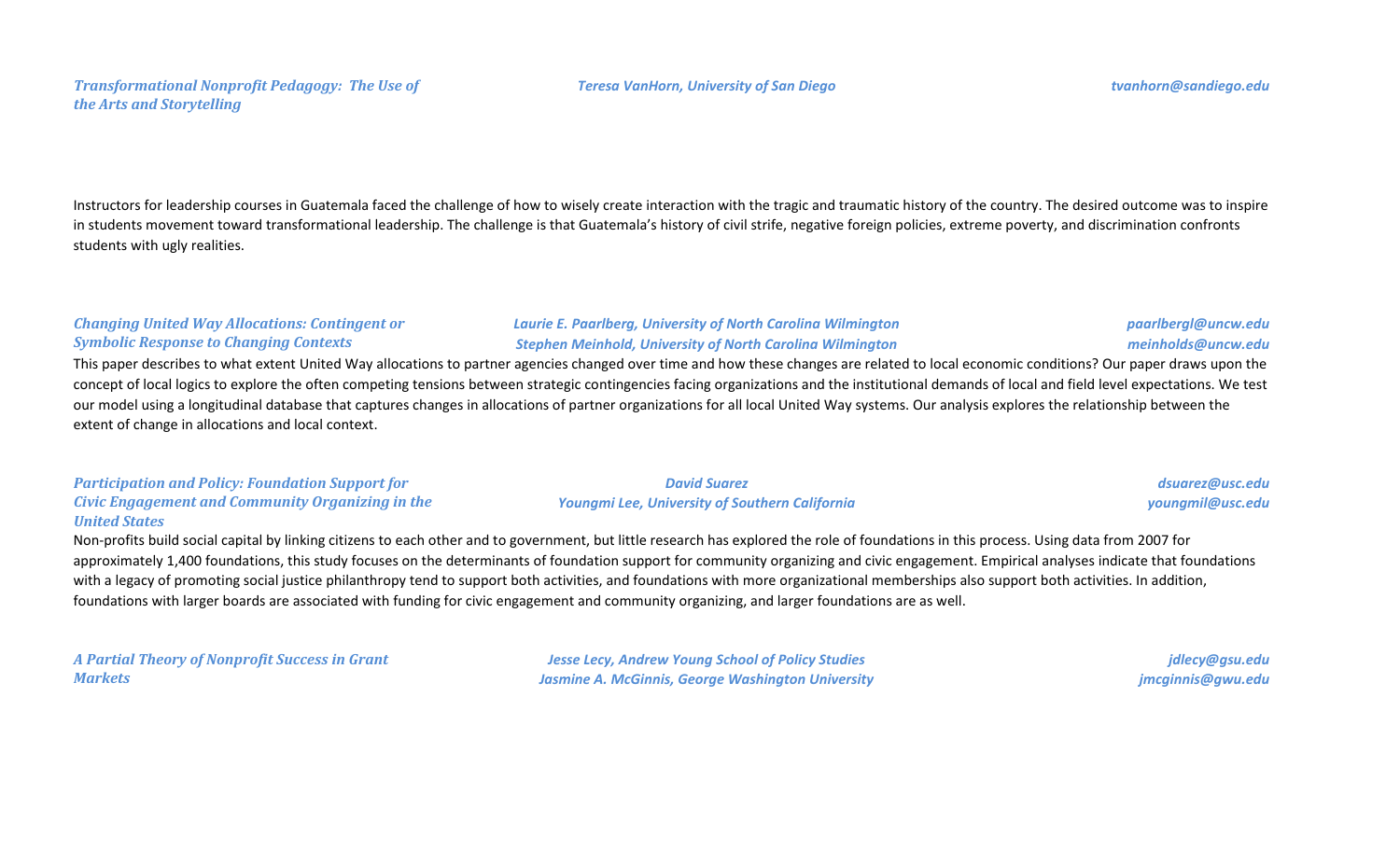We present a review and meta-analysis of 20 years of research on nonprofit competition in grants markets searching nonprofit, public administration and management journals. Within each article the authors identify the research question asked, theory used, methodology employed, data analyzed, and findings. Initial findings reveal that data used in grants research cannot observe characteristics of nonprofits that did not receive a grant, which introduces a particular kind of bias into analysis. Research methods to overcome these inefficiencies are discussed. In doing so, we lay the ground work for future research on the foundation grant making process.

### *The Contestation of Social Enterprise from Within the English Nonprofit Sector*

*Pascal Dey, University of St. Gallen Simon Teasdale, University of Birmingham*

This paper seeks to understand how the totalizing discourse of social entrepreneurship is accommodated and / or resisted by nonprofit practitioners. Drawing upon a qualitative longitudinal study of nonprofits in England we outline five relation patterns capturing responses to the master signifier social enterprise. Our analysis enables a more thorough understanding of how government stipulations of social enterprise are re-enacted or transgressed at the level of practice for both pragmatic and ideological reasons. We conclude that the nonprofit sector remains a contested space where market liberalism has not actualized its hegemonic potential, and arguably never can.

### *Family Foundation Transitions in Rural Capacity-Building Philanthropy*

This panelist, as a program officer at a family foundation, will share the action research conducted over the past two years to evaluate and shift the Foundation's capacity building grant programming in a rural region. She will discuss the two prong approach the foundation has evolved to which allows for deep relationships with fewer nonprofits while offering broad development opportunities to all nonprofits. Issues will be discussed related to network development as well as promising practices and shifts in nonprofit capacity building through the lens of philanthropy.

### *The Pattern and Characteristics of Neighbourhood-Level Charities in England*

### *John Mohan, Third Sector Research Centre David Clifford, Third Sector Research Centre*

*D.M.Clifford@soton.ac.uk* Geographical variations in voluntary sector activity are important where they lead to inequity in service provision and differences in the opportunity to participate in voluntary group activities. However, despite important theoretical work, very little work has demonstrated variation empirically, particularly variation at the local (neighborhood) level.

*Philanthropic Involvement in Policy Advocacy and the Capacity-Building Role of Intermediaries*

*Roberta G. Lentz, McGill University becky.lentz@mcgill.ca*

*J.F.Mohan@soton.ac.uk*

*Annie Hernandez, LFF & Antioch University annie@anniehernandez.com*

*pascal.dey@unisg.ch s.teasdale@bham.ac.uk*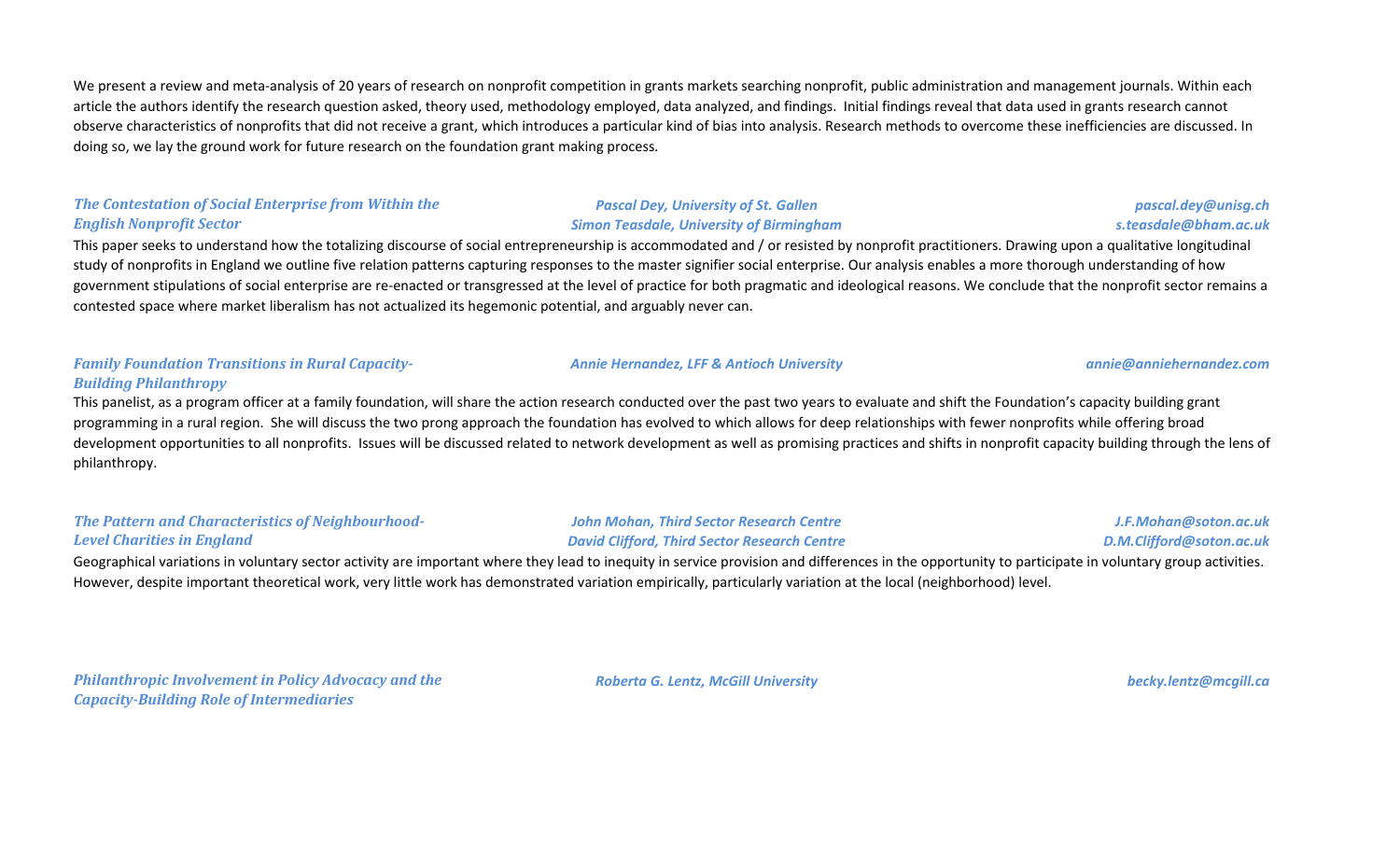Two years after passage of the historic Telecommunications Act of 1996, the Ford Foundation initiated exploratory grantmaking for a potential new funding initiative in media policy and technology. Eight years later, a five-year field-building initiative was adopted. Its primary aim was to build capacity for public engagement in communications policymaking at federal, state, and local levels based upon the assumption that the free flow of information depends upon laws, judicial decisions, regulations, and public policies that protect an open democratic media environment. This paper draws upon numerous unpublished reports from the grantmaking initiative, describing its theory, rationale, challenges and outcomes.

*Nonprofit Capacity Building: Linking Organizational-Level and Community-Level Effects*

While the practice of foundation-funded nonprofit capacity building does change participating organizations' leadership and management practices, little work has addressed how these changes impact community strength and democratic norms. Drawing on new survey data, documentary evidence, and interviews with executive directors and board members from nine organizations that participated in a year-long foundation-funded capacity building program this paper examines the impact of an organization's decision to participate in a nonprofit capacity building program on how it is embedded in community networks and the role it plays in these networks, two factors which relate to overall community strength and democracy.

#### *Towards a More Perfect Nonprofit: The Performance Mindset and the 'Gift'*

This paper critically examines the increased use of evaluation feedback in decision making by governments, foundations, corporations and individual donors financing the nonprofit sector in an environment of resource scarcity. Included is an analysis of curricular offerings in program evaluation courses offered by nonprofit management education programs, which were found to primarily include instruction in systematic evaluation and the logic model. It argues that an alternative approach to educating future nonprofit leaders would emphasize the social role of nonprofits and the concept of charity, drawing extensively on Derrida's understanding of the gift.

*Network learning from inside the philanthropic black box: Adventures in aligning and engaging for research, practice, and socio-political change.*

This panelist, as knowledge development officer at a family foundation, will share the background for incorporating a network learning approach to more traditional organization-focused development. She will offer key conceptual and practical considerations that led her to frame an action research design as critical to her role as both a socio-political scholar and foundation officer. Issues that will be discussed relate to research design, notions of action and inquiry, ways of conceptualizing and collecting data, and questions of capacity building for stronger relations between university scholars and participants a funded initiative.

*Capacity building for what? Nonprofit responsiveness and the limits of change*

*Nancy Stutts, Virginia Commonwealth University Kevin W Allison, Virginia Commonwealth University* *nbstutts@vcu.edu kallison@vcu.edu*

*Roseanne M. Mirabella, Seton Hall University mirabero@shu.edu*

*Catherine Humphries Brown c.humphries.brown@gmail.com*

*Angela Frusciante, William Caspar Graustein Memorial Fund afrusciante@wcgmf.org*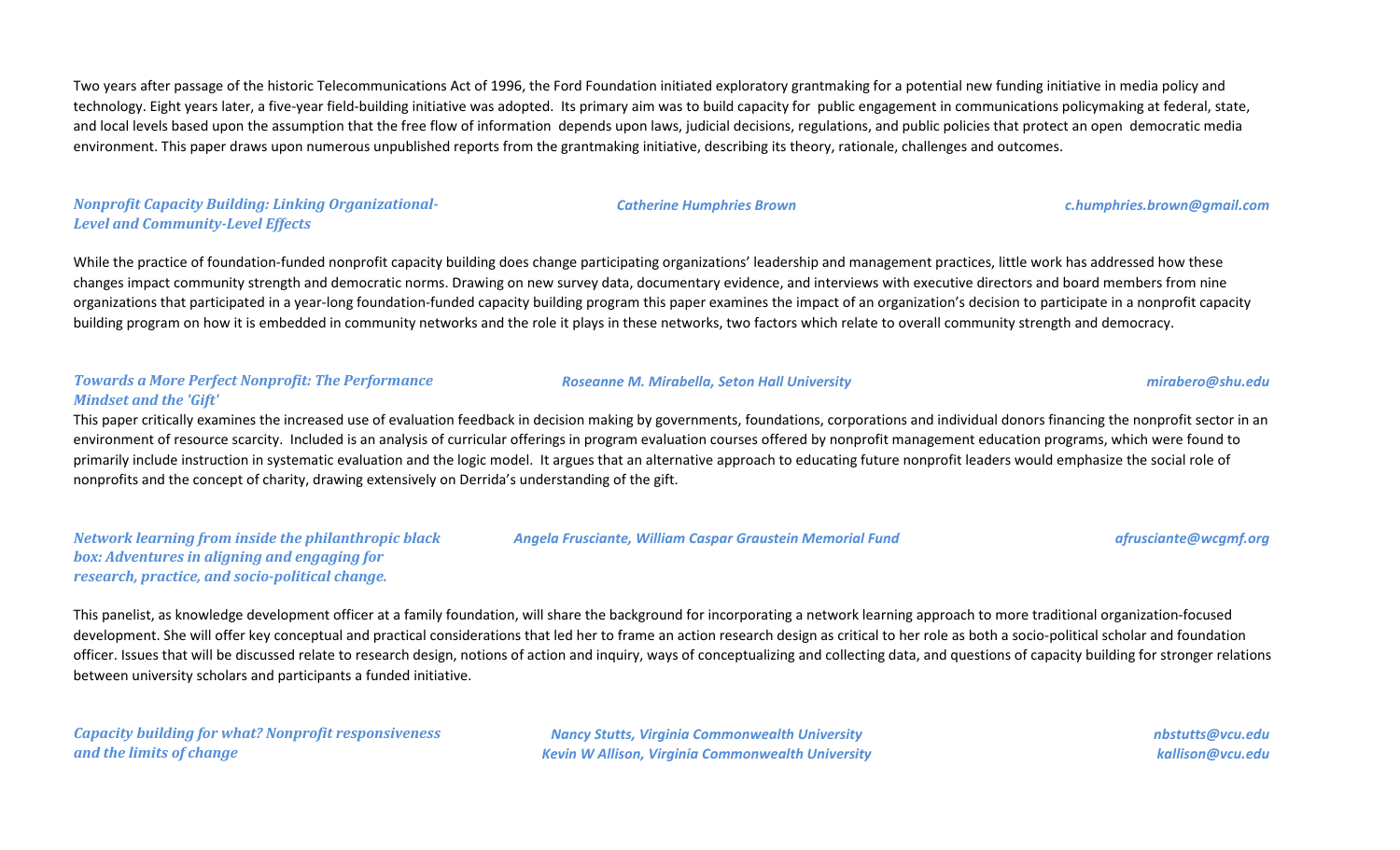A three-year 'foundation documentation' utilizing mixed methods (interviews, surveys, observations, secondaray data, and historical document review) suggests capacity building targeting organization-level capacity may limit the nonprofit sector's capacity to contribute to systemic change.

# *Nonprofits, government and advocacy in a new governance era Lauren Miltenberger lauren.miltenberger@villanova.edu Structured Advocacy Relations between International NGOs and Supranational Institutions John P. Casey, Baruch College, City University of New York john.casey@baruch.cuny.edu* This paper describes the UK Compact and the Canadian Accord, briefly discusses the implementation of each and the current status, and then focuses on how these systems encourage nonprofit advocacy.

This paper analyzes the evolution of structured advocacy relations between INGOs and supranational institutions and the implications for global policymaking.

#### *Transnational Consumer Rights Advocacy Education on "Access to Knowledge" Issues*

This paper presents case study research on a 2-year transnational demonstration project led by Consumers International (CI): A Global Consumer Dialog and Advocacy Network on Access to Knowledge (A2K) Issues.

*Alone Together: Communicative Action and the Rise of Transnational Advocacy Networks in Global Education*

*Jeffrey P. Tiell, University of Maryland jtiell@umd.edu*

#### *Roberta G. Lentz, McGill University becky.lentz@mcgill.ca*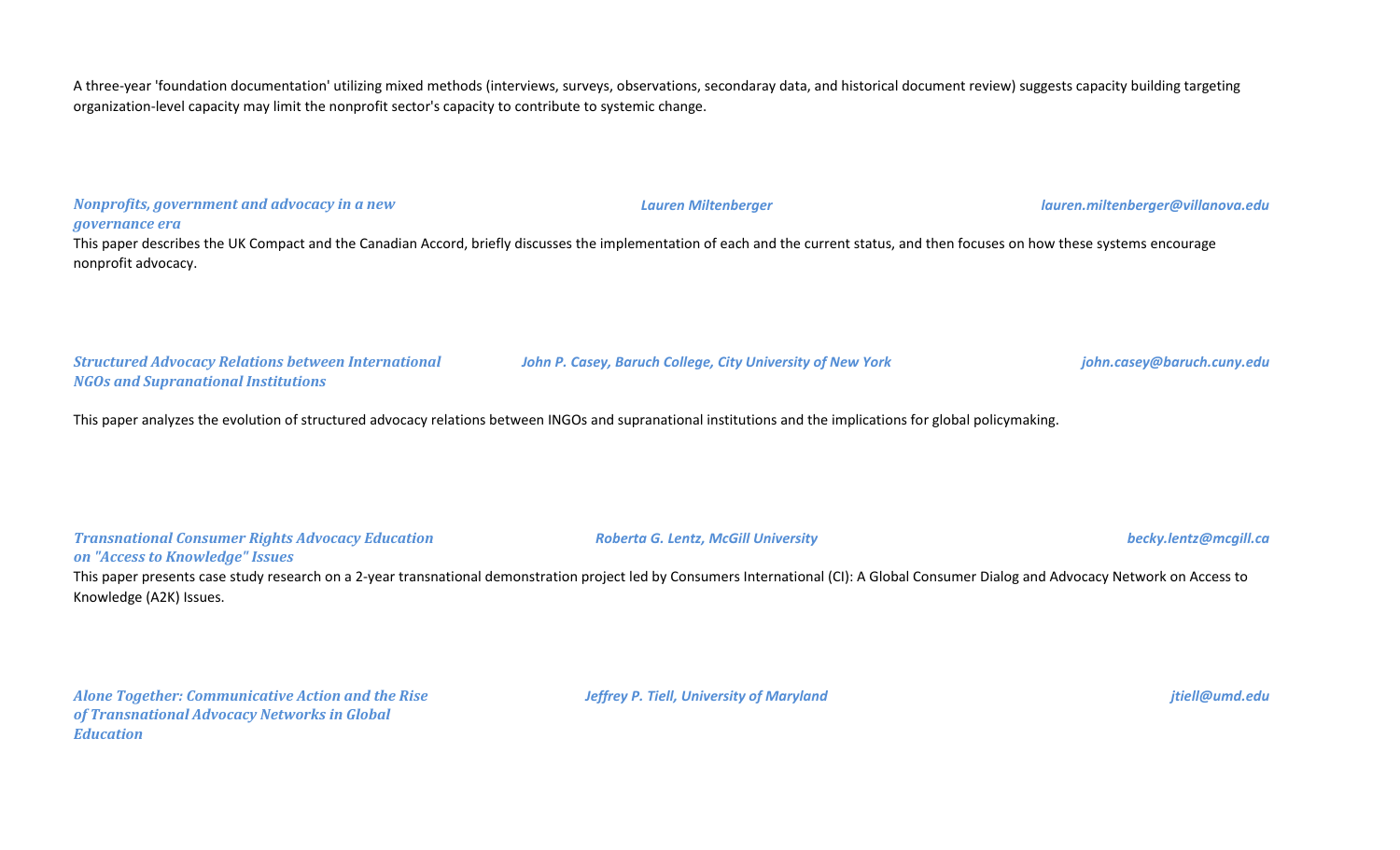This paper argues that within a changing global higher education landscape, mechanisms within civil society are emerging to confront the challenges of the dynamism; Transnational Advocacy Networks (TANs), have sprouted as civil society solutions to the challenges of an increasingly collaborative and nonhierarchical global context.

#### *Capacity Building of the Third Sector through Depoliticization:*

*Ching-Ping Tang, National Chengchi University Ping-Lan Tu, National Chengchi University*

*cptang@nccu.edu.tw 96261504@nccu.edu.tw*

Western countries usually have strong civil society before the introduction of democratic governing system, through which the governments can be held accountable. For most non-democratic regimes or new democracies, however, the space of civic activities is seriously constrained by the suspicious political power holders. If engaging the third sector has become an imperative for effective public governance, how to release this long oppressed sector from choking control of the governments becomes to be the most critical issue for these countries.

#### *Towards an Institutional Framework for New Philanthropy in Hong Kong: Policy Agenda Implications*

*Danny WF Lam, The University of Hong Kong Elaine Chan, The University of Hong Kong Sihla Koop, The University of Hong Kong*

*dwflam@hku.hk elaine\_chan@hku.hk skoop@hku.hk*

Recently, philanthropists in Hong Kong have gone beyond writing cheques, resorting instead to a diverse array of institutional arrangements for doing good. That these seemingly different arrangements are in fact institutional solutions to problematics involved in mobilizing and leveraging private resources for social good has been overlooked. Drawing upon an Institutional Analysis and Development framework, we argue that philanthropists have to cope with a number of problematics involved in the provision and production of the good. Developments in Hong Kong's philanthropic sector in the past decade are reflective of the philanthropists' strategic institutional responses to its changing political economy.

#### *Foundations and the Discourse of Philanthropy Courtney Jensen cjensen@georgiasouthern.edu*

This research seeks to examine how foundations contribute to the discourse of philanthropy. Using a discourse analysis and interviews with foundation personnel this research suggests that contrary to their critics foundations that focus on addressing racial inequality are less interested in preserving existing social relations and dominant structures, but are extremely interested in preserving and promoting philanthropy's role in society. This finding goes beyond the previous research that has demonstrated the trend in professionalization to illustrate how ideological beliefs "are not just free-floating ideas generated by human beings, but are 'materialized' in specific types of institutions and organizations" (Howarth, 2000, p. 94), such as foundations.

*Philanthropy and Development Strategies: Working on the Boundaries*

*Zhang Xiulan, Beijing Normal University zhang99@bnu.edu.cn*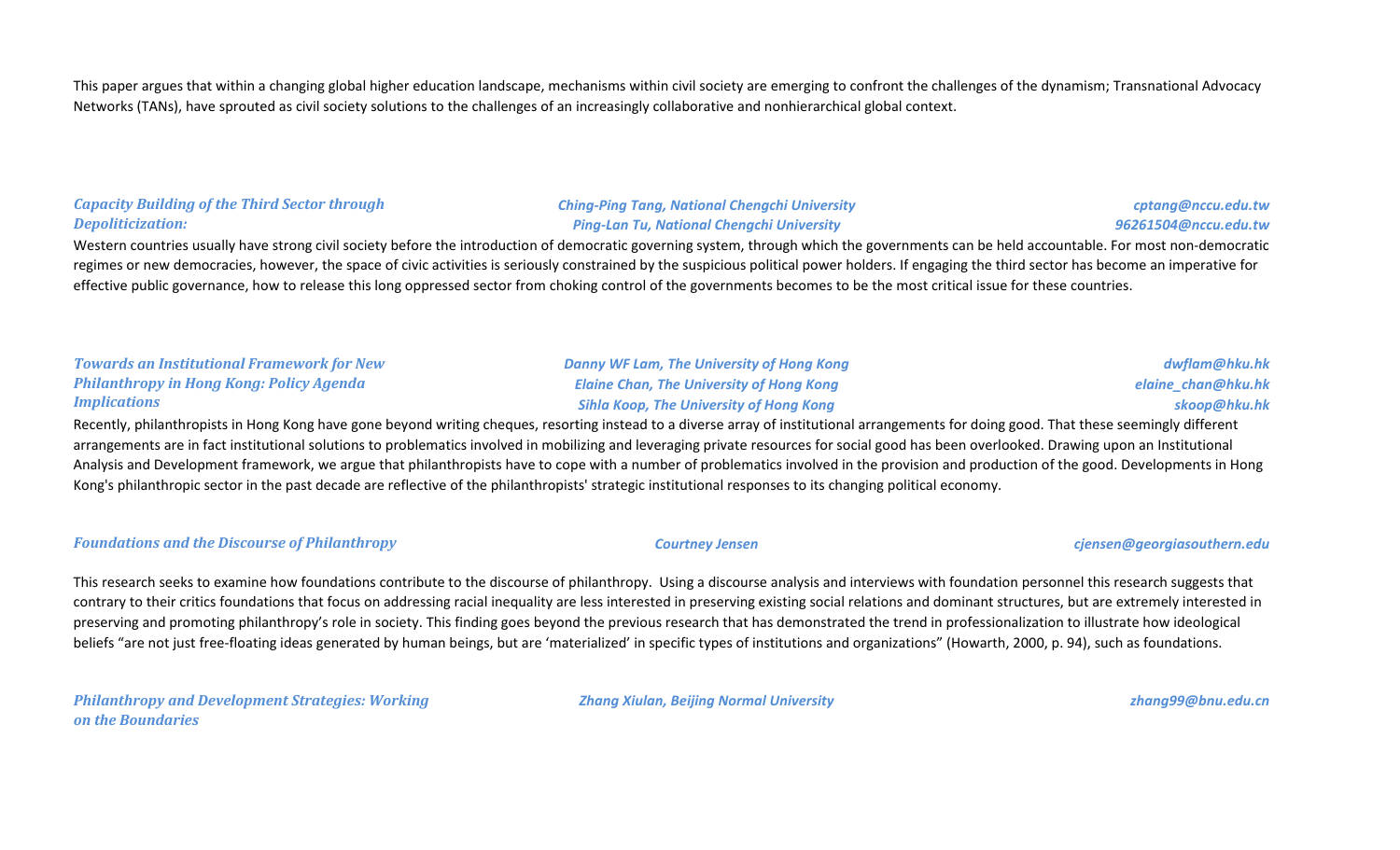China is at a transitional moment in its development where social policy is largely been driven by economic factors. As China is moving into a middle-income country, with a rapidly aging population, massive labour mobility and dynamic urbanization, and increasing inequalities on all sides, the challenge for China's policy-makers is to maintain growth, reduce income gaps, increase domestic consumption, and provide welfare benefits to people who are unable to access, for one reason or another, the available socio-economic welfare system.

#### *Empathy and its Discontents: The Disaffected Side of Empathy*

This paper is a theoretical exploration of the nature of empathy as it relates to individual involvement in philanthropic activity by exploring what happens when empathy goes awry, leading to dysfunctions such as over-identification, compassion fatigue (burnout), or related misalignments. What can we expect when empathy runs into overdrive, or runs low, or runs out completely? Does it simply cease to exist, or does it shift dialectically into something different? How might these transformations affect the organizational dynamics of philanthropic organizations, and would the dynamics be different if we are talking about volunteers versus staff?

#### *Deconstructing Civil Society 'Mappings' Susan Appe, Binghamton University, SUNY sappe@binghamton.edu*

The term 'mapping' has garnered a lot of attention in civil society research and nonprofit studies. Important contributions to mapping discussions have often focused on definitional issues, what to include and not include, what the data are intended for, and measurement challenges. However, mapping civil society still has not been thoroughly examined through a critical perspective. This paper critically scrutinizes mapping civil society and the implications it has on the everyday work of nonprofit organizations.

#### *The Idea of a "Charity Desert:" Methods for Mapping the Distribution of Charitable Resources within England, Wales and Scotland*

There are a number of challenges involved in mapping the distribution of charitable resources within the UK. In this paper, using data from the Charity Commission and other sources, I consider challenges that arise in identifying patterns in the distribution of registered charities and in the distribution of charitable resources. This includes information on the area of benefit of charities, their area of operation, and on the scale at which they operate. Other methods of doing such work include comparisons of expenditure by similar organisations across geographical areas. Comparisons with Scotland are also presented.

*The Standardization of Nonprofit Organizations by Organizational Development*

*Ola Segnestam Larsson, Ersta Sköndal University College ola.segnestam-larsson@esh.se*

*John Mohan, Third Sector Research Centre J.F.Mohan@soton.ac.uk*

*Lisa Zanetti, University of Missouri zanettil@missouri.edu*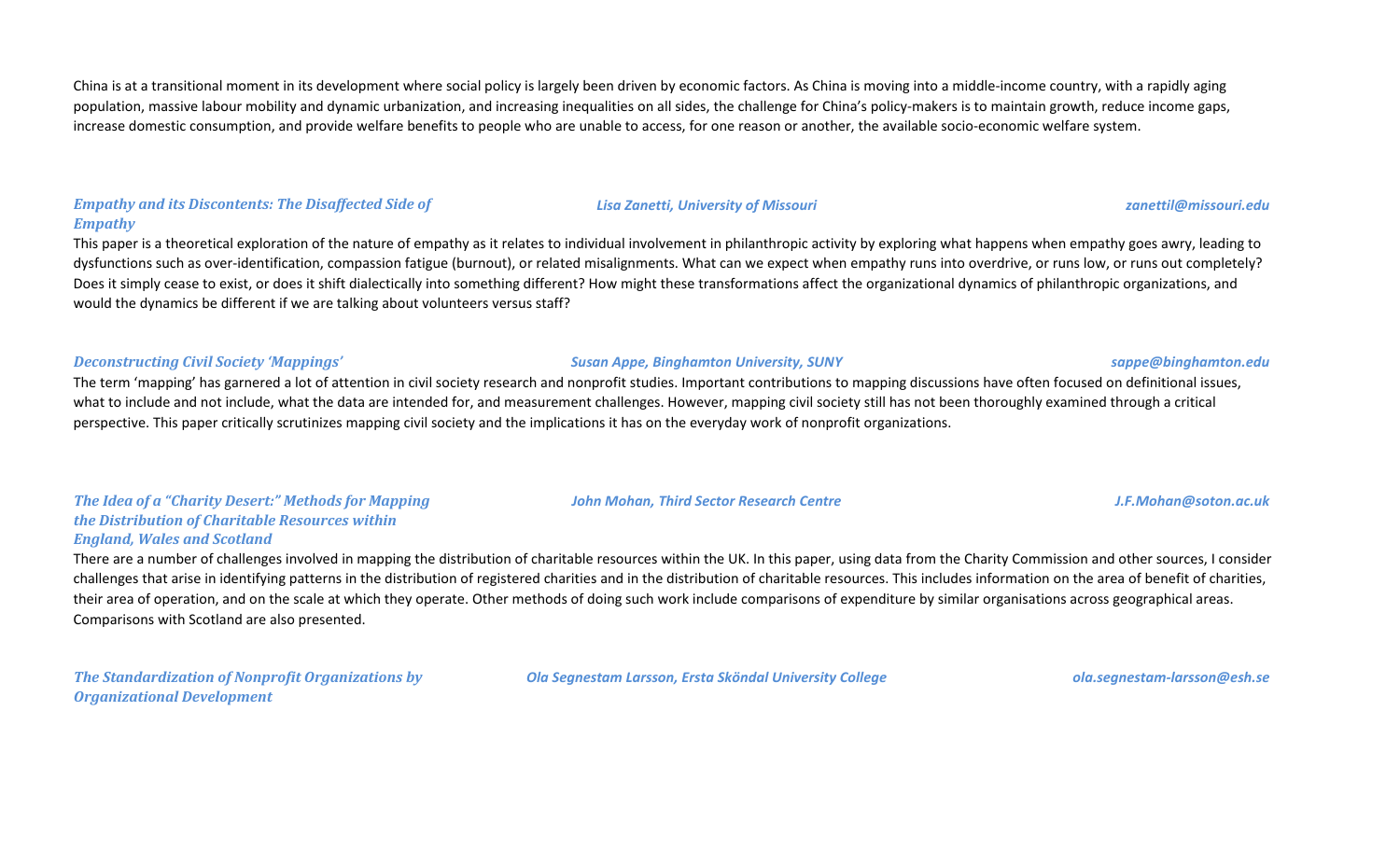Organizational development models are deployed with the idea to improve project and organizational performance in nonprofit organizations. However, there is concern in organizational research that these models may alter the distinctive character of nonprofit organizations. The aim of this paper is therefore to present a critical examination of organizational development in nonprofit organizations. The empirical material derives from case studies of organizational development. The main conclusion offered is that these models are not meant for implementation. Instead they serve as legitimacy devices, protect existing organizational praxis, and standardize the discourse on nonprofit organizations.

### *A Special, Set-apart Place No Longer: The Discourse of Values in Nonprofit Organizations*

That there are two competing value orientations vying for dominance in modern nonprofits tends to be a hidden reality. This paper uses a social constructivist approach to explore the tension produced by the societal value orientation and the market value orientation in today's nonprofits. This study uses data from approximately 1,000 issues of published newsletters from 21 nonprofits to capture the discourse of—as opposed to the discourse about—nonprofits. The study found, as a result of the constant strain between societal and market values such as getting/giving; people/productivity; pluralism/professionalism; and innocence/experience, nonprofits have lost their presumptive ideological privilege.

#### *American City Bureau and the Movement toward Professional Philanthropy, 1913 to 1930*

This paper examines American City Bureau, one of the country's oldest professional fundraising firms, during the period between its formation in 1913 and 1930, and locates its work in the context of the movement toward professional philanthropy. The paper investigates how the Bureau's vision of the ideal American city shaped the professional fundraising field, promoted civic engagement, and impacted charity work. The author relies on rarely cited documents from the American City Bureau Records at the Ruth Lilly Special Collections and Archives at IUPUI and The American City magazine.

#### *A History of the Formative Years of the Indianapolis Foundation, 1915-1923*

This paper highlights the creators and first trustees of the Indianapolis Foundation, and the roles that their social, political, religious and professional relationships played in the foundations development. Revealed is how the three trust companies retained control of the foundation and its assets, and addresses the reasons that no funds were granted by the foundation from its inception in 1916 through 1923. This paper relies almost exclusively on primary source documents rarely cited from the Indianapolis Foundation unprocessed private archives, the Ruth Lilly Archives at IUPUI and the unprocessed Woollen papers at the Indianapolis-Marion County Library.

*Managerialization and the Use of Corporate Management Knowledge in Civil Society Organizations*

*Johann Hvenmark, Ersta Sköndal University College johan.hvenmark@rf.se*

*Katherine Badertscher, IUPUI Center on Philanthropy kcoon@umail.iu.edu*

*Marc Hardy, University of Notre Dame mhardy@nd.edu*

## *Emily Kay Balanoff, Texas State University eb14@txstate.edu*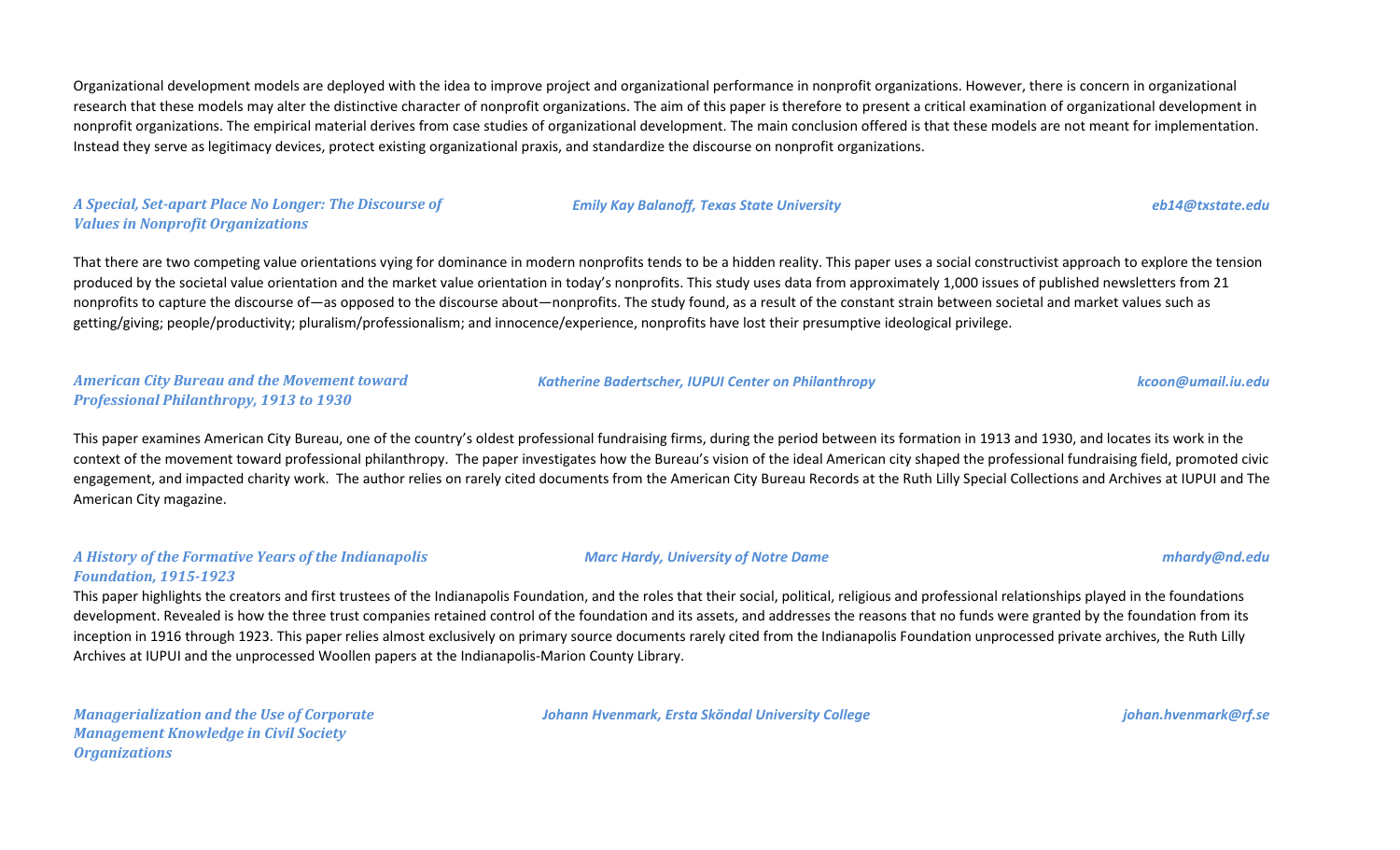The aim of this paper is to broaden conceptual understanding of the consequences that emerge when corporate management knowledge and practices are applied to the development of CSOs through a case study involving the Swedish Union of Tenants (SUT). The focus is directed to the internal striving to change SUT from the mid-1990s and onwards, and the analysis evolves particularly around the adoption and use of Balanced Scorecard. The data includes semi-structured in-depth interviews with 15 key executives and elected representatives from SUT's national and regional levels as well as minutes from national board meeting between 1992 and 2010.

### *The Local "Ecology" of Charitable Resources: Case Studies in Contrasting Communities*

This paper utilises both quantitative and qualitative studies on the funding base of charities and the local detail of flows of funds into particular communities, in order to explore the distribution of charitable resources, both geographically and over time. It draws in particular on a large number of interviews undertaken with charity personnel and local stakeholders in two contrasting communities in southern England. This mapping of charitable resources enables the authors to investigate the idea of 'charity deserts' and other implications of unequal distribution in the regional share of charitable resources.

*Growth and Change in the Charitable Sector: Tracking Income Concentration and Charity Survival Among Registered Charities in England and Wales*

There is a perception that the charitable sector in England and Wales has become increasingly concentrated, with the larger charities capturing an increasing share of total sector income. We used a very substantial dataset to describe trends in the distribution of charitable income, using data on the population of registered charities in England and Wales from 1995 to 2007.

| <b>Aggregative Rationality? Toward an Industrial</b>   |
|--------------------------------------------------------|
| <b>Organization Based Theory of Competition in the</b> |
| <b>Grants Market</b>                                   |

Nonprofit competition in the market for the \$145 billion in public and private grants distributed annually is of increased scholarly interest, yet, philanthropy literature lacks a comprehensive theoretical framework for understanding the phenomenon and its complexities. In this study, I engage in a conceptual analysis to apply industrial organization perspectives to organize and construct a conceptual framework of competition in the grants market. This framework will expand the focus of the field beyond organization and institutional perspectives toward sector-level perspectives and will provide a reasonable organizing and testable theoretical framework for scholars.

*A Study on Effect of Group-network on Public Policy Diffusion*

*Hee Chul Lee dlglclfl@korea.ac.kr*

*David Clifford, Third Sector Research Centre D.M.Clifford@soton.ac.uk*

*Shena Ashley, Syracuse University shashley@maxwell.syr.edu*

*Rose Lindsey, University of Southampton R.Lindsey@soton.ac.uk*